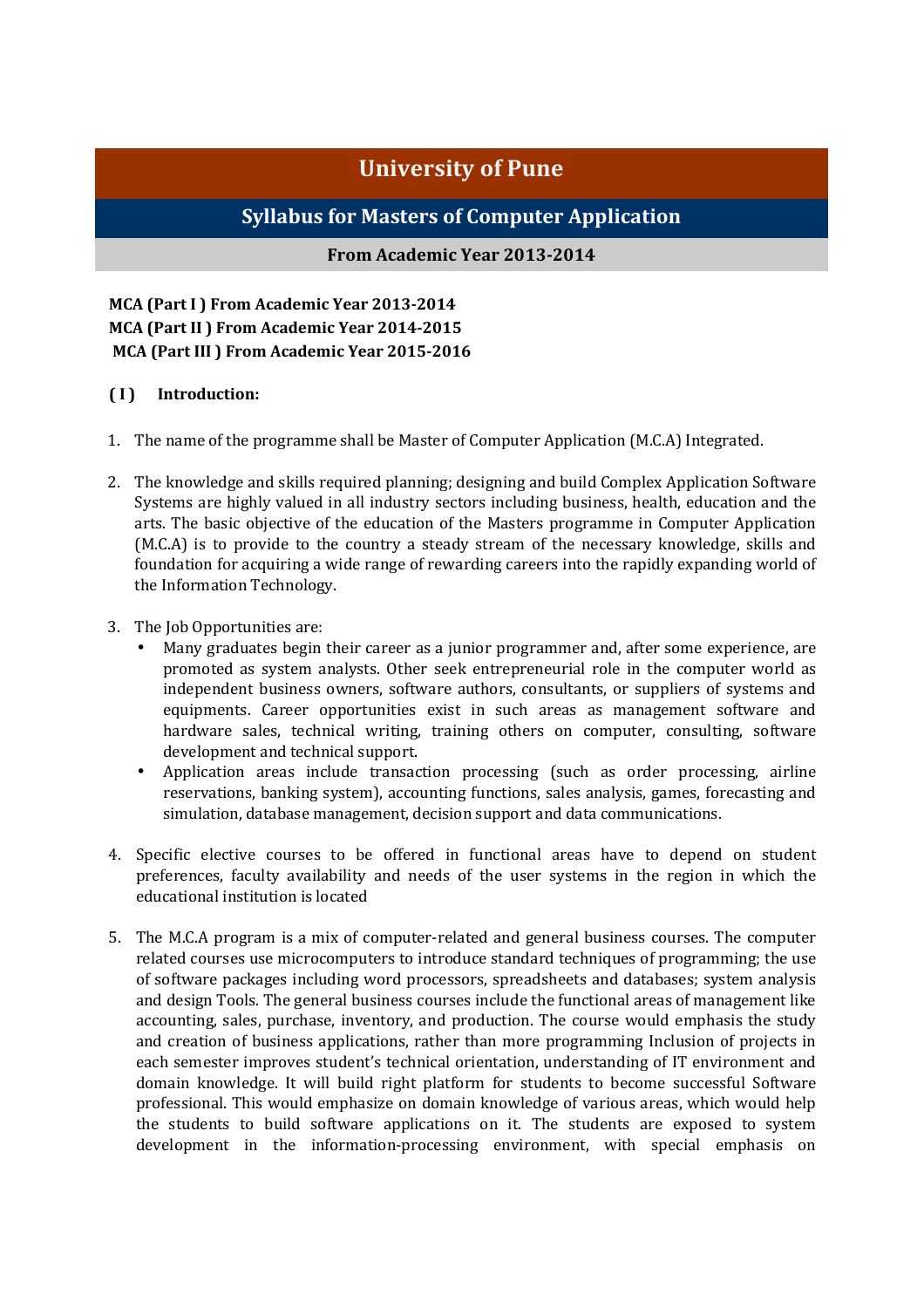Management Information Systems and Software Engineering for small and medium computer systems. Inclusion of Business Management Labs will help students to acquire thorough knowledge of management practices in organization. Subjects such as ERP, Information Security, Business Intelligence will work as new application domains. Major focus is also given on Mobile technologies so that student can choose Mobile Technologies as their career options. Also, exposure to microcomputer technology, micro-based systems design and micro applications software, including network and graphical user interface systems is provided. Advanced Internet and Web technology includes variety of new technologies. Soft skills techniques are covered in every semester, which will lead to overall personality development of the student and that will help them in their placement activities and to sustain in the organization successfully.

- 6. The M.C.A. Integrated programme will be a full-time three years Master's Degree Course of Computer Applications.
- 7. The new Curricula would focus on learning aspect from three dimensions viz. Conceptual Learning, Skills Learning and Practical / Hands on.
- 8. The inclusion of projects at each semester ensures the focus on applying the skill learnt at respective levels. It will enhance student's capability to work on various technologies, creativity. It will make appropriate platform for students to work in IT Industry. It will also improve documentation, Coding, Design standards in students. Inclusion of project for subject such as Mobile Computing will definitely improve student's innovativeness and creativity. Student's technical orientation, eagerness will be enhanced.
- 9. The Institutes should organize placement programme for the M.C.A students, by interacting with the industries and software consultancy houses in and around the region in which the educational Institution is located.
- 10. At the end of the syllabus various certifications possible for each Semester is given in the list. Students should try to do maximum certifications in their learning phase only to make their resume rich.
- 11. Ordinarily, in each class, not more than 60 students will be admitted.

#### **(II) (A) Eligibility for Admission:**

The eligibility criteria for admission for the MCA course will be as decided by the Competent Authority (Director, Technical Education-Government of Maharashtra, &/or AICTE, New Delhi)

1. A candidate who has either passed with minimum 45% of marks in the aggregate (40% in case of candidate who is domiciled in Maharashtra and belongs to the reserved categories i.e. S.C., S.T., D.T., N.T., O.B.C., S.B.C.) **or** 

appeared at the final year examination of a post  $10+2$  course of minimum three years duration leading to an award of Bachelor's Degree, in any discipline by the Association of Indian Universities or has passed with minimum 45% of marks in the aggregate (45% in case of candidate who is domiciled in Maharashtra and belongs to the reserved categories) or appeared at an examination considered equivalent there to would be treated as eligible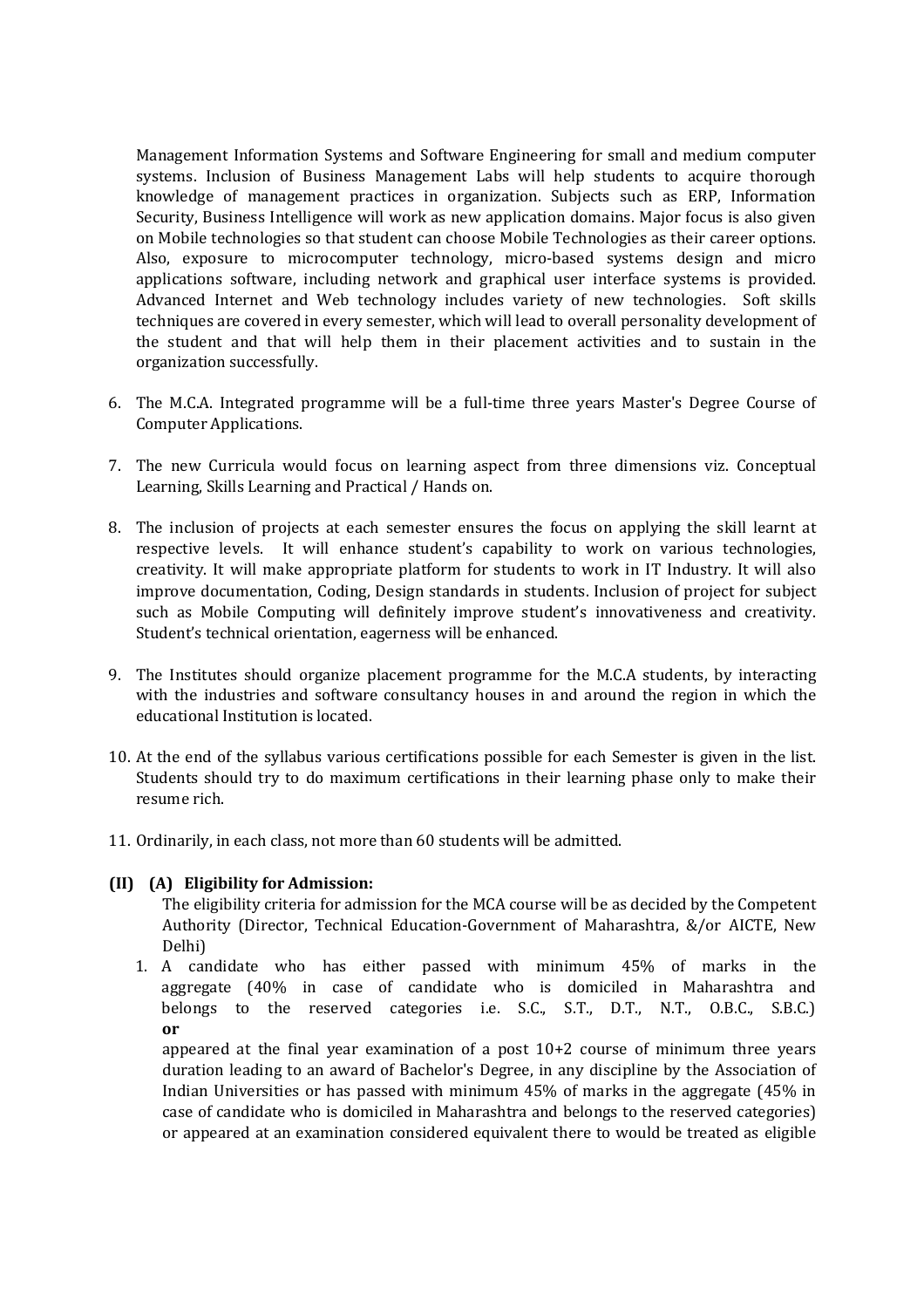for Common Entrance Test(CET). Also the candidate must have passed mathematics/Business Mathematics & Statistics paper for 10+2 or graduation Level and Passed the CET conducted by Director of Technical Education MS with nonzero score for that year OR Passed the CET conducted by State level MCA Association with non-zero score for that year, Or Passed the AIMCET exam for that year.

2. However, a candidate would not be treated as eligible for admission to the MCA programme unless he/she passes his/her qualifying examination with requisite percentage on or before 30th September of the concerned academic year and also passes in the CET.

Generally, candidate passing all the papers that are generally covered over a period of minimum three years in one sitting are not considered eligible. Likewise, candidates possessing the qualifying degree although with requisite percentage of marks, whose duration is less than three years, are not considered eligible.

#### **(B) Reservation of Seat:**

The percentage of seat reserved for candidates belonging to backward classes only from Maharashtra State in all the Government Aided, Un-aided Institutions/Colleges and University Departments is as given below:

|               | a) Scheduled caste and Scheduled caste convert to Buddhism         |       | 13.0%               |
|---------------|--------------------------------------------------------------------|-------|---------------------|
|               | b) Scheduled Tribes including those living outside specified areas |       | 10.5%               |
| $\mathcal{C}$ | Vimukta Jain                                                       |       | $(14$ as specified) |
|               | d) Nomadic Tribes (NT1) (28 before 1990 as specified)              |       | 2.5%                |
|               | e) Nomadic Tribes (NT2) (Dhangar as specified)                     |       | $2.5\%$             |
| f)            | Nomadic Tribes (NT3) (Vanjari as specified)                        |       | $2.5\%$             |
| g)            | Other Backward Class                                               |       | 19.0%               |
|               |                                                                    | Total | 50.0%               |

- 1. Candidate claiming to belong to categories mentioned against (e),(f) and (g) above will have to furnish certificate from appropriate authority that the candidate's parents do not belong to Creamy Layer as per the relevant orders of the Government.
- 2. If any of the (a) to (g) categories mentioned above does not get the required number of candidates for the percentage laid down in a University area, the seats so remaining vacant shall be filled in from among the candidates of remaining reserved categories with reference to the inter-se-merit of all candidates belonging to the reserved categories from the same University area. However, the total reservation shall not exceed 50%. After doing so the seats remaining vacant shall be filled in with reference to inter-se-merit of all the candidates from the same University area.

#### **(C) Selection Basis:**

The selection would be done as per the guidelines given by the Director of Technical Education Maharashtra State time to time.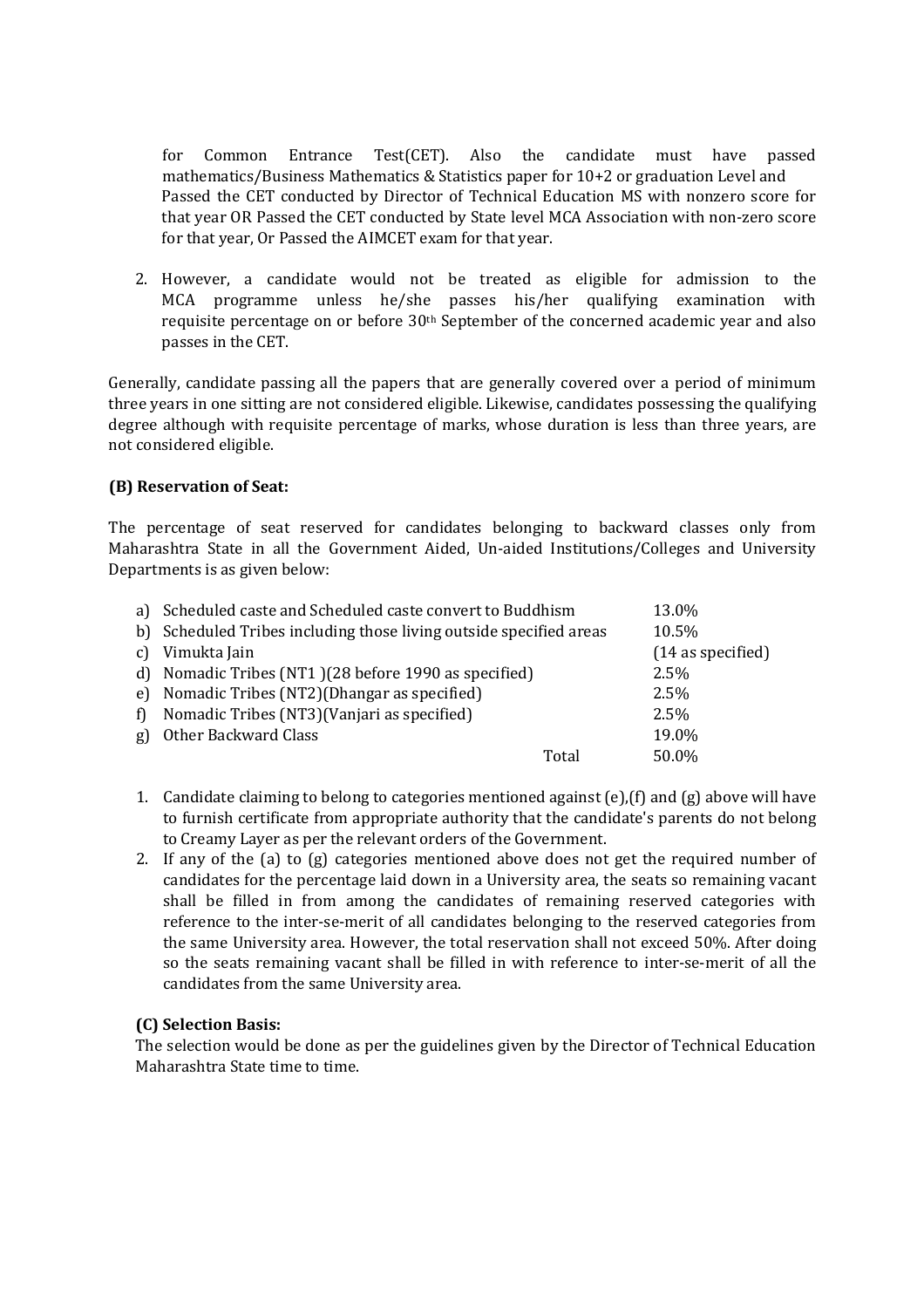### **(III) Number of Lectures and Practical:**

Lectures and Practical should be conducted as per the scheme of lectures and practical indicated in the course structure.

#### **Practical Training and Project Work:**

At the end of the sixth semester of study, a student will be examined in the course" Project Work".

- 1. Project work may be done individually or in groups in case of bigger projects. However if project is done in groups, each student must be given a responsibility for a distinct module and care should be taken to see the progress of individual modules is independent of others.
- 2. Students should take guidance from an internal guide and prepare a Project Report on "Project Work" in 2 copies to be submitted to the Director of the Institute by 30th April. Whenever possible, a separate file containing source-code listings should also be submitted. Every student should also submit at least 4 typed copies of their project synopsis. Their respective Institutes should forward one copy of this synopsis to each of the external panel members, in advance of the project viva dates.
- 3. The Project Synopsis should contain an Introduction to Project, which should clearly explain the project scope in detail. Also, Data Dictionary, DFDs, ERDs, File designs and a list of output reports should be included.
- 4. The project Work should be of such a nature that it could prove useful or be relevant from the commercial/management angle.
- 5. The project report will be duly accessed by the internal guide of the subject and marks will be communicated by the Director to the University along with the marks of the internal credit for theory and practical to be communicated for all other courses.
- 6. The project report should be prepared in a format prescribed by the University, which also specifies the contents and methods of presentation.
- 7. The major project work carry 200 marks for internal assessment and 300 marks for external viva. The external viva shall be conducted by a minimum of two external examiners. The mini project work would be departmental.
- 8. Project work can be carried out in the Institute or outside with prior permission of the Institute.
- 9. Project viva-voce by the University panel will be conducted in the month of April-May.

#### **(V) Assessment:**

In total 160 credits represent the workload of a year for MCA program. **Total credits=160, 1 credit = 15 lecture Hrs, 100 Marks SUBJECT= 4 CREDITS** 

| Semester $-I$  | 27 credits |
|----------------|------------|
| Semester – II  | 27 credits |
| Semester – III | 27 credits |
| Semester-IV    | 27 credits |
| $Semester-V$   | 27 credits |
| Semester – VI  | 25 credits |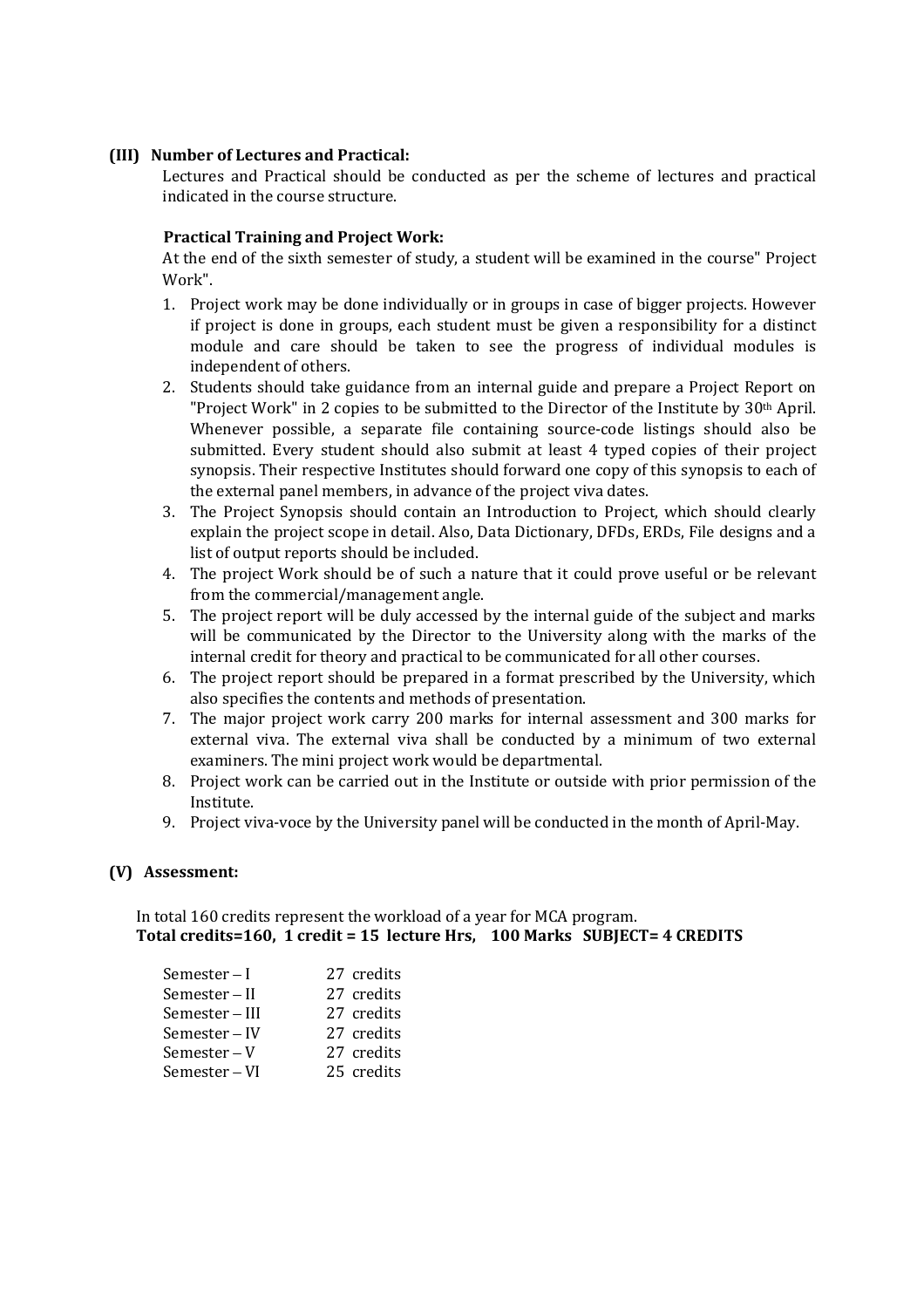Credit hours are based on the number of "contact hours" per week in class, for one term; formally, Semester Credit Hours. One credit will represent 12 to 15 teaching hours depending on technical and management subjects.

The final total assessment of the candidate is made in terms of an internal (concurrent) assessment and an external (university) assessment for each course. In total the internal(concurrent) to external(university) marks ratio is maintained 50 : 50.

#### **In general**

- 1. For each paper, 30% marks will be based on internal assessment and 70% marks for semester and examination (external assessment), unless otherwise stated.
- 2. The division of the 30 marks allotted to internal assessment of theory papers is on the basis of tutorial paper of 15 marks and seminars, presentations and attendance of 15 marks.
- 3. The marks of the mini project would be given on the basis of internal assessment of the project, project viva and project report.
- 4. The marks of the practical would be given on internal practical exam & oral.
- 5. The internal marks will be communicated to the University at the end of each semester, but before the semester and examinations. These marks will be considered for the declaration of the results.

#### **(VI) Examination:**

Examinations shall be conducted at the end of the semester i.e. during November and in May. However supplementary examinations will also be held in November and May.

#### **(VII) Standard of Passing:**

1. Every candidate must secure atleast Grade D in Concurrent Evaluation as well as University Examination as separate heads of passing for each course. Internal as well as external examination will be held in November and May.

Conversion of Marks to Grade Points & Grades: The marks shall be converted to grade points and grades using Table I below.

#### **Table I: Points Grading System**

| Sr. No.     | <b>Marks</b> | Grade             | <b>Grade Point</b> |
|-------------|--------------|-------------------|--------------------|
|             | $100 - 75$   | $0 -$ Outstanding | 06                 |
| $\mathbf 2$ | $74 - 65$    | A - Very Good     | 05                 |
| 3           | $64 - 55$    | $B - Good$        | 04                 |
| 4           | $54 - 50$    | C – Average       | 03                 |
| 5           | $49 - 45$    | D - Satisfactory  | 02                 |
| 6           | $44 - 40$    | $E - Pass$        | 01                 |
|             | $39 - 0$     | $F$ – Fail        | 00                 |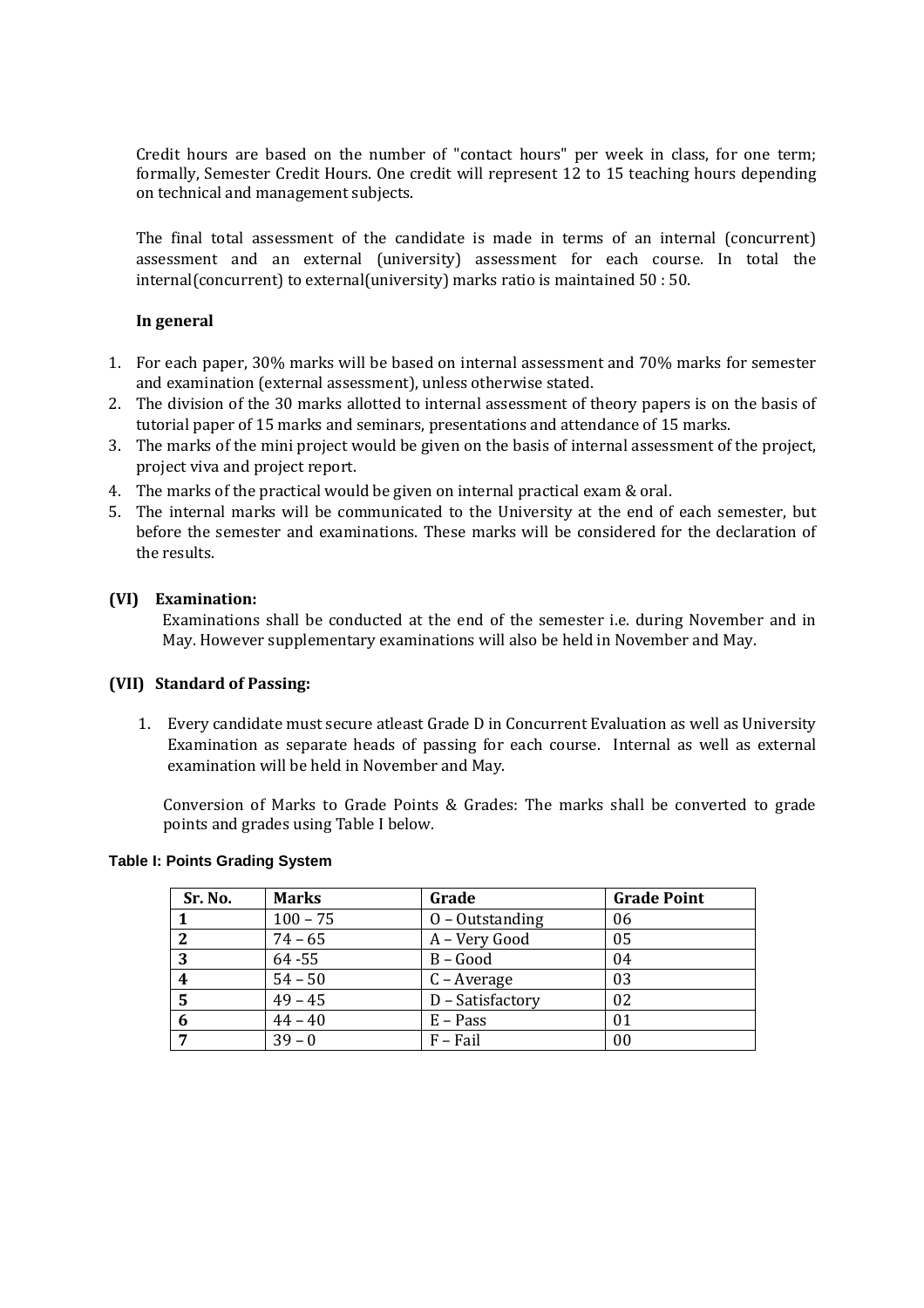#### **(VIII) Reassessment of Internal Marks:**

In case of those who have secured less than passing percentage of marks in internal i.e. less than 40%, the institute will administer a separate internal test. The results of which may be conveyed to the University as the Revised Internal Marks.

In case the result of the revised internal test is lower than the original marks then the original marks will prevail. In short, the rule is higher of the two figures should be considered.

However, the institute will not administer any internal test, for any subject for those candidates who have already secured 40% or more marks in the internal examination.

# **(IX) Backlog:**

Candidates can keep terms for any semester of M.C.A., irrespective of the number of subjects in which he/she has failed in the previous MCA semester examinations.

# **(X) Board of Paper Setters /Examiners:**

For each Semester and examination there will be one board of Paper setters and examiners for every course. While appointing paper setter /examiners, care should be taken to see that there is at least one person specialized in each unit course.

#### **(XI) Class:**

#### **The performance of a student will be evaluated in terms of two indices, viz.**

- a) *Semester Grade Point Average (SGPA)* which is the Grade Point Average for a semester
- b) *Cumulative Grade Point Average (CGPA)* which is the Grade Point Average for all the completed semesters at any point in time.

**Semester Grade Point Average (SGPA):** At the end of each semester, SGPA is calculated as the weighted average of GPI of all courses in the current semester in which the student has passed, the weights being the credit values of respective courses.

**SGPA =** Grade Points divided by the summation of Credits of all Courses.

$$
\Sigma \text{ {C * GPI}}
$$

$$
SGPA =
$$
 ~~-----~~ *...* ~~...~~ *for a semester.*

 ∑C Where GPI is the Grade and C is credit for the respective Course.

**Cumulative Grade Point Average (CGPA):**Cumulative Grade Point Average (CGPA) is the grade point average for all completed semesters. CGPA is calculated as the weighted average of all GPI of all courses in which the student has passed up to the current semester.

# **Cumulative Grade Point Average (CGPA) for the Entire Course**

 $\sum$  {C \* GPI} SGPA = ---------------------- for all semesters taken together. ∑C

Where GPI is the Grade and C is credit for the respective Course.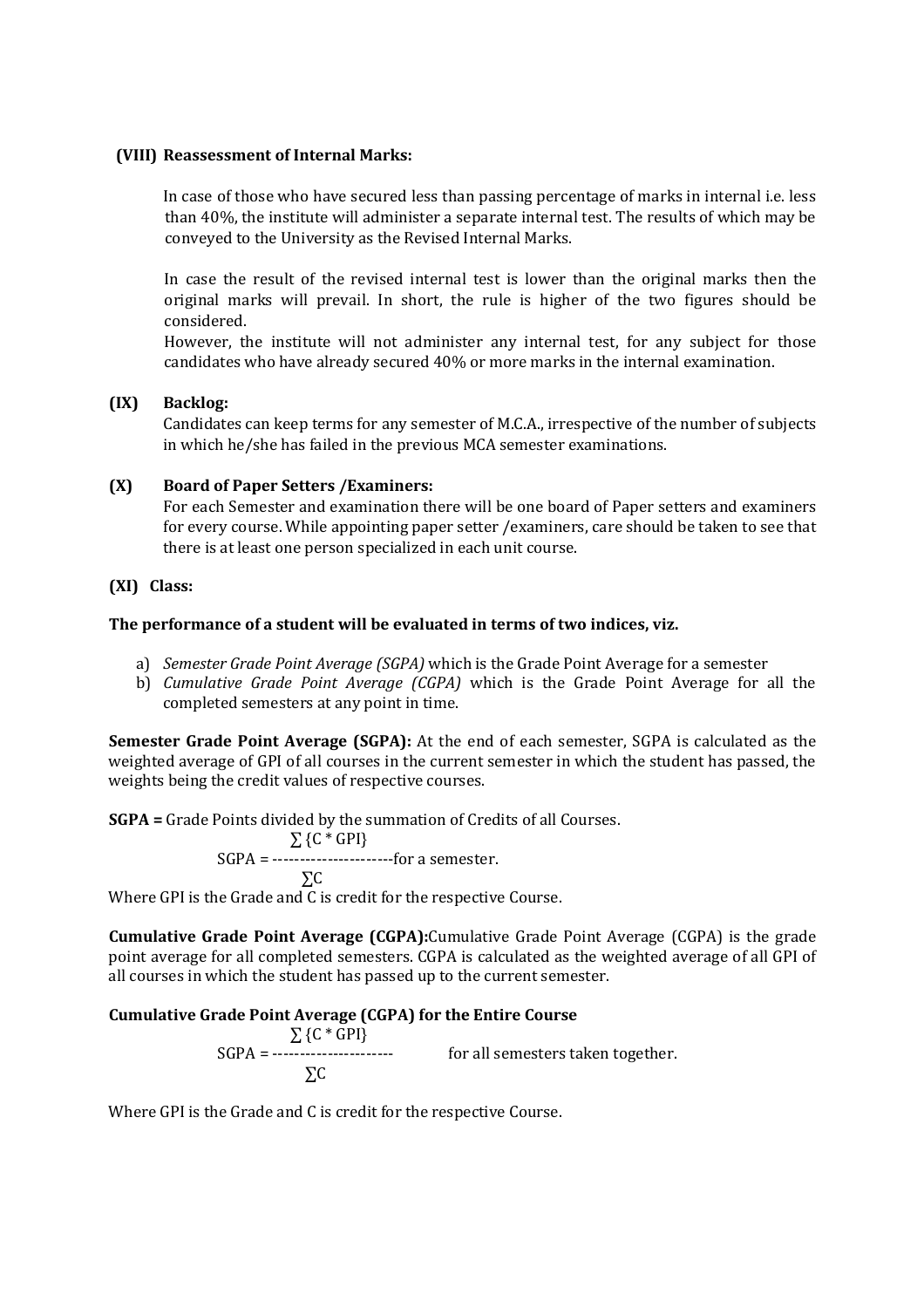IMPORTANT NOTE:

If a student secures F grade in either or both of Concurrent Evaluation or University Evaluation for a particular course his /her credits earned for that course shall be ZERO.

**Award ofGrade Cards**: The University of Pune under its seal shall issue to the learners a grade card on completion of each semester. The final Grade Card issued at the end of the final semester shall contain the details of all courses taken during the entire programme for obtaining the degree.

**Final Grades:** After calculating the SGPA for an individual semester and the CGPA for entire programme, the value shall be matched with the grade in the Grade Points & Descriptors Table as per the Points Grading System and expressed as a single designated GRADE (as per Table II) such as O,A, B, etc….

# **Sr. No. Marks Grade Grade Point 1** 100 – 75 **O** – Outstanding 106 **2**  $\begin{array}{|c|c|c|c|c|} \hline 74 - 65 & A - Very Good & 05 \\ \hline \end{array}$ **3**  $\begin{array}{|c|c|c|c|c|} \hline 64 - 55 & \quad \text{B} - Good & \quad \text{04} \ \hline \end{array}$ **4** 54 – 50 C – Average 03 **5**  $\begin{array}{|c|c|c|c|c|} \hline 49 & -45 & \text{D} - 5 \text{atis} \text{factor} \end{array}$  02 **6**  $\begin{array}{|c|c|c|c|c|} \hline 44 - 40 & \hline & E - \text{Pass} & 01 \\\hline \end{array}$ **7**  $\begin{array}{|c|c|c|c|c|} \hline \text{39 - 0} & \text{F - Fall} & \text{00} \ \hline \end{array}$

# **Table II: Grade Points & Descriptors**

The description of the final grades shall be as follows:

# **O: Outstanding (Excellent Analysis of the topic - 75% and above)**

Accurate knowledge of the primary material, wide range of reading, logical development of ideas, originality in approaching the subject. Neat and systematic organization of content, elegant and lucid style.

# **A: Very Good (Excellent Analysis of the topic - 65 to 74 %)**

Accurate knowledge of the primary material, acquaintance with seminal publications, logical development of ideas. Neat and systematic organization of content, effective and clear expression.

# **B : Good (Good Analysis and treatment of the topic - 55 to 64 %)**

Basic knowledge of the primary material, logical development of ideas. Neat and systematic organization of content, effective and clear expression.

# **C : Average (Some important points covered – 50 to 54%)**

Basic knowledge of the primary material, logical development of ideas. Neat and systematic organization of content, good language or clear expression.

# **D: Satisfactory (Some points discussed – 45 to 49%)**

Basic knowledge of the primary material, some organization of content, acceptable language or expression.

# **E: Pass (Any two of the above – 40 to 44%)**

**F: Fail (None of the above – 0 to 39%)**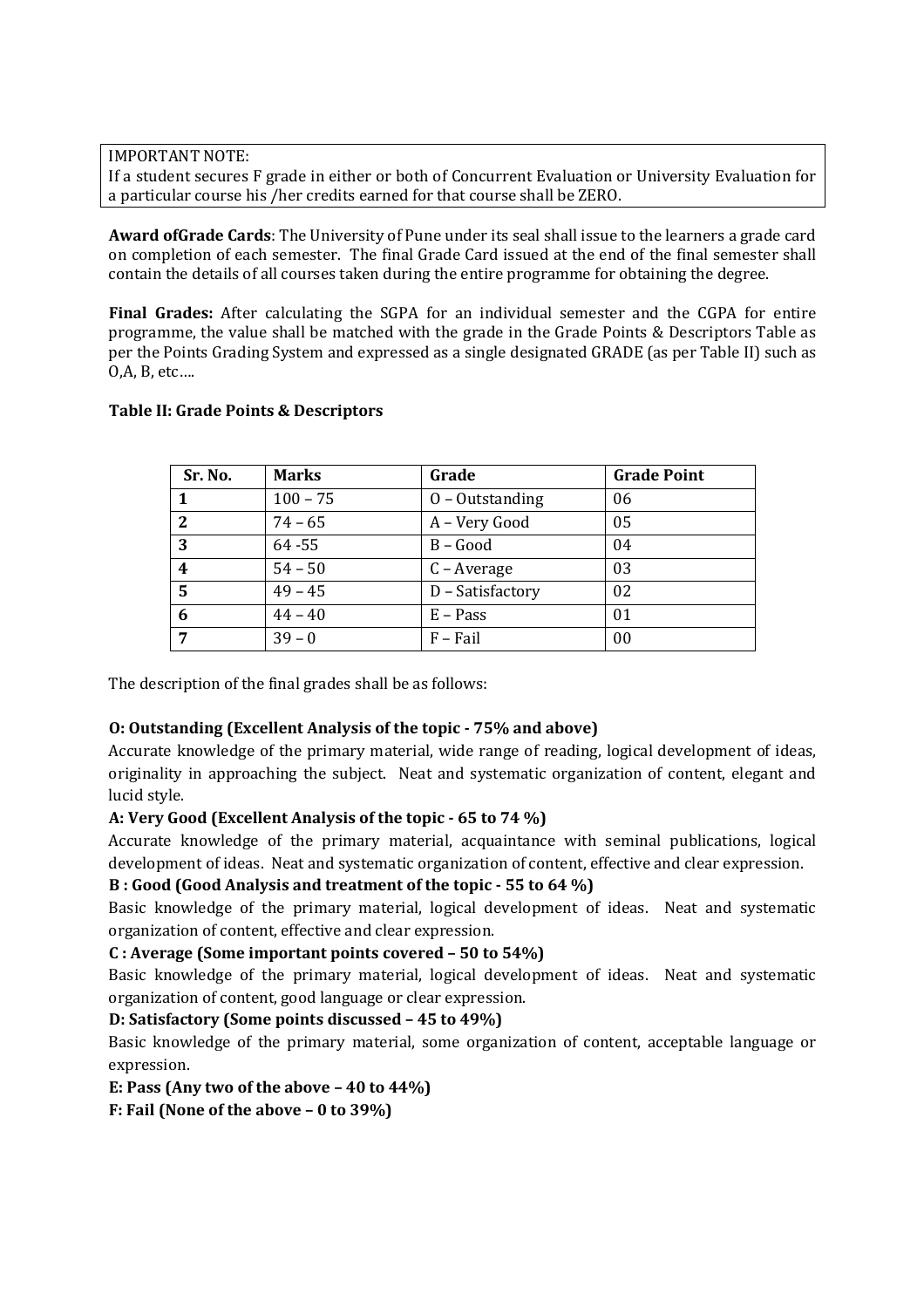A student who secures grade E or above in a course is said to have completed /earned the credits assigned to the course. A student who completed the minimum credits required for the MCA programme shall be declared to have completed the programme.

#### NOTE:

The Grade Card for the final semester shall indicate the following, amongst other details:

- a) Grades for concurrent and university evaluation, separately, for all courses offered by the student during the entire programme along with the grade for the total score.
- b) SGPA for each semester.
- c) CGPA for final semester.
- d) Total Marks Scored out of Maximum Marks for the entire programme, with break-up of Marks Scored in Concurrent Evaluation and University Evaluation.
- e) Marks scored shall not be recorded on the Grade Card for intermediate semesters.
- f) The grade card shall also show the 10-point scale and the formula to convert GPI, SGPA, and/or CGPA to percent marks.

#### **(XII) Medium of Instruction:**

The medium of Instruction will be English.

#### **(XIII) Clarification of Syllabus:**

It may be necessary to clarify certain points regarding the course. The syllabus Committee should meet at least once in a year to study and clarify any difficulties from the Institutes.

### **(XIV) Revision of Syllabus:**

As the computer technology is changing very fast, revision of the syllabus should be considered every 3 years.

#### **(XV) Teaching and Practical Scheme:**

**Total credits=160, 1 credit = 15 lecture Hrs, 100 Marks SUBJETCT= 4 CREDITS**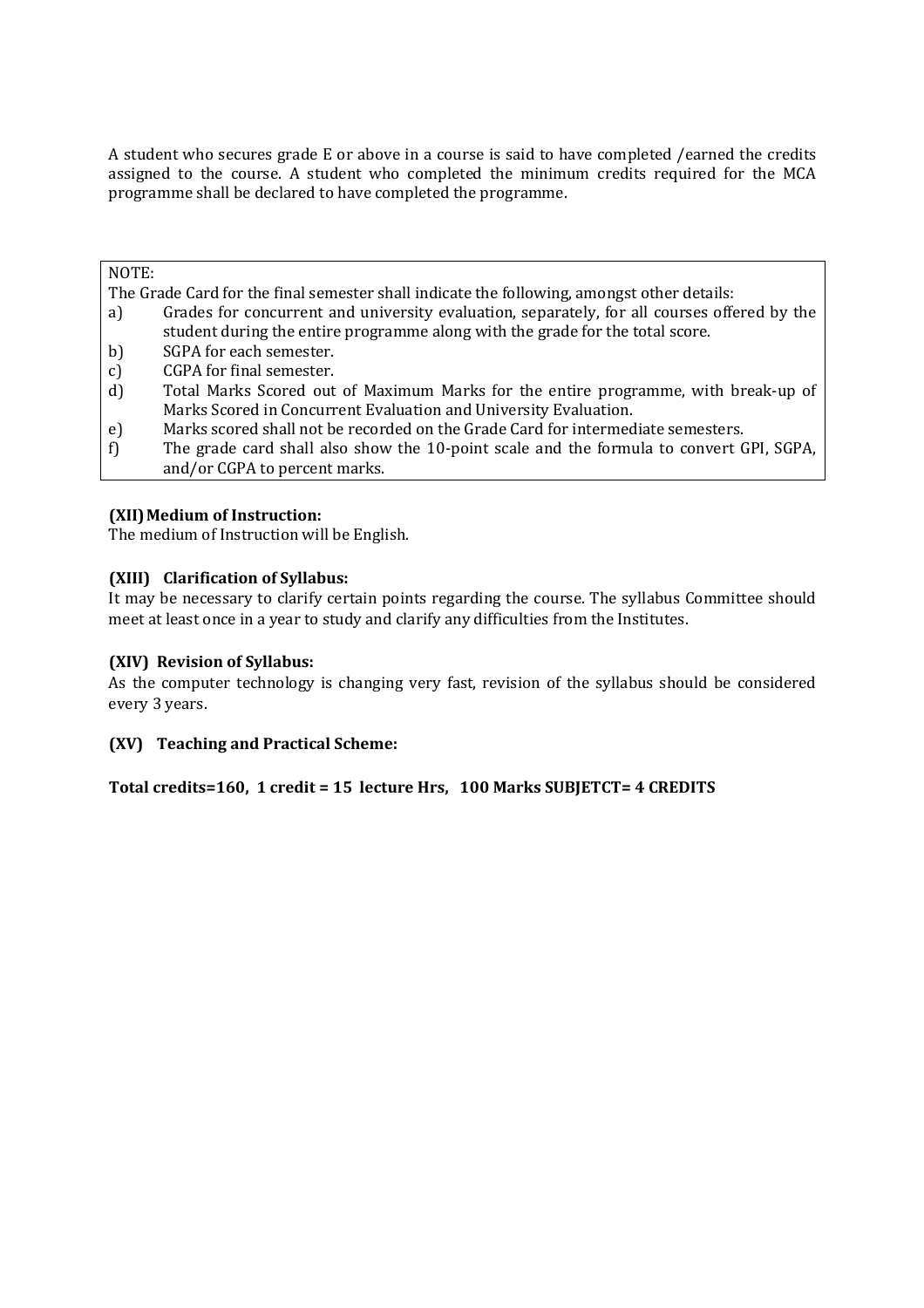# **University of Pune**

# **Syllabus for Masters of Computer Application**

# **For Academic Year 2012-2013**

|                | <b>Semester I</b>      |                                                                       |                 |                 |                |  |
|----------------|------------------------|-----------------------------------------------------------------------|-----------------|-----------------|----------------|--|
| Sr.<br>No.     | <b>Subject</b><br>Code | <b>Subject Title</b>                                                  | <b>Internal</b> | <b>External</b> | <b>Credits</b> |  |
|                | IT11                   | <b>Computer Organization</b>                                          | 30              | 70              | 4              |  |
| $\overline{c}$ | IT12                   | C Programming                                                         | 30              | 70              | 4              |  |
| 3              | IT13                   | Software Engineering                                                  | 30              | 70              | 4              |  |
| 4              | <b>BM11</b>            | Principles and Practices of Management and<br>Organizational Behavior | 30              | 70              | 4              |  |
| 5              | <b>BM12</b>            | Business Process Domains with Cost and<br>Financial Accounting        | 70              |                 | 3              |  |
| 6              | <b>MT11</b>            | <b>Discrete Mathematics</b>                                           | 30<br>70        |                 |                |  |
| 7              | IT11P                  | Mini project using C                                                  | 70              |                 | $\overline{c}$ |  |
| 8              | SS1L                   | Soft Skill - Word Power, Business English<br>30                       |                 |                 |                |  |
| 9              | BM12L                  | Business Process Domains with Cost and<br>Financial Accounting        | 1               |                 |                |  |
|                |                        | <b>Total</b>                                                          | 350             | 350             | 27             |  |

| <b>Semester II</b> |                        |                                                 |                 |                |                |  |
|--------------------|------------------------|-------------------------------------------------|-----------------|----------------|----------------|--|
| Sr.<br>No.         | <b>Subject</b><br>Code | <b>Subject Title</b>                            | <b>Internal</b> | External       | <b>Credits</b> |  |
|                    | IT21                   | Object Oriented Programming with C++            | 30              | 70             | 4              |  |
| $\overline{2}$     | IT22                   | Database Management System                      | 30              | 70             | 4              |  |
| 3                  | IT23                   | <b>Operating system Concepts</b>                | 4               |                |                |  |
| 4                  | <b>BM21</b>            | Management Information System and<br>30<br>70   |                 |                |                |  |
|                    |                        | <b>Business Intelligence</b>                    |                 |                | 4              |  |
| 5                  | IT24                   | <b>Enterprise Resource Planning</b><br>30<br>70 |                 |                | 4              |  |
| 6                  | <b>BM22</b>            | Soft Skills<br>70                               |                 | $\overline{c}$ |                |  |
| 7                  | IT21L                  | Mini Project using C++<br>50                    |                 | $\overline{c}$ |                |  |
| 8                  | IT22L                  | Mini Project based on RDBMS Concept<br>50       |                 | $\overline{2}$ |                |  |
| 9                  | SS <sub>2</sub> L      | Soft Skill - Group Discussion                   |                 |                |                |  |
|                    |                        | <b>Total</b>                                    | 350             | 350            | 27             |  |

| <b>Semester III</b> |                        |                                                       |                                    |                |    |  |
|---------------------|------------------------|-------------------------------------------------------|------------------------------------|----------------|----|--|
| Sr.<br>No.          | <b>Subject</b><br>Code | <b>Subject Title</b>                                  | <b>Internal</b><br><b>External</b> |                |    |  |
|                     | <b>IT31</b>            | Web Technologies                                      | 30                                 | 70             | 4  |  |
| 2                   | IT32                   | Data Communication And Computer<br><b>Networks</b>    | 4                                  |                |    |  |
| 3                   | <b>IT33</b>            | Data Structure using C++                              | 4                                  |                |    |  |
| 4                   | IT34                   | Advanced Database management System<br>70<br>30       |                                    | 4              |    |  |
| 5                   | <b>IT35</b>            | Object Oriented Analysis And Design<br>70<br>30       |                                    | 4              |    |  |
| 6                   | MT31                   | Research Methodology and Tools<br>70                  |                                    | $\overline{c}$ |    |  |
| 7                   | IT31P                  | Mini Project based on Web Technology<br>50            |                                    | $\overline{c}$ |    |  |
| 8                   | IT31L                  | Mini Project based on Data Structure<br>50<br>concept |                                    | 2              |    |  |
| 9                   | SS3L                   | Soft Skill - Technical Writing<br>30                  |                                    |                |    |  |
|                     |                        | <b>Total</b>                                          | 350                                | 350            | 27 |  |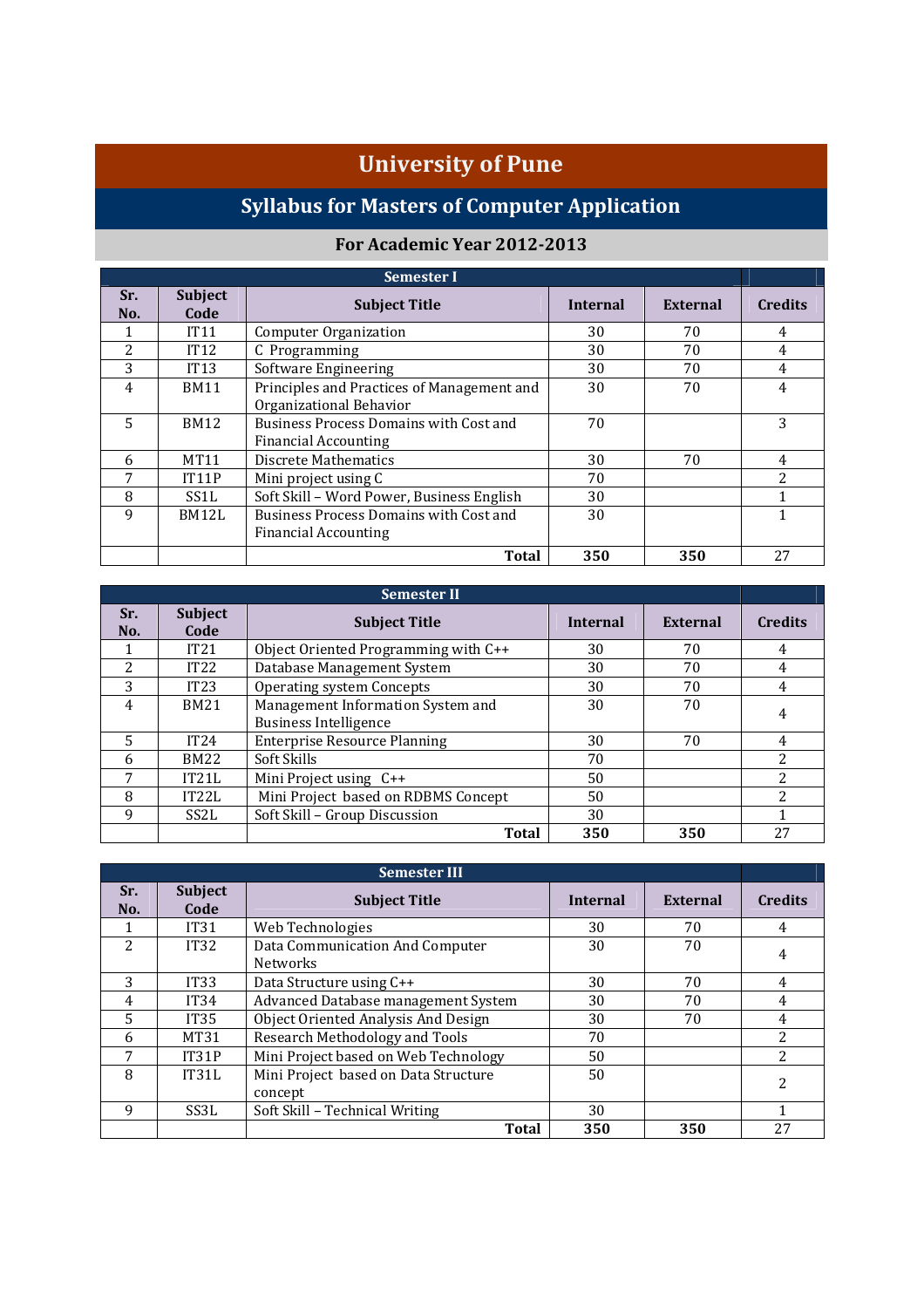|                | <b>Semester IV</b>     |                                           |                 |                 |                |  |  |
|----------------|------------------------|-------------------------------------------|-----------------|-----------------|----------------|--|--|
| Sr.<br>No.     | <b>Subject</b><br>Code | <b>Subject Title</b>                      | <b>Internal</b> | <b>External</b> | <b>Credits</b> |  |  |
|                | IT41                   | Java Programming                          | 30              | 70              | 4              |  |  |
| $\overline{c}$ | IT42                   | <b>Mobile Computing</b>                   | 30              | 70              | 4              |  |  |
| 3              | IT43                   | <b>Information Security And Audit</b>     | 70              | 4               |                |  |  |
| 4              | IT44                   | Design And Analysis of Algorithm          |                 | 70              | 3              |  |  |
| 5              | MT41                   | Optimization Technique                    | 30              | 70              | 4              |  |  |
| 6              | EC41                   | 70<br>Elective - I                        |                 |                 | 2              |  |  |
| ⇁              | IT41L                  | 50<br>Java Lab                            |                 |                 | $\overline{c}$ |  |  |
| 8              | IT41P                  | Mini Project Using Mobile Computing<br>50 |                 | $\overline{c}$  |                |  |  |
| 9              | SS4L                   | Soft Skill - Presentation Skill<br>30     |                 |                 |                |  |  |
| 10             | EC41L                  | 30<br>Business Scenario - Elective Lab    |                 |                 |                |  |  |
|                |                        | Total                                     | 350             | 350             | 27             |  |  |

| <b>Semester V</b> |                        |                                                     |                 |                 |                |  |
|-------------------|------------------------|-----------------------------------------------------|-----------------|-----------------|----------------|--|
| Sr.<br>No.        | <b>Subject</b><br>Code | <b>Subject Title</b>                                | <b>Internal</b> | <b>External</b> | <b>Credits</b> |  |
|                   | IT <sub>51</sub>       | Software Testing And Quality Assurance              | 30              | 70              | 4              |  |
| 2                 | IT52                   | Software Project Management                         | 70              | 4               |                |  |
| 3                 | <b>IT53</b>            | <b>Emerging Trends in Information</b><br>Technology | 30              | 70              | 4              |  |
| 4                 | IT54                   | <b>Advanced Development Technology</b>              |                 | 70              | 3              |  |
| 5                 | <b>IT55</b>            | <b>Advanced Internet Technology</b>                 | 30              | 70              | 4              |  |
| 6                 | EC51                   | Elective - II                                       | 70              |                 | 2              |  |
| 7                 | IT51P                  | Mini project using AIT And ADT<br>50                |                 |                 | $\overline{c}$ |  |
| 8                 | IT51L                  | Case Tools Lab<br>50                                |                 | 2               |                |  |
| 9                 | SS5L                   | Soft Skill - Interview Skill<br>30                  |                 |                 |                |  |
| 10                | EC51L                  | Advance Technology - Elective Lab<br>30             |                 |                 |                |  |
|                   |                        | Total                                               | 350             | 350             | 27             |  |

| <b>Semester VI</b> |                        |                      |          |                 |                |
|--------------------|------------------------|----------------------|----------|-----------------|----------------|
| Sr.<br>No.         | <b>Subject</b><br>Code | <b>Subject Title</b> | Internal | <b>External</b> | <b>Credits</b> |
|                    | IT61P                  | Project              | 250      | 250             | 25             |

**Note :** Elective subject choice is based on Cafeteria approach which encourages and allows students to choose elective subjects from across specializations. The list below offers wide ranging choice for students to opt for courses based on their aptitude and their career goals.

| Elective<br>Group | <b>Elective Group</b> | Course<br>Code | Course title                          |
|-------------------|-----------------------|----------------|---------------------------------------|
| Code              |                       |                |                                       |
| EC <sub>01</sub>  | <b>Business</b>       | EC0101         | Data Warehousing and BIG DATA         |
|                   | Intelligence          | EC0102         | Data Mining                           |
|                   |                       | EC0103         | <b>Business Intelligence Tools</b>    |
|                   |                       | EC0104         | Applications of Business Intelligence |
| EC <sub>02</sub>  | Cloud Computing       | EC0201         | Virtualization                        |
|                   |                       | EC0202         | Cloud Computing Concepts              |
|                   |                       | EC0203         | <b>Cloud Solutions</b>                |
|                   |                       | EC0204         | Microsoft Azure Platform              |
| EC <sub>03</sub>  | Data Analysis         | EC0301         | Introduction to Statistics            |
|                   |                       | EC0302         | Introduction to MS-Excel              |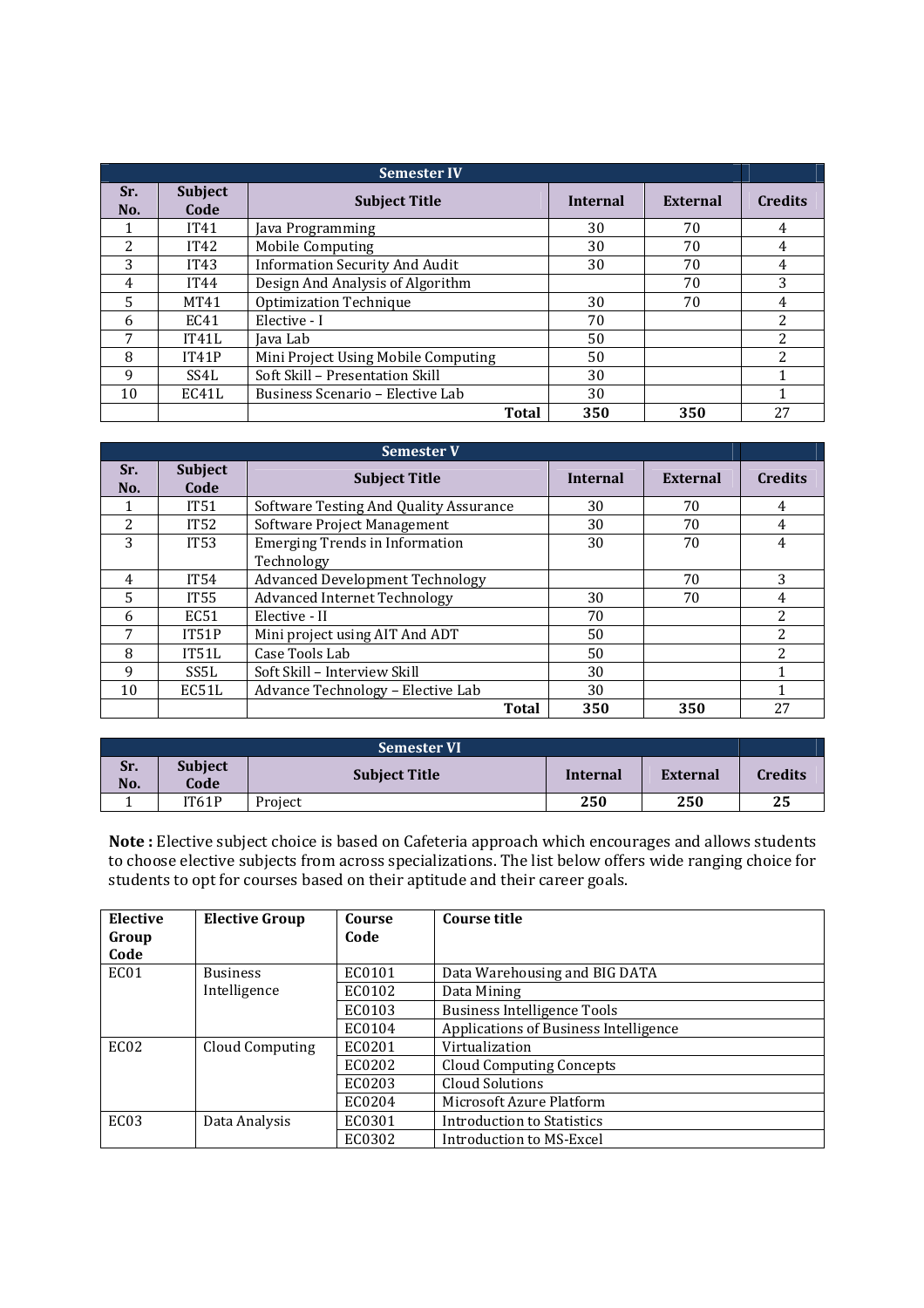|                  |                          | EC0303           | Data Analysis using MS-Excel                    |
|------------------|--------------------------|------------------|-------------------------------------------------|
|                  |                          | EC0304           | <b>Introduction to SPSS</b>                     |
| EC04             | Embedded                 | EC0401           | <b>Introduction to Electronics</b>              |
|                  | Systems                  | EC0402           | Embedded System Design and Implementation       |
|                  |                          | EC0403           | Communication in Embedded Systems               |
|                  |                          | EC0404           | <b>Wireless Communication</b>                   |
| EC05             | Game                     | EC0501           | <b>Introduction to Computer Graphics</b>        |
|                  | Programming              | EC0502           | Game Programming using Scratch                  |
|                  |                          | EC0503           | Game Programming using Flash                    |
|                  |                          | EC0504           | Game Programming using VC++                     |
| EC <sub>06</sub> | <b>High Performance</b>  | EC0601           | <b>Introduction to Parallel Processing</b>      |
|                  | Computing                | EC0602           | Programming with FORTRAN                        |
|                  |                          | EC0603           | Numerical Methods                               |
|                  |                          | EC0604           | Supercomputing in India                         |
| EC07             | Information              | EC0701           | <b>Ethical Hacking</b>                          |
|                  | Security                 | EC0702           | <b>Applications Information Security</b>        |
|                  |                          | EC0703           | Network Security                                |
|                  |                          | EC0704           | <b>Digital Forensics</b>                        |
| EC08             | Linux Environment        | EC0801           | Linux Desktop Environment                       |
|                  |                          | EC0802           | Shell Programming                               |
|                  |                          | EC0803           | Linux System Administration                     |
|                  |                          | EC0804           | Linux Network Administration                    |
| EC09             | <b>Mobile Computing</b>  | EC0901           | HTML5                                           |
|                  |                          | EC0902           | JavaScript Programming                          |
|                  |                          | EC0903           | Mobile Computing Technologies                   |
|                  |                          | EC0904           | Android                                         |
|                  |                          |                  |                                                 |
| <b>EC10</b>      | Multimedia               | EC1001           | Introduction to Multimedia Computing            |
|                  | Computing                | EC1002           | Adobe Photoshop                                 |
|                  |                          | EC1003           | <b>Adobe Flash</b>                              |
| <b>EC11</b>      | Net-Centric              | EC1004<br>EC1101 | Management of Digital Audio and Video<br>HTML5  |
|                  | Computing                | EC1102           |                                                 |
|                  |                          | EC1103           | JavaScript Programming                          |
|                  |                          | EC1104           | AJAX Programming<br><b>Web Services</b>         |
|                  |                          |                  |                                                 |
| EC12             | System                   | EC1201           | System Programming using C Language             |
|                  | Programming              | EC1202           | System and Device Driver Programming            |
|                  |                          | EC1203           | <b>Embedded and Real-Time Operating Systems</b> |
|                  |                          | EC1204           | System Programming using VC++                   |
| EC13             | Mainframe                | EC1301           | <b>IBM Mainframe</b>                            |
|                  | Computing                | EC1302           | COBOL                                           |
|                  |                          | EC1303           | DB <sub>2</sub>                                 |
| EC14             | Information              | EC1304           | AS/400                                          |
|                  |                          | EC1401           | <b>Enterprise Resource Planning</b>             |
|                  | Systems                  | EC1402           | E-Commerce                                      |
|                  |                          | EC1403           | Recommender System                              |
|                  | Advanced                 | EC1404           | Knowledge Management                            |
| EC15             |                          | EC1501           | <b>Embedded Operating System</b>                |
|                  | <b>Operating Systems</b> | EC1502           | Real Time Operating System                      |
|                  |                          | EC1503           | Distributed Operating System                    |
| <b>EC16</b>      | <b>Advanced Wireless</b> | EC1504           | <b>Mobile Operating System</b>                  |
|                  | Communication            | EC1601           | Wireless Networks and Mobile Systems            |
|                  |                          | EC1602           | Mobile Ad-hoc Networks                          |
|                  |                          | EC1603           | <b>Secure Wireless Communications</b>           |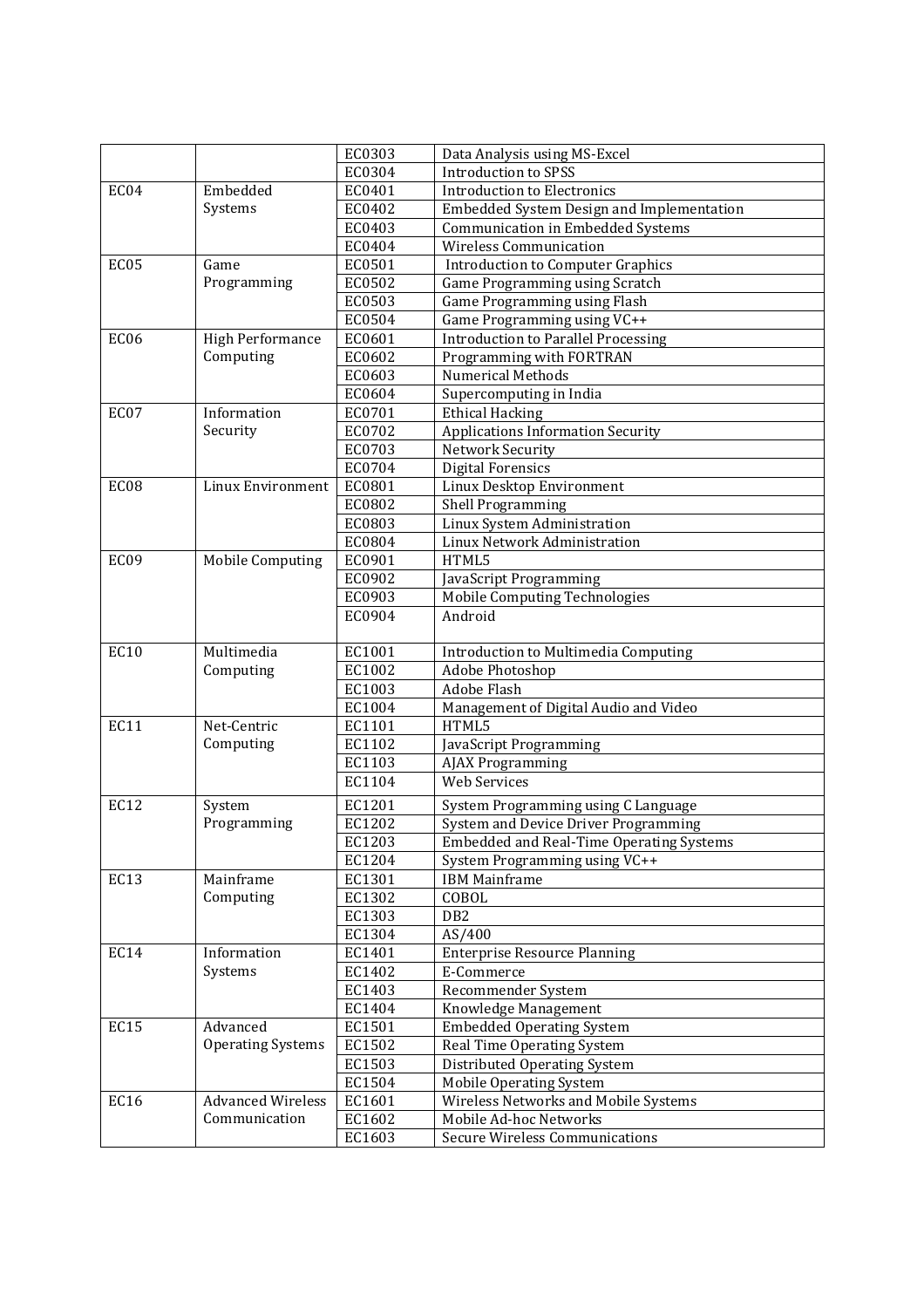|                  |                 | EC1604 | <b>Programming Mobile Devices</b>   |
|------------------|-----------------|--------|-------------------------------------|
| <b>EC17</b>      | Open Source     | EC1701 | Linux Operating System              |
|                  | Technologies    | EC1702 | Perl Scripting                      |
|                  |                 | EC1703 | <b>PHP</b>                          |
|                  |                 | EC1704 | Ruby                                |
| EC18             | Distributed     | EC1801 | GUI Programming in Java             |
|                  | Computing       | EC1802 | Networking in Java                  |
|                  |                 | EC1803 | Developing Web Applications in Java |
|                  |                 | EC1804 | Java Web Services                   |
|                  |                 |        |                                     |
| EC <sub>19</sub> | Advanced        | EC1901 | <b>Advanced Networking</b>          |
|                  | Computer        | EC1902 | Wireless Networks & Communication   |
|                  | <b>Networks</b> | EC1903 | Network Security                    |
|                  |                 | EC1904 | Network Hacking                     |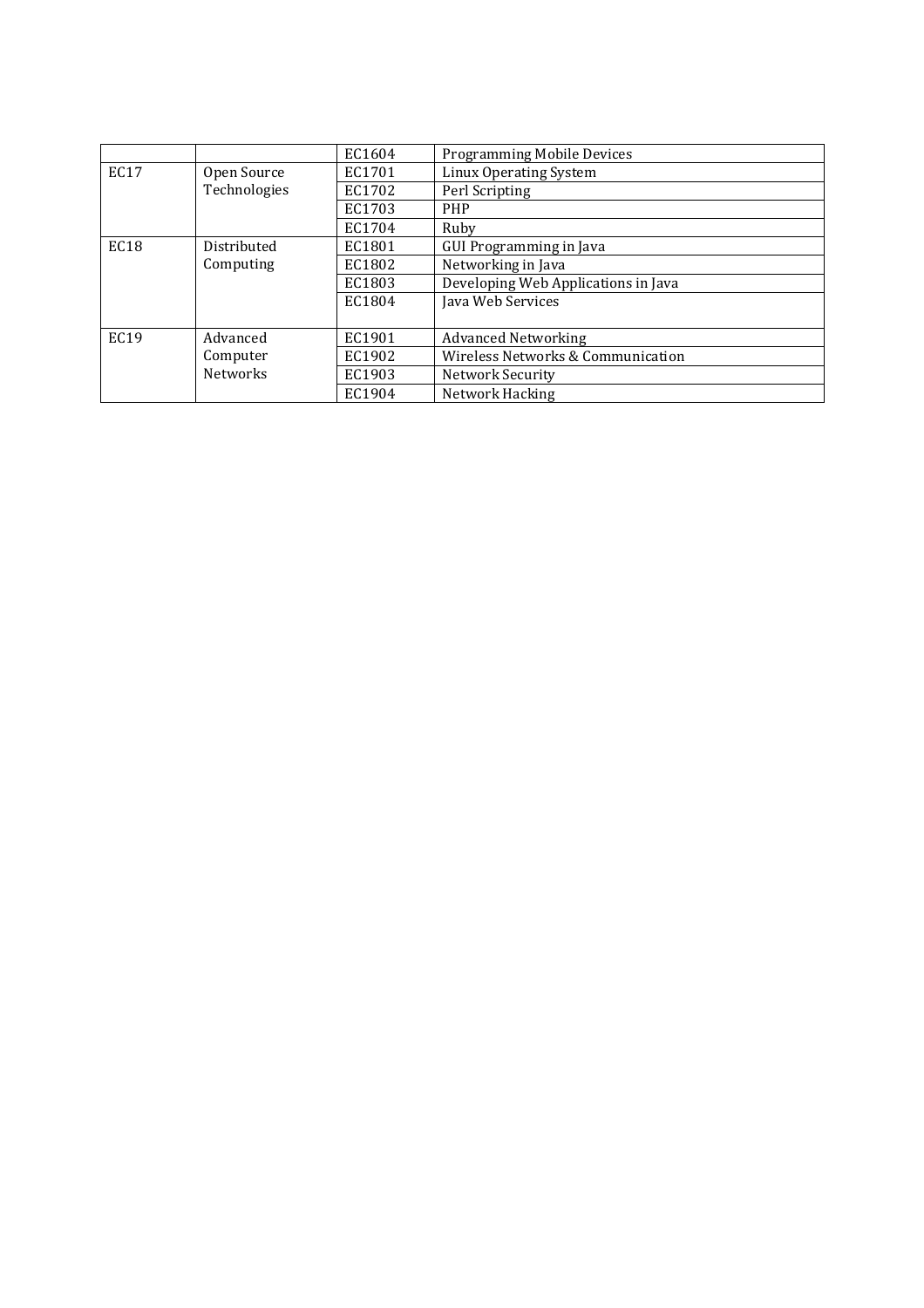# **Semester – 1**

i

l,

| <b>Semester I</b>                                                                                                                                                                                                                      |                        |                              |          |          |  |  |  |
|----------------------------------------------------------------------------------------------------------------------------------------------------------------------------------------------------------------------------------------|------------------------|------------------------------|----------|----------|--|--|--|
| Sr.<br>No.                                                                                                                                                                                                                             | <b>Subject</b><br>Code | <b>Subject Title</b>         | Internal | External |  |  |  |
|                                                                                                                                                                                                                                        | IT <sub>11</sub>       | <b>Computer Organization</b> | 30       | 70       |  |  |  |
| Objective: To give basic knowledge of microprocessor, its architecture, components, and their<br>organization. This will introduce the hardware and upcoming processor architecture and its<br>evolution with change in working style. |                        |                              |          |          |  |  |  |

| Sr.<br><b>No</b>        |     | <b>Topic Details</b>                                    | Nos. of<br><b>Session</b> | $\frac{0}{0}$ | Reference<br><b>Books</b> |
|-------------------------|-----|---------------------------------------------------------|---------------------------|---------------|---------------------------|
| $\mathbf{1}$            |     | <b>Introduction to Digital Computer</b>                 | 3                         | 7.5           | 1,4,5,7                   |
|                         | 1.1 | <b>Concept of Digital Computer</b>                      |                           |               |                           |
|                         | 1.2 | Types of Software - System software /                   |                           |               |                           |
|                         | 1.3 | Application software / Utility Software.                |                           |               |                           |
|                         | 1.4 | Compilers, Interpreters, Assemblers, Linker,            |                           |               |                           |
|                         | 1.5 | Loader                                                  |                           |               |                           |
| $\overline{2}$          |     | Data Representation and Boolean Algebra                 | 6                         | 15            | 2,5,7,14                  |
|                         | 2.1 | Binary, Octal, Hexadecimal and their inter-             |                           |               |                           |
|                         |     | conversion                                              |                           |               |                           |
|                         | 2.2 | 1's and 2's complement.                                 |                           |               |                           |
|                         | 2.3 | Binary Arithmetic. & Number Systems - BCD,              |                           |               |                           |
|                         |     | EBCDIC, ASCII, De-Morgan's Theorem, Duality             |                           |               |                           |
|                         |     | Theorem, K-Map, Sum of product, Product of Sum,         |                           |               |                           |
|                         |     | Algebra Rules, Laws, Logic Circuits, NOT, AND, OR,      |                           |               |                           |
|                         |     | NAND, NOR, XOR, XNOR, Gated diagrams                    |                           |               |                           |
| 3                       |     | <b>Combinational Circuits &amp; Sequential Circuits</b> | 6                         | 15            | 6,14                      |
|                         | 3.1 | Half / Full Adder                                       |                           |               |                           |
|                         | 3.2 | Decoder / Encoder                                       |                           |               |                           |
|                         | 3.3 | Multiplexer / Demultiplexer,                            |                           |               |                           |
|                         | 3.4 | Flip Flops - SR, D, JK, Master - Slave, Edge Triggered  |                           |               |                           |
|                         |     | D flipflop with timing diagram                          |                           |               |                           |
|                         | 3.5 | Shift Registers (Any one type)                          |                           |               |                           |
|                         | 3.6 | Introduction to Counters, Synchronous &                 |                           |               |                           |
|                         |     | Asynchronous counter, Binary counter, mod-10            |                           |               |                           |
|                         |     | counter                                                 |                           |               |                           |
| $\overline{\mathbf{4}}$ |     | <b>Memory System</b>                                    | 3                         | 7.5           | $\overline{2}$            |
|                         | 4.1 | Memory Hierarchy                                        |                           |               |                           |
|                         | 4.2 | Primary Memory - DRAM, SDRAM,                           |                           |               |                           |
|                         | 4.3 | DDR, RDRAM. ROM, PROM, EPROM,                           |                           |               |                           |
|                         | 4.4 | <b>EEPROM</b>                                           |                           |               |                           |
|                         | 4.5 | <b>Cache memory Structure</b>                           |                           |               |                           |
|                         | 4.6 | DMA, DMA interfacing with processor                     |                           |               |                           |
| 5                       |     | <b>CPU Organization</b>                                 | 10                        | 25            | 2, 3, 8, 12,              |
|                         | 5.1 | <b>CPU Building Blocks</b>                              |                           |               | 13                        |
|                         | 5.2 | CPU Registers, System bus Characteristics, Interface    |                           |               |                           |
|                         |     | basics with interface block diagram, concept of local   |                           |               |                           |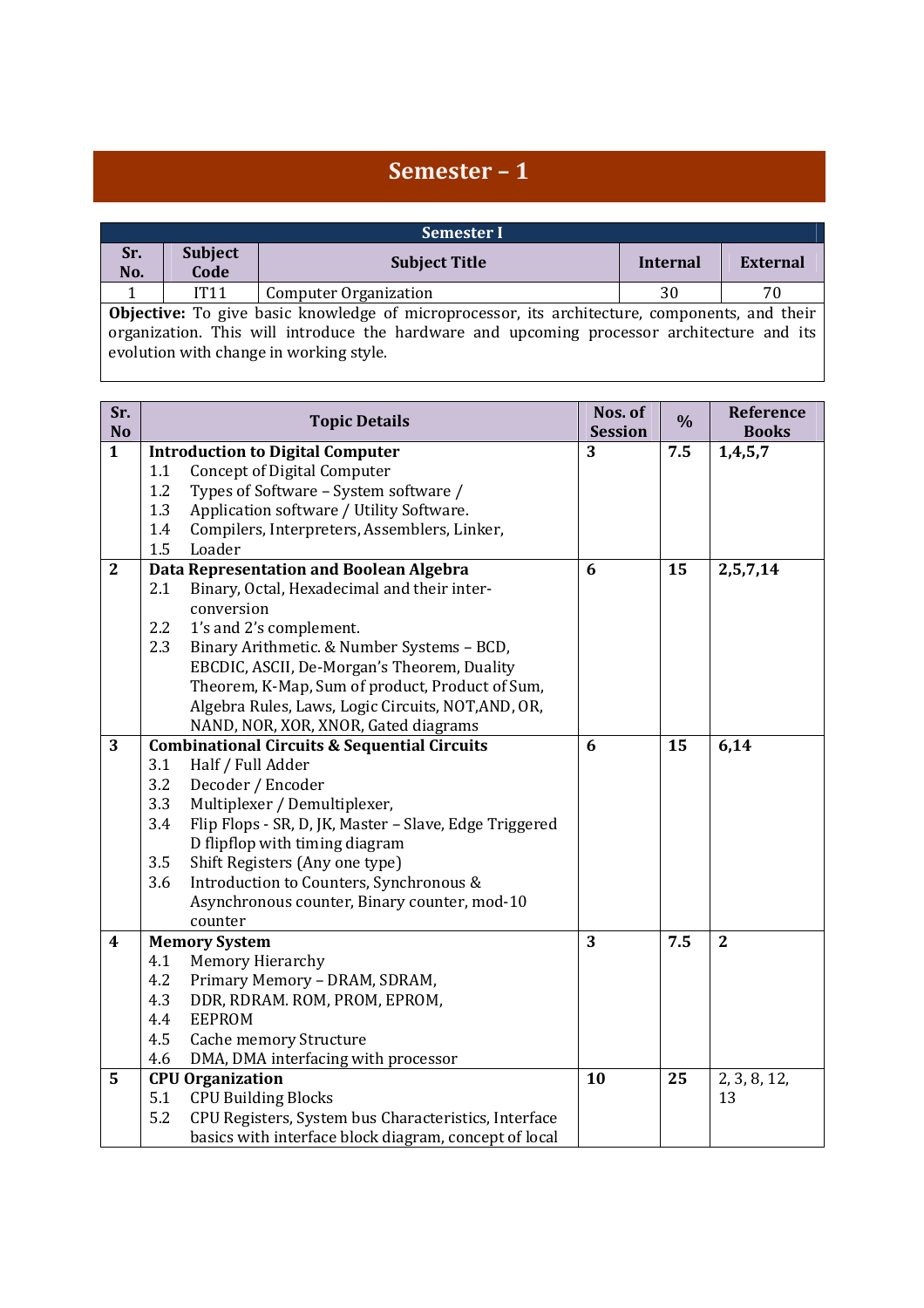|   |     | bus with name of different local buses (only types) |    |      |          |
|---|-----|-----------------------------------------------------|----|------|----------|
|   | 5.3 | <b>Addressing Modes</b>                             |    |      |          |
|   | 5.4 | Interrupt Concept, Interrupt types                  |    |      |          |
|   | 5.5 | Instruction and Execution cycle                     |    |      |          |
|   | 5.6 | Hardwired and Micro Program control                 |    |      |          |
|   | 5.7 | RISC vs. CISC                                       |    |      |          |
|   | 5.8 | Pipelining - Data Path, Time Space Diagram, Hazards |    |      |          |
| 6 |     | <b>Processor Architecture</b>                       | 9  | 22.5 | 9,15     |
|   | 6.1 | Components of Microprocessor,                       |    |      |          |
|   | 6.2 | 16-Bit (80286) Architecture                         |    |      |          |
|   | 6.3 | 32-Bit (80486) Architecture                         |    |      |          |
|   | 6.4 | Super scalar Concept                                |    |      |          |
|   |     | 6.5 Pentium Processor Architecture                  |    |      |          |
|   |     | 6.6 Itanium Processor architecture                  |    |      |          |
|   | 6.7 | 64-Bit (Pentium Dual-Core) Architecture             |    |      |          |
| 7 |     | <b>Multi-Processor Organization</b>                 | 3  | 7.5  | 2,8,9,10 |
|   | 7.1 | <b>Parallel Processing</b>                          |    |      |          |
|   | 7.2 | <b>Concept and Block Diagram</b>                    |    |      |          |
|   | 7.3 | Types (SISD, SIMD, MIMD, MISD)                      |    |      |          |
|   | 7.4 | <b>Future Directions for Parallel Processors</b>    |    |      |          |
|   | 7.5 | Performance of Processors                           |    |      |          |
|   |     | TOTAL                                               | 40 | 100  |          |

### **Text Books and Reference Books:**

- 1. Computer Organization & Architecture Carpinell, Pearson
- 2. Computer System Architecture Morris Man, Pearson, 3rd Edition.
- 3. Ad. Computer Architecture Kaithwang, Tata McGraw-Hill.<br>4 Digital Computer Electronics Malvino Tata McGraw-Hill 4
- 4. Digital Computer Electronics Malvino, Tata McGraw-Hill,4th Edition
- 5. Micro Computer Systems Yu Cheng Liu & Glann Gibson
- 6. Digital Electronics By Bartee, Mc-Graw-Hill
- 7. Introduction to Digital Computer Design V. Rajaraman & Radhakrishnan, PHI
- 8. Computer Organization and Architecture W. Stalling, Pearson, 8th Edition
- 9. Intel Micro Processors Barry Brey, Pearson, 7th Edition
- 10. Computer Organization & Design Pal Chaudhary,PHI, 3rd Edition
- 11. Microprocessor Architecture Ramesh Gaonkar, Penram International Publishing, 6<sup>th</sup> Edition.<br>12. Computer Architecture & Organization I.P. Haves. McGraw-Hill.<sup>3rd</sup> Edition
- 12. Computer Architecture & Organization J.P. Hayes, McGraw-Hill,3rd Edition
- 13. Computer Organization Hemchar, Tata McGraw-Hill,5th Edition
- 14. Digital Logic and Computer Design Morris Mano
- 15. An Introduction to Intel Family of Processors -James Antonolcos, Pearson, 3rd Edition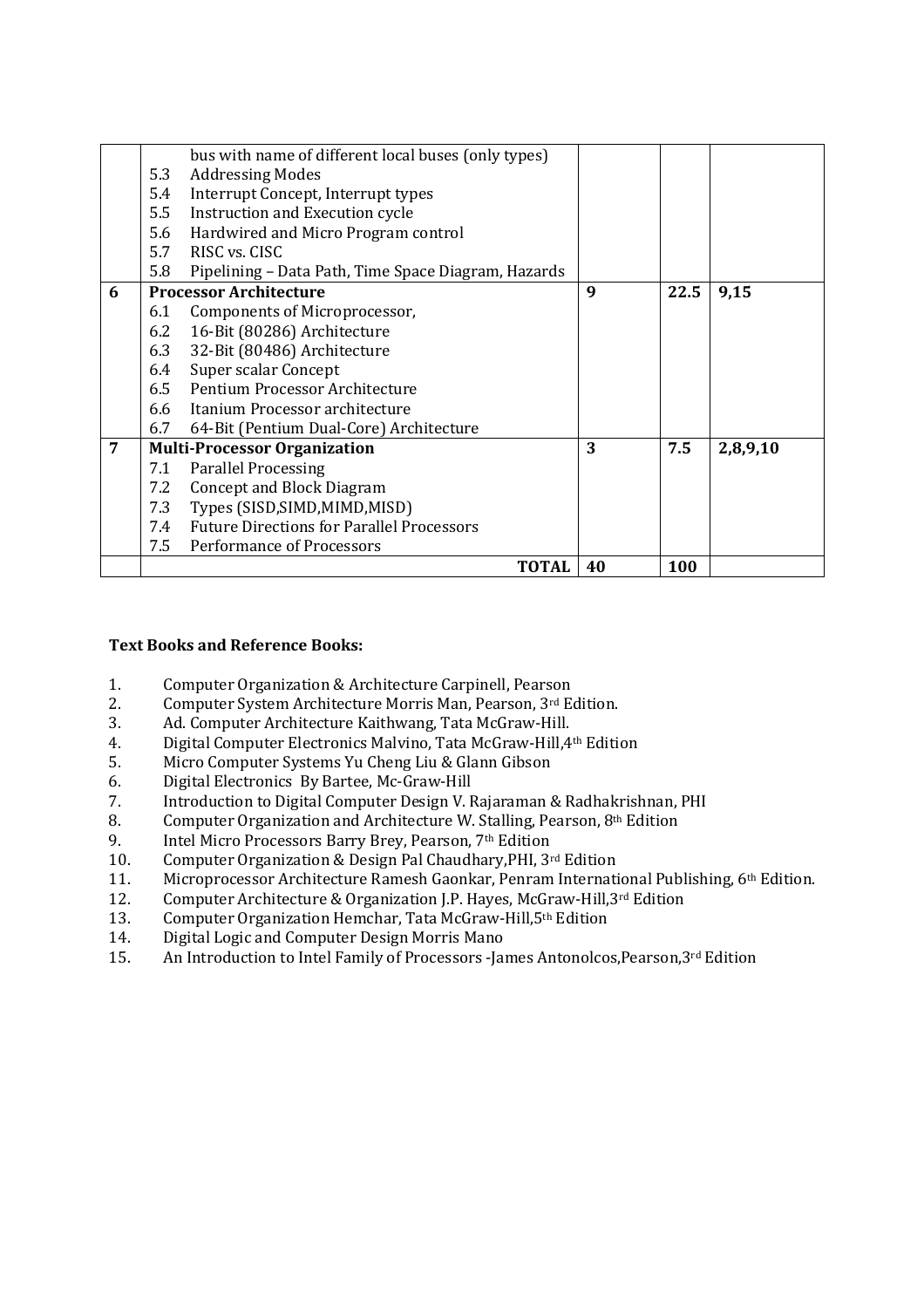| Semester I                                                                                                                                                                                                                                                                                                                               |                        |                      |          |                 |  |  |
|------------------------------------------------------------------------------------------------------------------------------------------------------------------------------------------------------------------------------------------------------------------------------------------------------------------------------------------|------------------------|----------------------|----------|-----------------|--|--|
| Sr.<br>No.                                                                                                                                                                                                                                                                                                                               | <b>Subject</b><br>Code | <b>Subject Title</b> | Internal | <b>External</b> |  |  |
| 2                                                                                                                                                                                                                                                                                                                                        | IT12                   | C Programming        | 30       | 70              |  |  |
| <b>Objective:</b> This is the first programming language subject student will learn. This subject will teach<br>them programming logic, use of programming instructions, syntax and program structure. This<br>subject will also create foundation for student to learn other complex programming languages like<br>$C_{++}$ , Java etc. |                        |                      |          |                 |  |  |

| Sr.<br>N <sub>o</sub> | <b>Topic Details</b>                                                                                                                                                                                                                                                                                                                                                                                                                                                                                                                                                                                                                                                                          | Nos. of<br><b>Sessions</b> | $\frac{0}{0}$ | Referenc<br>e<br><b>Books</b> |
|-----------------------|-----------------------------------------------------------------------------------------------------------------------------------------------------------------------------------------------------------------------------------------------------------------------------------------------------------------------------------------------------------------------------------------------------------------------------------------------------------------------------------------------------------------------------------------------------------------------------------------------------------------------------------------------------------------------------------------------|----------------------------|---------------|-------------------------------|
| $\mathbf{1}$          | An Overview of C<br>A Brief History of C<br>1.1<br>1.2<br>Features & characteristics of C<br>1.3<br>Structure of a 'C' Program<br>Program Development Life Cycle<br>1.4<br>1.5<br><b>Complier Vs Interpreters</b><br>1.6<br>Compilation & Execution of C Program<br>On Dos & Unix                                                                                                                                                                                                                                                                                                                                                                                                             | $\overline{2}$             | 5             | 1,2,3                         |
| $\overline{2}$        | Variables, Data Types, Operator & Expression<br>2.1<br><b>Character Set</b><br>$2.2\phantom{0}$<br>C Tokens<br>Keywords & Identifiers<br>Constants<br>Integer, Floating Point, Character, String,<br>Enumeration<br>2.3<br>Backslash characters / Escape sequences<br>2.4<br>Data Types in C<br>2.5<br>Variables<br>2.6<br>Declaration & Definition<br>2.7<br>User-Defined Type declarations<br>2.8<br>Operators & Expressions<br>Arithmetic, Relational, Logical, Increment<br>Decrement, Bit wise, Assignment,<br>Conditional<br>2.9<br>Type conversions in Expressions<br>2.10 Implicit Type Conversion<br>2.11 Explicit Type Conversions<br>2.12 Precedence & Associability of Operators. | 3                          | 8             | 1,2,3                         |
| 3                     | <b>Built in I/O Functions</b><br>Introduction<br>3.1<br>3.2<br>Console Input & Output functions<br>3.3<br>Formatted Input & Output (scanf/printf)<br>3.4<br>sprintf & sscanf                                                                                                                                                                                                                                                                                                                                                                                                                                                                                                                  | $\overline{2}$             | 7             | 1,2,3                         |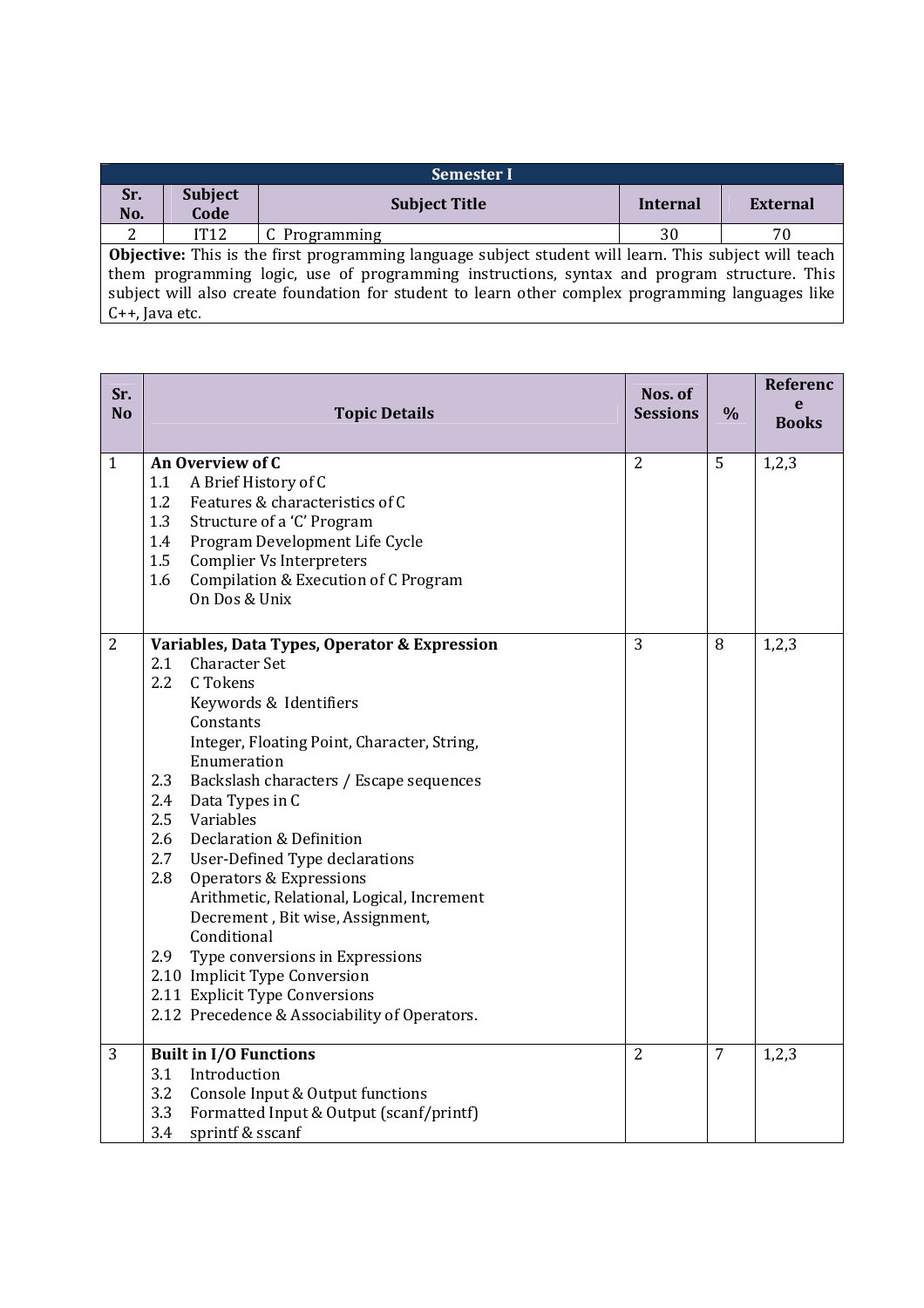| $\overline{4}$ | <b>Control Statements</b>                              | 4 | $\overline{7}$ | 1,2,3   |
|----------------|--------------------------------------------------------|---|----------------|---------|
|                | 4.1<br>Introduction                                    |   |                |         |
|                | <b>Selection Statements</b><br>4.2                     |   |                |         |
|                | If, Nested if, ifelse, else if Ladder                  |   |                |         |
|                | ternary operator, switch, Nested switch, conditional   |   |                |         |
|                | expression                                             |   |                |         |
|                | 4.3<br><b>Iterative Statements</b>                     |   |                |         |
|                | while loop, do-while loop, for loop                    |   |                |         |
|                | 4.4<br><b>Jump Statements</b>                          |   |                |         |
|                | Goto & label, break & continue,                        |   |                |         |
|                | exit() function                                        |   |                |         |
|                | <b>Compound Statements</b><br>4.5                      |   |                |         |
|                | <b>Null Statements</b><br>4.6                          |   |                |         |
| 5              | <b>Array &amp; String</b>                              | 3 | 7              | 1,2,3   |
|                | 5.1<br><b>Single Dimension Arrays</b>                  |   |                |         |
|                | 5.2<br>Declaration, Initialization, Accessing array    |   |                |         |
|                | 5.3<br>Elements, Memory Representation                 |   |                |         |
|                | 5.4<br><b>Multidimensional Arrays</b>                  |   |                |         |
|                | 5.5<br>Declaration, Initialization, Accessing array    |   |                |         |
|                | 5.6<br><b>Elements, Memory Representation</b>          |   |                |         |
|                | 5.7<br>String (character array)                        |   |                |         |
|                | 5.8<br>Declaration, Initialization                     |   |                |         |
|                | 5.9<br><b>String Manipulation Functions</b>            |   |                |         |
| 6              | <b>Pointers</b>                                        | 5 | 8              | 1,2,3   |
|                | Introduction<br>6.1                                    |   |                |         |
|                | 6.2<br><b>Memory Organization</b>                      |   |                |         |
|                | 6.3<br><b>Basics of Pointer</b>                        |   |                |         |
|                | <b>Application of Pointer</b><br>6.4                   |   |                |         |
|                | 6.5<br><b>Pointer Expressions</b>                      |   |                |         |
|                | Declaration of Pointer, Initializing Pointer,          |   |                |         |
|                | De-referencing Pointer                                 |   |                |         |
|                | Void Pointer                                           |   |                |         |
|                | Pointer Arithmetic                                     |   |                |         |
|                | Precedence of &, * operators<br>6.6                    |   |                |         |
|                | 6.7<br>Pointer to Pointer                              |   |                |         |
|                | 6.8<br><b>Constant Pointer</b>                         |   |                |         |
|                | <b>Dynamic Memory Allocation</b><br>6.9                |   |                |         |
|                | $6.10$ sizeof(), malloc(), calloc(), realloc(), free() |   |                |         |
|                | 6.11 Pointers and Arrays                               |   |                |         |
|                | 6.12 Pointers and character string                     |   |                |         |
|                | 6.13 Array of pointers                                 |   |                |         |
| $\overline{7}$ | <b>Function</b>                                        | 5 | 9              | 1,2,3,8 |
|                | Introduction<br>7.1                                    |   |                |         |
|                | Types of functions<br>7.2                              |   |                |         |
|                | Declaration & Definition<br>7.3                        |   |                |         |
|                | Arguments & local variables<br>7.4                     |   |                |         |
|                | 7.5<br>Parameter passing                               |   |                |         |
|                | Call by value & Call by reference<br>7.6               |   |                |         |
|                | 7.7<br>Passing arrays, strings to functions            |   |                |         |
|                | 7.8<br>Pointers to functions                           |   |                |         |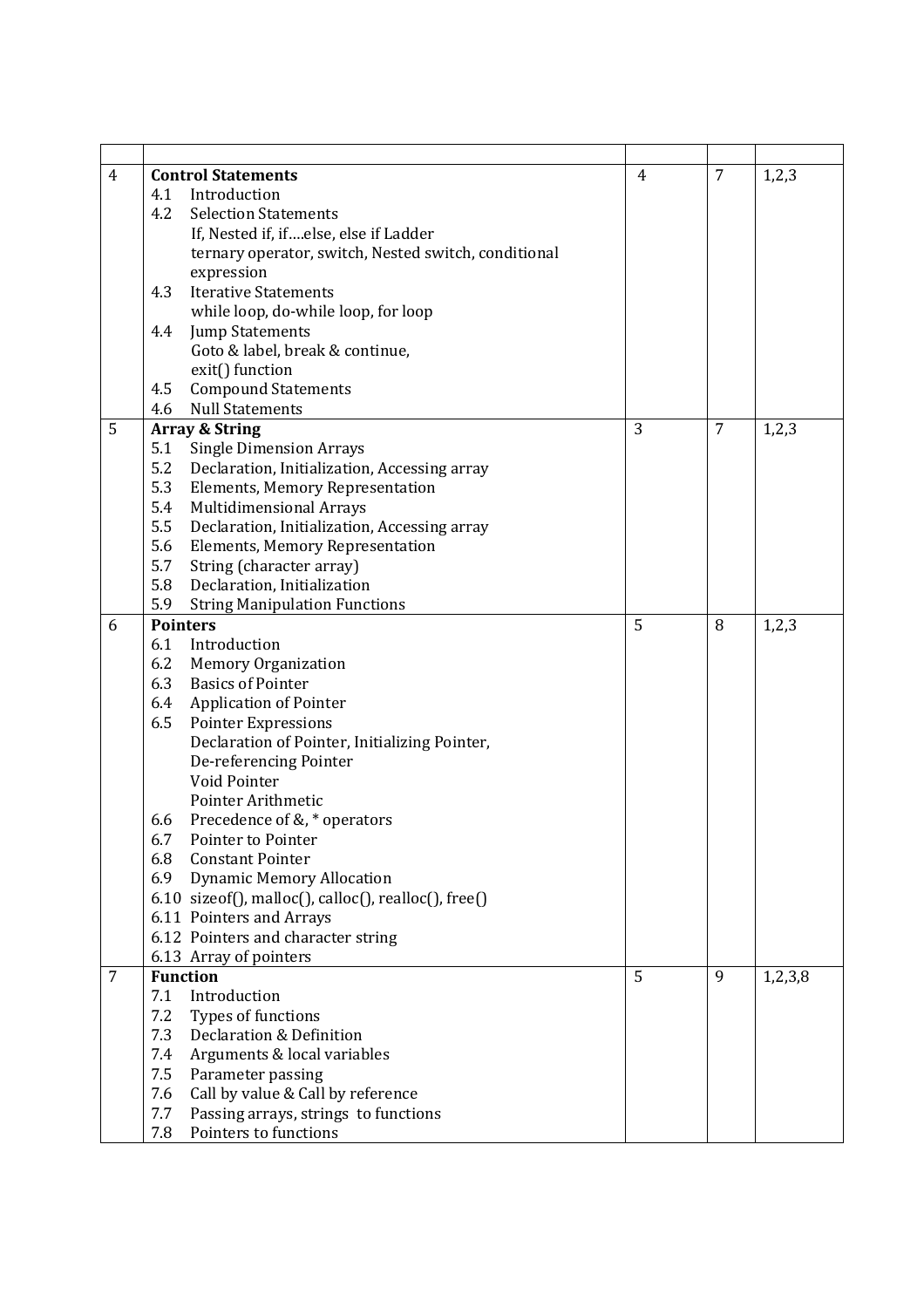|    | 7.9<br>Recursion                                                      |                |     |         |
|----|-----------------------------------------------------------------------|----------------|-----|---------|
| 8  | <b>Storage Classes &amp; Scope</b>                                    | $\overline{2}$ | 6   | 1,2,3   |
|    | 8.1<br><b>Meaning of Terms</b>                                        |                |     |         |
|    | 8.2<br>Scope - Block scope & file scope                               |                |     |         |
|    | 8.3<br><b>Storage Classes</b>                                         |                |     |         |
|    | Automatic Storage, Extern Storage, Static                             |                |     |         |
|    | Storage, Register Storage                                             |                |     |         |
| 9  | <b>Structure, Union, Enumeration &amp; typedef</b>                    | 3              | 8   | 1,2,3,4 |
|    | 9.1<br>Structures                                                     |                |     |         |
|    | Declaration and Initializing Structure,                               |                |     |         |
|    | Accessing Structure members,                                          |                |     |         |
|    | Structure Assignments, Array of Structures,                           |                |     |         |
|    | Nested structure, Passing Structure to                                |                |     |         |
|    | function, Structure Pointer, typedef keyword                          |                |     |         |
|    | 9.2<br>Unions                                                         |                |     |         |
|    | Declaration and Initializing Union,                                   |                |     |         |
|    | 9.3<br>Accessing union members,                                       |                |     |         |
|    | Difference between Structure & Union<br>9.4                           |                |     |         |
|    | 9.5<br>Enumerated data type                                           |                |     |         |
| 10 | <b>C</b> Preprocessor                                                 | $\mathbf{1}$   | 6   | 1,2,3   |
|    | 10.1<br>Introduction                                                  |                |     |         |
|    | 10.2<br>Preprocessor Directive                                        |                |     |         |
|    | Macro Substitution, File Inclusion directive, Conditional             |                |     |         |
|    | Compilation directives                                                |                |     |         |
| 11 | <b>File handling</b>                                                  | 3              | 10  | 1,2,3   |
|    | 11.1<br>Introduction                                                  |                |     |         |
|    | 11.2<br>Defining & Opening a File                                     |                |     |         |
|    | 11.3<br>Closing a File<br>11.4                                        |                |     |         |
|    | Input/Output Operations on Files<br>11.5                              |                |     |         |
|    | Error Handling During I/O Operation<br>11.6<br>Random Access To Files |                |     |         |
|    |                                                                       |                |     |         |
| 12 | <b>Bitwise Operators</b>                                              | $\overline{2}$ | 8   | 1,2,3   |
|    | Introduction<br>12.1                                                  |                |     |         |
|    | Bitwise AND, OR, Excusive OR,                                         |                |     |         |
|    | <b>Bitwise SHIFT Operators</b>                                        |                |     |         |
|    | 12.2<br>Applications                                                  |                |     |         |
|    | Masking, Internal Representation of Date                              |                |     |         |
|    | 12.3<br><b>Bit Fields</b>                                             |                |     |         |
| 13 | <b>Graphics In C</b>                                                  | $\overline{4}$ | 8   |         |
|    | 13.1<br>Introduction                                                  |                |     |         |
|    | 13.2<br>Drawing Object in C                                           |                |     |         |
|    | Line, Circle, Rectangle, Ellipse                                      |                |     |         |
|    | Changing Foreground & Background<br>13.3                              |                |     |         |
|    | Filling Object by Color<br>13.4                                       |                |     |         |
| 14 | <b>Command Line Arguments</b>                                         | $\mathbf{1}$   | 3   | 1,2,3   |
|    | <b>TOTAL</b>                                                          | 40             | 100 |         |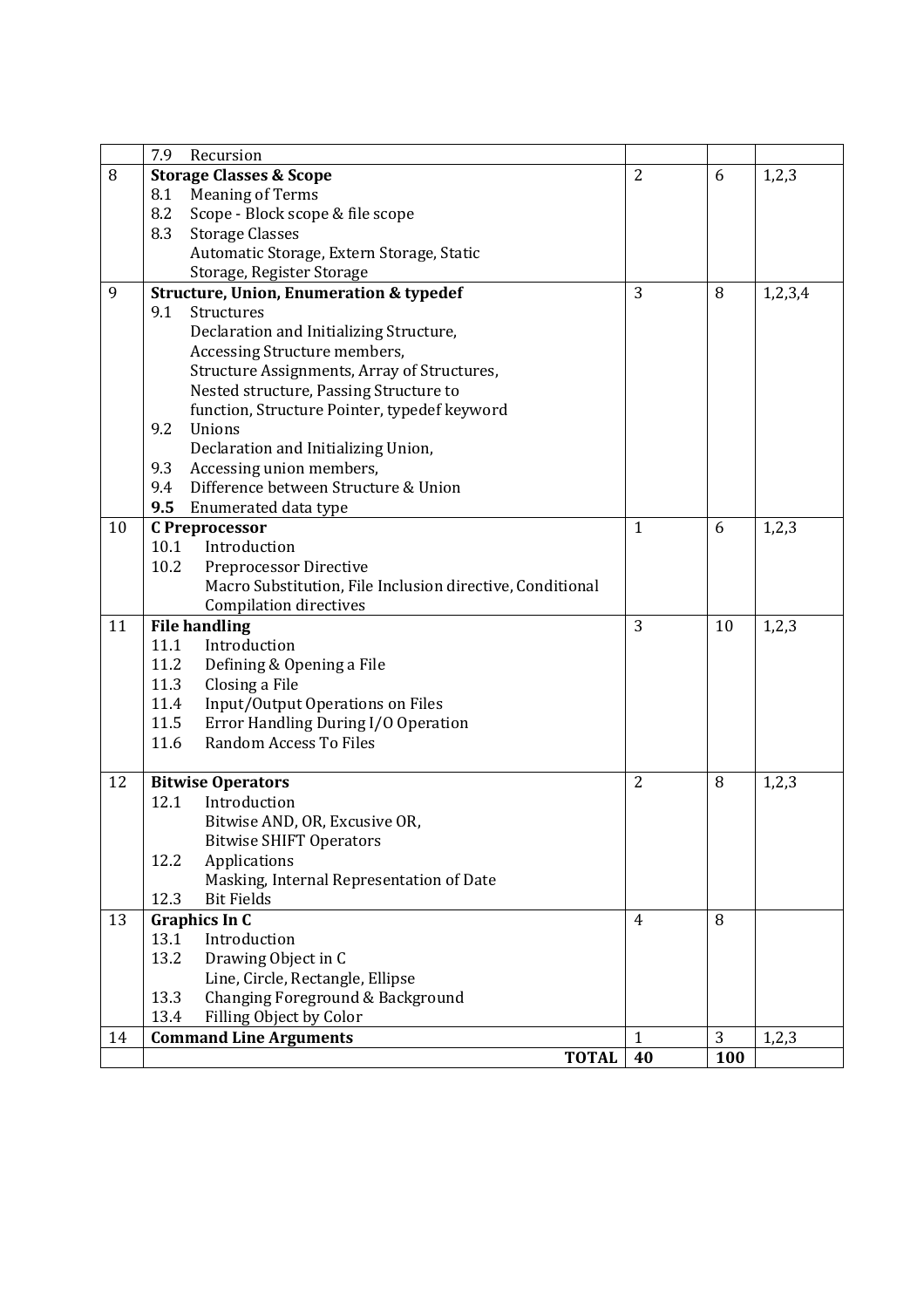#### **Text Books and References:**

- 1. C: The Complete Reference: Herbert Schildt, Tata Mc-Graw Hill, 6th Edition
- 2. Magnifying C : PHI : Arpita Gopal
- 3. Let us C Solutions: Y.P. Kanetkar, BPB, 10<sup>th</sup> Edition
- 4. Spirit Of "C": Moolish Cooper, JAICO.
- 5. Programming in C : S. Kochan, CBS.
- 6. C Programming Language: Kernighan & Ritchie, PHI,2nd Edition
- 7. Programming in C: R. Hutchison.
- 8. Graphics Under C: Y. Kanetkar, BPB.
- 9. Programming in ANSI C, E. Balgurusamy, Tata Mc-Graw Hill,5th Edition

|            | Semester I             |                      |          |          |  |  |
|------------|------------------------|----------------------|----------|----------|--|--|
| Sr.<br>No. | <b>Subject</b><br>Code | <b>Subject Title</b> | Internal | External |  |  |
| ັ          | IT13                   | Software Engineering | 30       | 70       |  |  |

| Sr.N<br>$\bf{0}$ | <b>Topic Details</b>                                                                                                                                                                                                                                                                                                                                                                                                                                                                                                                                                                                        | Nos. of<br><b>Sessions</b> | $\frac{0}{0}$ | Reference<br><b>Books</b> |
|------------------|-------------------------------------------------------------------------------------------------------------------------------------------------------------------------------------------------------------------------------------------------------------------------------------------------------------------------------------------------------------------------------------------------------------------------------------------------------------------------------------------------------------------------------------------------------------------------------------------------------------|----------------------------|---------------|---------------------------|
| $\mathbf{1}$     | <b>Overview of systems Analysis and design</b><br>Basic System Development Life Cycle<br>1.1<br>Different approaches and models for System<br>1.2<br>Development:<br>Waterfall<br>Prototyping<br>Spiral (including WIN-WIN Spiral)<br><b>RAD</b><br>1.3<br>Group Based Approach: JAD<br>Role & Skills of system Analyst<br>1.4                                                                                                                                                                                                                                                                              | 4                          | 10            | 1,5,6,9                   |
| $\overline{2}$   | <b>Software Requirements Specification Techniques</b><br>2.1 Requirements Anticipation<br>2.2 Requirements Investigation<br>Fact finding methods<br>2.3 Requirements Specifications<br>Software requirement Specification (SRS)<br>$\bullet$<br>Structure and contents of the requirements<br>$\bullet$<br>Specification<br>types of requirements - functional and non-<br>functional<br>Quality criteria,<br>$\bullet$<br>requirements definition,<br>$\bullet$<br><b>IEEE</b> standard SRS format.<br>$\bullet$<br>Fundamental problems in defining requirements<br>Case studies on SRS should be covered | 8                          | 18            | 1,2,10                    |
| 3                | <b>Information requirement Analysis</b><br><b>Decision Analysis Tools</b><br>3.1<br>Decision Tree,                                                                                                                                                                                                                                                                                                                                                                                                                                                                                                          | 9                          | 22            |                           |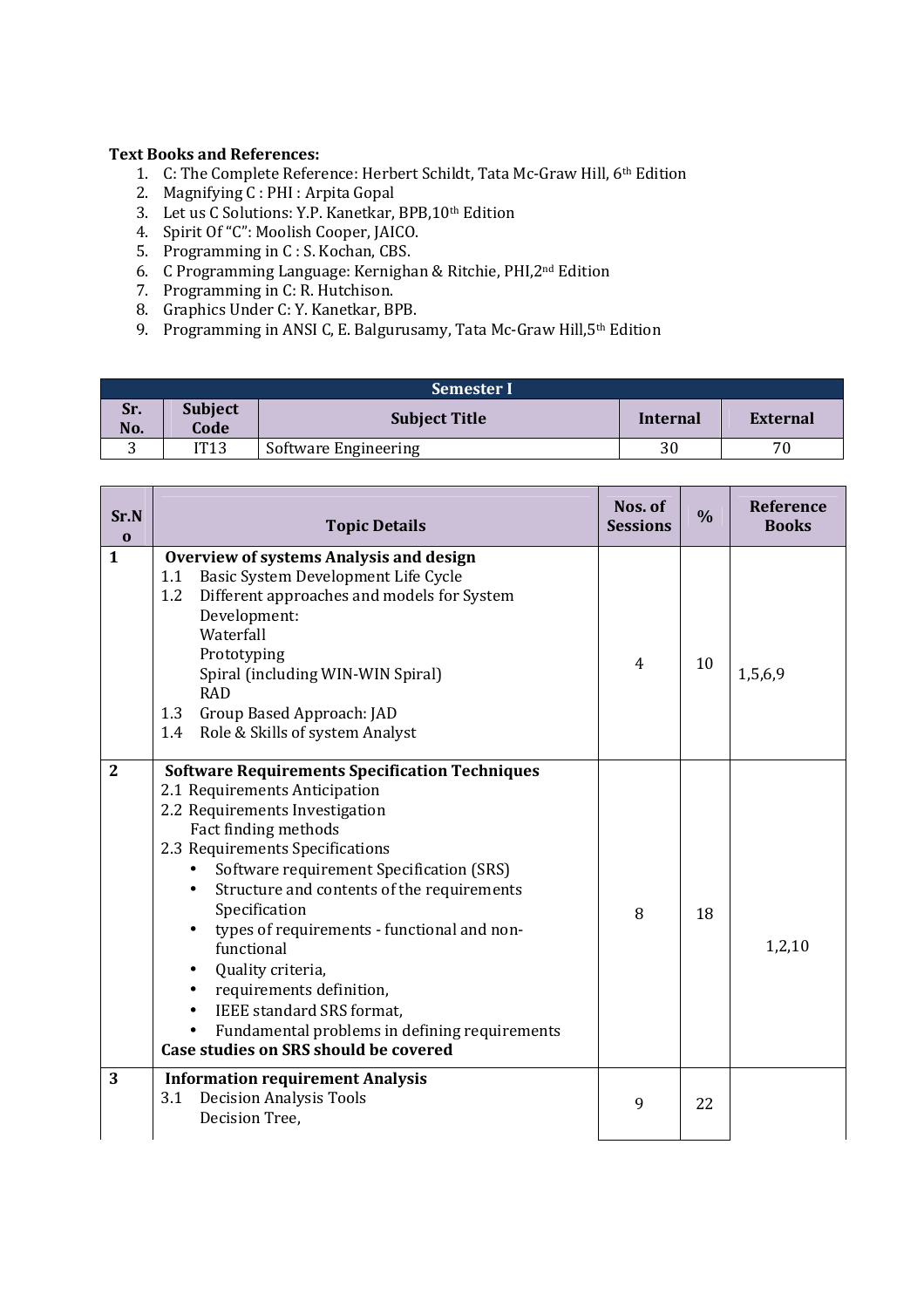|                | <b>TOTAL</b>                                                                                                                                                                                                                                                                                                                                                                                                                                                                                                                                                                    | 40 | 100 |            |
|----------------|---------------------------------------------------------------------------------------------------------------------------------------------------------------------------------------------------------------------------------------------------------------------------------------------------------------------------------------------------------------------------------------------------------------------------------------------------------------------------------------------------------------------------------------------------------------------------------|----|-----|------------|
| $\overline{7}$ | <b>Current trends in Software Engineering</b><br>Software Engineering for projects & products.<br>7.1<br>7.2<br>Introduction to Web Engineering and Agile process                                                                                                                                                                                                                                                                                                                                                                                                               | 5  | 12  | 1,8,9      |
| 6              | <b>CASE TOOLS</b><br>6.1<br>Introduction to CASE tools,<br>6.2<br>Types of CASE tools<br>Project Management Tools.<br>Analysis tools,<br>Design tools,<br>Programming tools,<br>Prototyping tools,<br>Maintenance tools,<br>Advantages and disadvantages of CASE TOOLs<br>6.3                                                                                                                                                                                                                                                                                                   | 4  | 10  | 1,4,5,9    |
| 5              | Maintenance<br>5.1<br>Types of Maintenance and maintenance cost<br>5.2<br>Introduction to legacy systems<br>5.3<br>Reverse Engineering<br>5.4<br>Role of documentation in maintenance and types of<br>documentation                                                                                                                                                                                                                                                                                                                                                             | 4  | 10  | 1,3,8,10   |
| 4              | Designing of Input, Output and Program<br>Design of input & Control<br>4.1<br>Objectives of Input Design,<br>Data Capture Guidelines<br>Design of Source Document,<br><b>Input Validations</b><br>Design of output<br>4.2<br>Objectives of Output<br>Design Types Of Output<br>User Interface design:<br>4.3<br>Elements of good design,<br>Design issues<br>Features of modern GUI, Menus, Scroll bars, windows,<br>buttons, icons, panels, error messages etc.<br>Design of program Specification<br>4.4<br>4.5<br>Code Design<br>Case studies should be covered on the Topic | 6  | 18  | 1,4,8      |
|                | Decision Table,<br><b>Structured English</b><br><b>Functional Decomposition Diagram</b><br>3.2<br>3.3<br>Process modeling with Data Flow Diagrams<br>3.4<br>Entity Relationship Diagram: Identify Entity<br>&Relationships<br>Data dictionary<br>3.5<br><b>Case Studies on Decision analysis tools FDDs, DFDs</b><br>should be covered                                                                                                                                                                                                                                          |    |     | 1,5,6,8,12 |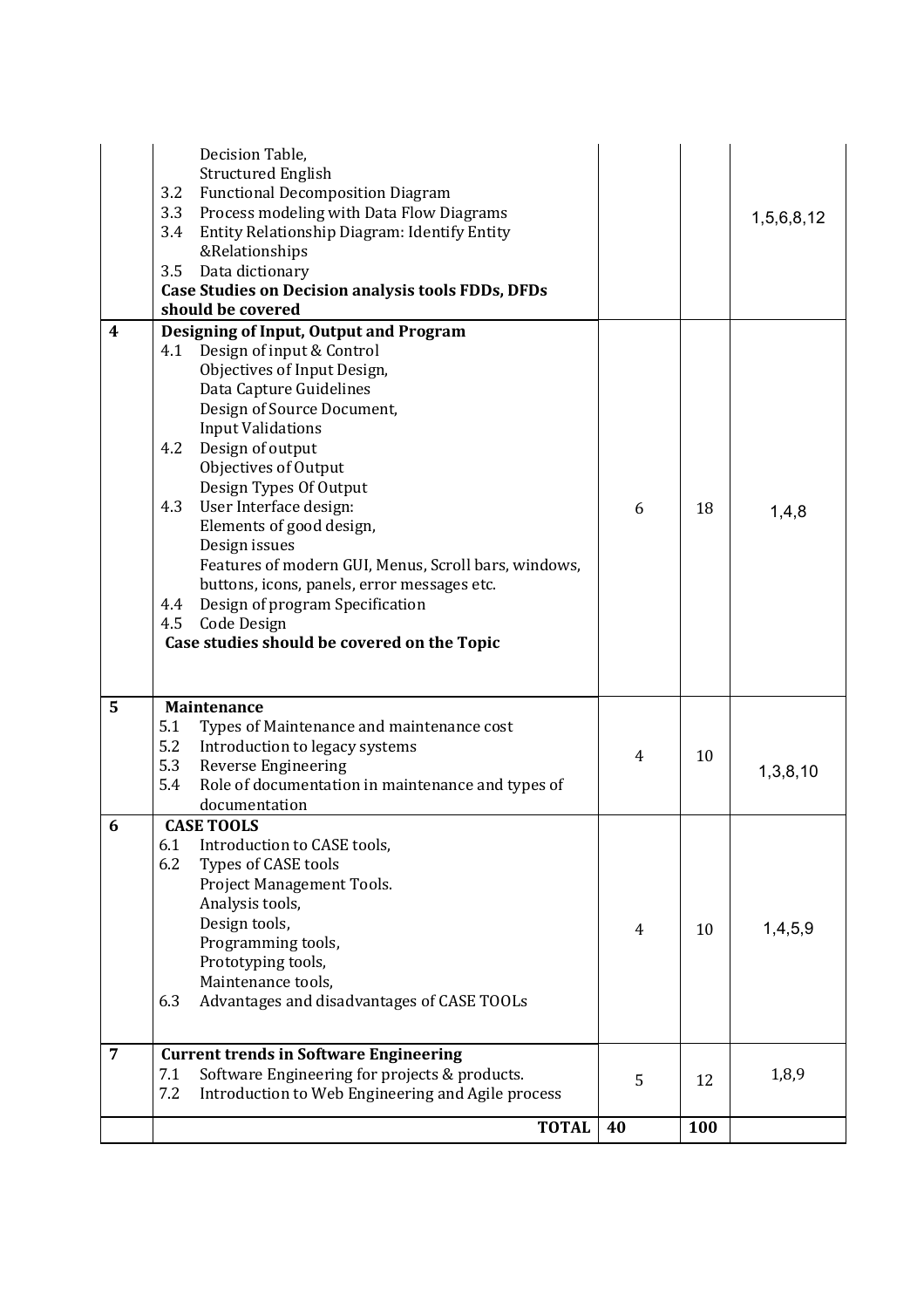#### **References**

- 1. Software Engineering by Pressman, TMH,7th Ed.
- 2. System Analysis and Design by Jalote,Narosa Pub, 3rd Ed
- 3. Software Engineering by Sommerville,Pearson,8th Ed
- 4. Software Engineering by W S Jawadekar,TMH.
- 5. System Analysis & Design methods by Whiten, Bentley,TMH,7th Ed.
- 6. System Analysis & Design by Elias Awad, Galgotia Pub,
- 7. Object Oriented Modeling & Design James Rumbaugh, PHI
- 8. Analysis & Design of Information System James Senn, TMH, 2<sup>nd</sup> Ed.
- 9. Analysis & Design of Information System V. Rajaraman, PHI, 3rd Ed.
- 10. Software Engineering Concepts Richard Fairley,TMH.
- 11. Software Engineering Concept and cases By A. Renavilkar

| <b>Semester I</b>                                                                                    |                                                                 |                                            |          |                 |  |
|------------------------------------------------------------------------------------------------------|-----------------------------------------------------------------|--------------------------------------------|----------|-----------------|--|
| Sr.<br>No.                                                                                           | <b>Subject</b><br>Code                                          | <b>Subject Title</b>                       | Internal | <b>External</b> |  |
| 4                                                                                                    | <b>BM11</b>                                                     | Principles and Practices of Management and | 30       | 70              |  |
|                                                                                                      |                                                                 | Organizational Behavior                    |          |                 |  |
| <b>Objective:</b> The basic management concepts and use of management principles in the organization |                                                                 |                                            |          |                 |  |
|                                                                                                      | will be introduced to student through this elaborative subject. |                                            |          |                 |  |

| Sr.<br><b>No</b> | <b>Topic Details</b>             | Nos. of<br><b>Sessions</b> | $\frac{0}{0}$ | Reference<br><b>Books</b> |
|------------------|----------------------------------|----------------------------|---------------|---------------------------|
| 1                | <b>Management</b>                |                            |               |                           |
|                  | 1.1 The need, scope              |                            |               |                           |
|                  | 1.2 Meaning and Definition       |                            |               |                           |
|                  | The process of Management<br>1.3 |                            |               |                           |
|                  | 1.4 Managerial levels/Hierarchy  |                            |               |                           |
|                  | 1.5 Managerial functions         |                            |               |                           |
|                  | Planning                         |                            |               |                           |
|                  | Organizing                       |                            |               |                           |
|                  | Staffing                         | 4                          | 10            |                           |
|                  | <b>Directing</b>                 |                            |               | 1,2,3,4                   |
|                  | Controlling                      |                            |               |                           |
|                  | 1.6 Managerial skills            |                            |               |                           |
|                  | Technical                        |                            |               |                           |
|                  | Conceptual                       |                            |               |                           |
|                  | Human Resource                   |                            |               |                           |
|                  | 1.7 Types of managers            |                            |               |                           |
|                  | Functional                       |                            |               |                           |
|                  | Specialize                       |                            |               |                           |
|                  | Generalize                       |                            |               |                           |
|                  | 1.8 Line and staff managers      |                            |               |                           |
|                  |                                  |                            |               |                           |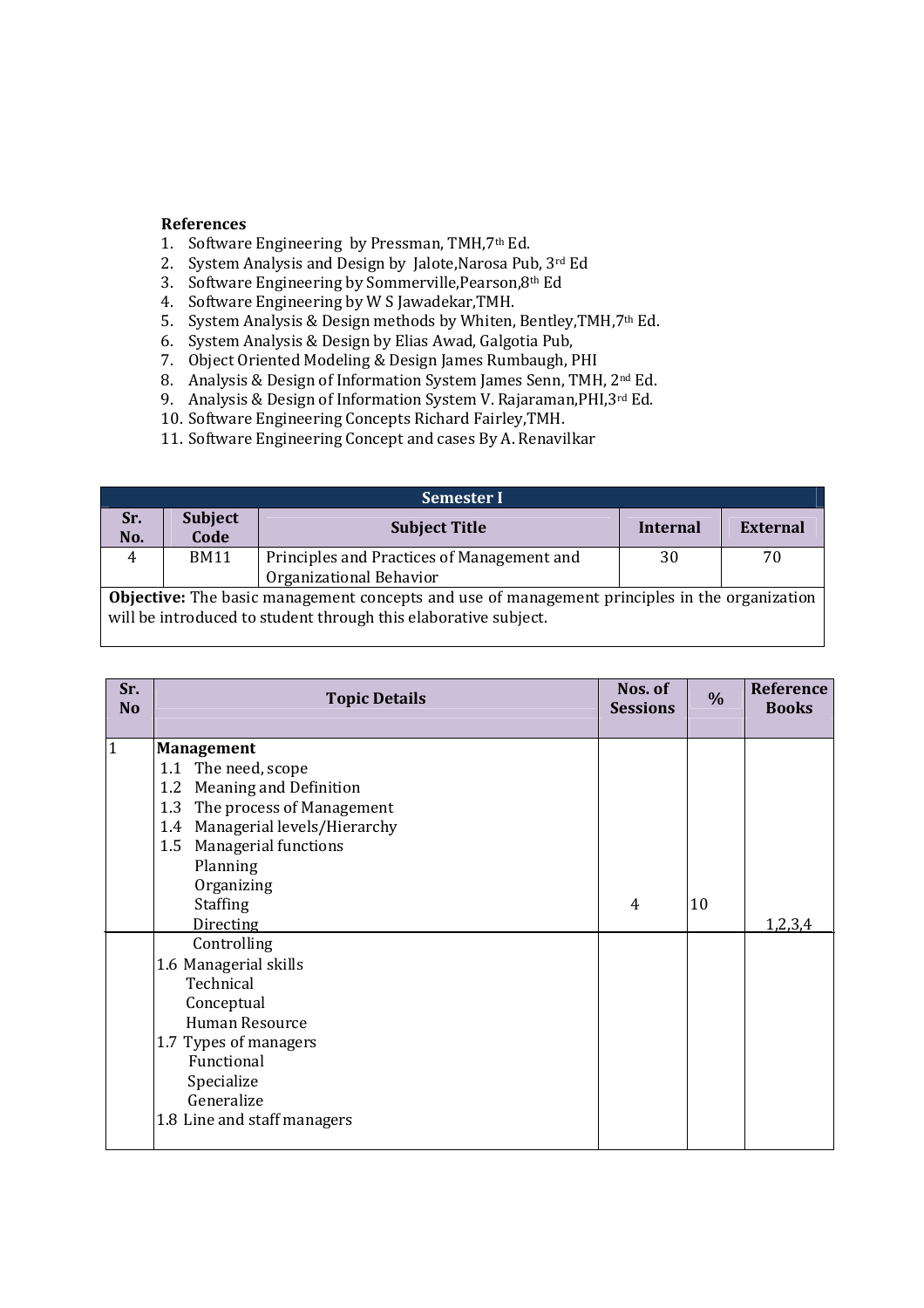| $\overline{c}$ | <b>Evolution of Management Thought</b>                          |                |    |         |
|----------------|-----------------------------------------------------------------|----------------|----|---------|
|                | Historical perspective<br>2.1                                   |                |    |         |
|                | 2.2<br><b>Classical Theories</b>                                |                |    |         |
|                | Taylor                                                          |                |    |         |
|                | Fayol                                                           |                |    |         |
|                | 2.3 Behavioral                                                  | 4              | 8  | 1,2,3,4 |
|                | <b>HR Approach</b>                                              |                |    |         |
|                | <b>Behavioral Science and Approach</b>                          |                |    |         |
|                | 2.4 Management Science Approach                                 |                |    |         |
|                | 2.5 System approach-with reference to management,               |                |    |         |
|                | organization and MIS                                            |                |    |         |
|                | 2.6 Contingency approach                                        |                |    |         |
| 3              | <b>Managerial Decision Making</b>                               |                |    |         |
|                | 1.1 Introduction                                                |                |    |         |
|                | 1.2 Decision making environment                                 | $\overline{4}$ | 10 | 1,2,3,4 |
|                | Open Systems                                                    |                |    |         |
|                | Closed system                                                   |                |    |         |
|                | Decision making under certainty                                 |                |    |         |
|                | Decision making under uncertainty                               |                |    |         |
|                | Decision making under risk                                      |                |    |         |
|                | Decision Types /models<br>1.3                                   |                |    |         |
|                | Structured decisions                                            |                |    |         |
|                | <b>Unstructured decisions</b>                                   |                |    |         |
|                | Programmable decisions                                          |                |    |         |
|                | Non programmable Decisions                                      |                |    |         |
|                | <b>Classical Model</b>                                          |                |    |         |
|                | Administrative model                                            |                |    |         |
|                | 1.4 Decision making tools                                       |                |    |         |
|                | Autocratic                                                      |                |    |         |
|                | Participative                                                   |                |    |         |
|                | Consultative                                                    |                |    |         |
|                | 1.5 Decision Making Tools                                       |                |    |         |
|                | Herbert Simson's Model<br>1.6                                   |                |    |         |
|                | Principle of Rationality / Bounded Rationality<br>1.7           |                |    |         |
| 4              | Organization                                                    | 4              | 10 | 5,6,7,8 |
|                | Introduction -definition<br>4.1<br>4.2<br>Need for Organization |                |    |         |
|                | 4.3<br>Process of Organizing                                    |                |    |         |
|                | Organizational structure<br>4.4                                 |                |    |         |
|                | Functional organization                                         |                |    |         |
|                | <b>Product Organization</b>                                     |                |    |         |
|                | <b>Territorial Organization</b>                                 |                |    |         |
|                |                                                                 |                |    |         |
| 5              | <b>Organizational Behavior</b>                                  | $\overline{2}$ | 8  | 5,6,7,8 |
|                | Definition / Concepts<br>5.1                                    |                |    |         |
|                | 5.2<br>Need /importance/ relevance                              |                |    |         |
|                | 5.3<br>An overview                                              |                |    |         |
| 6              | <b>Individual Behavior and Understanding Self</b>               | $\overline{4}$ | 10 | 5,6,7,8 |
|                | 6.1<br>Ego State                                                |                |    |         |
|                | <b>Transactional Analysis</b><br>6.2                            |                |    |         |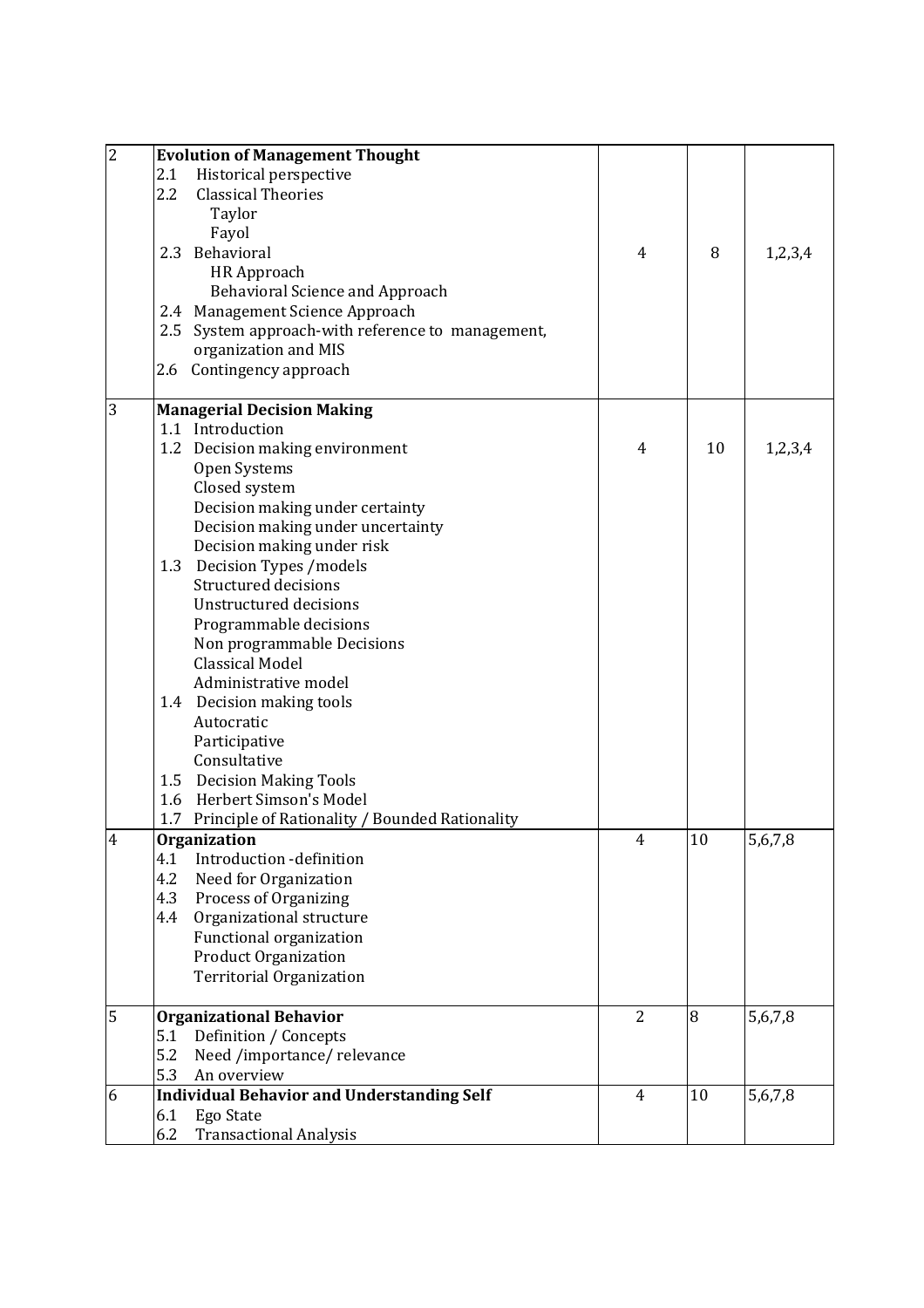|   | Johari Window<br>-6.2                  |     |         |
|---|----------------------------------------|-----|---------|
|   | <b>Group and Group Dynamics</b>        |     |         |
| 8 | <b>Team Building</b>                   |     |         |
|   | Leadership                             | -44 | 5,6,7,8 |
|   | <b>Conflict Management</b>             |     |         |
|   | Motivation: Concept, Theory X, Y and Z |     |         |
|   | <b>TOTA</b>                            | 100 |         |

**Important Note:** The topics in Units 3,4,5 and 6 should be covered with the help of at-least one exercise each. All topics in Organizational Behavior should be covered with the help of role plays, case studies, simulation, games etc.

#### **Books Recommended:**

- 1. Principles and Practices of Management Shejwalkar
- 2. Essential of management 7th edition Koontz H & Weitrich H TMH
- 3. Management Today Principles And Practices Burton & Thakur
- 4. Mgmt. Principles and Functions Ivancevich &Gibson, Donnelly
- 
- 6. Organizational behavior
- 
- 

5. Organizational behavior  $\overline{6}$  Organizational behavior  $\overline{6}$  Organizational hehavior  $\overline{7}$  Stepheb Robbins Pearson  $13<sup>th</sup>$  edition 7. Organizational behavior **Fred Luthans TMH 10th edition** 8. Organizational behavior **Dr.Ashwatthapa THI 7th edition** 

| Semester I |                        |                                                                       |          |          |  |
|------------|------------------------|-----------------------------------------------------------------------|----------|----------|--|
| Sr.<br>No. | <b>Subject</b><br>Code | <b>Subject Title</b>                                                  | Internal | External |  |
|            | <b>BM12</b>            | Business Process Domains with Cost and<br><b>Financial Accounting</b> | 70       |          |  |
| $-1$ $-1$  |                        |                                                                       |          |          |  |

**Objectives:** 

- 1. The processes and practices in business and their applications are taught in subject. The advance business applications like CRM and SCM are also introduced to student.
- 2. The financial aspect of business and management will be taught to student through this subject. This will benefit student in understanding and analyzing financial statements of a business.

|                       | <b>PART I: Business Process Domain</b>                         |                           |               |                                  |  |  |
|-----------------------|----------------------------------------------------------------|---------------------------|---------------|----------------------------------|--|--|
| Sr.<br>N <sub>o</sub> | <b>Topic Details</b>                                           | Nos. of<br><b>Session</b> | $\frac{0}{0}$ | <b>Reference</b><br><b>Books</b> |  |  |
| 1                     | <b>Sales &amp; Distribution</b>                                | 3                         | 15            | 1,2,3,4                          |  |  |
|                       | 3.1 Sales Budgeting – Market Segments / Customers / Products   |                           |               |                                  |  |  |
|                       | 3.2 Sales Analysis (While explaining this application consider |                           |               |                                  |  |  |
|                       | an organization manufacturing multiple products with           |                           |               |                                  |  |  |
|                       | sales outlets spread across the country)                       |                           |               |                                  |  |  |
|                       | 3.3 Retail Marketing- New trends - Growth                      |                           |               |                                  |  |  |
| $\overline{2}$        | <b>Human Resource</b>                                          | 3                         | 15            | 1,2,3,4                          |  |  |
|                       | 4.1 Employee Database                                          |                           |               |                                  |  |  |
|                       | 4.2 Recruitment - Techniques                                   |                           |               |                                  |  |  |
|                       | 4.3 Employee Appraisal – Performance, efficiency Leave         |                           |               |                                  |  |  |
|                       | Accounting and Payroll - Salary calculation and reporting,     |                           |               |                                  |  |  |
|                       | Income Tax calculation and reporting, Loan Accounting, PF      |                           |               |                                  |  |  |
|                       | and gratuity, Bonus, Ex-Gratia, Incentive, Super-annuation,    |                           |               |                                  |  |  |
|                       | <b>Arrears Calculation</b>                                     |                           |               |                                  |  |  |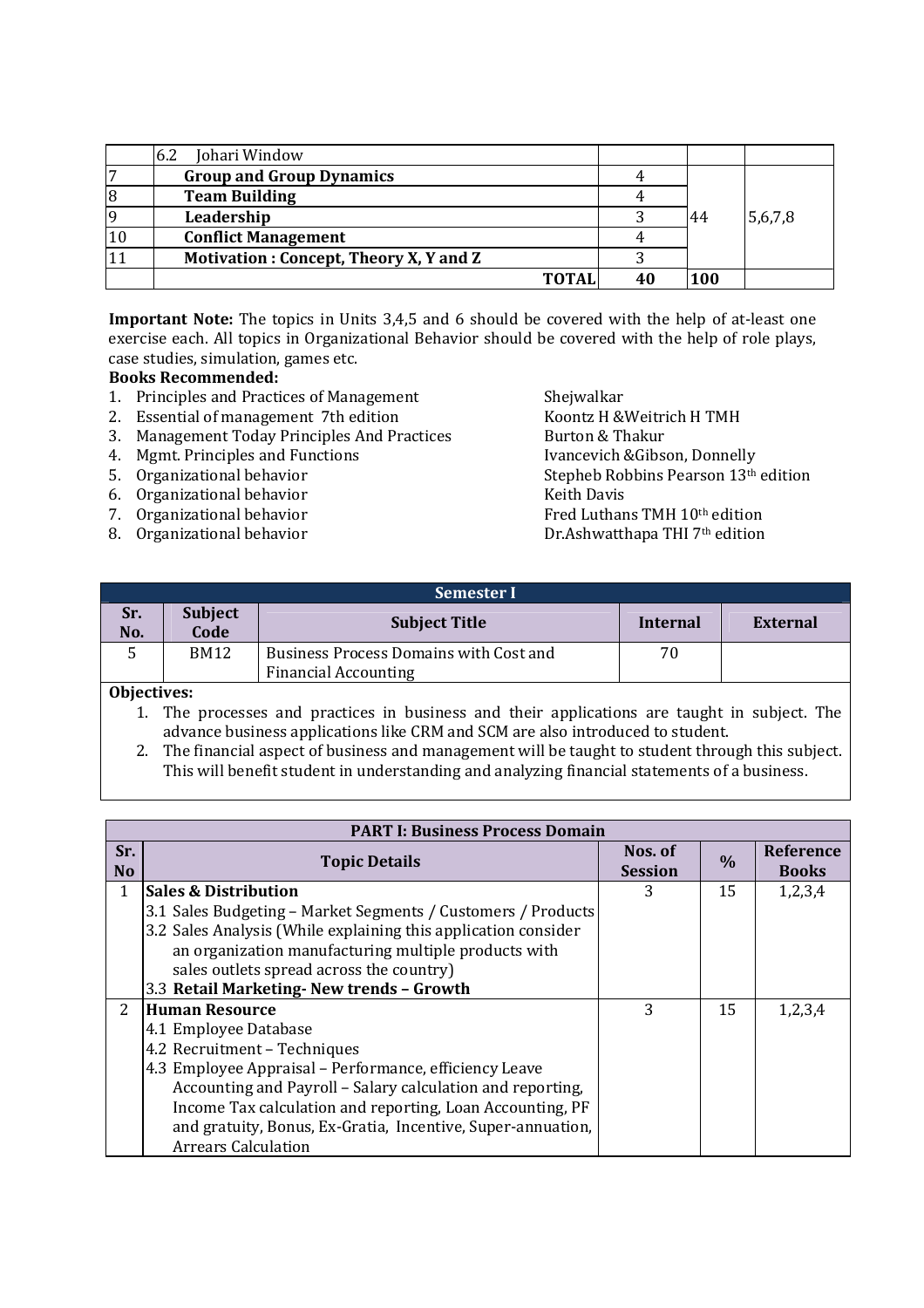|                                                  | 4.4 E-HR Software: Introduction                                       |  |    |         |  |  |
|--------------------------------------------------|-----------------------------------------------------------------------|--|----|---------|--|--|
| 3                                                | <b>Banking and e-Commerce</b>                                         |  | 15 | 1,2,3,4 |  |  |
|                                                  | Savings Bank Accounting - Real time, ATM and E-Banking                |  |    |         |  |  |
|                                                  | $\vert$ 6.1 Supply Chain Management(SCM) - Introduction,              |  | 15 | 1,2,3,4 |  |  |
|                                                  | <b>Concept, Scope and advantages</b>                                  |  |    |         |  |  |
|                                                  | 6.2 Customer Relationship management (CRM) -                          |  |    |         |  |  |
|                                                  | <b>Introduction, Concept, Scope and advantages</b>                    |  |    |         |  |  |
| 6.3 Forecasting: Demand forecasting and Planning |                                                                       |  |    |         |  |  |
|                                                  | <b>Note:</b> Group based activities are expected for all above topics |  |    |         |  |  |
|                                                  | Business Process Domain: 40 Marks                                     |  |    |         |  |  |
|                                                  |                                                                       |  |    |         |  |  |

| <b>PART II: Cost and Financial Accounting</b> |                                                                                                                                                                                                                                                                                                             |                                       |               |                           |  |  |
|-----------------------------------------------|-------------------------------------------------------------------------------------------------------------------------------------------------------------------------------------------------------------------------------------------------------------------------------------------------------------|---------------------------------------|---------------|---------------------------|--|--|
| Sr.<br><b>No</b>                              | <b>Topic Details</b>                                                                                                                                                                                                                                                                                        | Nos. of<br><b>Session</b>             | $\frac{0}{0}$ | Reference<br><b>Books</b> |  |  |
| 5                                             | <b>Financial Accounting</b><br>1.1. Double Entry Accounting system, Concepts and conventions in<br>accounting, Accounting process, Depreciation                                                                                                                                                             | 5                                     |               | 2,3,4                     |  |  |
|                                               | 1.2. Journalisation - Rules for Journalisation, posting in a Ledger,<br>subsidiary books, preparation of Trial balance                                                                                                                                                                                      | 5                                     | 20            | 2,3,4                     |  |  |
|                                               | 1.3. Final Accounts - Preparation of Trading and profit and loss,<br>Account and Balance sheet of a Proprietary Firm                                                                                                                                                                                        | 5                                     |               | 2,3,4                     |  |  |
| 6                                             | <b>Cost Accounting</b>                                                                                                                                                                                                                                                                                      |                                       |               |                           |  |  |
|                                               | 1.1 Scope and Objectives of Cost Accounting - Classification and<br>elements of cost, Advantages of Cost Accounting, Comparison<br>between cost accounting and financial accounting.                                                                                                                        | 3                                     |               | 1,2,3                     |  |  |
|                                               | 1.2 Techniques of Cost Accounting<br>a) Marginal costing, Break-even chart, cost, volume profit<br>analysis<br>b) Standard costing advantages, Variance analysis<br>c) Budgetary Control - Types of budgets and Flexible Budget Vs<br>Fixed Budget, Preparation of Simple cash budget & Flexible<br>budgets | 5<br>$\overline{4}$<br>$\overline{4}$ | 20            | 1,2,3                     |  |  |
|                                               | 1.3 Concept of Management Accounting - Objectives of Management<br>Accounting, Comparison with Cost accounting                                                                                                                                                                                              | $\mathbf{1}$                          |               | 1,2,3                     |  |  |
|                                               | Notes:<br>Financial accounting: 30 marks<br>Cost accounting: 30 marks,<br>(equal weightage to be given for theory and practical problems)                                                                                                                                                                   |                                       |               |                           |  |  |

# **Part I : 40 Marks & Part II : 30 Marks**

#### **Recommended Books:**

# **PART I : Cost and Financial Accounting**

- 
- 
- 
- 4. Management Accounting<br>5. Management Accounting
- 

1. Cost and Management accounting Satish Inamdar, Everest Pub, 18<sup>th</sup> Ed.<br>2. Management Accounting A.P. Rao, Everest Pub. 2. Management Accounting<br>
2. Management Accounting<br>
2. Management Accounting<br>
2. Management Accounting<br>
2. Dr.Sanjay Patankar 3. Management Accounting 2. Dr.Sanjay Patankar<br>
4. Management Accounting 2. Khan and Jain, TMH. Dr.Mahesh Kulkarni,Career Pub,3rd Ed.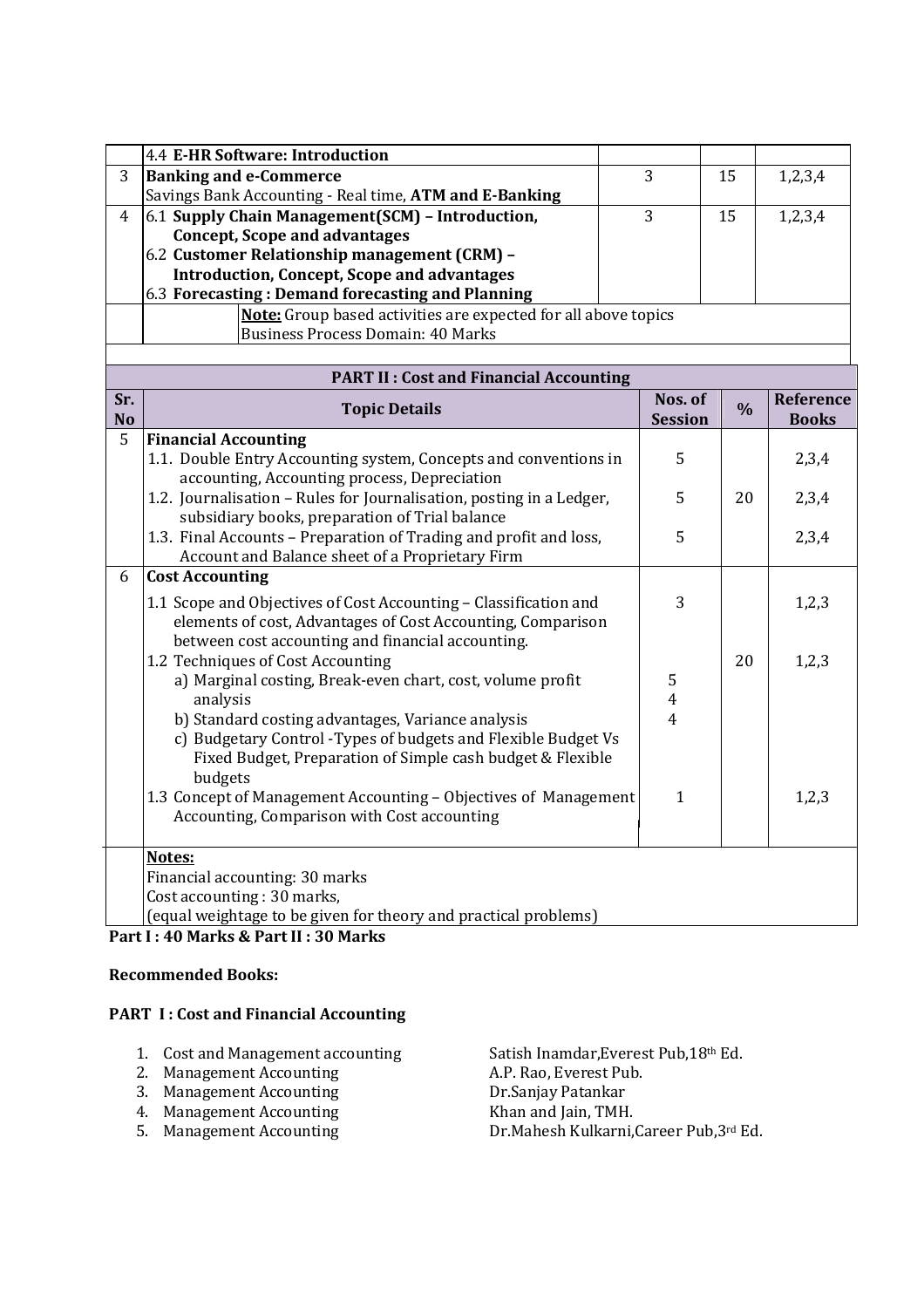#### **PART II: Business Process Domain**

- 
- 2. Engineering MIS for Strategic Business Process Arpita Gopal Excel Books
- 
- 4. Business India, India Today Magazines.

1. Personnel Management C B Mammoria, Himalaya, 29th Ed.<br>
2. Engineering MIS for Strategic Business Process Arpita Gopal Excel Books<br>
3. Business Applications Dr. Milind Oka, Everest Pub 3. Business Applications Dr. Milind Oka, Everest Pub

| <b>Semester I</b> |                                                                                                                                                                                                                                      |                      |          |                 |  |
|-------------------|--------------------------------------------------------------------------------------------------------------------------------------------------------------------------------------------------------------------------------------|----------------------|----------|-----------------|--|
| Sr.<br>No.        | <b>Subject</b><br>Code                                                                                                                                                                                                               | <b>Subject Title</b> | Internal | <b>External</b> |  |
| 6                 | MT11                                                                                                                                                                                                                                 | Discrete Mathematics | 30       | 70              |  |
|                   | <b>Objective:</b> This is the first mathematics subject which revises the knowledge acquired previously<br>by the student. Logic, Relations and Functions, Algebraic structures, combinotorics will be<br>introduced in this course. |                      |          |                 |  |

| Sr.<br><b>No</b> |            | <b>Topic details</b>                                                                                               | Nos. of<br><b>Session</b><br>S | $\frac{0}{0}$ | <b>Reference</b><br><b>Books</b> |
|------------------|------------|--------------------------------------------------------------------------------------------------------------------|--------------------------------|---------------|----------------------------------|
| $\mathbf{1}$     |            | <b>Mathematical logic</b>                                                                                          | 10                             | 25            | $1$ to $7$                       |
|                  | 1.1        | Propositions (Statements)                                                                                          |                                |               |                                  |
|                  | 1.2        | Logical connectivity's, NOT, AND, OR, 2, 2, 2                                                                      |                                |               |                                  |
|                  | 1.3        | Compound statements form, truth tables,                                                                            |                                |               |                                  |
|                  |            | tautology, implications and equivalence of<br>statements forms logical identities                                  |                                |               |                                  |
|                  | 1.4        | Normal forms: disjunctive normal form and simplification.                                                          |                                |               |                                  |
|                  |            | Conjunctive normal form, logical implications, valid                                                               |                                |               |                                  |
|                  |            | arguments, methods of proof. Theory of inference of                                                                |                                |               |                                  |
|                  |            | statement calculus, predicate calculus, qualifiers free                                                            |                                |               |                                  |
|                  |            | and bound variables, theory of inference of predicate                                                              |                                |               |                                  |
|                  |            | calculus.                                                                                                          |                                |               |                                  |
| $\overline{2}$   |            | <b>Relations and functions:</b>                                                                                    | 7                              | 17            | $1$ to 6                         |
|                  | 2.1        | Relation defined as ordered n-tuple                                                                                |                                |               |                                  |
|                  | 2.2        | Unary, binary, ternary, n-ary                                                                                      |                                |               |                                  |
|                  | 2.3        | Restrict to binary relations                                                                                       |                                |               |                                  |
|                  | 2.4        | Complement of a relation, converse                                                                                 |                                |               |                                  |
|                  | 2.5        | Relation, compositions, matrix                                                                                     |                                |               |                                  |
|                  | 2.6        | representation and its properties                                                                                  |                                |               |                                  |
|                  | 2.7        | Graphical representation of relation -                                                                             |                                |               |                                  |
|                  | 2.8<br>2.9 | Digraphs, Properties of binary relation -                                                                          |                                |               |                                  |
|                  |            | Reflexive, irreflexive, symmetric, Asymmetric, transitive<br>Equivalence, equivalence classes, transitive closure- |                                |               |                                  |
|                  |            | Warshall's algorithm.                                                                                              |                                |               |                                  |
|                  |            | 2.10 Functions : definitions and only bijection                                                                    |                                |               |                                  |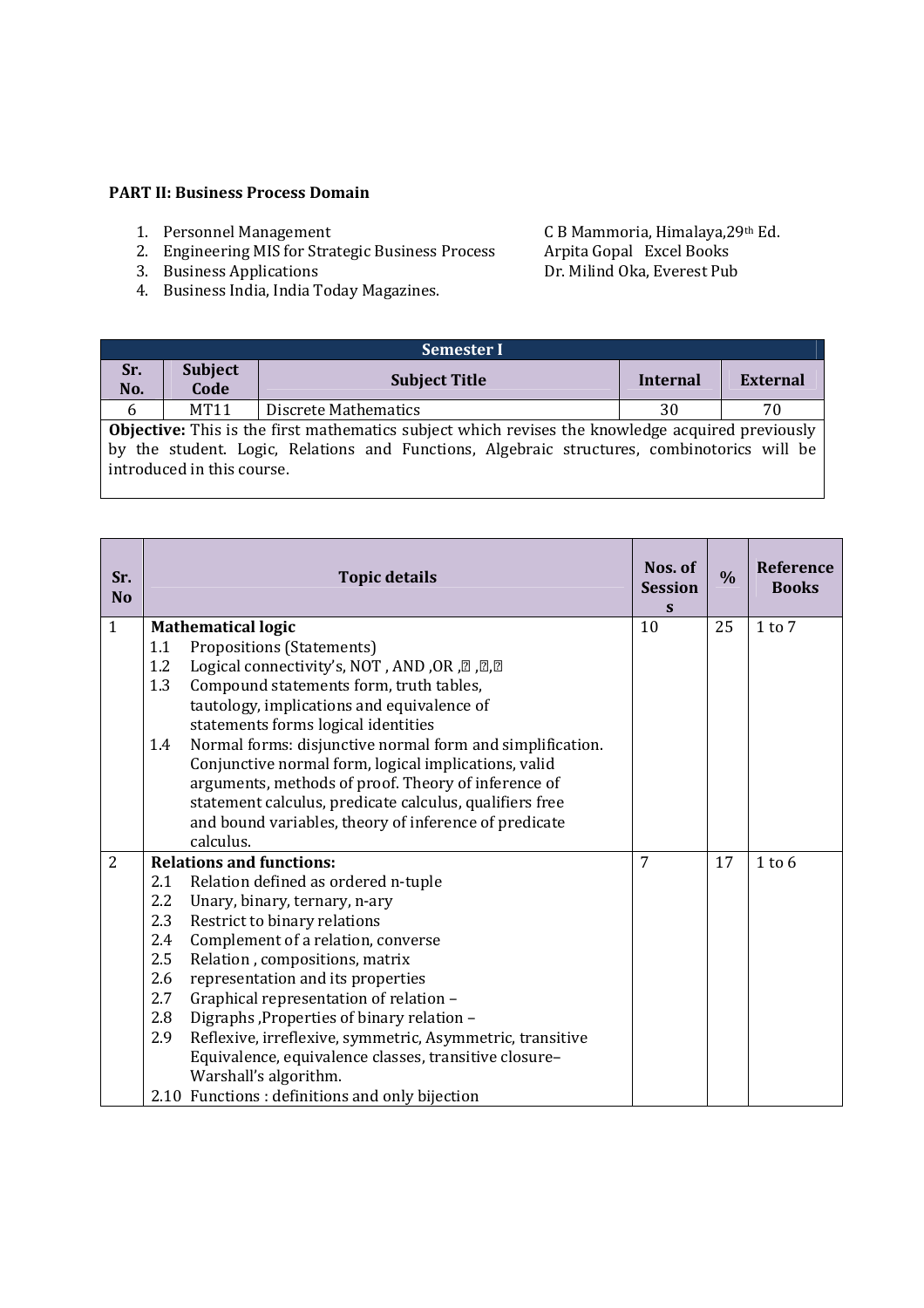| 3              |     | <b>Permutations &amp; Combinations</b>                      | 10             | 21 | $1$ to $7$ |
|----------------|-----|-------------------------------------------------------------|----------------|----|------------|
|                | 3.1 | Addition principle, multiplication principle,               |                |    |            |
|                | 3.2 | Bijection principle, r-permutations of n elements,          |                |    |            |
|                | 3.3 | r-combination of n elements, binomial coefficients,         |                |    |            |
|                | 3.4 | circular permutations, permutations with repetitions,       |                |    |            |
|                | 3.5 | Multinomial theorem, combinations with repetitions,         |                |    |            |
|                | 3.6 | Distribution of objects-                                    |                |    |            |
|                | 3.7 | Distinct objects in distinct cells                          |                |    |            |
|                | 3.8 | Indistinguishable objects in distinct Cells                 |                |    |            |
| $\overline{4}$ |     | Number of non-negative integer solutions of                 | $\overline{4}$ | 8  | 1 to 6,7   |
|                |     | linear equations with conditions , Binomial identities      |                |    |            |
| 5              |     | <b>Principle of Inclusion &amp; Exclusion</b>               | $\overline{4}$ | 8  | $1$ to $7$ |
|                |     | Formula Derangement-restrictions on relative positions      |                |    |            |
| 6              |     | <b>Algebraic structures:</b>                                | $\overline{5}$ | 21 | $1$ to $7$ |
|                | 6.1 | Operations on sets-Unary, binary, ternary                   |                |    |            |
|                | 6.2 | definitions of algebraic systems                            |                |    |            |
|                | 6.3 | (Restrict to binary operations)                             |                |    |            |
|                | 6.4 | Properties - closure, idempotent, associative,              |                |    |            |
|                | 6.5 | communicative, associative, commutative,                    |                |    |            |
|                | 6.6 | identity, inverse Semi group, Monoid, , abelian group,      |                |    |            |
|                |     | permutation group, multiplicative abelian                   |                |    |            |
|                | 6.7 | group, cyclic group                                         |                |    |            |
|                | 6.8 | Subgroups: Cosets, right cosets, left cosets,               |                |    |            |
|                | 6.9 | normal subgroups, [For cosets only definitions, No          |                |    |            |
|                |     | derivations and proofs],                                    |                |    |            |
|                |     | 6.10 Group codes: In group codes only properties without    |                |    |            |
|                |     | derivations and problems on following subtopics should be   |                |    |            |
|                |     | covered.                                                    |                |    |            |
|                |     | 6.11 Weight and Hamming distance, minimum distance of code, |                |    |            |
|                |     | generation of codes using parity checks - even parity, odd  |                |    |            |
|                |     | parity, parity check matrix - Hamming code, for detection   |                |    |            |
|                |     | and correction errors, Problems on encoding function n      |                |    |            |
|                |     | decoding functions Application of residue -arithmetic to    |                |    |            |
|                |     | computers group codes                                       |                |    |            |

| Reference<br>No. | <b>Book Name</b>                | Author                        |
|------------------|---------------------------------|-------------------------------|
| 1                | Discrete Mathematical Structure | By Kolman, PHI, 6th Ed.       |
| 2                | Discrete Mathematics            | By C.L.Liu, TMH, 3rd Ed       |
| 3                | Discrete Mathematical Structure | By Rosen, TMH, 6th Ed         |
| 4                | Discrete Mathematical Structure | By R.K. Sharma                |
| 5                | Discrete Mathematical Structure | Shankar Rao                   |
| 6                | Discrete Mathematical Structure | By Boxwala, Modak, And Andhar |
| 7                | Probability and Combinatorics   | Deepak Apte                   |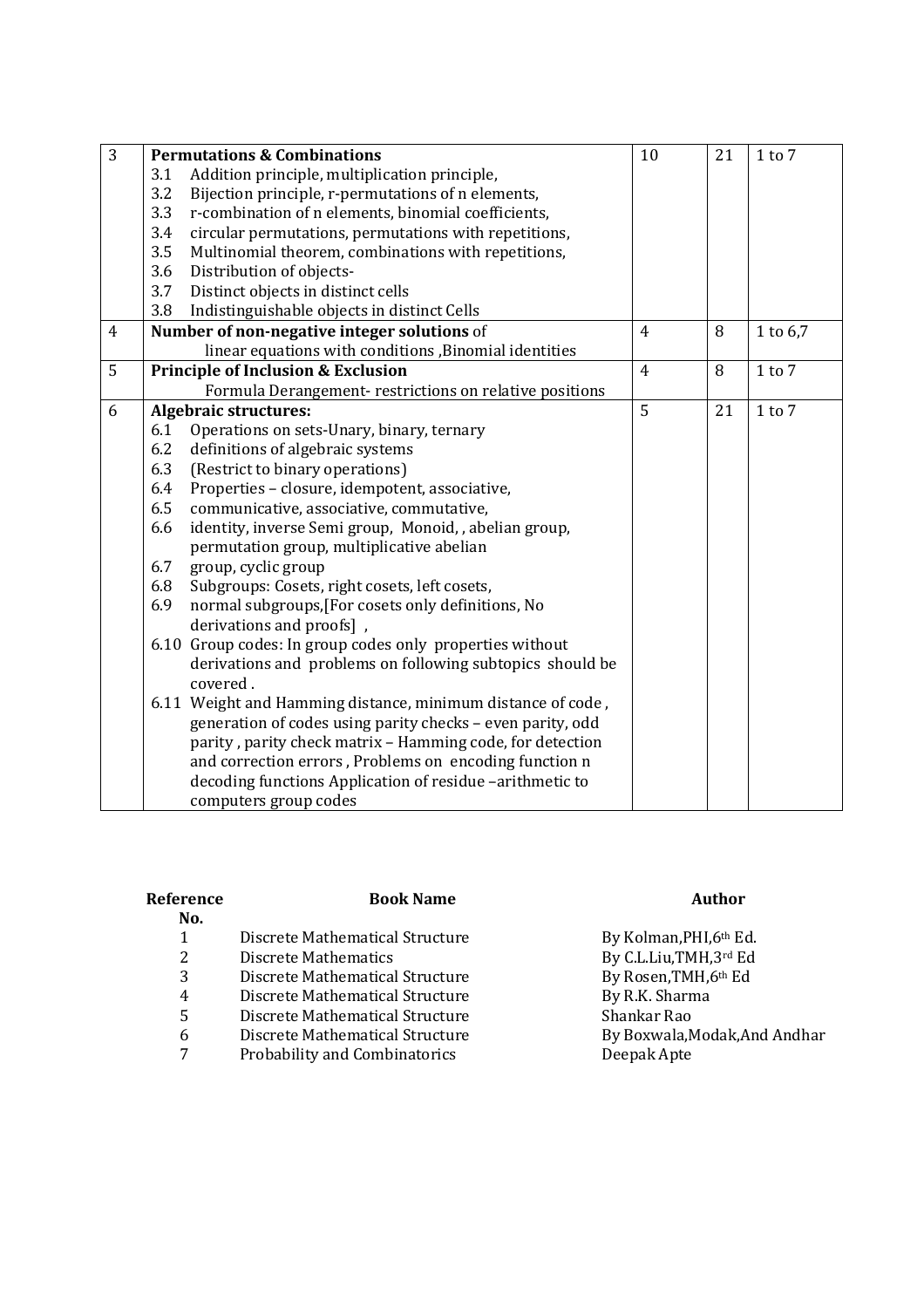| <b>Semester I</b>                                                                              |                                                                                                        |                      |          |                 |  |
|------------------------------------------------------------------------------------------------|--------------------------------------------------------------------------------------------------------|----------------------|----------|-----------------|--|
| Sr.<br>No.                                                                                     | <b>Subject</b><br>Code                                                                                 | <b>Subject Title</b> | Internal | <b>External</b> |  |
|                                                                                                | IT11P                                                                                                  | Mini project using C | 70       |                 |  |
|                                                                                                | <b>Objective</b> : To make practice of developing a good web application using the techniques students |                      |          |                 |  |
| have learnt during the semester, a small project will be done by the student as an assignment. |                                                                                                        |                      |          |                 |  |
|                                                                                                |                                                                                                        |                      |          |                 |  |

Students are expected to spend 6 hours per week. At the end of semester the students are expected to understand how Information Systems work.

|                                                                                                           | <b>Semester I</b>                                                                               |                                           |          |          |  |
|-----------------------------------------------------------------------------------------------------------|-------------------------------------------------------------------------------------------------|-------------------------------------------|----------|----------|--|
| Sr.<br>No.                                                                                                | <b>Subject</b><br>Code                                                                          | <b>Subject Title</b>                      | Internal | External |  |
| 8                                                                                                         | $*SSL$                                                                                          | Soft Skill - Word Power, Business English | 30       |          |  |
| <b>Objective</b> : To improve the vocabulary of English and comfort ability with business English. Use of |                                                                                                 |                                           |          |          |  |
|                                                                                                           | language lab is also encouraged and lot of hearing practice, reading and understanding exposure |                                           |          |          |  |

should be given to the students. **After completion of 1st year students can appear for Cambridge English exam.** 

|                                                                                                 | <b>Semester I</b>                                                                                     |                                                                                              |                 |          |  |  |
|-------------------------------------------------------------------------------------------------|-------------------------------------------------------------------------------------------------------|----------------------------------------------------------------------------------------------|-----------------|----------|--|--|
| Sr.<br>No.                                                                                      | <b>Subject</b><br>Code                                                                                | <b>Subject Title</b>                                                                         | <b>Internal</b> | External |  |  |
| 9                                                                                               | BM12L                                                                                                 | Business Process Domains with Cost and                                                       | 30              |          |  |  |
|                                                                                                 |                                                                                                       | <b>Financial Accounting</b>                                                                  |                 |          |  |  |
|                                                                                                 | <b>Objective</b> : Students are expected to undertake domain analysis of various business domains and |                                                                                              |                 |          |  |  |
| think in terms of analysis and development of information systems for them. Packages like tally |                                                                                                       |                                                                                              |                 |          |  |  |
|                                                                                                 |                                                                                                       | needs to be studied in detail to understand accounting process of any standard organization. |                 |          |  |  |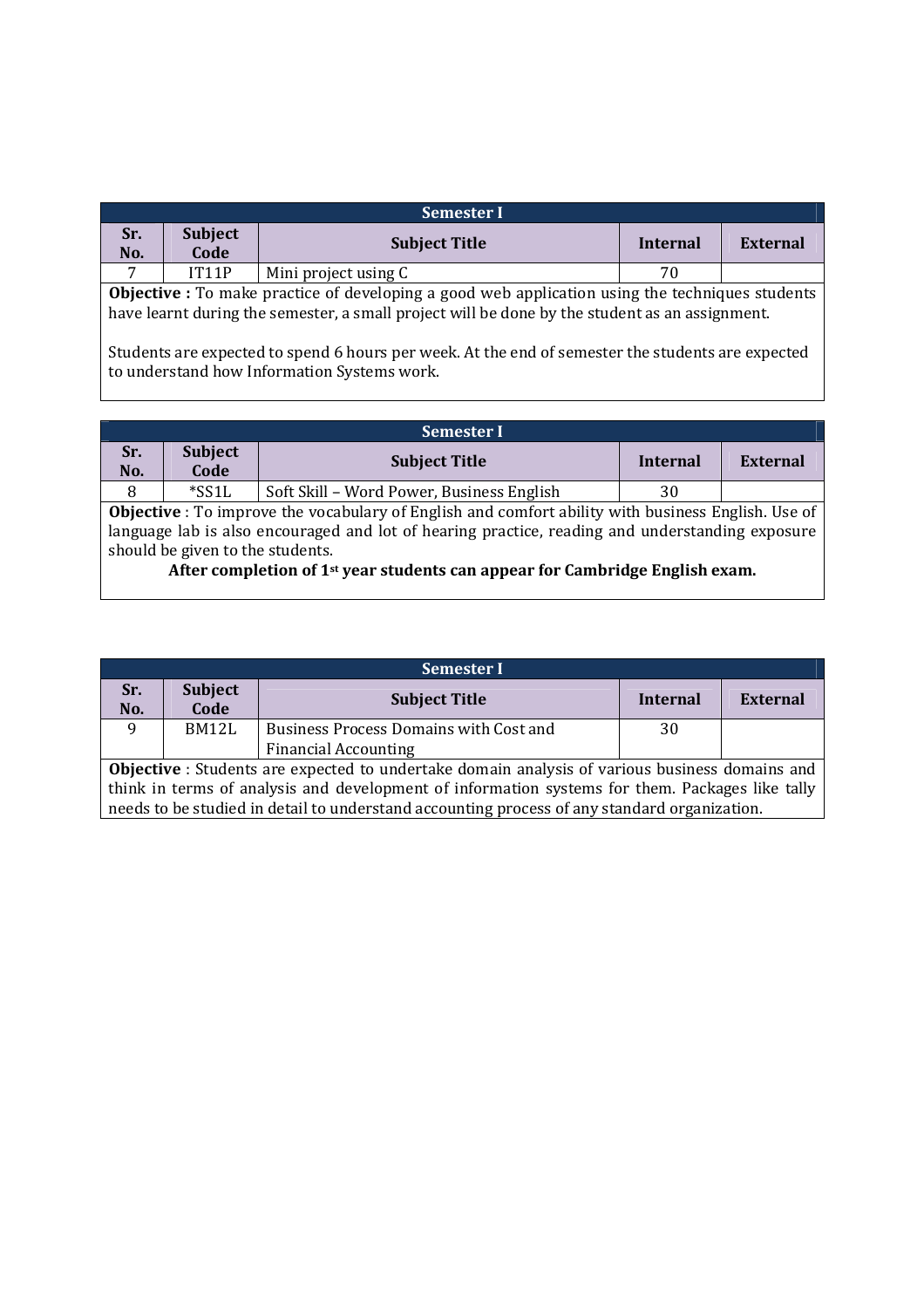# **Semester – II**

|                                                                                                                                                                                                                                                    |                        | <b>Semester II</b>                   |          |          |  |
|----------------------------------------------------------------------------------------------------------------------------------------------------------------------------------------------------------------------------------------------------|------------------------|--------------------------------------|----------|----------|--|
| Sr.<br>No.                                                                                                                                                                                                                                         | <b>Subject</b><br>Code | <b>Subject Title</b>                 | Internal | External |  |
|                                                                                                                                                                                                                                                    | IT21                   | Object Oriented Programming with C++ | 30       | 70       |  |
| <b>Objectives:</b> By the end of the course students will be able to write $C++$ programs using more<br>esoteric language features, utilize OO techniques to design C++ programs, use the standard C++<br>library, exploit advanced C++ techniques |                        |                                      |          |          |  |

| Sr.<br><b>No</b> | <b>Topic Details</b>                                                                                                                                                                                                                                                                                                                                                                           | Nos. of<br><b>Sessions</b> | $\%$ | Reference<br><b>Books</b> |
|------------------|------------------------------------------------------------------------------------------------------------------------------------------------------------------------------------------------------------------------------------------------------------------------------------------------------------------------------------------------------------------------------------------------|----------------------------|------|---------------------------|
| $\mathbf{1}$     | Principle of OOP's<br>Introduction<br>1.1<br>1.2<br>Procedural Vs Object Oriented Programming<br>1.3<br>Classes, Object, Data Abstraction,<br>Encapsulation, Inheritance, Polymorphism<br>1.4<br>1.5<br>Dynamic Binding, Message Passing<br><b>Object Oriented Languages</b><br>1.6<br>1.7<br><b>Object Based languages</b>                                                                    | $\overline{2}$             | 5    | 3                         |
| $\overline{2}$   | <b>Basics of C++</b><br>A Brief History of C & C++<br>2.1<br>2.2<br>$C Vs C++$<br>2.3<br>A Simple C++ Program<br>Application of C++<br>2.4<br>2.5<br>Structure & Class<br>Compiling & Linking<br>2.6                                                                                                                                                                                           | $\mathbf{1}$               | 3    | 1,3                       |
| 3                | <b>Expression</b><br>3.1<br>Tokens, Keywords, Identifiers & Constants,<br>3.2<br>Basic Data Types, User-Defined Data Types,<br>3.3<br>Symbolic Constant, Type Compatibility,<br>3.4<br>Reference Variables, Operator in C++,<br>3.5<br>Scope Resolution Operator,<br>3.6<br>Member De-referencing Operators,<br>3.7<br>Memory Management Operators,<br>3.8<br>Manipulators, Type Cast Operator | $\overline{2}$             | 6    | 1,3                       |
| $\overline{4}$   | <b>Functions In C++</b><br>4.1<br>The Main Function, Function Prototyping<br>4.2<br>Call by Reference, Call by Address,<br>Call by Value, Return by Reference<br>4.3<br><b>Inline Function, Default Arguments</b><br>4.4<br>Const Arguments, Function Overloading,<br>4.5                                                                                                                      | $\overline{2}$             | 9    | 1,2,3                     |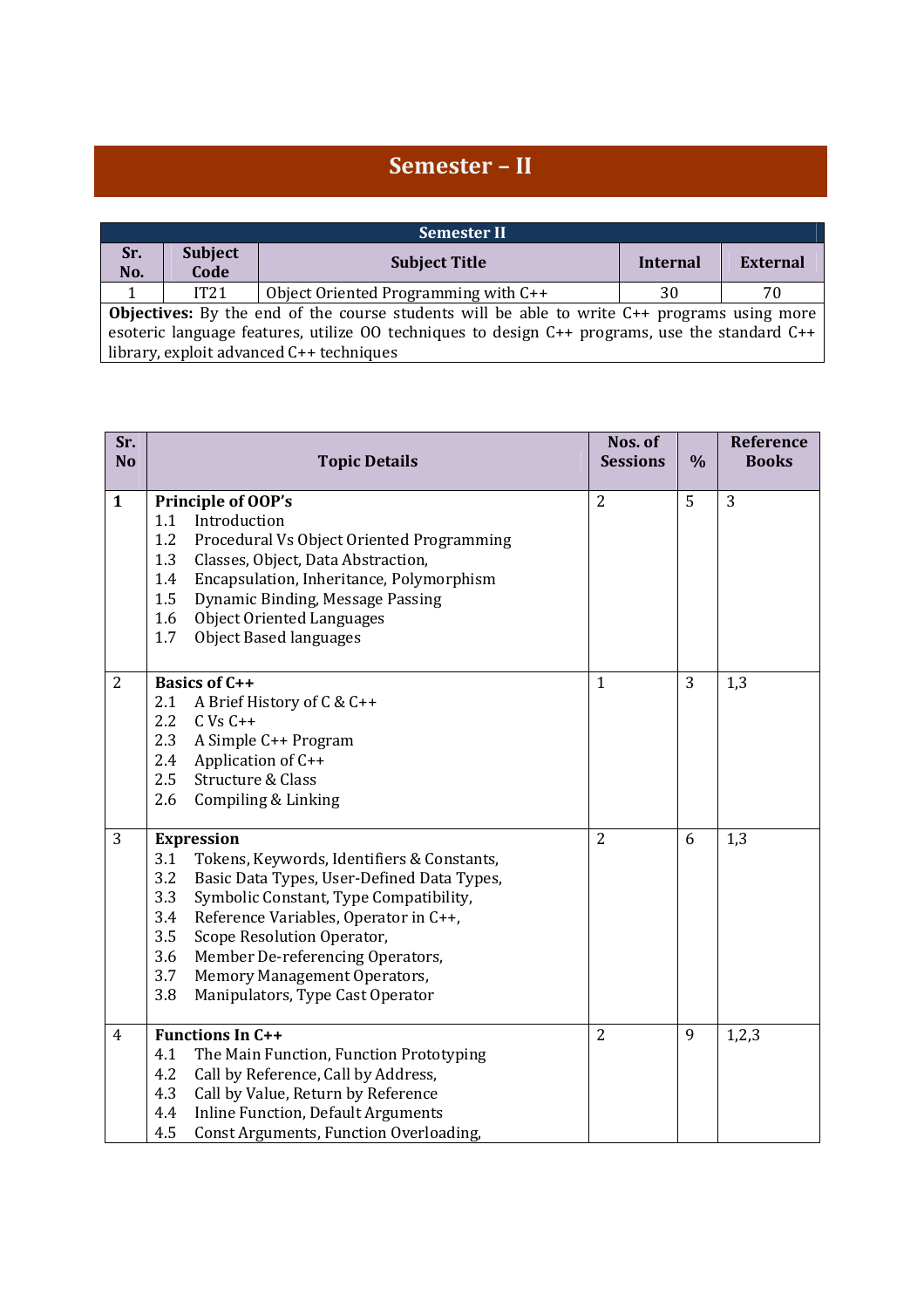|                | <b>Friend Function</b><br>4.6                                                                    |                |   |     |
|----------------|--------------------------------------------------------------------------------------------------|----------------|---|-----|
| 5              | <b>Classes &amp; Objects</b>                                                                     | $\overline{4}$ | 9 | 1,3 |
|                | A Sample C++ Program with class<br>5.1                                                           |                |   |     |
|                | 5.2<br>Access specifiers                                                                         |                |   |     |
|                | 5.3<br><b>Defining Member Functions</b>                                                          |                |   |     |
|                | 5.4<br>Making an Outside Function Inline                                                         |                |   |     |
|                | 5.5<br><b>Nesting of Member Functions</b>                                                        |                |   |     |
|                | 5.6<br><b>Private Member Functions</b>                                                           |                |   |     |
|                | 5.7<br>Arrays within a Class                                                                     |                |   |     |
|                | 5.8<br><b>Memory Allocation for Objects</b>                                                      |                |   |     |
|                | Static Data Members, Static Member<br>5.9                                                        |                |   |     |
|                | 5.10 Functions, Arrays of Objects2                                                               |                |   |     |
|                | 5.11 Object as Function Argument4s                                                               |                |   |     |
|                | 5.12 Friend Functions, Returning Objects,                                                        |                |   |     |
|                | 5.13 Const member functions                                                                      |                |   |     |
|                | 5.14 Pointer to Members, Local Classes                                                           |                |   |     |
|                | 5.15 Object composition & delegation                                                             |                |   |     |
| 6              | <b>Constructor &amp; Destructor</b>                                                              | $\overline{2}$ | 8 | 1,3 |
|                | 6.1<br>Constructor                                                                               |                |   |     |
|                | 6.2<br>Parameterized Constructor                                                                 |                |   |     |
|                | 6.3<br>Multiple Constructor in a Class                                                           |                |   |     |
|                | 6.4<br><b>Constructors with Default Arguments</b>                                                |                |   |     |
|                | 6.5<br>Dynamic Initialization of Objects                                                         |                |   |     |
|                | Copy Constructor<br>6.6                                                                          |                |   |     |
|                | Dynamic Constructor<br>6.7                                                                       |                |   |     |
|                | Const Object<br>6.8                                                                              |                |   |     |
|                | 6.9<br>Destructor                                                                                |                |   |     |
| $\overline{7}$ | <b>Operator Overloading &amp; Type Conversion</b>                                                | 4              | 6 | 1,3 |
|                | 7.1<br>Defining operator Overloading                                                             |                |   |     |
|                | <b>Overloading Unary Operator</b><br>7.2                                                         |                |   |     |
|                | 7.3<br><b>Overloading Binary Operator</b>                                                        |                |   |     |
|                | Overloading Binary Operator Using Friend function<br>7.4                                         |                |   |     |
|                | 7.5<br>Manipulating of String Using Operators                                                    |                |   |     |
|                | 7.6<br><b>Type Conversion</b>                                                                    |                |   |     |
|                | 7.7<br>Rules for Overloading Operators                                                           |                |   |     |
| 8              | <b>Inheritance</b>                                                                               | 4              | 7 | 1,3 |
|                | <b>Defining Derived Classes</b><br>8.1                                                           |                |   |     |
|                | 8.2<br>Single Inheritance                                                                        |                |   |     |
|                | Making a Private Member Inheritable<br>8.3                                                       |                |   |     |
|                | Multilevel Inheritance<br>8.4                                                                    |                |   |     |
|                | Hierarchical Inheritance<br>8.5                                                                  |                |   |     |
|                | 8.6<br>Multiple Inheritance, Hybrid Inheritance<br>Virtual Base Classes, Abstract Classes<br>8.7 |                |   |     |
|                | 8.8<br><b>Constructor in Derived Classes</b>                                                     |                |   |     |
|                | 8.9<br><b>Nesting of Classes</b>                                                                 |                |   |     |
|                |                                                                                                  |                |   |     |
| 9              | <b>Pointer, Virtual Function &amp; Polymorphism</b>                                              | 3              | 6 | 1,3 |
|                | Introduction<br>9.1                                                                              |                |   |     |
|                | 9.2<br>Pointer to Object, This pointer                                                           |                |   |     |
|                |                                                                                                  |                |   |     |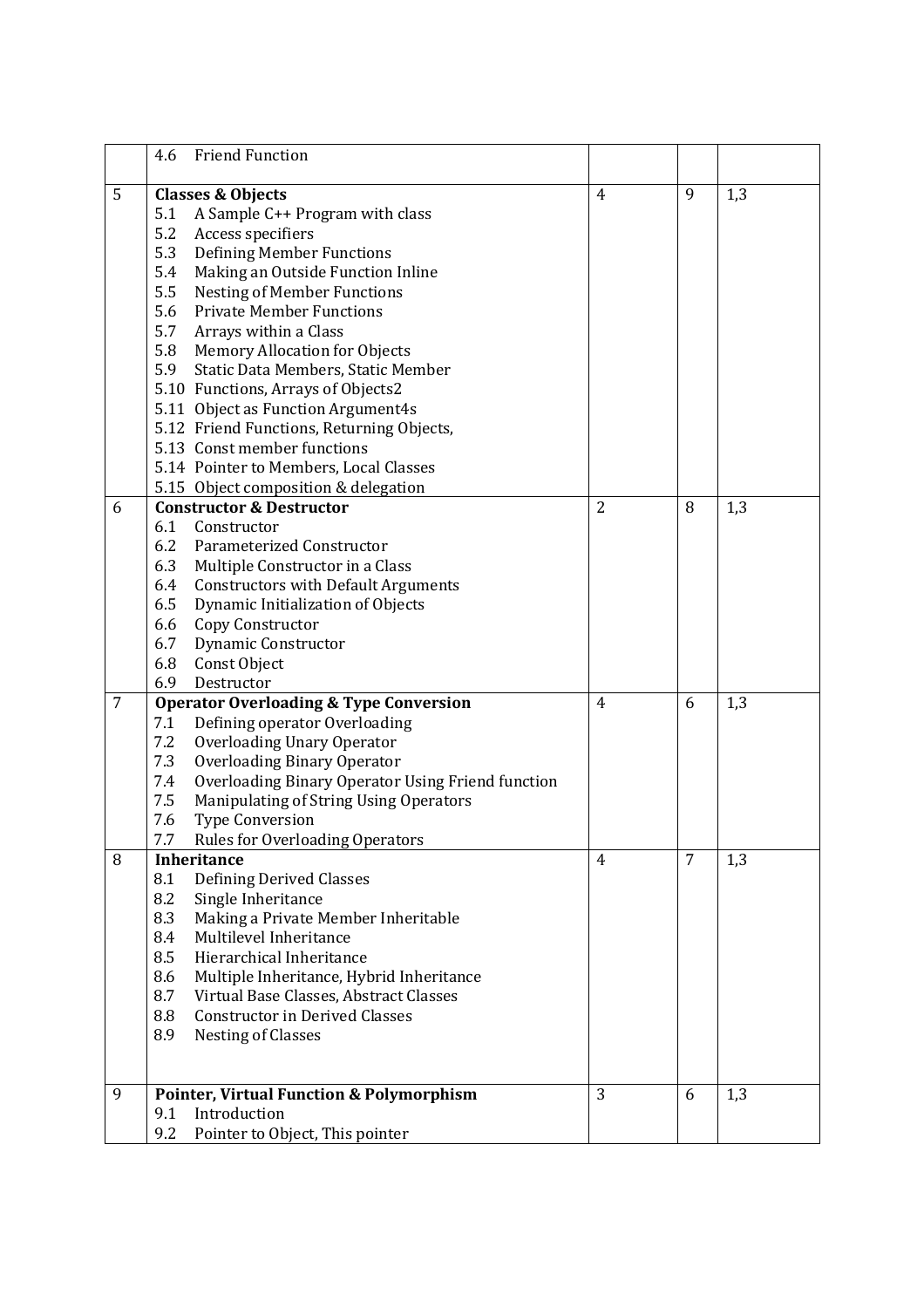|    | 9.3<br>Pointer to Derived Class,                          |                |                |       |
|----|-----------------------------------------------------------|----------------|----------------|-------|
|    | 9.4<br>Virtual Function,                                  |                |                |       |
|    | Pure Virtual Function.<br>9.5                             |                |                |       |
|    | 9.6 Early Vs Late Binding                                 |                |                |       |
| 10 | The C++ I/O System Basics                                 | $\mathbf{1}$   | 6              | 1,3   |
|    | 10.1 C++ Streams, C++ Stream Classes                      |                |                |       |
|    | 10.2 Unformatted I/O Operation                            |                |                |       |
|    | 10.3 Formatted I/O Operation                              |                |                |       |
|    | 10.4 Managing Output with Manipulators                    |                |                |       |
| 11 | <b>Working with Files</b>                                 | $\overline{4}$ | 8              | 1,3   |
|    | 11.1 Introduction                                         |                |                |       |
|    | 11.2 Classes for File Stream Operation                    |                |                |       |
|    | 11.3 Opening & Closing Files                              |                |                |       |
|    | 11.4 Detection of End of File                             |                |                |       |
|    | 11.5 More about Open(): File modes                        |                |                |       |
|    | 11.6 File pointer & manipulator                           |                |                |       |
|    | 11.7 Sequential Input & output Operation                  |                |                |       |
|    | 11.8 Updating a File: Random Access                       |                |                |       |
|    | 11.9 Command Line Arguments                               |                |                |       |
|    |                                                           |                |                |       |
| 12 | Template                                                  | 3              | 8              | 1,3   |
|    | 12.1<br>Generic Function,                                 |                |                |       |
|    | 12.2<br>A function with Generic Data Types,               |                |                |       |
|    | 12.3<br>Explicitly Overloading a Generic Function,        |                |                |       |
|    | 12.4<br>Overloading a Function Template,                  |                |                |       |
|    | 12.5<br>Using Standard Parameter with Template Functions, |                |                |       |
|    | 12.6<br><b>Generic Function Restriction,</b>              |                |                |       |
|    | 12.7<br>Applying Generic Function : Generic Sort,         |                |                |       |
|    | 12.8<br>Generic Classes,                                  |                |                |       |
|    | 12.9<br>An Example with Two Generic Data Types            |                |                |       |
|    | 12.10 Using Non-Type Arguments with Generic Class,        |                |                |       |
|    | 12.11 Using Default Arguments With Template Classes,      |                |                |       |
|    | 12.12 Explicit Class Specification,                       |                |                |       |
|    | 12.13 The typename & export keywords                      |                |                |       |
| 13 | <b>Exception handling</b>                                 | 3              | 8              | 1,3   |
|    | 13.1 Exception Handling Fundamentals                      |                |                |       |
|    | 13.2 The try Block, the catch Exception Handler           |                |                |       |
|    | 13.3 The throw Statements                                 |                |                |       |
|    | 13.4 The try/throw/catch sequence                         |                |                |       |
|    | 13.5 Exception Specification                              |                |                |       |
|    | 13.6 Unexpected Exception                                 |                |                |       |
|    | 13.7 Catch - All Exception Handlers                       |                |                |       |
|    | 13.8 Throwing an exception from handler                   |                |                |       |
|    | 13.9 Uncaught Exception                                   |                |                |       |
|    |                                                           |                |                |       |
| 14 | <b>Introduction to Standard Template Library</b>          | $\overline{2}$ | 6              | 1,6,3 |
|    | 14.1 STL Programming Model, Sequence                      |                |                |       |
|    | 14.2 Container Adapter, Integrator                        |                |                |       |
|    | 14.3 Algorithms, Predicates, Allocators                   |                |                |       |
|    |                                                           |                |                |       |
| 15 | Namespace                                                 | 1              | $\overline{2}$ | 1,6,3 |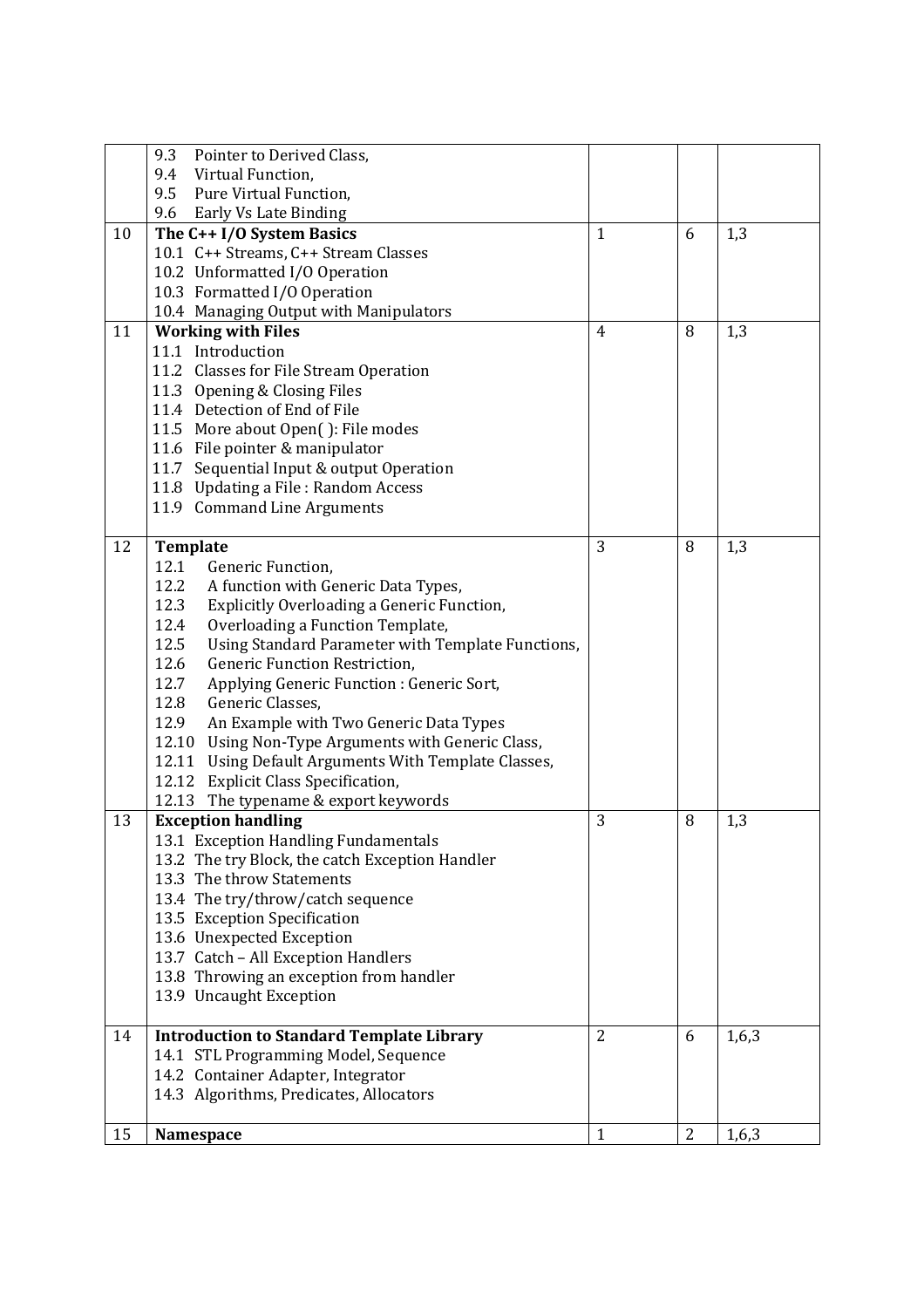|    | 15.1 Introducing Namespaces                              |   |   |       |
|----|----------------------------------------------------------|---|---|-------|
|    | 15.2 Referring to Members of a Namespace                 |   |   |       |
|    | 15.3 The using namespace Statement                       |   |   |       |
|    | 15.4 Defining A Namespaces                               |   |   |       |
|    | 15.5 Nested Namespaces                                   |   |   |       |
|    | 15.6 Unnamed Namespaces                                  |   |   |       |
|    | 15.7 Namespace Aliases                                   |   |   |       |
|    |                                                          |   |   |       |
|    |                                                          |   |   |       |
| 16 | <b>New Style Casts &amp; RTTI</b>                        | 2 | 3 | 1,6,3 |
|    | 16.1 New-Style Casts, dynamic_cast, static_cast,         |   |   |       |
|    | reinterpret_cast                                         |   |   |       |
|    | 16.2 const_cast, Runtime Type Information                |   |   |       |
|    | 16.3 (RTTI), A Simple Application of Run-Time            |   |   |       |
|    | 16.4 Type ID, Ttypeid Can be Applied to Template Classes |   |   |       |

# **Reference Books :**

- 1. C++: The Complete Reference Herbert Schildt,TMH,5th Ed.
- 2. Let us C++ Kanetkar,BPB,2nd Ed
- 3. Object Oriented Programming with C++ E. Balagurusamy,TMH,4th Ed.
- 4. C++ Primer Stanley Lippman & Lajoi,Pearson,3rd Ed.
- 5. C++ Programming Language Bjarne Stroustrup, Pearson, 3rd Ed.
- 6. C++ Programming Bible Al Stevens & Clayton Walnum, Wiley Pub.

**Note:** Recommended to use VC++ IDE to teach Topic no 14,15,and 16

| <b>Semester II</b> |                                                                                                                                                                                                                                                                                                                                                                                                                                               |                            |                 |                 |  |  |
|--------------------|-----------------------------------------------------------------------------------------------------------------------------------------------------------------------------------------------------------------------------------------------------------------------------------------------------------------------------------------------------------------------------------------------------------------------------------------------|----------------------------|-----------------|-----------------|--|--|
| Sr.<br>No.         | <b>Subject</b><br>Code                                                                                                                                                                                                                                                                                                                                                                                                                        | <b>Subject Title</b>       | <b>Internal</b> | <b>External</b> |  |  |
| 2                  | IT22                                                                                                                                                                                                                                                                                                                                                                                                                                          | Database Management System | 30              | 70              |  |  |
|                    | <b>Objective</b> : The concepts related to database, database models, SQL and database operations are<br>covered in this subject. This creates a strong foundation for application database design. Also the<br>students are made aware of the connection between DBMS and the subjects like Data structures-<br>tree, graphs , Operating system – File Storage, Discrete Mathematics – Relational Operations,<br>Software Engineering - DFD. |                            |                 |                 |  |  |

| Sr.<br><b>No</b> | <b>Topic Details</b>                                         | Nos. of<br><b>Session</b> | $\frac{0}{0}$ | Reference<br>books |
|------------------|--------------------------------------------------------------|---------------------------|---------------|--------------------|
|                  | <b>Basic concepts</b>                                        |                           |               |                    |
|                  | 1.1 Database and Need for DBMS                               |                           |               |                    |
|                  | 1.2 Characteristics of DBMS                                  |                           | 10            | 1,2,3,6,9          |
|                  | 1.3 Database Users                                           | 2                         |               |                    |
|                  | 1.4 3-tier architecture of DBMS (its advantages over 2-tier) |                           |               |                    |
|                  | 1.5 Views of data-schemas and instances                      |                           |               |                    |
|                  | 1.6 Data Independence                                        |                           |               |                    |
|                  |                                                              |                           |               |                    |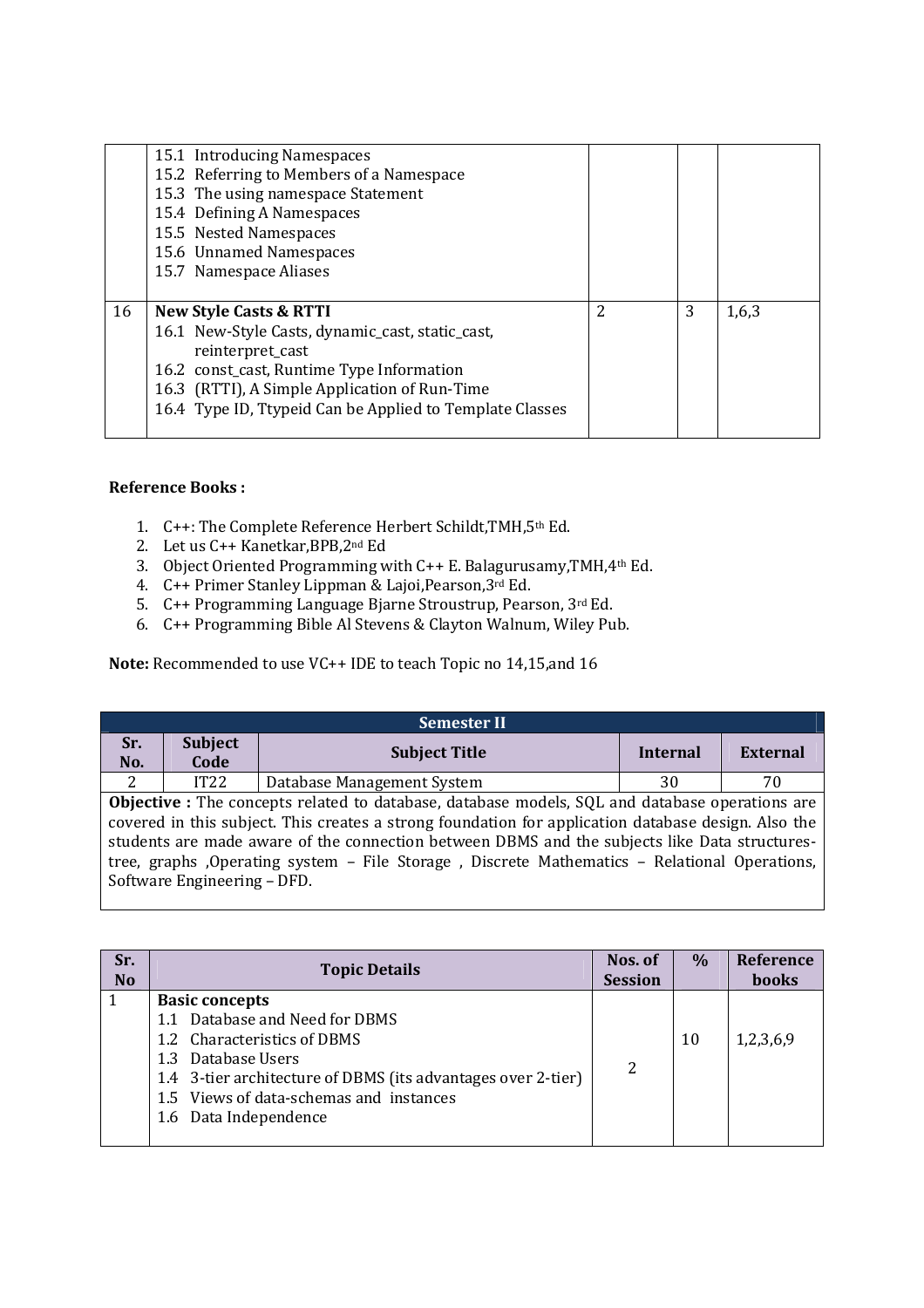|                | <b>Data Models</b>                                          |   |    |            |
|----------------|-------------------------------------------------------------|---|----|------------|
| 2.             | 2.1 Introduction to various data models -                   |   |    |            |
|                | 2.2 Record based & Object based                             |   |    |            |
|                | Cardinality Ratio & Relationships<br>2.3                    |   |    |            |
|                | 2.4 Representation of entities, attributes, relationship    | 5 |    |            |
|                | attributes, relationship set                                |   | 15 | 1,2,5,6,9  |
|                | 2.5 Generalization, aggregation                             |   |    |            |
|                | 2.6 Structure of relational Database and different types of |   |    |            |
|                | keys                                                        |   |    |            |
|                | 2.7 Structure of non-SQL database                           |   |    |            |
| 3.             | <b>Relational Model</b>                                     |   |    |            |
|                | 3.1 Codd's rules                                            |   |    |            |
|                | 3.2 Relational data model & relational algebra              |   |    |            |
|                | Relational model concept                                    |   |    |            |
|                | Relational model constraints                                |   |    |            |
|                | Relational Algebra                                          |   |    |            |
|                | 3.3 Relational database language                            | 5 | 20 | 1,2,5,6,9, |
|                | 3.4 Data definition in SQL, Views and                       |   |    | 10,11      |
|                | 3.5 Queries in SQL, Specifying constraints and Indexes in   |   |    |            |
|                | SQL, Specifying constraints management systems,             |   |    |            |
|                | Oracle / Ingres/ SQL Server / My SQL                        |   |    |            |
|                |                                                             |   |    |            |
| $\overline{4}$ | <b>Relational Database design</b>                           |   |    |            |
|                | 4.1 Database Design - ER to Relational                      |   |    |            |
|                | 4.2 Functional dependencies                                 |   |    |            |
|                | 4.3 Normalization                                           | 7 | 20 | 2,6,9,11   |
|                | Normal forms based on primary keys                          |   |    |            |
|                | (1 NF, 2 NF, 3 NF, BCNF, 4 NF, 5 NF)                        |   |    |            |
|                | 4.4 Loss less joins and dependency preserving               |   |    |            |
|                | decomposition                                               |   |    |            |
| 5              | <b>Transaction And Concurrency control</b>                  |   |    |            |
|                | 5.1 Concept of transaction, ACID properties                 |   |    |            |
|                | 5.2 Serializibility                                         |   |    |            |
|                | 5.3 States of transaction,                                  |   |    |            |
|                | 5.4 Concurrency control                                     | 5 | 15 | 2.6,11     |
|                | 5.5 Locking techniques                                      |   |    |            |
|                | 5.6 Time stamp based protocols                              |   |    |            |
|                | 5.7 Granularity of data items                               |   |    |            |
|                | 5.8 Deadlock                                                |   |    |            |
| 6              | <b>Storage and File Structure</b>                           |   |    |            |
|                | 6.1 Overview of physical storage media                      |   |    |            |
|                | 6.2 RAID                                                    |   | 5  | 1,2,5,6    |
|                | 6.3 Tertiary storage                                        | 5 |    |            |
|                | 6.4 Storage access                                          |   |    |            |
|                | 6.5 File organization                                       |   |    |            |
|                | 6.6 Organization of records in files                        |   |    |            |
|                | 6.7 Data dictionary storage                                 |   |    |            |
| 7              | <b>Crash Recovery and Backup</b>                            |   |    |            |
|                | 7.1 Failure classifications                                 |   |    |            |
|                | 7.2 storage structure                                       | 6 |    |            |
|                | 7.3 Recovery & Atomicity                                    |   |    |            |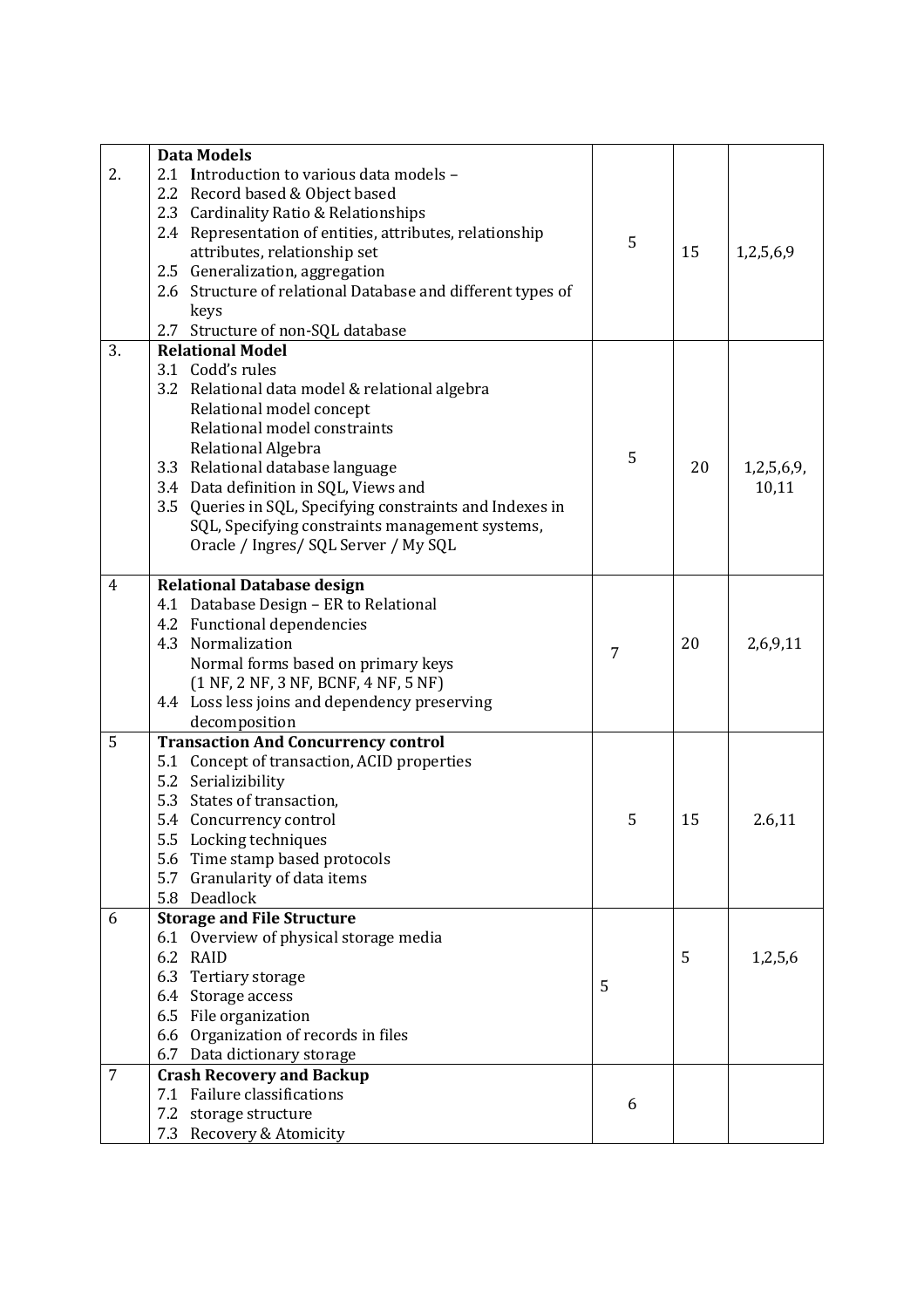|   | 7.4 Log base recovery<br>7.5 Recovery with concurrent transactions<br>7.6 Failure with loss of Non-Volatile storage<br>7.7 Database backup & recovery from catastrophic failure<br>7.8 Remote Backup System                                                                    |                | 10 | 2,6 |
|---|--------------------------------------------------------------------------------------------------------------------------------------------------------------------------------------------------------------------------------------------------------------------------------|----------------|----|-----|
| 8 | <b>Security and privacy</b><br>8.1 Database security issues<br>8.2 Discretionary access control based on grant &<br>revoking privilege<br>8.3 Mandatory access control and role based access<br>control for multilevel security<br>8.4 Encryption & public key infrastructures | $\overline{4}$ | 5  | 6   |
| q | Non-SQL Database                                                                                                                                                                                                                                                               |                |    |     |

# **Reference books:**

- 1. Introduction to database systems C.J.Date, Pearson.<br>
2. Database system concept Korth, TMH, 5<sup>th</sup> Ed.
- Database system concept
- 
- 3. Principles of Database Management James Martin, PHI.<br>4. Engineering MIS for Strategic Business Processes Arpita Gopal Excel Books 4. Engineering MIS for Strategic Business Processes Arpita Gopal Excel Books<br>5. Computer Database organization [ames Martin, PHI.3rd Ed.]
- 
- 
- 7. Object-oriented modeling and design
- 8. Object-oriented analysis and design Grady Booch, Pearson, 3rd Ed.
- 9. Database Management Systems Bipin Desai, Galgotia Pub.
- 10. Database system practical Approach to design, implementation & management Connoly & Begg, Pearson, 4<sup>th</sup> Ed.
- 11. Database Management systems Ramakrishnan & Gehrke, McGraw-Hill,3rd Ed.

#### **Note:**

- 1. PL/SQL to be covered as lab sessions
- 2. Oracle Lab will be covered as Lab demo sessions.
- 3. Relational Calculus need not be covered in depth.
- 4. Case studies on ER diagram, Normalization and SQL should be covered

| <b>Semester II</b>                                                                                                                  |                        |                           |          |                 |  |
|-------------------------------------------------------------------------------------------------------------------------------------|------------------------|---------------------------|----------|-----------------|--|
| Sr.<br>No.                                                                                                                          | <b>Subject</b><br>Code | <b>Subject Title</b>      | Internal | <b>External</b> |  |
| 3                                                                                                                                   | IT23                   | Operating system Concepts | 30       |                 |  |
| <b>Objective</b> : The core structure, functions and design principles of operating system<br>will be introduced with this subject. |                        |                           |          |                 |  |

5. Computer Database organization James Martin, PHI,3<sup>rd</sup> Ed.<br>6. Fundamentals of Database Sysems **James Elmasri Navathe. Pearson.**5<sup>th</sup> ed. 6. Fundamentals of Database Sysems<br>
7. Object-oriented modeling and design<br>
Rumbaugh and Blaha, PHI.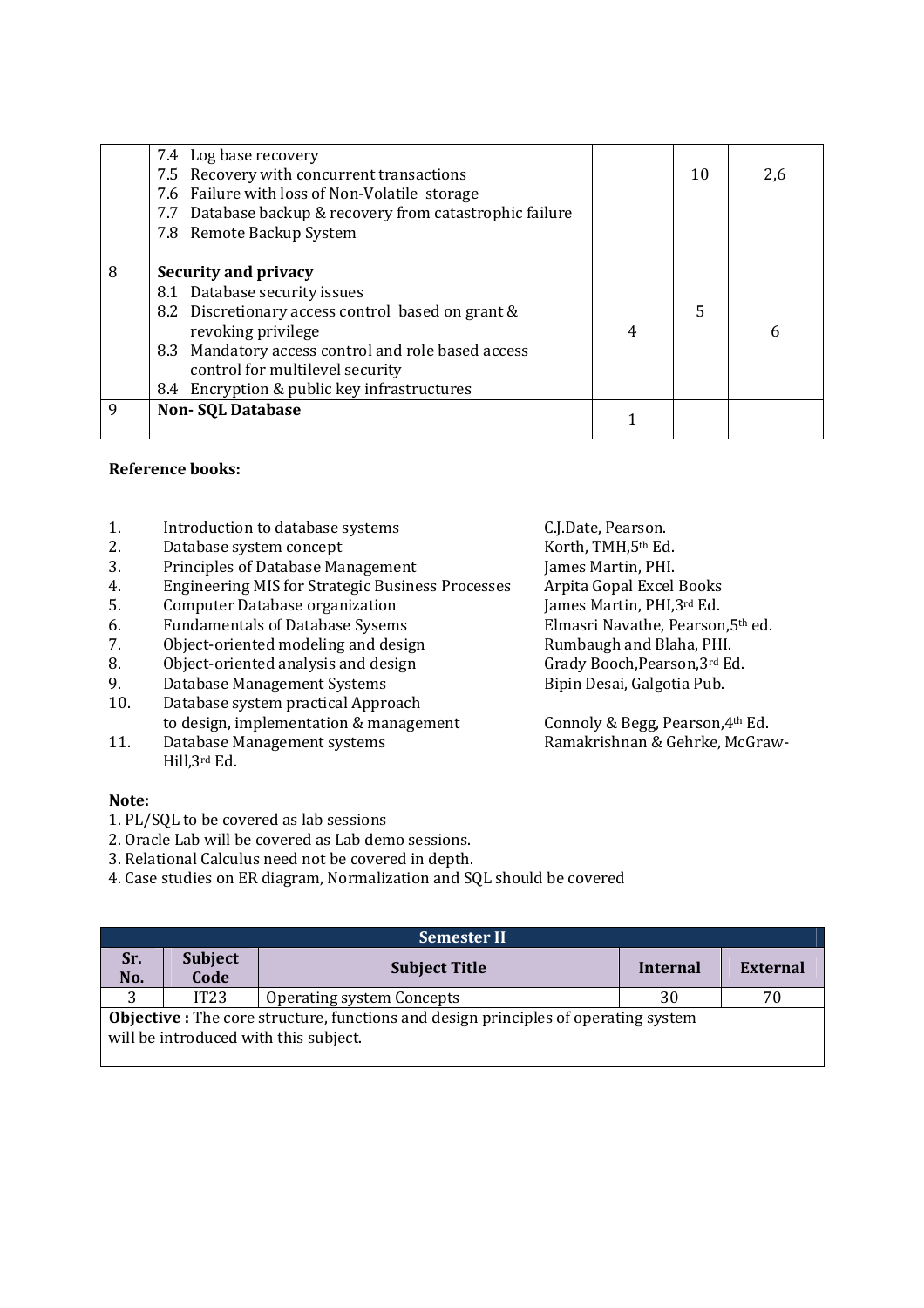| Sr.<br><b>No</b> | <b>Topic Details</b>                                                                 | Nos. of<br><b>Sessions</b> | $\%$ | Reference<br><b>Books</b> |
|------------------|--------------------------------------------------------------------------------------|----------------------------|------|---------------------------|
| $\mathbf{1}$     | Introduction                                                                         | 3                          | 7.5  | 5,2                       |
|                  | 1.1 OS Definition, features and functionalities                                      |                            |      |                           |
|                  | 1.2 Logical View, User View,                                                         |                            |      |                           |
|                  | 1.3 Concept of System Calls & System Programs (Only                                  |                            |      |                           |
|                  | concept)                                                                             |                            |      |                           |
|                  | 1.4 Concept of OS structure                                                          |                            |      |                           |
|                  | 1.5 Concept of Virtual Machine                                                       |                            |      |                           |
| $\boldsymbol{2}$ | <b>Process Management</b>                                                            | $\boldsymbol{4}$           | 11   | $\mathbf{2}$              |
|                  | Process Concept<br>2.1                                                               |                            |      |                           |
|                  | Process Control Block<br>2.2                                                         |                            |      |                           |
|                  | 2.3<br>Process operations : Create, Kill, suspend, resume,                           |                            |      |                           |
|                  | wakeup,                                                                              |                            |      |                           |
|                  | Interprocess Communication, IPC types<br>2.4                                         |                            |      |                           |
|                  | 2.5<br>IPC in Client-Server, RTOS                                                    |                            |      |                           |
| 3                | <b>CPU Scheduling</b>                                                                | 6                          | 16   | $\overline{2}$            |
|                  | <b>Scheduling Concept</b><br>3.1<br>3.2<br>Scheduling Criteria                       |                            |      |                           |
|                  | 3.3<br>Scheduling algorithms                                                         |                            |      |                           |
|                  | 3.4<br>Numerical exercise based on algorithms                                        |                            |      |                           |
|                  | 3.5<br><b>Scheduling Evaluation</b>                                                  |                            |      |                           |
|                  | <b>Simulation Concept</b><br>3.6                                                     |                            |      |                           |
| $\boldsymbol{4}$ | <b>Process Synchronization &amp; Deadlock</b>                                        | 8                          | 20   | $\overline{2}$            |
|                  | Synchronization concept<br>4.1                                                       |                            |      |                           |
|                  | 4.2<br><b>Synchronization Requirement</b>                                            |                            |      |                           |
|                  | 4.3<br><b>Critical Section Problem &amp; Solutions</b>                               |                            |      |                           |
|                  | 4.4<br>Monitors                                                                      |                            |      |                           |
|                  | 4.5<br>Deadlock concepts                                                             |                            |      |                           |
|                  | 4.6<br>Deadlock prevention & avoidance with single instance                          |                            |      |                           |
|                  | and multiple instances of resources                                                  |                            |      |                           |
|                  | Deadlock Detection with single instance and multiple<br>4.7                          |                            |      |                           |
|                  | instances of resources                                                               |                            |      |                           |
|                  | Numerical exercise based on Deadlock<br>4.8                                          |                            |      |                           |
|                  | 4.9<br><b>Deadlock Recovery</b>                                                      |                            |      |                           |
| 5                | <b>Memory Management</b>                                                             | 7                          | 17.5 | 5,2                       |
|                  | 5.1<br>Concept<br>5.2                                                                |                            |      |                           |
|                  | <b>Memory Management Techniques</b><br>5.3<br>Contiguous & Non Contiguous allocation |                            |      |                           |
|                  | 5.4<br>Logical & Physical Memory                                                     |                            |      |                           |
|                  | 5.5<br>Conversion of Logical to Physical address                                     |                            |      |                           |
|                  | MFT and MVT with search algorithms<br>5.6                                            |                            |      |                           |
|                  | 5.7<br>Numerical exercise based on search algorithms                                 |                            |      |                           |
|                  | 5.8<br>Paging, Segmentation                                                          |                            |      |                           |
|                  | 5.9<br>Numerical exercise based on logical to physical                               |                            |      |                           |
|                  | address conversion using Paging and segmentation.                                    |                            |      |                           |
|                  | 5.10 Segment with paging                                                             |                            |      |                           |
|                  | 5.11 Virtual Memory Concept                                                          |                            |      |                           |
|                  | 5.12 Demand paging                                                                   |                            |      |                           |
|                  | Page Replacement algorithm with numerical exercises                                  |                            |      |                           |
|                  | <b>Allocation of Frames</b>                                                          |                            |      |                           |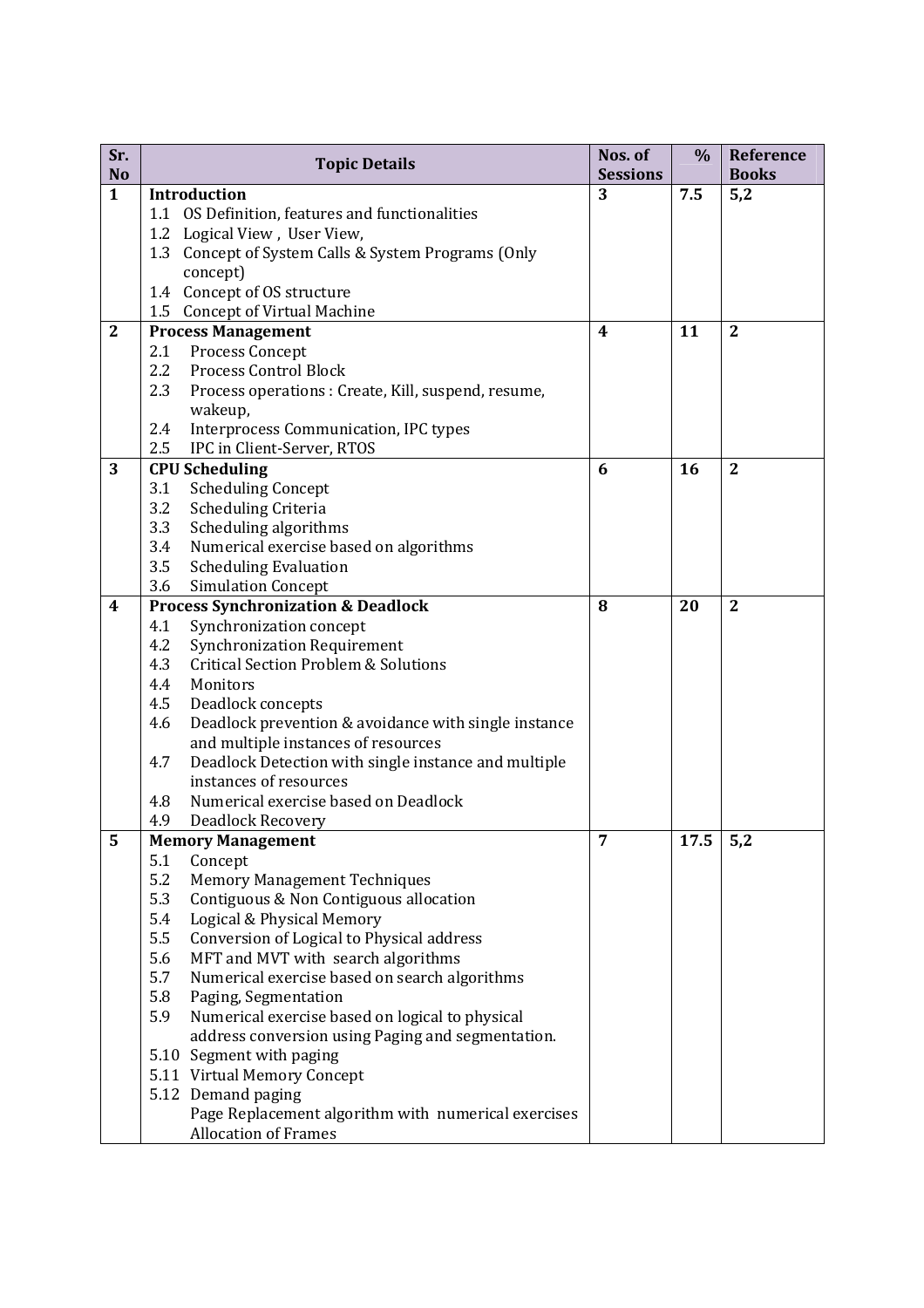|   | 5.13 Thrashing                                              |                  |     |                 |
|---|-------------------------------------------------------------|------------------|-----|-----------------|
| 6 | <b>File management</b>                                      | 3                | 3.5 | 1,2,4           |
|   | <b>File Structure</b><br>6.1                                |                  |     |                 |
|   | 6.2<br>Protection                                           |                  |     |                 |
|   | 6.3<br>FILE system Implementation                           |                  |     |                 |
|   | Directory structure<br>6.4                                  |                  |     |                 |
|   | 6.5<br>Free Space Management                                |                  |     |                 |
|   | <b>Allocation Methods</b><br>6.6                            |                  |     |                 |
|   | 6.7<br>Efficiency & Performance                             |                  |     |                 |
|   | 6.8<br>Recovery                                             |                  |     |                 |
| 7 | <b>Disk Management</b>                                      | $\boldsymbol{4}$ | 12  | $\overline{2}$  |
|   | Disk Structure<br>7.1                                       |                  |     |                 |
|   | Disk Scheduling algorithm<br>7.2                            |                  |     |                 |
|   | Numerical exercise based on Disk algorithms<br>7.3          |                  |     |                 |
|   | 7.4<br>Disk management                                      |                  |     |                 |
|   | 7.5<br>Swap Space concept and Management                    |                  |     |                 |
|   | <b>RAID</b> structure<br>7.6                                |                  |     |                 |
|   | 7.7<br>Disk performance issues                              | 3                |     |                 |
| 8 | <b>Distributed Operating System</b>                         |                  | 7.5 | 1,2,3           |
|   | Difference Between Distributed & Centralized OS<br>8.1      |                  |     |                 |
|   | Advantages of Distributed OS<br>8.2                         |                  |     |                 |
|   | Types of Distributed OS<br>8.3                              |                  |     |                 |
|   | Concept of Global OS<br>8.4                                 |                  |     |                 |
|   | NOS Architecture<br>8.5                                     |                  |     |                 |
| 9 | Case study of window OS, Non-window OS                      | $\overline{2}$   | 5   | <b>Internet</b> |
|   | Introduction to Mobile OS with its different types (Android |                  |     | sources         |
|   | concept features can be covered here)                       |                  |     |                 |

# **Reference Books :**

- 1. Operating System : Achyut Godbole,TMH,2nd Ed.
- 2. Operating System : Galvin,Wiley,8th Ed.
- 3. System Programming & OS : D.M. Dhamdhere, TMH,2nd Ed.
- 4. Red Hat Bible Core Fedora Linux : Christopher Negus (Wiley Pub.)
- 5. Operating System : Andrew Tanenbaum, PHI,3rd Ed.

| <b>Semester II</b>                                                                                                                                                |                        |                                   |          |          |  |
|-------------------------------------------------------------------------------------------------------------------------------------------------------------------|------------------------|-----------------------------------|----------|----------|--|
| Sr.<br>No.                                                                                                                                                        | <b>Subject</b><br>Code | <b>Subject Title</b>              | Internal | External |  |
| 4                                                                                                                                                                 | <b>BM21</b>            | Management Information System and | 30       | 70       |  |
|                                                                                                                                                                   |                        | <b>Business Intelligence</b>      |          |          |  |
| <b>Objective:</b> This subject will teach the student foundations of Management Information System<br>along with exposure to modern business information systems. |                        |                                   |          |          |  |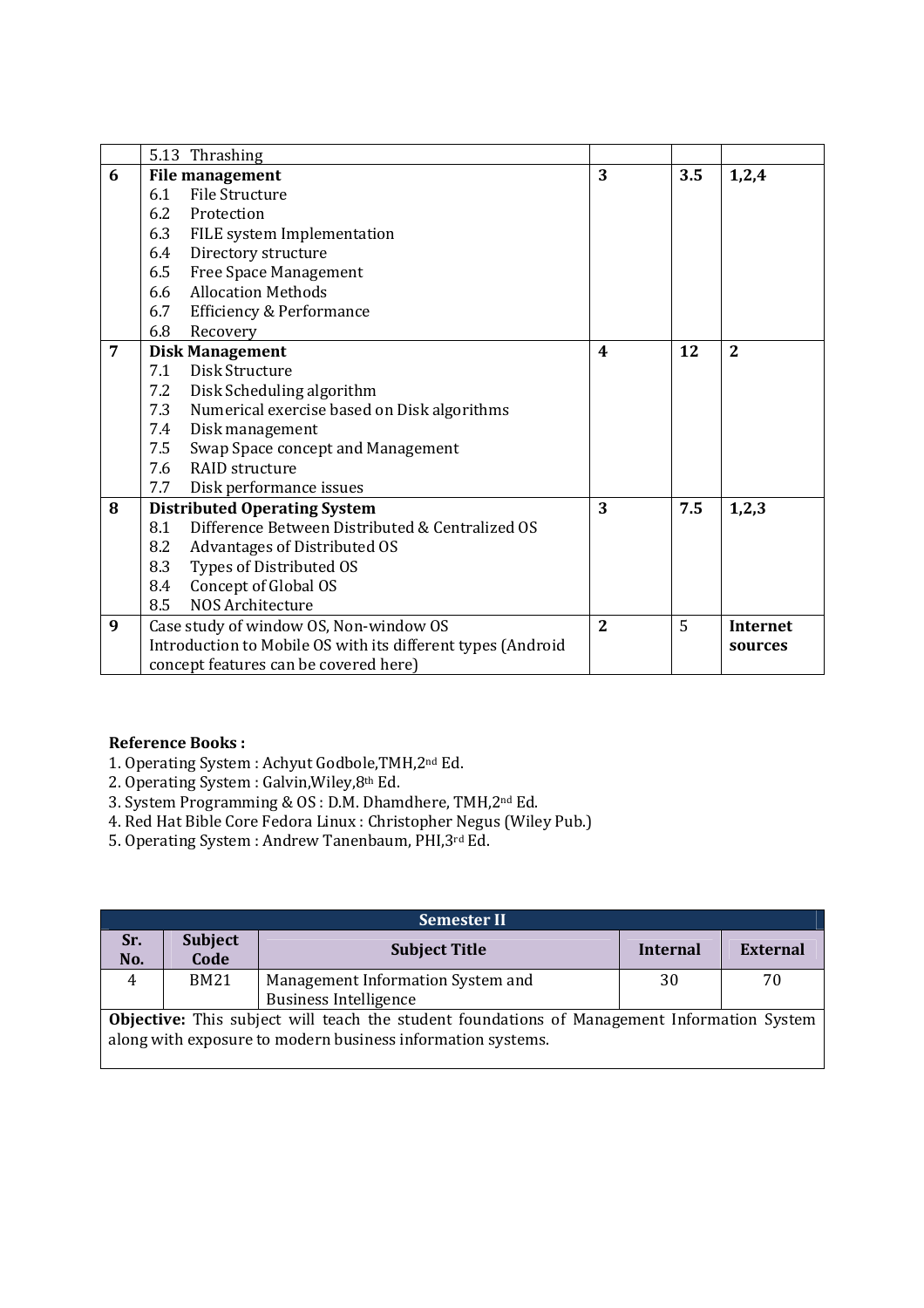| Sr.<br>N <sub>o</sub> | <b>Topic Details</b>                                                      |                                               | Nos. of<br><b>Session</b> | $\%$ | Reference<br><b>Books</b> |
|-----------------------|---------------------------------------------------------------------------|-----------------------------------------------|---------------------------|------|---------------------------|
| 1.                    |                                                                           | <b>System and Information Concepts</b>        | 5                         | 10   | 1,2,4,7                   |
|                       | 1.1                                                                       | <b>General Model</b>                          |                           |      |                           |
|                       | 1.2                                                                       | Types of systems                              |                           |      |                           |
|                       | 1.3                                                                       | Subsystems                                    |                           |      |                           |
|                       | 1.4                                                                       | Feedback control                              |                           |      |                           |
|                       | 1.5                                                                       | Systems approach to organization              |                           |      |                           |
|                       | 1.6                                                                       | Law of requisite variety                      |                           |      |                           |
|                       | 1.7                                                                       | Control by exception                          |                           |      |                           |
|                       | 1.8                                                                       | <b>Information Concepts</b>                   |                           |      |                           |
|                       | 1.9                                                                       | Types of Information                          |                           |      |                           |
|                       |                                                                           | 1.10 Quality of Information                   |                           |      |                           |
|                       |                                                                           | 1.11 Value of Information                     |                           |      |                           |
|                       |                                                                           | 1.12 Mini cases related to Feedback Control   |                           |      |                           |
| 2.                    |                                                                           | <b>Management Information System</b>          | 5                         | 10   | 1,2,3,4                   |
|                       | 2.1                                                                       | Definitions                                   |                           |      |                           |
|                       | 2.2                                                                       | Role of MIS                                   |                           |      |                           |
|                       | 2.3                                                                       | MIS in Academics                              |                           |      |                           |
|                       | 2.4                                                                       | Structure of MIS based on management activity |                           |      |                           |
|                       |                                                                           | and functions                                 |                           |      |                           |
|                       | 2.5<br>System and Information concepts to MIS                             |                                               |                           |      |                           |
| 3.                    | <b>Decision Making Systems, Modeling and Analysis</b><br>6<br>15<br>1,2,4 |                                               |                           |      |                           |
|                       | 3.1                                                                       | Decision Making Definition and Concept        |                           |      |                           |
|                       | 3.2                                                                       | <b>Phases of Decision Making Process</b>      |                           |      |                           |
|                       | 3.3                                                                       | <b>Modeling Process</b>                       |                           |      |                           |
|                       | 3.4                                                                       | <b>Static and Dynamic Models</b>              |                           |      |                           |
|                       | 3.5                                                                       | Sensitivity Analysis                          |                           |      |                           |
|                       | 3.6                                                                       | Heuristic programming                         |                           |      |                           |
|                       | 3.7                                                                       | Simulation                                    |                           |      |                           |
| 4.                    | <b>Decision Support System</b>                                            |                                               | 5                         | 10   | 3, 5, 7                   |
|                       | 4.1                                                                       | <b>DSS Definition</b>                         |                           |      |                           |
|                       | 4.2                                                                       | Characteristics & Capabilities of DSS15       |                           |      |                           |
|                       | 4.3                                                                       | <b>DSS Application</b>                        |                           |      |                           |
|                       | 4.4                                                                       | Case Study                                    |                           |      |                           |
| 5.                    |                                                                           | <b>Expert System</b>                          | 6                         | 10   | 3,4,7                     |
|                       | 5.1                                                                       | Basic concepts of Expert System               |                           |      |                           |
|                       | 5.2                                                                       | <b>Structure of Expert System</b>             |                           |      |                           |
|                       | 5.3                                                                       | How Expert System works                       |                           |      |                           |
|                       | 5.4                                                                       | <b>Expert System Application</b>              |                           |      |                           |
|                       | 5.5                                                                       | Comparison of Conventional & Expert System    |                           |      |                           |
|                       | 5.6                                                                       | Case Study                                    |                           |      |                           |
| 6.                    | <b>Executive Information and Support Systems</b>                          |                                               | 5                         | 10   | 1,3,4,6                   |
|                       | 6.1                                                                       | Enterprise & Executive Information System     |                           |      |                           |
|                       |                                                                           | <b>Concept and Definition</b>                 |                           |      |                           |
|                       | 6.2                                                                       | Enterprise & Executive Support System Concept |                           |      |                           |
|                       |                                                                           | and Definition                                |                           |      |                           |
|                       | 6.3                                                                       | <b>Information needs of Executives</b>        |                           |      |                           |
|                       | 6.4                                                                       | Characteristics and benefits of EIS           |                           |      |                           |
|                       | 6.5                                                                       | Comparing and Integrating EIS and DSS.        |                           |      |                           |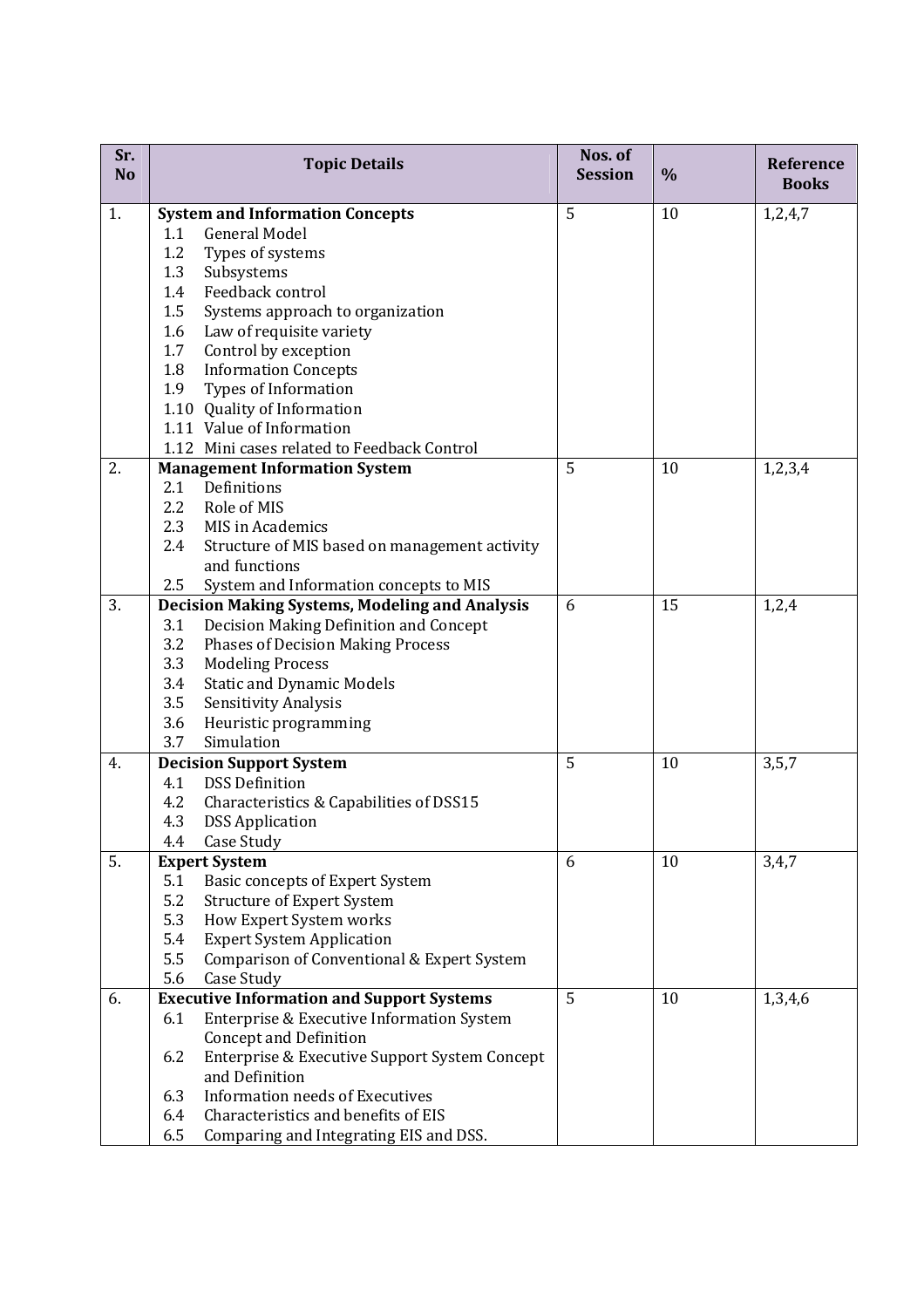| 7. | <b>Business Intelligence</b> |                                                  | 8 | 35 | 3,6       |
|----|------------------------------|--------------------------------------------------|---|----|-----------|
|    | 7.1                          | Definition of Problem                            |   |    | Reference |
|    |                              | (Corporate problems & Issues)                    |   |    | websites  |
|    | 7.2                          | Concept of data mart, data warehousing and       |   |    |           |
|    |                              | data mining, data visualization and presentation |   |    |           |
|    | 7.3                          | Designing physical database                      |   |    |           |
|    | 7.4                          | Deploying and supporting DW/BI system            |   |    |           |
|    | 7.5                          | BI Architecture - spread sheets, concept of      |   |    |           |
|    |                              | dashboard, OLAP, decision engineering, LIS       |   |    |           |
|    | 7.6                          | BI Tools - concept of dashboard                  |   |    |           |
|    | 7.7                          | BI Application in various domains                |   |    |           |
|    | 7.8                          | BI Analytics (discriminant analysis and logistic |   |    |           |
|    |                              | regression, cluster analysis, principle          |   |    |           |
|    |                              | component analysis)                              |   |    |           |
|    | 7.9                          | Hands on training on data mining software        |   |    |           |
|    |                              | <b>XLMiner</b>                                   |   |    |           |
|    |                              |                                                  |   |    |           |

#### **References:**

- 1. Management Information System Gordan Devis, Margrethe H. Oison,TMH,3rd Ed.
- 2. Information Systems for Modern Management Robert Murdick, Joel e. Ross, PHI, 3rd Ed.
- 3. Decision Support & Intelligent System Efraim Turban, Pearson, 8th Ed.
- 4. Management Information System Waman S..Jawadekar, TMH,4th Ed.
- 5. Analysis and Design of Information System -V.Rajaraman,PHI,2nd Ed.
- 6. Business Intelligence: Practices, Technologies, and Management- Rajiv Sabherwal, Irma Becerra-Fernandez
- 7. Management Information systems- Dr. Shubhalaxmi Joshi, Smita Vaze, Himalaya Pub.

# **Websites:**

- 1. http://www.amazon.com/Data-Mining-Business-Intelligence-Applications
- 2. www.ibm.com/insights/in
- 3. *www.sas.com*

# **Open source BI Tools –**

http://www.pentaho.com/ https://www.jaspersoft.com/

| <b>Semester II</b>                                                                                                                               |                        |                                     |          |                 |  |  |
|--------------------------------------------------------------------------------------------------------------------------------------------------|------------------------|-------------------------------------|----------|-----------------|--|--|
| Sr.<br>No.                                                                                                                                       | <b>Subject</b><br>Code | <b>Subject Title</b>                | Internal | <b>External</b> |  |  |
|                                                                                                                                                  | IT24                   | <b>Enterprise Resource Planning</b> | 30       | 70              |  |  |
| <b>Objective</b> : To learn ERP systems its structure, modules, benefits, implementation and post<br>implementation issues thru real-life cases. |                        |                                     |          |                 |  |  |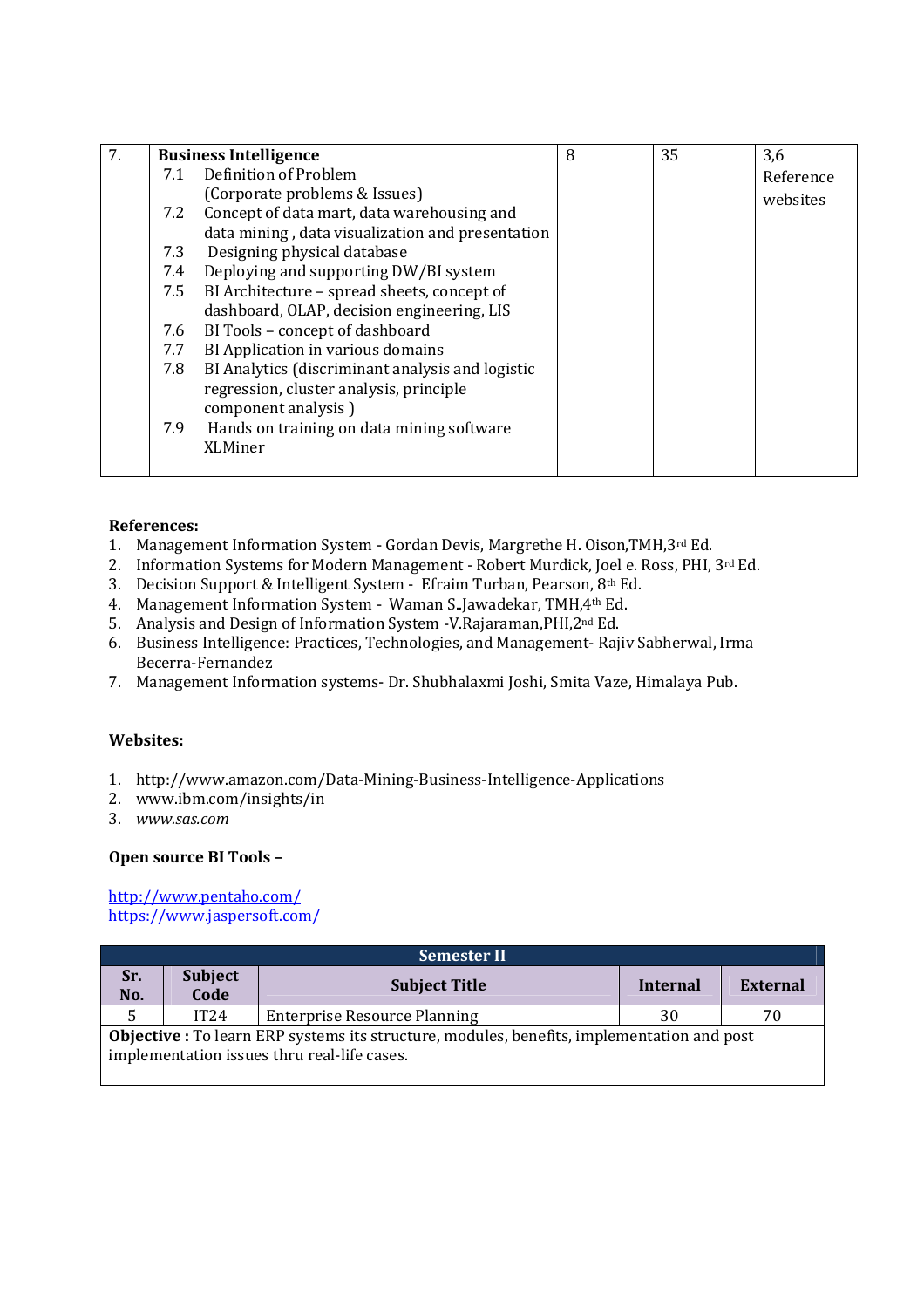| Sr<br>No.      | <b>Topic Details</b>                                        | Nos. of<br><b>Session</b> | $\frac{0}{0}$ | Reference<br><b>Books</b> |
|----------------|-------------------------------------------------------------|---------------------------|---------------|---------------------------|
| $\mathbf{1}$   | <b>Enterprise Resource Planning</b>                         | $\overline{4}$            | 10            | $\mathbf{1}$              |
|                | 1.1 Introduction                                            |                           |               |                           |
|                | 1.2 What Is ERP?                                            |                           |               |                           |
|                | 1.3 Need of ERP.                                            |                           |               |                           |
|                | 1.4 Advantage of ERP                                        |                           |               |                           |
|                | 1.5 Growth of ERP                                           |                           |               |                           |
| $\overline{2}$ | <b>ERP</b> and related technologies                         | 20                        | 35            | $\overline{2}$            |
|                | 2.1 Business Process Re-Engineering (BPR)                   |                           |               |                           |
|                | 2.2 Management Information System (MIS)                     |                           |               |                           |
|                | 2.3 Decision Support System (DSS)                           |                           |               |                           |
|                | 2.4 Executive Support System (ESS)                          |                           |               |                           |
|                | 2.5 Data Warehousing, Data Mining                           |                           |               |                           |
|                | 2.6 On-Line Analytical Processing (OLAP)                    |                           |               |                           |
|                | 2.7 Supply Chain Management                                 |                           |               |                           |
|                | 2.8 Customer Relationship Management                        |                           |               |                           |
| 3              | <b>ERP Modules and Vendors</b>                              | 6                         | 20            | $\overline{2}$            |
|                | 3.1 Finance                                                 |                           |               |                           |
|                | 3.2 Production Planning, Control and Management             |                           |               |                           |
|                | 3.3 Sales and Distribution                                  |                           |               |                           |
|                | 3.4 Human Resource Management                               |                           |               |                           |
|                | 3.5 Inventory Control System                                |                           |               |                           |
|                | 3.6 Quality Management                                      |                           |               |                           |
|                | 3.7 ERP market, Comparison of Current ERP Packages and      |                           |               |                           |
|                | Vendors, like; SAP, Oracle, PeopleSoft, BAAN etc.           |                           |               |                           |
|                | 3.8 Disadvantages of non-ERP sys. Importance of ERP vise    |                           |               |                           |
|                | versa In-house applications                                 |                           |               |                           |
|                | 3.9 Benefits of integration                                 |                           |               |                           |
|                | 3.10 Standardization of data code                           |                           |               |                           |
| 4              | <b>ERP Implementation Life Cycle</b>                        | 5                         | 15            | 3                         |
|                | 4.1 Evaluation and selection of ERP package                 |                           |               |                           |
|                | 4.2 Project planning, Implementation,                       |                           |               |                           |
|                | 4.3 Team Training and Testing                               |                           |               |                           |
|                | 4.4 End User Training and Going Live                        |                           |               |                           |
|                | 4.5 Post Evaluation and Maintenance                         |                           |               |                           |
|                | 4.6 Role of organization management & vendor                |                           |               |                           |
| 5              | <b>ERP Case Studies</b>                                     | 5                         | 20            | 3                         |
|                | 5.1 Post Implementation review of ERP packages              |                           |               |                           |
|                | 5.2 in manufacturing, Services and Others Organizations,    |                           |               |                           |
|                | 5.3 Customization of ERP for different types of Industries. |                           |               |                           |

# **Reference:**

- 1. Enterprise Resource Planning : Alexis Leon, TMH,2nd Ed.
- 2. ERP Ware: ERP Implementation Framework : V.K. Garg &N.K. Venkita Krishnan, PHI.
- 3. ERP Concepts & Planning : V.K. Garg &N.K. Venkita Krishna, PHI, 2nd Ed.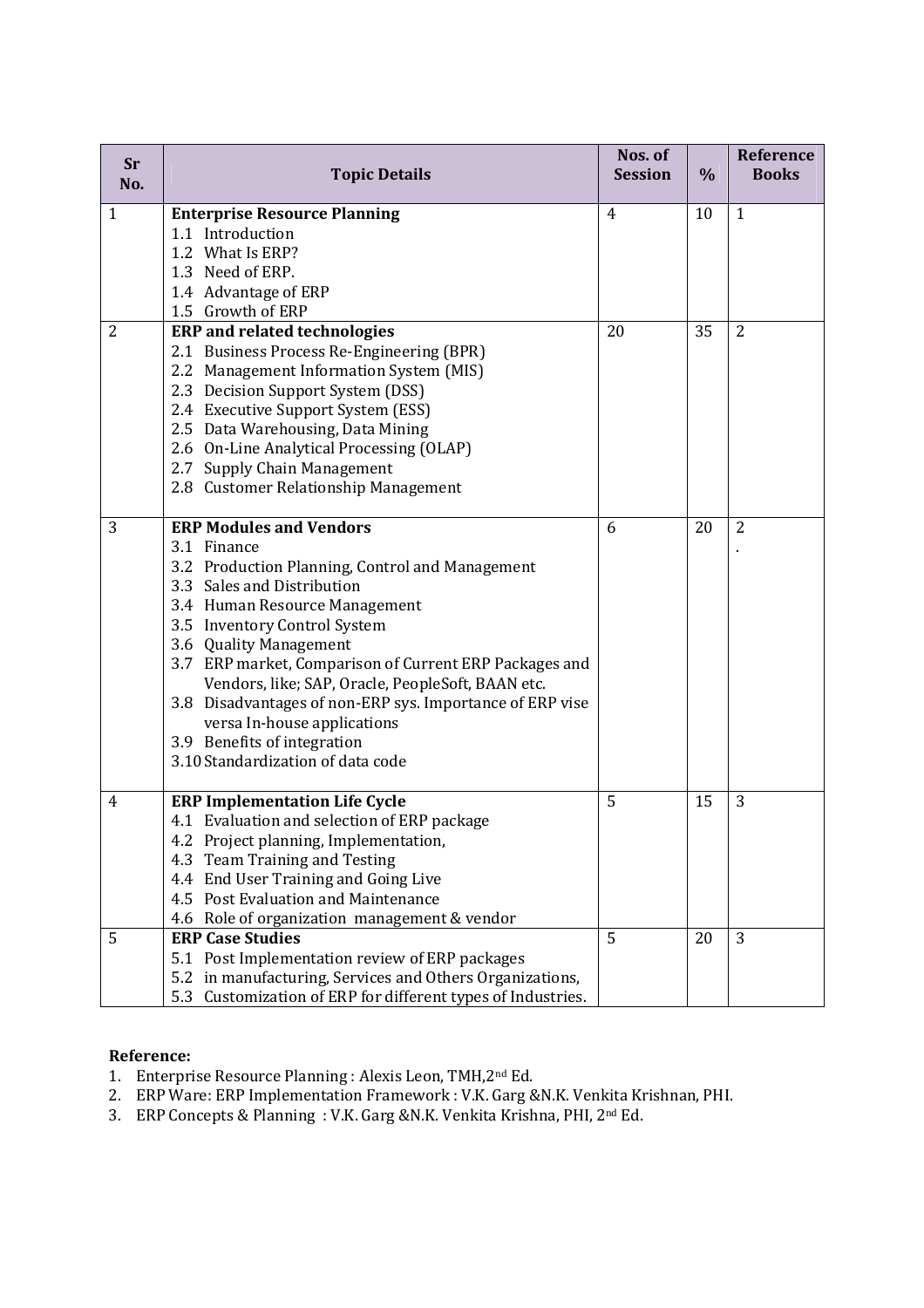Colleges are encouraged to invite the ERP vendors and demonstrate Programming languages used for developing and customization of ERP and also study the Post implementation changes in the organization.

| <b>Semester II</b>                                                                                                                                                                                                                                                                                                                                                                                                                                                                                   |                                                                                                                                                     |                                                                                   |                 |                 |  |
|------------------------------------------------------------------------------------------------------------------------------------------------------------------------------------------------------------------------------------------------------------------------------------------------------------------------------------------------------------------------------------------------------------------------------------------------------------------------------------------------------|-----------------------------------------------------------------------------------------------------------------------------------------------------|-----------------------------------------------------------------------------------|-----------------|-----------------|--|
| Sr.<br>No.                                                                                                                                                                                                                                                                                                                                                                                                                                                                                           | <b>Subject</b><br>Code                                                                                                                              | <b>Subject Title</b>                                                              | <b>Internal</b> | <b>External</b> |  |
| 6                                                                                                                                                                                                                                                                                                                                                                                                                                                                                                    | <b>BM22</b>                                                                                                                                         | Soft Skills                                                                       | 70              |                 |  |
| Objectives:                                                                                                                                                                                                                                                                                                                                                                                                                                                                                          |                                                                                                                                                     |                                                                                   |                 |                 |  |
|                                                                                                                                                                                                                                                                                                                                                                                                                                                                                                      |                                                                                                                                                     | 1. To encourage the all round development of students by focusing on soft skills. |                 |                 |  |
|                                                                                                                                                                                                                                                                                                                                                                                                                                                                                                      | 2. To make student aware about the importance, the role and the content of soft skills through<br>instruction, knowledge acquisition, and practice. |                                                                                   |                 |                 |  |
| 3. To develop and nurture the soft skills that help develop student as a team member, leader,<br>and all round professional in long run have been identified and listed here for references. As<br>the time professional in long run have been identified and listed here for references the time<br>allotment for the soft skill laboratory as small and the fact that the skills are nurtured over<br>years, students are encouraged to follow these skills as self study and self driven process. |                                                                                                                                                     |                                                                                   |                 |                 |  |
| THE CONFIDENTIAL CONTRACT OF THE RESIDENCE OF THE RESIDENCE OF THE RESIDENCE OF THE RESIDENCE OF THE RESIDENCE                                                                                                                                                                                                                                                                                                                                                                                       |                                                                                                                                                     |                                                                                   |                 |                 |  |

**GuideLine:** List of Reference Books is mentioned Topicwise at the end of Soft Skills Syllabus.

| Sr.<br>N <sub>o</sub> |     | <b>Topic Details</b>                                  |    | $\%$ | <b>References</b> |
|-----------------------|-----|-------------------------------------------------------|----|------|-------------------|
| $\mathbf{1}$          | 1.1 | Self Development and Assessment                       | 10 | 15   |                   |
|                       |     | 1.2 Self-Assessment                                   |    |      |                   |
|                       |     | 1.3 Self-Awareness,                                   |    |      |                   |
|                       |     | 1.4 Perception and Attitudes                          |    |      |                   |
|                       |     | 1.5 Values and Belief System                          |    |      |                   |
|                       |     | 1.6 Personal Goal Setting                             |    |      |                   |
|                       |     | 1.7 Career Planning,                                  |    |      |                   |
|                       |     | 1.8 Self-Esteem,                                      |    |      |                   |
|                       |     | 1.9 Building of Self-Confidence                       |    |      |                   |
|                       |     |                                                       |    |      |                   |
| $\overline{2}$        | 2.1 | Components of communication, Principles of            | 10 | 25   |                   |
|                       |     | communication barriers, listening skills Verbal       |    |      |                   |
|                       |     | Communication                                         |    |      |                   |
|                       |     | 2.2 Includes Planning                                 |    |      |                   |
|                       |     | 2.3 Preparation                                       |    |      |                   |
|                       | 2.4 | Delivery, Feedback and Assessment of                  |    |      |                   |
|                       |     | activities like                                       |    |      |                   |
|                       |     | Public speaking                                       |    |      |                   |
|                       |     | <b>Group Discussion</b>                               |    |      |                   |
|                       |     | Oral Presentation skills, Perfect Interview           |    |      |                   |
|                       |     | Listening and observation skills, Body language       |    |      |                   |
|                       |     | 2.5 Use of Presentation graphics,                     |    |      |                   |
|                       |     | 2.6 Use of Presentation aids, Study of communication. |    |      |                   |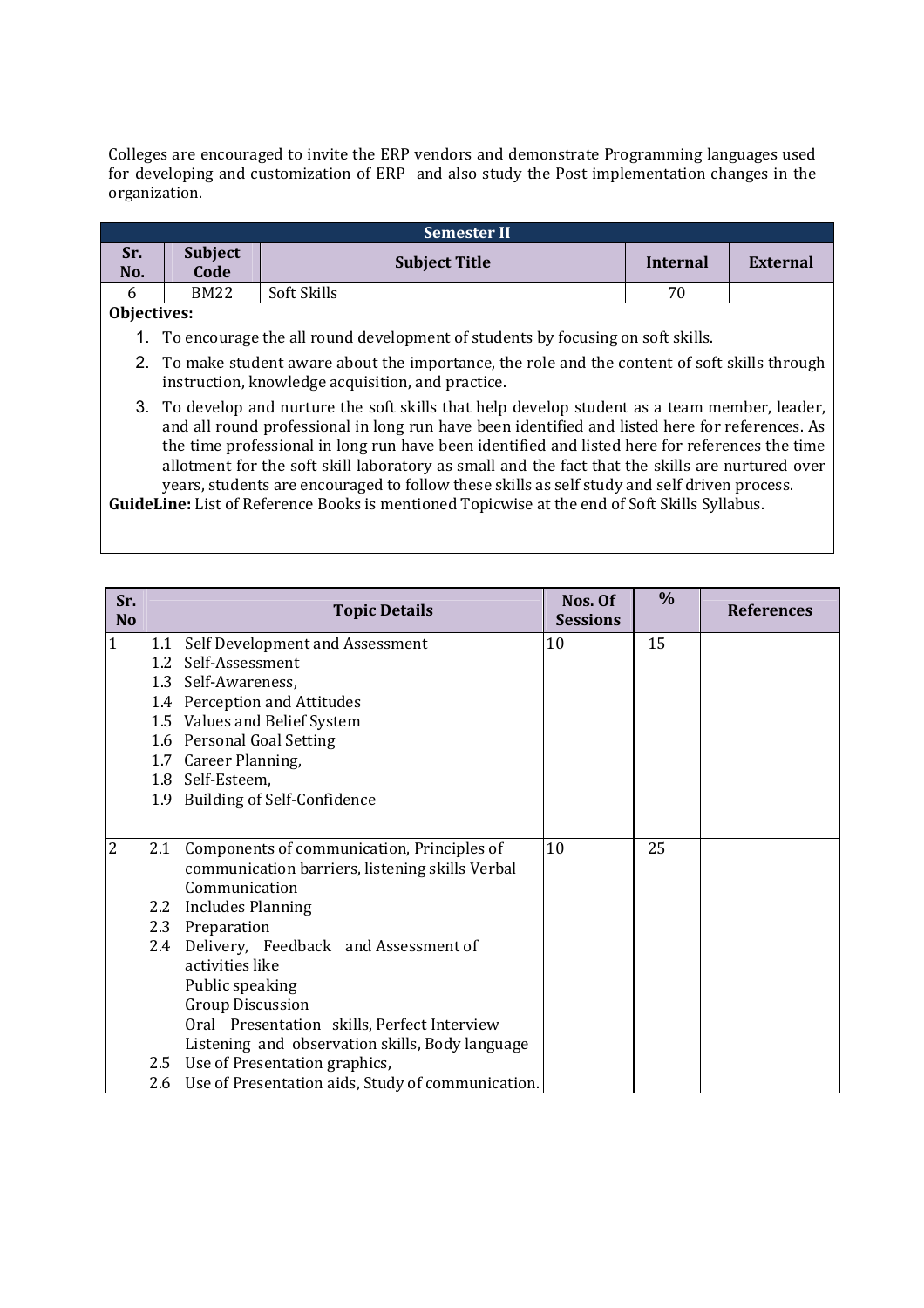| $\overline{3}$ |     | 3.1 Written Communication                             | 12 | 25 |  |
|----------------|-----|-------------------------------------------------------|----|----|--|
|                |     | 3.2 Technical Writing-Technical Reports               |    |    |  |
|                |     | 3.3 Project Proposals,                                |    |    |  |
|                |     | 3.4 Brochures,                                        |    |    |  |
|                |     | 3.5 Newsletters,                                      |    |    |  |
|                |     | 3.6 Technical Articles                                |    |    |  |
|                |     | 3.7 Technical Manuals                                 |    |    |  |
|                |     | 3.8 Official/Business Correspondence                  |    |    |  |
|                |     | <b>Business letters</b>                               |    |    |  |
|                |     | Memos                                                 |    |    |  |
|                | 3.9 | Progress report, Minutes of meeting, Event            |    |    |  |
|                |     | reporting,                                            |    |    |  |
|                |     | Use of style, Grammar and Vocabulary for              |    |    |  |
|                |     | effective                                             |    |    |  |
|                |     | technical writing,                                    |    |    |  |
|                |     | 3.10 Use of: Tools, Guidelines for technical writing, |    |    |  |
|                |     | Publishing                                            |    |    |  |
| $\overline{4}$ |     | 4.1 Ethics and Etiquettes                             | 3  | 15 |  |
|                |     | 4.2 Business Ethics                                   |    |    |  |
|                |     | 4.3 Etiquettes in social as well as Office settings   |    |    |  |
|                |     | 4.4 Email etiquettes                                  |    |    |  |
|                |     | 4.5 Telephone Etiquettes                              |    |    |  |
|                |     | 4.6 Engineering ethics and ethics as an IT            |    |    |  |
|                |     | professional, Civic Sense.                            |    |    |  |
| 5              |     | 5.1 Other Skills                                      | 5  | 20 |  |
|                |     | 5.2 Managing time                                     |    |    |  |
|                |     | 5.3 Meditation                                        |    |    |  |
|                |     | 5.4 Understanding roles of Engineer and their         |    |    |  |
|                |     | Responsibility                                        |    |    |  |
|                |     | 5.5 Exposure to work environment And culture in       |    |    |  |
|                |     | today's job Places                                    |    |    |  |
|                |     | 5.6 Improving Personal Memory, Study skills that      |    |    |  |
|                |     | include                                               |    |    |  |
|                |     | Rapid reading, Notes taking, Complex problem          |    |    |  |
|                |     | solving,                                              |    |    |  |
|                |     | creativity.                                           |    |    |  |

# **Guidelines for term-work: Marks 50 List of Possible Assignments:**

- 1. Write a personal essay and or resume or statement of purpose which may include:
	- Who am I (family background, past achievements, past activities of significance)
	- Strength and weakness (how to tackle them) (SWOT analysis)
	- Personal Short-term Goals, long-term goals and action plan to achieve them
	- Self-assessment on soft-skills
- 2. Student could review and present to a group from the following ideas
	- Book review
	- Biographical Sketch
	- Any topic such as an inspirational story/personal values/beliefs/current topic
	- Ethics and etiquettes and social responsibilities as professional.
- 3. Student will present to a group from the following ideas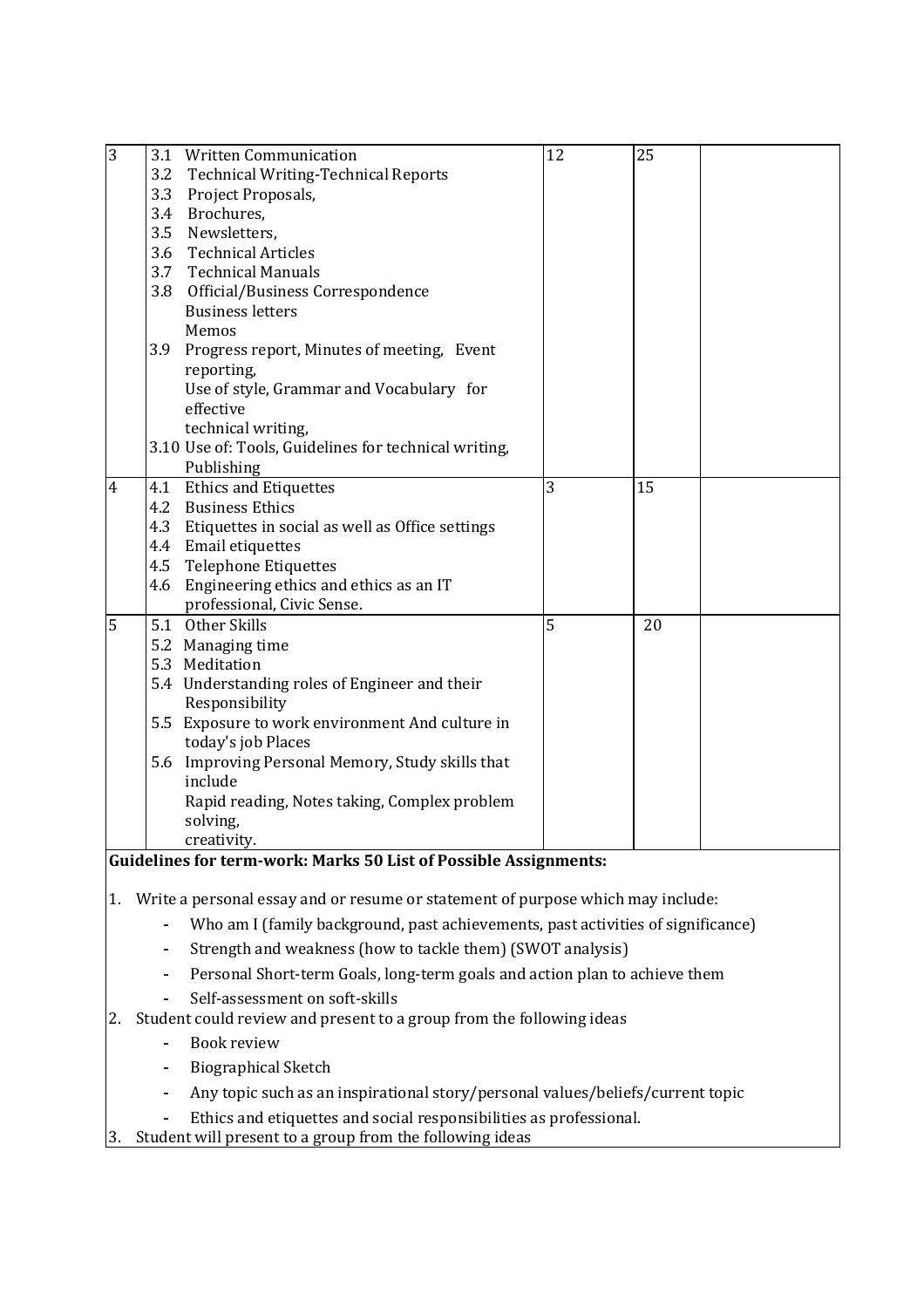- Multimedia based oral presentation on any topic of choice (Business/Technical)
- Public speaking exercise in the form of debate or elocution on any topic of Choice
- 4. Student will undergo two activities related to verbal/non-verbal skills from Following
	- Appearing for mock personal interviews
	- Participating in group discussion on current affairs/Social Issue/ethics and etiquettes
	- Participating in games, role-playing exercises to highlight nonverbal skills.
- 5. Student will submit one technical document from the following:
	- Project proposal
	- Product brochure
	- Literature survey on any one topic
	- User Manual
	- Technical Help
- 6. Student will submit one business document from the following
	- A representative official correspondence
	- Minutes of meeting
	- Work progress report
- 7. Students will participate in one or two activities from following:
	- Team games for team building
	- Situational games fro role playing as leaders, members -Organizing mock events Conducting meetings
- 8. Faculty may arrange one or more sessions from following :
	- Yoga and mediation
	- Stress management, relaxation exercises and fitness exercises -Time management and personal planning sessions -Improving memory skills -Improving leadership skills - Improving English conversation skills -Reading comprehension skills & notes taking skills 9. Students' own SWOT Analysis

Students are expected to keep a personal record of any six activities that they conduct in the soft skill laboratory in the form of a journal. All students need note to do the same assignments. Institute having a freedom within the framework to customize set of activities to be followed.

|    |        | <b>Assessment Guidelines for term-work assessment</b>                                                            |          |
|----|--------|------------------------------------------------------------------------------------------------------------------|----------|
| 1. |        | <b>Written Communications</b>                                                                                    | 20 marks |
|    |        | Students could submit for example                                                                                |          |
|    | $\sim$ | Personal resume, essay                                                                                           |          |
|    |        | Technical document or business document<br>2. Spoken communication                                               | 20 marks |
|    |        | One elocution event of say 8-10 minutes individually                                                             |          |
|    |        | One group discussion or group presentation event<br>3. Overall participation in soft skills based lab activities | 10 marks |
|    |        | Attendance and enthusiasm                                                                                        |          |
|    |        | Participation and contribution in event management, organizing                                                   |          |
|    |        | Group games, group exercises, interpersonal skills observed                                                      |          |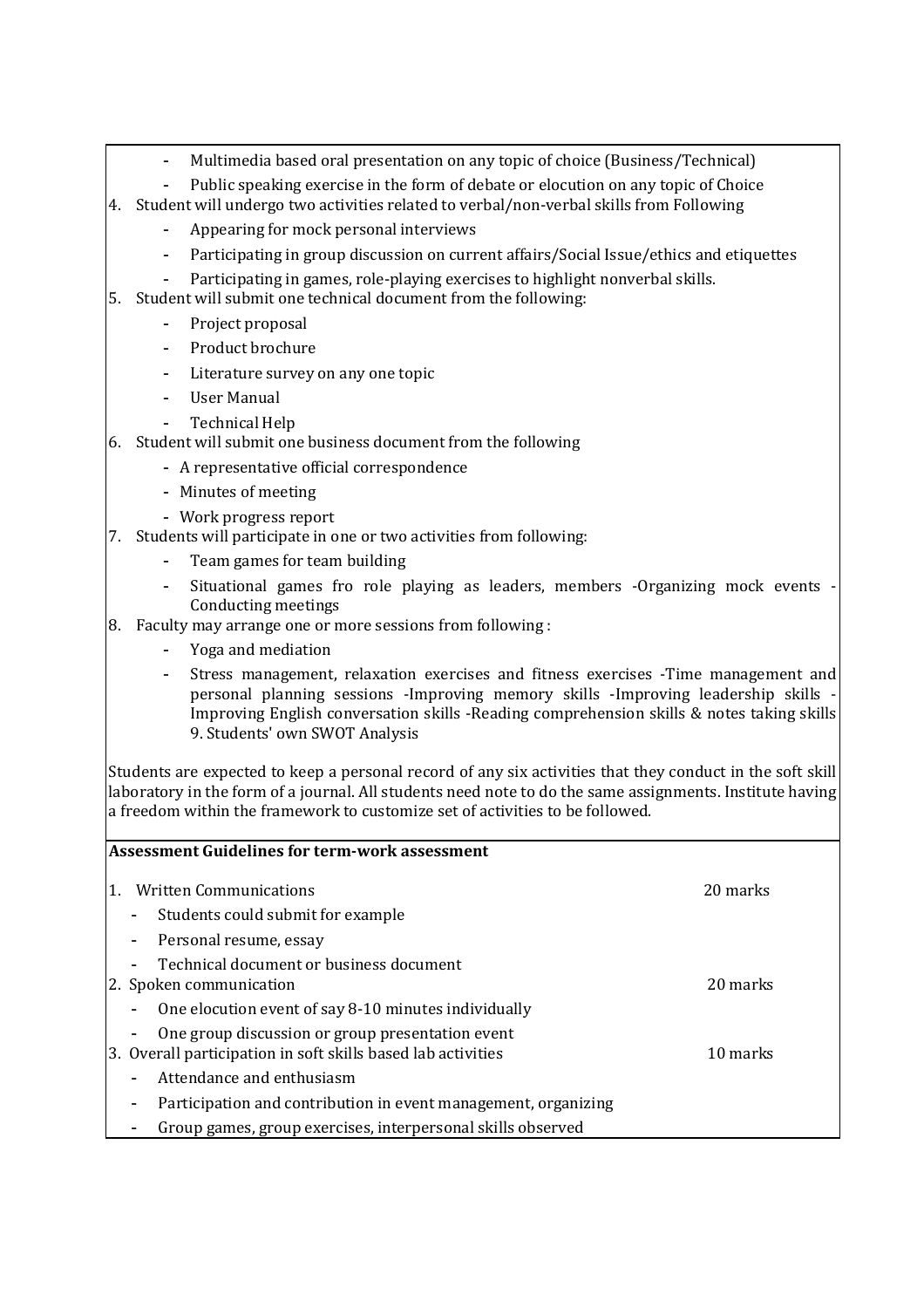- Quality of journal for soft skills laboratory indicating personal progress, participation.
- 4. Guidelines for batch wise Time management for laboratory sessions (Two hour session at a time)
	- Batches could be of size 25 to 30 students.
	- Written communication exercises could be done for whole batch at same time. (3 Sessions)
	- Spoken communications exercises can be done with around 10-15 students covered in one two hour slot so total need for exercises. (2 sessions)
- 5. Group discussions could be done for groups of 5-8 students at a time for half so total need for two group discussions for each student of the batch will be required. (2 sessions)
- 6. Sessions could be organized for trainers to give directions, knowledge, experience sharing or common viewing of training material on Video etc. (4 sessions)
- 7. Group exercises for team building, role playing and interaction with professional. (3 sessions)

# **References for students for self-improvement by self-study**

**Topic 1:** Any good book like

- 1. You Can Win Shiv Khera Macmillan Books 2003 Revised Edition
- 2. 7 Habits of Highly effective people Stephen Covey, Pocket Books
- 3. Business Communication? Asha Kaul, PHI
- 4. Business Communication M. Balasubramanyam

# **Topic 2 and 3:**

- 1. John Collin, "Perfect Presentation", Video Arts MARSHAL
- 2. Jenny Rogers " Effective Interviews", Video Arts MARSHAL
- 3. Raman Sharma, " Technical Communications", OXFORD
- 4. Sharon Gerson, Steven Gerson "Technical writing process and product", Pearson Education Asia, LPE third edition.
- 5. R. Sharma, K. Mohan, Business correspondence and report writing", TAG McGraw Hill ISBN 0-07-044555-9
- 6. Video for technical education catalog, National education and Information Films Ltd. Mumbai.
- 7. Management training and development catalog, National education and Information Films Ltd. Mumbai.
- 8. XEBEC, "Presentation Book 1,2,3", Tata McGraw-Hill, 2000,ISBN 0-40221-3

### **Topic 4 and 5:**

- 1. Tim Hindle, "Reducing Stress", Essential Manager series Dk Publishing
- 2. Sheila Cameron, "Business student Handbook", Pitman Publishing
- 3. Dr. R. L. Bhatia, " Managing time for competitive edge"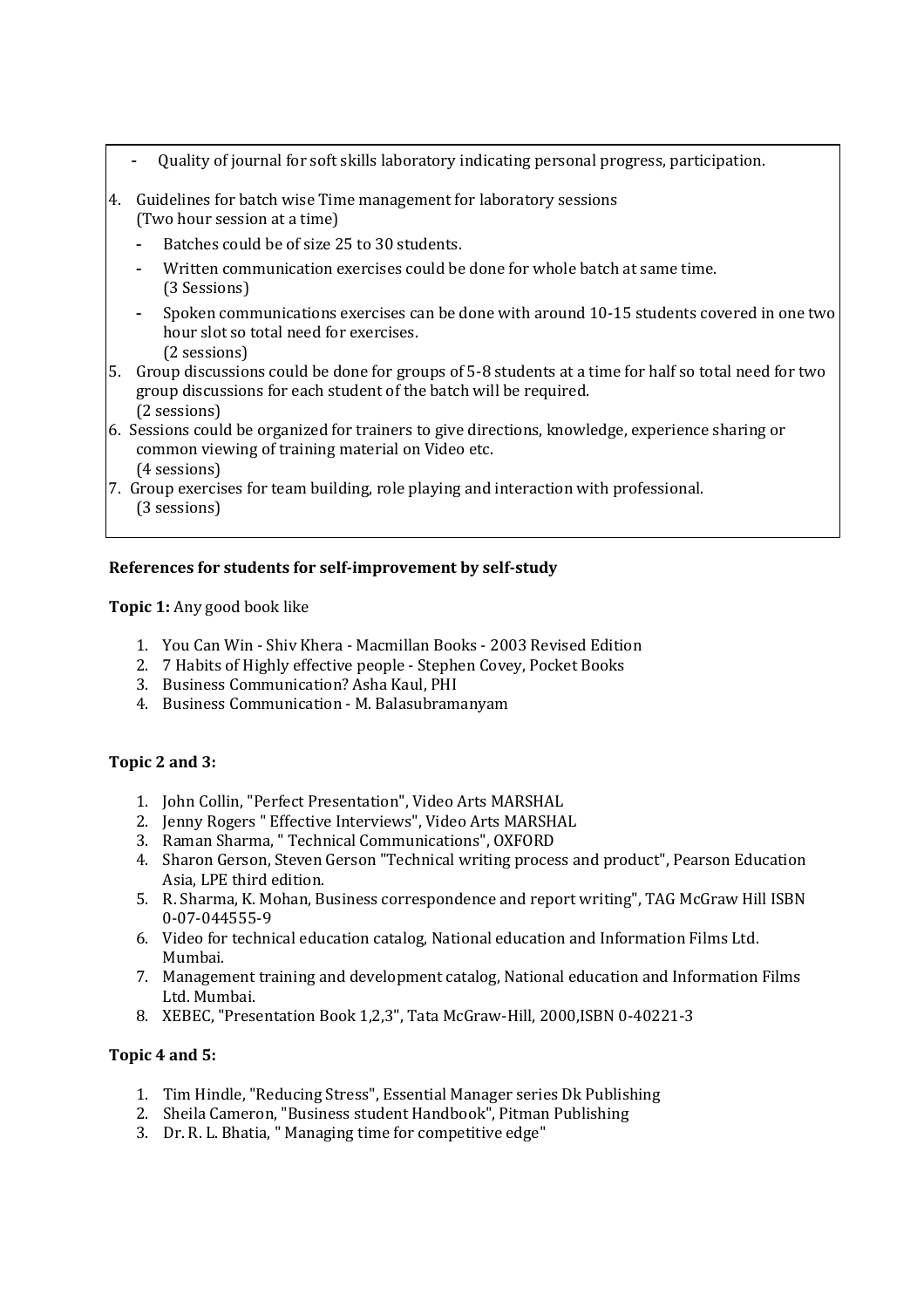- 4. Lorayne Lucas "Memory Book"
- 5. Robert Heller, "Effective leadership", Essential Manager series Dk Publishing
- 6. Newstrom Keith Davis," Organizational Behavior', Tata McGraw-Hill, 0-07- 460358-2

It is proposed that expert from industry be invited to conduct lectures and workshops to understand the industry soft-skill requirement.

|                                                                                                                                                                  | <b>Semester II</b>     |                          |          |          |  |  |  |
|------------------------------------------------------------------------------------------------------------------------------------------------------------------|------------------------|--------------------------|----------|----------|--|--|--|
| Sr.<br>No.                                                                                                                                                       | <b>Subject</b><br>Code | <b>Subject Title</b>     | Internal | External |  |  |  |
|                                                                                                                                                                  | IT21L                  | Mini Project using $C++$ | 50       |          |  |  |  |
| <b>Objective</b> : This project work provides hands-on for OOP and $C++$ language learnt in<br>theory session.                                                   |                        |                          |          |          |  |  |  |
| C++ Programming concepts on class, inheritance, abstraction, encapsulation, dynamic<br>binding, polymorphism, I/IO systems, exception handling should be covered |                        |                          |          |          |  |  |  |

|            | <b>Semester II</b>                                                                                                                                                                                                   |                                    |          |                 |  |  |
|------------|----------------------------------------------------------------------------------------------------------------------------------------------------------------------------------------------------------------------|------------------------------------|----------|-----------------|--|--|
| Sr.<br>No. | <b>Subject</b><br>Code                                                                                                                                                                                               | <b>Subject Title</b>               | Internal | <b>External</b> |  |  |
| 8          | IT22L                                                                                                                                                                                                                | Mini Project based on DBMS concept | 50       |                 |  |  |
|            | <b>Objective</b> : This project work will enhance database handling, data manipulation and data<br>processing skills through SQL & PL/SQL, which will help them in developing data centric<br>computer applications. |                                    |          |                 |  |  |

| Sr. No.        | <b>Topic Details</b>                                                           |
|----------------|--------------------------------------------------------------------------------|
| 1              | Overview of RDBMS, Oracle introduction                                         |
| $\overline{2}$ | Introduction of SQL                                                            |
|                | DDL, DML, DTL                                                                  |
|                | <b>Basic Data Types</b>                                                        |
|                | Char, varchar/varchar2, long, number, Fixed & floating point Date, CLOB, BLOB  |
| 3              | Table                                                                          |
|                | Constraint definition Commands to create table                                 |
| 4              | Commands for table handling                                                    |
|                | Alter table, Drop table, Insert records                                        |
| 5              | Commands for record handling Update, Delete                                    |
|                | Select with operators like arithmetic, comparison, logical                     |
|                | Query Expression operators Ordering the records with orderby Grouping the      |
|                | records                                                                        |
| 6              | SQL functions                                                                  |
|                | Date, Numeric, Character, conversion Group functions avg, max, min, sum, count |
| 7              | Set operations                                                                 |
|                | Union, Union all, intersect, minus                                             |
| 8              | Join concept                                                                   |
|                | Simple, equi, non equi, self, outer join                                       |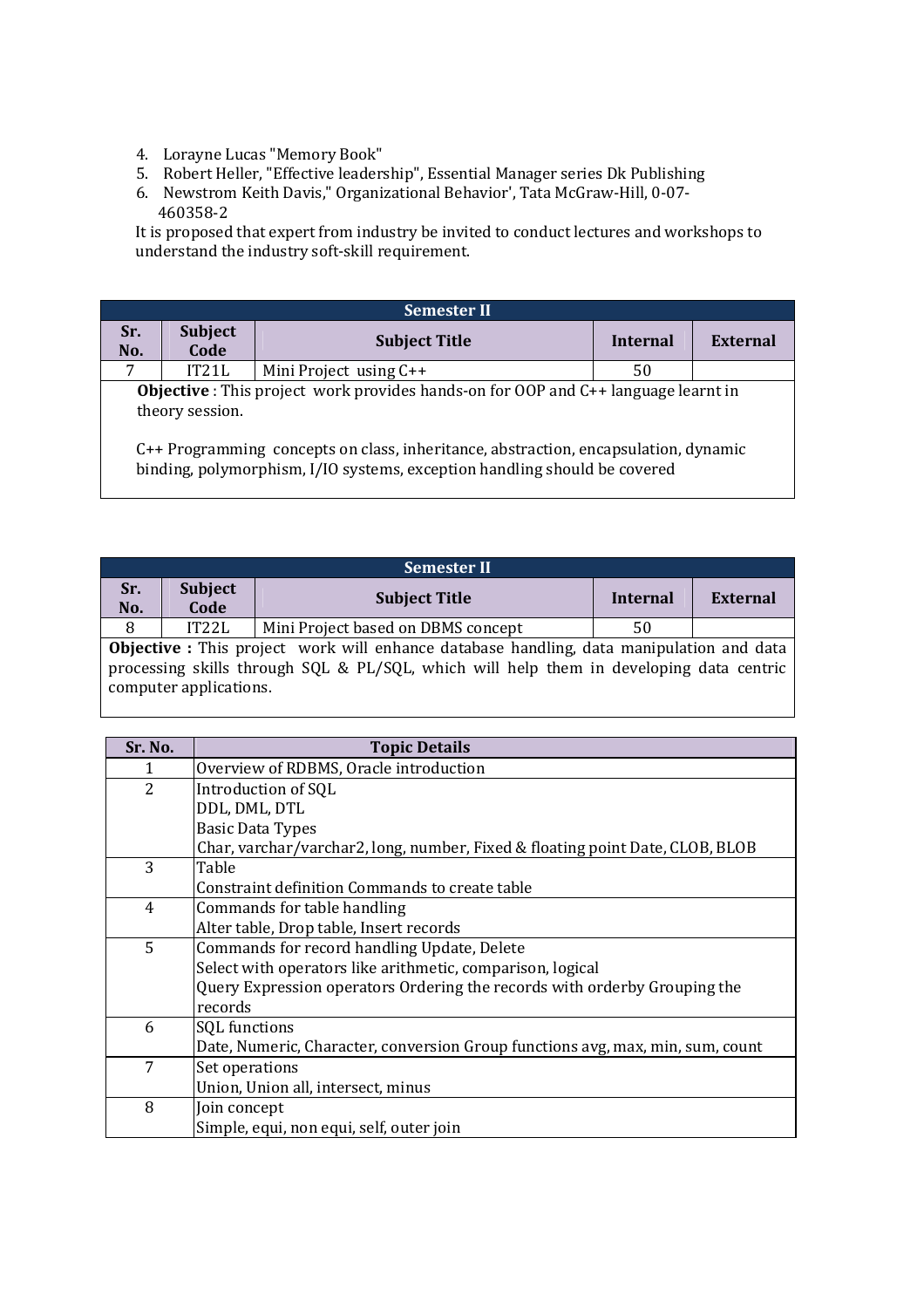| 9  | Query & sub queries                                                               |
|----|-----------------------------------------------------------------------------------|
| 10 | Synonym introduction, object type                                                 |
|    | Create, synonym as alias for table & view, drop                                   |
| 11 | Sequence                                                                          |
|    | Introduction, alter sequence, drop                                                |
| 12 | View                                                                              |
|    | Intro, create, update, drop                                                       |
| 13 | Index                                                                             |
|    | Introduction, create                                                              |
| 14 | Primary introduction to DBA                                                       |
|    | User create, granting privileges (Grant, Revoke, Commit, Rollback, Savepoint)     |
| 15 | Report writer using SQL                                                           |
|    | Title, Btitle, skip, pause, column, SQL, Break on, computer sum                   |
| 16 | Introduction of PL/SQL                                                            |
|    | Advantages of PL/SQL Support of SQL                                               |
|    | Executing PL/SQL                                                                  |
| 17 | PL/SQL character set & Data Types                                                 |
|    | Character, row, rowed, Boolean, binary integer, number Variable, constant         |
| 18 | PL/SQL blocks Attribute                                                           |
|    | % type, %rowtype, operators, function comparison numeric, character, date Control |
|    | structure                                                                         |
|    | Condition - if Interactive-loop, for, while Sequential - goto                     |
| 19 | Composite data types                                                              |
|    | Record- declaration, refer, record assignment Table- Declaration, table           |
|    | attributes (Count, delete, exists, first, last, next, prior)                      |
| 20 | Database Triggers                                                                 |
|    | Definition, syntax, parts of triggers                                             |
|    | Types of triggers, enabling & disabling triggers                                  |
| 21 | Sub programs                                                                      |
|    | <b>Definition Features Cursors</b>                                                |
| 22 | Procedures                                                                        |
|    | Definition, creating, Parameter                                                   |
| 23 | Function                                                                          |
|    | Definition & implementation                                                       |
|    | <b>Total sessions: 40</b>                                                         |

- **Recommended Books:**  1. Understanding ORACLE Perry J. & Later J., BPB Pub.<br>2. Understanding SQL Martin Gruber, BPB publications are presented as a matrix of the Martin Gruber, BPB publications are presented as a matrix of the Martin Gruber, BP
- 
- 
- 
- 5. SQL, PL/SQL the programming language of Oracle

Martin Gruber, BPB publication 3. SQL Scott Urman 4. ORACLE PL/SQL Programming<br>
5. SQL, PL/SQL the programming language of Oracle Ivan Bayross, BPB Pub, 4<sup>th</sup> Ed.

# **Lab Exercises**

# **Exercise1**

- 1. Create table Salespeople with fields snum, sname, city, commission
- 2. Orders table with field's onum, odate, snum, amt
- 3. Customers table with field's cnum, cname, city, rating, snum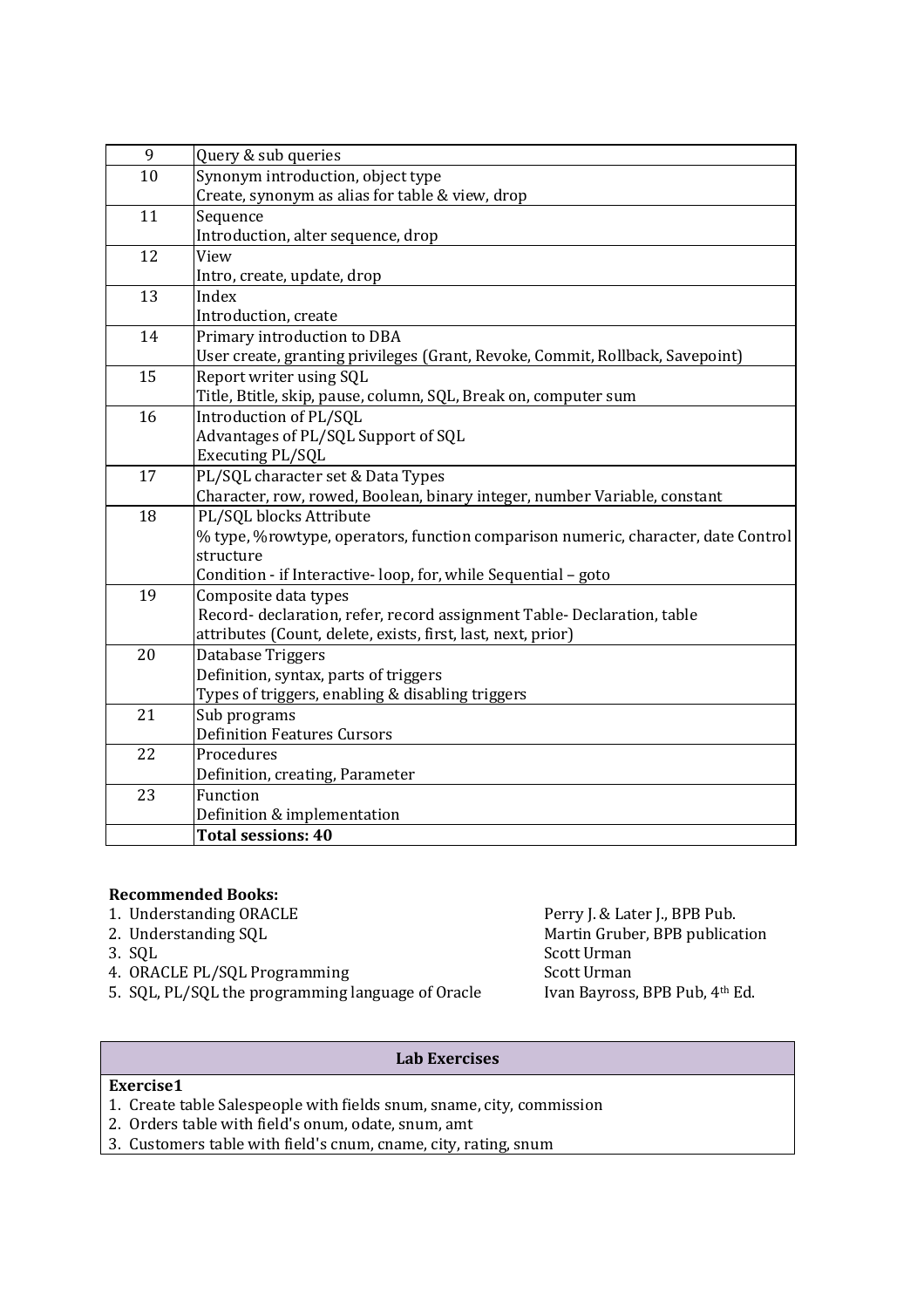### **Exercise 2**

- 1. Add at least 10 records
- 2. Display all the records with all sales peoples information.
- 3. Display the details of fields sname, commission
- 4. Display the odate, snum, onum, amt from orders table.
- 5. Display snum from orders table without duplications.
- 6. Display name & city of salesman where city is "Pune
- 7. Display all details of customer where rating is 100.
- 8. Display all details from customer table where salespersons number is 1001.
- 9. Display the numbers of sales persons, with orders currently in the orders table without any repeats.
- 10. Display all customers where rating is more than 200
- 11. Display all customers where city is 'Mumbai' rating is more than 100.
- 12. Display all customers where city is either 'Pune' or 'Mumbai'
- 13. List all customers not having city 'Pune' or rating more than 100
- 14. List all orders between order dates 10/03/05 to 30/3/05
- 15. Display all orders more that 1000 amt.
- 16. Display names & cities of all salespeople in 'Pune' with a commission above
- 17. Display all customers excluding those, with rating less than equal to 100, unless they are located in 'Nagar'
- 18. Display all sales persons names starting with character 'G'
- 19. Display all sales persons names starting with character 'G', the 4th character is 'A' & the rest of characters will be any.
- 20. Find all records from customers table where city is not known i.e. NULL.
- 21. Display all the customer's names begins with a letter A to G.
- 22. Assume each salesperson has a 12% commission on order amt. Display orderno, snum, commission for that order.

### **Exercise 3**

- 1. Display all the customers' records, arranged on name.
- 2. Display all customers records arranged on rating in desc. Order.
- 3. Display all sales persons records arranged on snum
- 4. Display the count for total number of customers in customers table.
- 5. Display the count of snum in order table without duplication of snum.
- 6. Display the counts of all orders for Feb05
- 7. Display the count of different non-NULL city values in the customer's table.
- 8. Display the maximum outstanding amount as blnc+amt
- 9. Display the minimum rating within customers table.
- 10. Display average of amt.
- 11. Display sales persons number wise maximum amt from order table.
- 12. Display the largest order taken by each salesperson on each date.
- 13. Display the details of maximum orders above 3000.
- 14. Display details of orders order number & date wise
- 15. Display customer's highest ratings in each city.
- 16. Write a query that totals the orders for each day & places the results in descending order.

### **Exercise 4**

- 1. Add a column curr\_bal in orders table for current balance
- 2. Increase commission of all sales persons by 200.
- 3. Delete all orders where odate is less than 5-2-05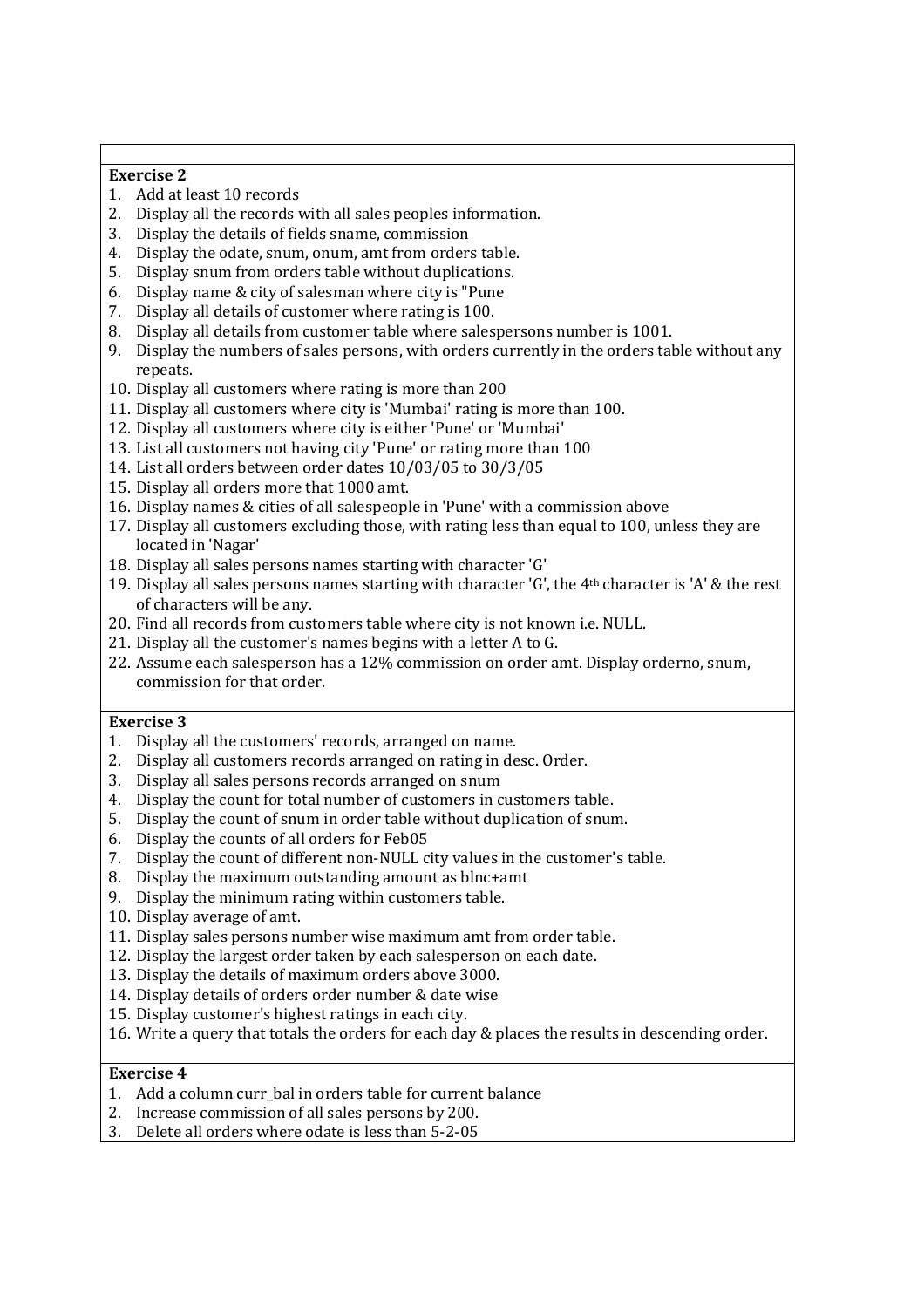### **Exercise 5**

- 1. Display names of all customers matched with the salespeople serving them.
- 2. Find all orders by customers not located in same cities as their Salespersons.
- 3. Display each order number followed by the name of customer who made it.
- 4. Calculate the amount of salespersons commissions on each order by a customer with a rating above 100.
- 5. Display the pairs of salespeople who are living in the same city. Exclude combinations of sales people with themselves as well as duplicate rows with the order reversed.
- 6. Display the names & cities of all customers with same rating as Hoffman

### **Exercise 6**

- 1. Write a query that uses a sub-query to obtain all orders for the customer named 'Gopal'. Assume you do not know the customer number.
- 2. Write a query that produces the names & ratings of all customers who have above-average orders.
- 3. Write a query that selects the total amt in orders for each salesperson for whom this total is greater than the amount of the largest order in table.

## **Exercise 7**

- 1. Create a union of two queries that shows the names, cities 7 ratings of all customers. Those with a rating of 200 or greater will also have ratings "high rating", while the others will have the words "low rating".
- 2. Write a command that produces the name & number of each salesperson & each customer with more than one current order. Put results in alphabetical order.

## **Exercise 8**

- 1. Create an index that would permit each salesperson to retrieve his or her orders grouped by date quickly.
- 2. Create a view that shows all of the customers who have highest ratings.
- 3. Create a view that shows number of salespeople in each city.

# **Exercise 9**

- 1. Write a PL/SQL block of code that first inserts a record in an 'emp' table. Update the salary by Rs. 2000. then check to see that the total salary does not exceed 20000. if so, undo the updates made to the salaries.
- 2. HRD manager has decided to raise the salary of employees by 0.15. Write a PL/SQL block to accept the employee number & update the salary of that emp. Display message based on the existence of record in employee table.
- 3. When any such raise in salary, a record for the same is maintained in emp\_raise table. It includes the employee no, the date of raise & the actual raise.
- 4. Create a stored function to perform item\_id check operation. Which accepts a item\_id & returns a flag as per the id exist or not.
- 5. Application using database triggers Create a transparent audit system for a table Client\_master. The system must keep track of the records that are being deleted or updated. When the record is deleted or modified the original record details & date of operation are stored in audit table & then the delete & update is allowed to go.

|                                                                                                  | <b>Semester II</b>     |                               |          |                 |  |  |  |
|--------------------------------------------------------------------------------------------------|------------------------|-------------------------------|----------|-----------------|--|--|--|
| Sr.<br>No.                                                                                       | <b>Subject</b><br>Code | <b>Subject Title</b>          | Internal | <b>External</b> |  |  |  |
| q                                                                                                | SS <sub>2</sub> L      | Soft Skill - Group Discussion | 30       |                 |  |  |  |
| <b>Objectives:</b> This course enables students to understand web page site planning, management |                        |                               |          |                 |  |  |  |
| and maintenance. The course explains the concepts of developing advanced HTML pages with         |                        |                               |          |                 |  |  |  |
| the help of frames, scripting languages, and evolving technologies like DHTML, and XML.          |                        |                               |          |                 |  |  |  |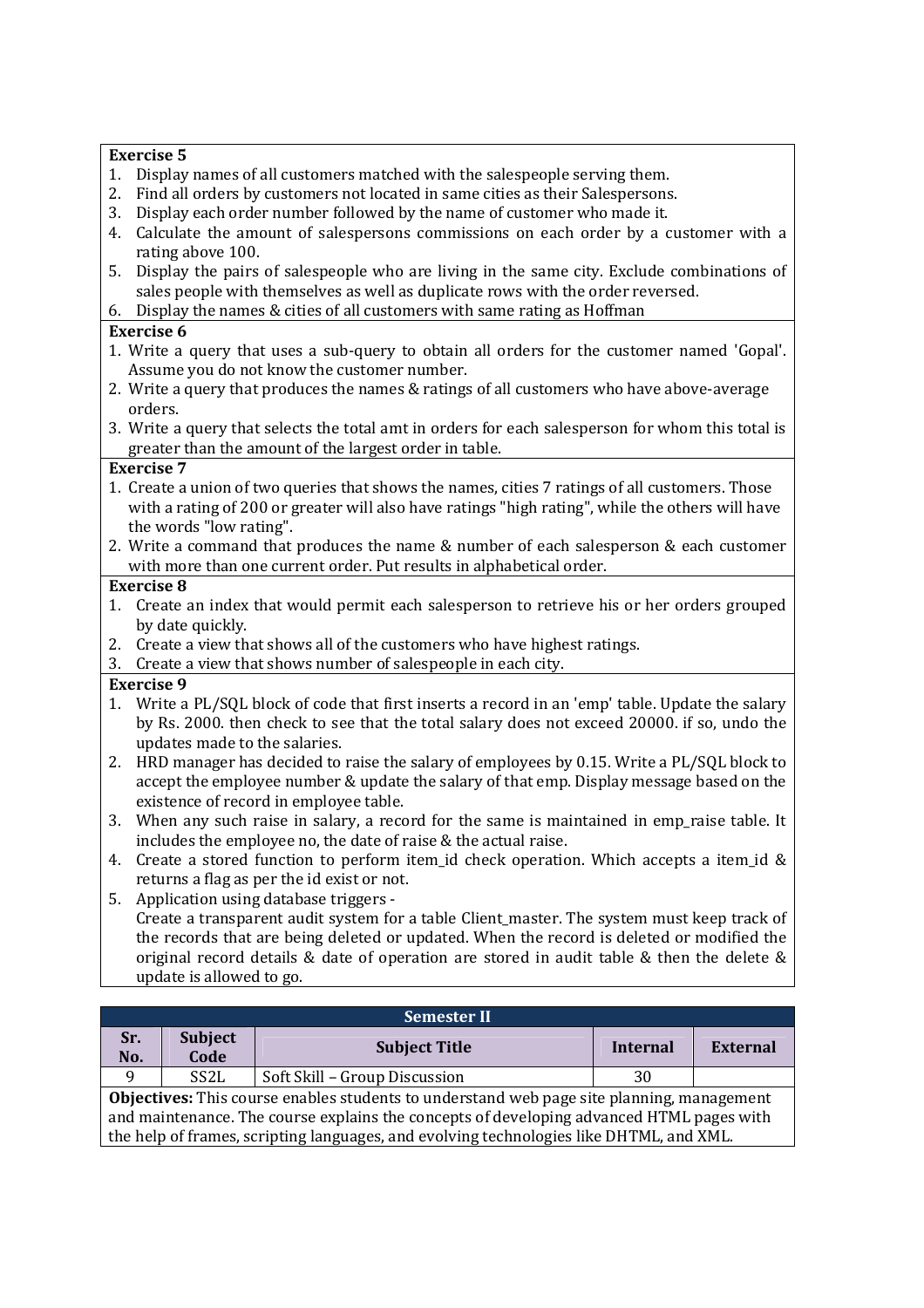# **Semester – III**

|            | <b>Semester III</b>                                                                                                                                                                        |                      |                 |          |  |  |  |
|------------|--------------------------------------------------------------------------------------------------------------------------------------------------------------------------------------------|----------------------|-----------------|----------|--|--|--|
| Sr.<br>No. | <b>Subject</b><br>Code                                                                                                                                                                     | <b>Subject Title</b> | <b>Internal</b> | External |  |  |  |
|            | <b>IT31</b>                                                                                                                                                                                | Web Technologies     | 30              | 70       |  |  |  |
|            | <b>Course Objectives:</b>                                                                                                                                                                  |                      |                 |          |  |  |  |
|            | This course enables students to understand web page site planning, management and maintenance.                                                                                             |                      |                 |          |  |  |  |
|            | The course explains the concepts of developing advanced HTML pages with the help of frames,<br>scripting languages, and evolving technologies & scripting like DHTML, jQuery, AJAXand XML. |                      |                 |          |  |  |  |

| <b>Chapter Details</b> |                                                                                                                              |                                                                                                                                                                                                                                                                                                                                                                                                                                                                                                                                                                                                                                                                                                                                                                                                                                                                                                                                                                                                                                                                                                                                                                                                             |               | Reference                  |
|------------------------|------------------------------------------------------------------------------------------------------------------------------|-------------------------------------------------------------------------------------------------------------------------------------------------------------------------------------------------------------------------------------------------------------------------------------------------------------------------------------------------------------------------------------------------------------------------------------------------------------------------------------------------------------------------------------------------------------------------------------------------------------------------------------------------------------------------------------------------------------------------------------------------------------------------------------------------------------------------------------------------------------------------------------------------------------------------------------------------------------------------------------------------------------------------------------------------------------------------------------------------------------------------------------------------------------------------------------------------------------|---------------|----------------------------|
|                        |                                                                                                                              | <b>Sessions</b>                                                                                                                                                                                                                                                                                                                                                                                                                                                                                                                                                                                                                                                                                                                                                                                                                                                                                                                                                                                                                                                                                                                                                                                             | $\frac{0}{0}$ | <b>Books</b>               |
|                        |                                                                                                                              | 4                                                                                                                                                                                                                                                                                                                                                                                                                                                                                                                                                                                                                                                                                                                                                                                                                                                                                                                                                                                                                                                                                                                                                                                                           | 15            | 1, 3, 11, 12               |
| 1.1                    | WWW, W3C, Common HTML Tags, Types of                                                                                         |                                                                                                                                                                                                                                                                                                                                                                                                                                                                                                                                                                                                                                                                                                                                                                                                                                                                                                                                                                                                                                                                                                                                                                                                             |               |                            |
|                        |                                                                                                                              |                                                                                                                                                                                                                                                                                                                                                                                                                                                                                                                                                                                                                                                                                                                                                                                                                                                                                                                                                                                                                                                                                                                                                                                                             |               |                            |
|                        |                                                                                                                              |                                                                                                                                                                                                                                                                                                                                                                                                                                                                                                                                                                                                                                                                                                                                                                                                                                                                                                                                                                                                                                                                                                                                                                                                             |               |                            |
|                        |                                                                                                                              |                                                                                                                                                                                                                                                                                                                                                                                                                                                                                                                                                                                                                                                                                                                                                                                                                                                                                                                                                                                                                                                                                                                                                                                                             |               |                            |
|                        |                                                                                                                              |                                                                                                                                                                                                                                                                                                                                                                                                                                                                                                                                                                                                                                                                                                                                                                                                                                                                                                                                                                                                                                                                                                                                                                                                             |               |                            |
|                        |                                                                                                                              |                                                                                                                                                                                                                                                                                                                                                                                                                                                                                                                                                                                                                                                                                                                                                                                                                                                                                                                                                                                                                                                                                                                                                                                                             |               |                            |
|                        |                                                                                                                              |                                                                                                                                                                                                                                                                                                                                                                                                                                                                                                                                                                                                                                                                                                                                                                                                                                                                                                                                                                                                                                                                                                                                                                                                             |               |                            |
|                        |                                                                                                                              |                                                                                                                                                                                                                                                                                                                                                                                                                                                                                                                                                                                                                                                                                                                                                                                                                                                                                                                                                                                                                                                                                                                                                                                                             |               |                            |
|                        |                                                                                                                              |                                                                                                                                                                                                                                                                                                                                                                                                                                                                                                                                                                                                                                                                                                                                                                                                                                                                                                                                                                                                                                                                                                                                                                                                             |               |                            |
|                        |                                                                                                                              |                                                                                                                                                                                                                                                                                                                                                                                                                                                                                                                                                                                                                                                                                                                                                                                                                                                                                                                                                                                                                                                                                                                                                                                                             |               |                            |
|                        |                                                                                                                              |                                                                                                                                                                                                                                                                                                                                                                                                                                                                                                                                                                                                                                                                                                                                                                                                                                                                                                                                                                                                                                                                                                                                                                                                             |               |                            |
|                        |                                                                                                                              |                                                                                                                                                                                                                                                                                                                                                                                                                                                                                                                                                                                                                                                                                                                                                                                                                                                                                                                                                                                                                                                                                                                                                                                                             |               |                            |
|                        |                                                                                                                              |                                                                                                                                                                                                                                                                                                                                                                                                                                                                                                                                                                                                                                                                                                                                                                                                                                                                                                                                                                                                                                                                                                                                                                                                             |               | 2, 3, 11, 12               |
|                        |                                                                                                                              |                                                                                                                                                                                                                                                                                                                                                                                                                                                                                                                                                                                                                                                                                                                                                                                                                                                                                                                                                                                                                                                                                                                                                                                                             |               |                            |
|                        |                                                                                                                              |                                                                                                                                                                                                                                                                                                                                                                                                                                                                                                                                                                                                                                                                                                                                                                                                                                                                                                                                                                                                                                                                                                                                                                                                             |               |                            |
|                        |                                                                                                                              |                                                                                                                                                                                                                                                                                                                                                                                                                                                                                                                                                                                                                                                                                                                                                                                                                                                                                                                                                                                                                                                                                                                                                                                                             |               |                            |
|                        |                                                                                                                              |                                                                                                                                                                                                                                                                                                                                                                                                                                                                                                                                                                                                                                                                                                                                                                                                                                                                                                                                                                                                                                                                                                                                                                                                             |               |                            |
|                        |                                                                                                                              |                                                                                                                                                                                                                                                                                                                                                                                                                                                                                                                                                                                                                                                                                                                                                                                                                                                                                                                                                                                                                                                                                                                                                                                                             |               |                            |
|                        |                                                                                                                              |                                                                                                                                                                                                                                                                                                                                                                                                                                                                                                                                                                                                                                                                                                                                                                                                                                                                                                                                                                                                                                                                                                                                                                                                             |               |                            |
|                        |                                                                                                                              |                                                                                                                                                                                                                                                                                                                                                                                                                                                                                                                                                                                                                                                                                                                                                                                                                                                                                                                                                                                                                                                                                                                                                                                                             |               |                            |
|                        |                                                                                                                              |                                                                                                                                                                                                                                                                                                                                                                                                                                                                                                                                                                                                                                                                                                                                                                                                                                                                                                                                                                                                                                                                                                                                                                                                             |               |                            |
|                        |                                                                                                                              |                                                                                                                                                                                                                                                                                                                                                                                                                                                                                                                                                                                                                                                                                                                                                                                                                                                                                                                                                                                                                                                                                                                                                                                                             |               |                            |
|                        |                                                                                                                              |                                                                                                                                                                                                                                                                                                                                                                                                                                                                                                                                                                                                                                                                                                                                                                                                                                                                                                                                                                                                                                                                                                                                                                                                             |               |                            |
|                        |                                                                                                                              |                                                                                                                                                                                                                                                                                                                                                                                                                                                                                                                                                                                                                                                                                                                                                                                                                                                                                                                                                                                                                                                                                                                                                                                                             |               |                            |
|                        |                                                                                                                              |                                                                                                                                                                                                                                                                                                                                                                                                                                                                                                                                                                                                                                                                                                                                                                                                                                                                                                                                                                                                                                                                                                                                                                                                             |               |                            |
|                        |                                                                                                                              |                                                                                                                                                                                                                                                                                                                                                                                                                                                                                                                                                                                                                                                                                                                                                                                                                                                                                                                                                                                                                                                                                                                                                                                                             |               |                            |
|                        |                                                                                                                              |                                                                                                                                                                                                                                                                                                                                                                                                                                                                                                                                                                                                                                                                                                                                                                                                                                                                                                                                                                                                                                                                                                                                                                                                             |               |                            |
|                        |                                                                                                                              |                                                                                                                                                                                                                                                                                                                                                                                                                                                                                                                                                                                                                                                                                                                                                                                                                                                                                                                                                                                                                                                                                                                                                                                                             |               |                            |
|                        |                                                                                                                              |                                                                                                                                                                                                                                                                                                                                                                                                                                                                                                                                                                                                                                                                                                                                                                                                                                                                                                                                                                                                                                                                                                                                                                                                             |               |                            |
|                        |                                                                                                                              |                                                                                                                                                                                                                                                                                                                                                                                                                                                                                                                                                                                                                                                                                                                                                                                                                                                                                                                                                                                                                                                                                                                                                                                                             |               |                            |
|                        | 1.2<br>1.3<br>1.4<br>1.5<br>1.6<br>1.7<br>2.1<br>2.2<br>2.3<br>2.4<br>2.5<br>2.6<br>etc<br>2.7<br>2.8<br>2.9<br>2.10<br>2.11 | <b>HTML &amp; CSS</b><br>HTML tags, Text formatting tags, List tags,<br>Image Mapping, Tables, Frames, Forms<br>Concept of style sheet, Types of Style sheet<br>Inline Style Sheet, External Style sheet and<br>examples on it<br><b>Embedded Style Sheet and Examples</b><br>Text formatting properties, Border<br>Properties in CSS and examples<br><div> and <span> tag, use of it, Color<br/>property in CSS<br/>Use of Classes in CSS, more Examples on CSS<br/>2. Javascript<br/>Concept of script, Types of<br/>Scripts, Introduction to javascript<br/>Variables, identifiers constants in javascript<br/>and examples of each.<br/>Operators in javascripts, various types of<br/>javascript operators<br/>Examples on javascript operators,<br/>Control and looping structure, examples<br/>examples on control and looping<br/>structures(if, ifelse, for, while, do while, switch,<br/>Concept of array, how to use it in javascript,<br/>types of an array, examples<br/>methods of an array, examples on it.<br/>Event handling in javascript with examples<br/>Math and date object and examples on it.<br/>String object and examples on it, and some<br/>predefined functions</span></div> | 8             | Nos. of<br>Weightage<br>25 |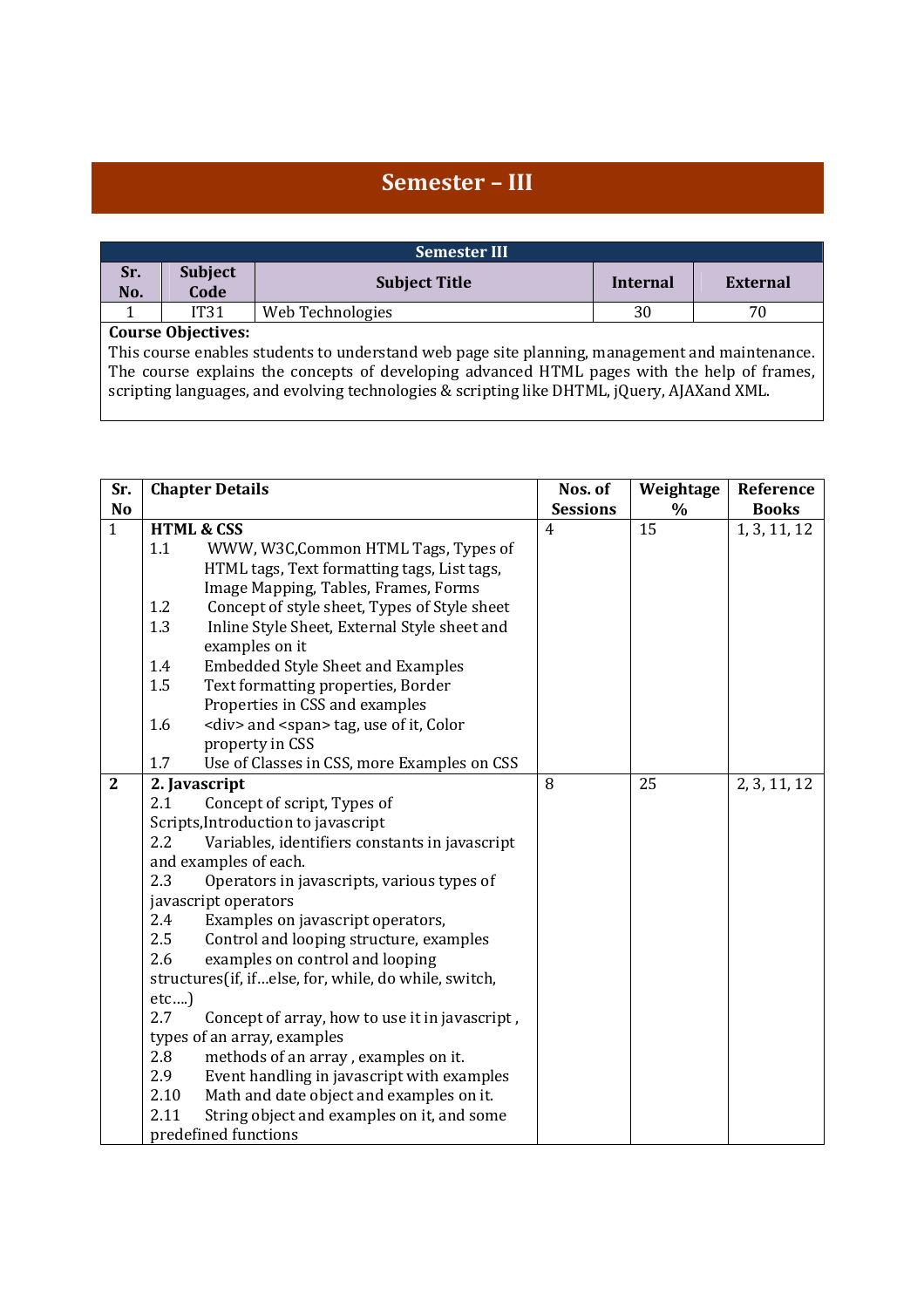| 2.13<br>Window navigator, History object and its<br>methods,<br>2.14<br>Location object with methods and examples<br>2.15<br>Validations in javascript, some examples on<br>it.<br>2.16<br>Some form validation programs.<br>3<br>10<br>20<br>4,5<br>jQuery& AJAX<br>Introduction to jQuery, Syntax Overview<br>3.1<br>3.2<br>Anatomy of a jQuery Script, Creating first<br>jQuery script<br>3.3<br>Traversing the DOM, Selecting Elements with<br>jQuery,<br>3.4<br>Refining & Filtering Selections, Selecting Form<br>Elements<br>3.5<br>Working with Selections - Chaining, Getters &<br>Setters<br>CSS, Styling, & Dimensions<br>3.6<br>3.7<br>Manipulating Elements - Getting and Setting |  |
|------------------------------------------------------------------------------------------------------------------------------------------------------------------------------------------------------------------------------------------------------------------------------------------------------------------------------------------------------------------------------------------------------------------------------------------------------------------------------------------------------------------------------------------------------------------------------------------------------------------------------------------------------------------------------------------------|--|
|                                                                                                                                                                                                                                                                                                                                                                                                                                                                                                                                                                                                                                                                                                |  |
|                                                                                                                                                                                                                                                                                                                                                                                                                                                                                                                                                                                                                                                                                                |  |
|                                                                                                                                                                                                                                                                                                                                                                                                                                                                                                                                                                                                                                                                                                |  |
|                                                                                                                                                                                                                                                                                                                                                                                                                                                                                                                                                                                                                                                                                                |  |
|                                                                                                                                                                                                                                                                                                                                                                                                                                                                                                                                                                                                                                                                                                |  |
|                                                                                                                                                                                                                                                                                                                                                                                                                                                                                                                                                                                                                                                                                                |  |
|                                                                                                                                                                                                                                                                                                                                                                                                                                                                                                                                                                                                                                                                                                |  |
|                                                                                                                                                                                                                                                                                                                                                                                                                                                                                                                                                                                                                                                                                                |  |
|                                                                                                                                                                                                                                                                                                                                                                                                                                                                                                                                                                                                                                                                                                |  |
|                                                                                                                                                                                                                                                                                                                                                                                                                                                                                                                                                                                                                                                                                                |  |
|                                                                                                                                                                                                                                                                                                                                                                                                                                                                                                                                                                                                                                                                                                |  |
|                                                                                                                                                                                                                                                                                                                                                                                                                                                                                                                                                                                                                                                                                                |  |
|                                                                                                                                                                                                                                                                                                                                                                                                                                                                                                                                                                                                                                                                                                |  |
|                                                                                                                                                                                                                                                                                                                                                                                                                                                                                                                                                                                                                                                                                                |  |
|                                                                                                                                                                                                                                                                                                                                                                                                                                                                                                                                                                                                                                                                                                |  |
|                                                                                                                                                                                                                                                                                                                                                                                                                                                                                                                                                                                                                                                                                                |  |
|                                                                                                                                                                                                                                                                                                                                                                                                                                                                                                                                                                                                                                                                                                |  |
|                                                                                                                                                                                                                                                                                                                                                                                                                                                                                                                                                                                                                                                                                                |  |
| Information about Elements, Moving, Copying,                                                                                                                                                                                                                                                                                                                                                                                                                                                                                                                                                                                                                                                   |  |
| and Removing Elements, Creating New                                                                                                                                                                                                                                                                                                                                                                                                                                                                                                                                                                                                                                                            |  |
| Elements                                                                                                                                                                                                                                                                                                                                                                                                                                                                                                                                                                                                                                                                                       |  |
| 3.8<br>Manipulating Attributes, Utility Methods                                                                                                                                                                                                                                                                                                                                                                                                                                                                                                                                                                                                                                                |  |
| Events - Connecting Event to Elements,<br>3.9                                                                                                                                                                                                                                                                                                                                                                                                                                                                                                                                                                                                                                                  |  |
| Namespacing Events, Event handling,                                                                                                                                                                                                                                                                                                                                                                                                                                                                                                                                                                                                                                                            |  |
| Triggering Event handlers, Event Delegation                                                                                                                                                                                                                                                                                                                                                                                                                                                                                                                                                                                                                                                    |  |
| 3.10 Animating effects - animate(), click(), hover(),                                                                                                                                                                                                                                                                                                                                                                                                                                                                                                                                                                                                                                          |  |
| toggle()                                                                                                                                                                                                                                                                                                                                                                                                                                                                                                                                                                                                                                                                                       |  |
| 3.11 Plugins - Create a basic plugin, Finding &                                                                                                                                                                                                                                                                                                                                                                                                                                                                                                                                                                                                                                                |  |
| Evaluating Plugins, Writing Plugins, Tabs,                                                                                                                                                                                                                                                                                                                                                                                                                                                                                                                                                                                                                                                     |  |
| Panels and Panes examples                                                                                                                                                                                                                                                                                                                                                                                                                                                                                                                                                                                                                                                                      |  |
| 3.12 jQuery UI and Forms                                                                                                                                                                                                                                                                                                                                                                                                                                                                                                                                                                                                                                                                       |  |
| 3.13 AJAX Overview, jQuery's AJAX related methods,                                                                                                                                                                                                                                                                                                                                                                                                                                                                                                                                                                                                                                             |  |
| Ajax and Forms, Ajax Events                                                                                                                                                                                                                                                                                                                                                                                                                                                                                                                                                                                                                                                                    |  |
| <b>Apache HTTP Server</b><br>10<br>20<br>6,7<br>4                                                                                                                                                                                                                                                                                                                                                                                                                                                                                                                                                                                                                                              |  |
| 4.1 Concept of Web Server, Obtaining and                                                                                                                                                                                                                                                                                                                                                                                                                                                                                                                                                                                                                                                       |  |
| Installing Apache Http Server on Windows and                                                                                                                                                                                                                                                                                                                                                                                                                                                                                                                                                                                                                                                   |  |
| Linux                                                                                                                                                                                                                                                                                                                                                                                                                                                                                                                                                                                                                                                                                          |  |
| Editing httpd.conf configuration file,<br>4.2                                                                                                                                                                                                                                                                                                                                                                                                                                                                                                                                                                                                                                                  |  |
| Configuration directives in httpd.conf -                                                                                                                                                                                                                                                                                                                                                                                                                                                                                                                                                                                                                                                       |  |
| ServerRoot, PidFile, ServerName,                                                                                                                                                                                                                                                                                                                                                                                                                                                                                                                                                                                                                                                               |  |
| 4.3<br>Add site to /etc/hosts file, DocumentRoot,                                                                                                                                                                                                                                                                                                                                                                                                                                                                                                                                                                                                                                              |  |
| ErrorLog, Listen, Directory, Files, Location,                                                                                                                                                                                                                                                                                                                                                                                                                                                                                                                                                                                                                                                  |  |
| Redirect, Virtual Hosts, Modules                                                                                                                                                                                                                                                                                                                                                                                                                                                                                                                                                                                                                                                               |  |
| Creating .htaccess, .htpasswd file, Configuring<br>4.4                                                                                                                                                                                                                                                                                                                                                                                                                                                                                                                                                                                                                                         |  |
| httpd.conf to allow authentication via .htaccess                                                                                                                                                                                                                                                                                                                                                                                                                                                                                                                                                                                                                                               |  |
| Secure Web server - Editing ssl.conf<br>4.5                                                                                                                                                                                                                                                                                                                                                                                                                                                                                                                                                                                                                                                    |  |
| configuration file, Create SSL certificate,                                                                                                                                                                                                                                                                                                                                                                                                                                                                                                                                                                                                                                                    |  |
| Certificate Authority (CA), server key,                                                                                                                                                                                                                                                                                                                                                                                                                                                                                                                                                                                                                                                        |  |
| Certificate Signing Request (CSR),                                                                                                                                                                                                                                                                                                                                                                                                                                                                                                                                                                                                                                                             |  |
| 5<br><b>XML</b><br>8<br>20<br>8, 9, 10, 11                                                                                                                                                                                                                                                                                                                                                                                                                                                                                                                                                                                                                                                     |  |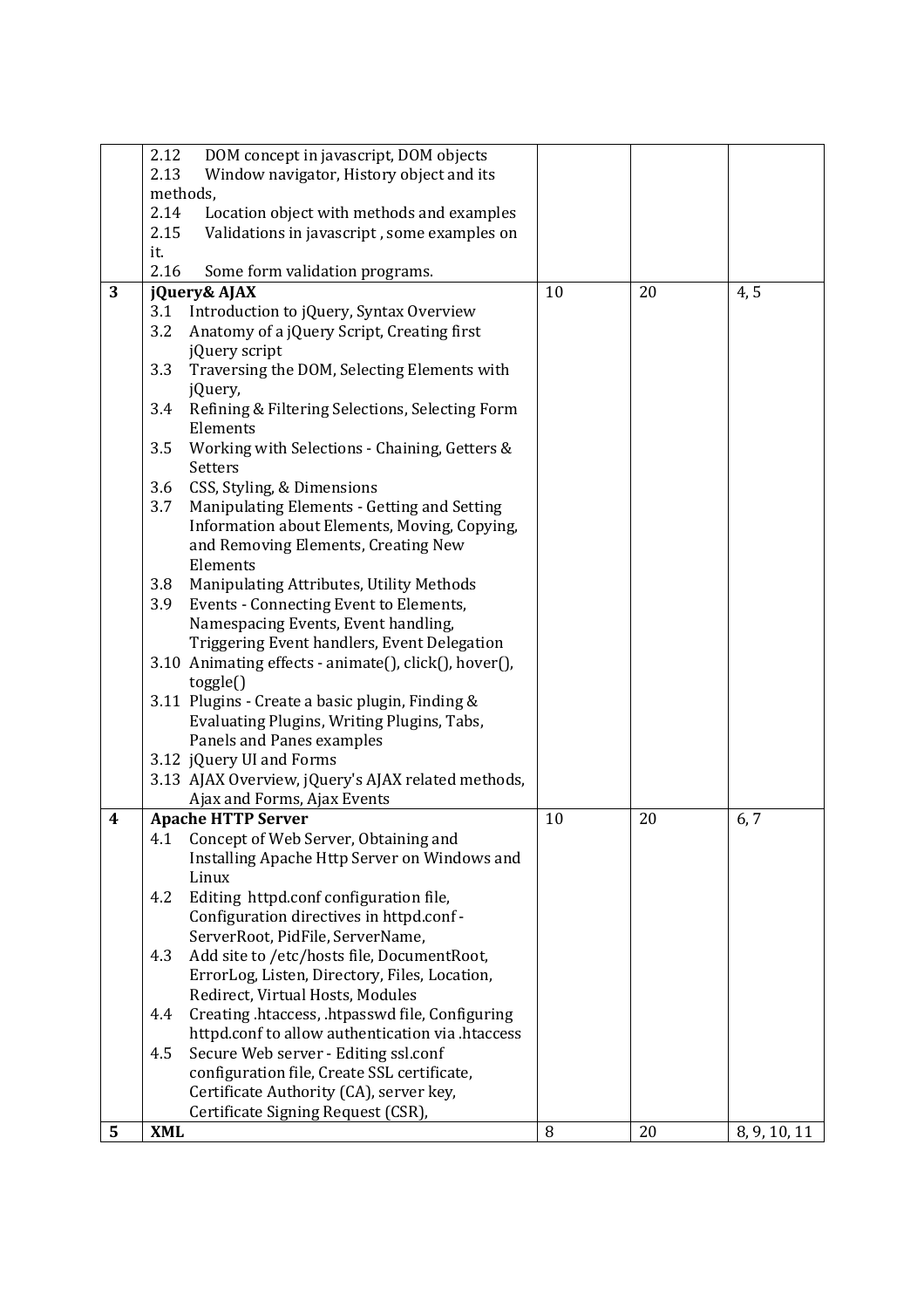| 5.1 | Concept of XML, features of XML                  |  |  |
|-----|--------------------------------------------------|--|--|
| 5.2 | Writing XML elements, attributes, etc.           |  |  |
|     | 5.3 XML with CSS, programs on it.                |  |  |
|     | 5.4 XML with DSO, programs on it.                |  |  |
|     | 5.5 XML Namespace, XML DTD, programs on it.      |  |  |
|     | 5.6 XML schemas, writing simple sheet using XSLT |  |  |
| 5.7 | SAX Parser, DOM Parser                           |  |  |
| 5.8 | Introduction to SOAP, Examples on XML            |  |  |

# **Reference Books:**

- 1. Complete reference HTML, TMH, 4th Ed.
- 2. JavaScript Bible, Wiley Pub.
- 3. HTML, DHTML, JavaScript, Perl & CGI Ivan Bayross, BPB Pub, 3rd Ed.
- 4. Learning jQuery Jonathan Chaffer, Karl Swedberg
- 5. Professional Ajax, 2nd Edition Wrox Press
- 6. Apache Server 2.0: The Complete Reference Ryan B. Bloom, TMH Pub.
- 7. Apache HTTP Server Reference Manual for Apache version 2.2.17 Apache Software Foundation
- 8. Internet Technology at work Hofstetter fred, TMH.
- 9. Beginning XML Wrox Press
- 10. XML how to program Deitel & Deitel, Pearson Pub.
- 11. Programming the World Wide Web Robert W. Sebesta,Pearson,4th Ed.
- 12. Web enabled commercial applicationdevelopment using HTML, DHTML, JavaScript, PERL-CGI, BPB Pub,3rd Ed.

### **Reference Sites:**

1. http://www.w3schools.com

**2.** http://www.apache.org

**Note:** Any editor like front page or Visual Interdev will be taught to the students. For HTML as well as ASP, It will be taught for practical purpose only and will not be considered for the exams.

| <b>Semester III</b>                                                                                   |                                                                                               |                                 |                 |                 |  |  |
|-------------------------------------------------------------------------------------------------------|-----------------------------------------------------------------------------------------------|---------------------------------|-----------------|-----------------|--|--|
| Sr.<br>No.                                                                                            | <b>Subject</b><br>Code                                                                        | <b>Subject Title</b>            | <b>Internal</b> | <b>External</b> |  |  |
| 2                                                                                                     | IT32                                                                                          | Data Communication And Computer | 30              | 70              |  |  |
|                                                                                                       |                                                                                               | Networks                        |                 |                 |  |  |
| <b>Objective</b> : Various computer networks, technologies behind networks and application protocols, |                                                                                               |                                 |                 |                 |  |  |
| e-mail and communication protocols along with introduction to advance network technologies like       |                                                                                               |                                 |                 |                 |  |  |
|                                                                                                       | LTE, Cloud computing, Grid computing will be introduced to the students through this subject. |                                 |                 |                 |  |  |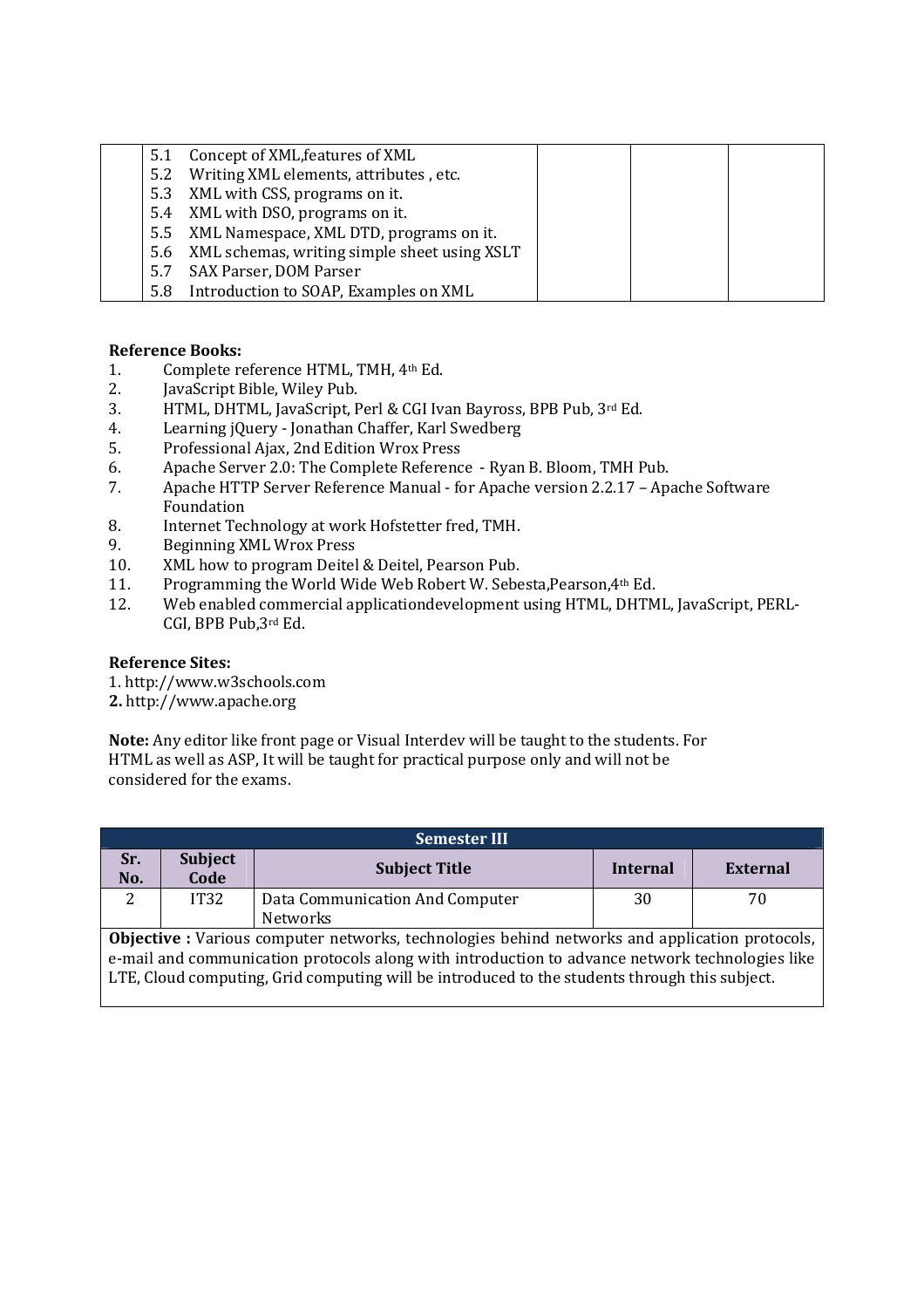| Sr.                       | <b>Topic Details</b>                                                                      | Nos. of              | $\%$ | Reference             |
|---------------------------|-------------------------------------------------------------------------------------------|----------------------|------|-----------------------|
| <b>No</b><br>$\mathbf{1}$ | <b>Data Communication Networks and Reference Models</b>                                   | <b>Sessions</b><br>5 | 12.5 | <b>Books</b><br>1,2,4 |
|                           | 1.1 Components, Data Representation, Data Flow                                            |                      |      |                       |
|                           | 1.2 Network Criteria, Network Models, Categories of                                       |                      |      |                       |
|                           | Networks,                                                                                 |                      |      |                       |
|                           | 1.3 Connection oriented N/Ws                                                              |                      |      |                       |
|                           | 1.4 Connectionless N/Ws, Wireless LAN, Gigabit,                                           |                      |      |                       |
|                           | 1.5 Interconnection of Networks: Internetwork.                                            |                      |      |                       |
|                           | 1.6 Protocol Layering, OSI model                                                          |                      |      |                       |
|                           | 1.7 TCP/IP Model, OSI vs.                                                                 |                      |      |                       |
|                           | 1.8 TCP/IP                                                                                |                      |      |                       |
| $\mathbf{2}$              | <b>Physical communication:</b>                                                            | 3                    | 7.5  | 1,2,5                 |
|                           | 2.1<br>Hardware Architecture                                                              |                      |      |                       |
|                           | 2.2<br>Topologies, Media: guided and unguided, Devices,                                   |                      |      |                       |
|                           | <b>Transmission Techniques</b>                                                            |                      |      |                       |
|                           | Twisted Pair, Coaxial Cable, Fiber optics, Wireless<br>2.3                                |                      |      |                       |
|                           | <b>Transmission Switching</b>                                                             |                      |      |                       |
|                           | Circuit Switching, Message Switching,<br>2.4                                              |                      |      |                       |
|                           | <b>Packet Switching</b><br>2.5                                                            |                      |      |                       |
| 3                         | <b>Link Layer Communication</b>                                                           | $\boldsymbol{4}$     | 10   | 1,2                   |
|                           | 3.1<br>Error detection and correction techniques, framing,                                |                      |      |                       |
|                           | flow and error control, HDLC, P2P protocol.                                               | 6                    | 15   |                       |
| $\boldsymbol{4}$          | IP Addressing & Routing<br>4.1<br>Internet Protocol, IP packet format, Addressing:        |                      |      | 1,2,4                 |
|                           | Physical Addresses, Logical Addresses,                                                    |                      |      |                       |
|                           | Port Addresses, Specific Addresses.<br>4.2                                                |                      |      |                       |
|                           | 4.3<br>IP addresses - Network part and Host Part                                          |                      |      |                       |
|                           | Network Masks, Network addresses and<br>4.4                                               |                      |      |                       |
|                           | 4.5<br>Broadcast addresses, Address Classes,                                              |                      |      |                       |
|                           | 4.6<br>Loop back address,                                                                 |                      |      |                       |
|                           | <b>Routing:</b> Types of routing protocol, Border Gateway<br>4.7                          |                      |      |                       |
|                           | Protocol (BGP), Routing Information Protocol(RIP),                                        |                      |      |                       |
|                           | Open Shortest Path First(OSPF).                                                           |                      |      |                       |
|                           | IP routing concepts,<br>4.8                                                               |                      |      |                       |
|                           | 4.9 Routing Tables, Stream & Packets                                                      |                      |      |                       |
|                           | 4.10 TCP does? TCP - a reliable pipe,                                                     |                      |      |                       |
|                           | 4.11 TCP connection - Multiple conversations, Port                                        |                      |      |                       |
|                           | <b>Numbers</b>                                                                            |                      |      |                       |
| 5                         | IPv6                                                                                      | 3                    | 7.5  | $\mathbf{2}$          |
|                           | 5.1<br>Introduction, packet format, addressing scheme,                                    |                      |      |                       |
|                           | security, applications and limitations of IPv6. IPv4 Vs                                   |                      |      |                       |
|                           | IPv6.                                                                                     |                      |      |                       |
| 6                         | <b>Domain Network Services (DNS)</b><br>Domain Names, Authoritative Hosts,<br>6.1         | 3                    | 7.5  | 1,2                   |
|                           | 6.2                                                                                       |                      |      |                       |
|                           | Delegating Authority, Resource Records,<br>6.3<br>SOA records, DNS protocol, DHCP & Scope |                      |      |                       |
|                           | 6.4<br>Resolution                                                                         |                      |      |                       |
| 7                         | Network Applications (HTTP, Email, etc)                                                   | 10                   | 25   | $\boldsymbol{2}$      |
|                           | Hyper Text Transfer Protocol (HTTP)<br>7.1                                                |                      |      |                       |
|                           | 7.2<br>HTTP communications - HTTP request,                                                |                      |      |                       |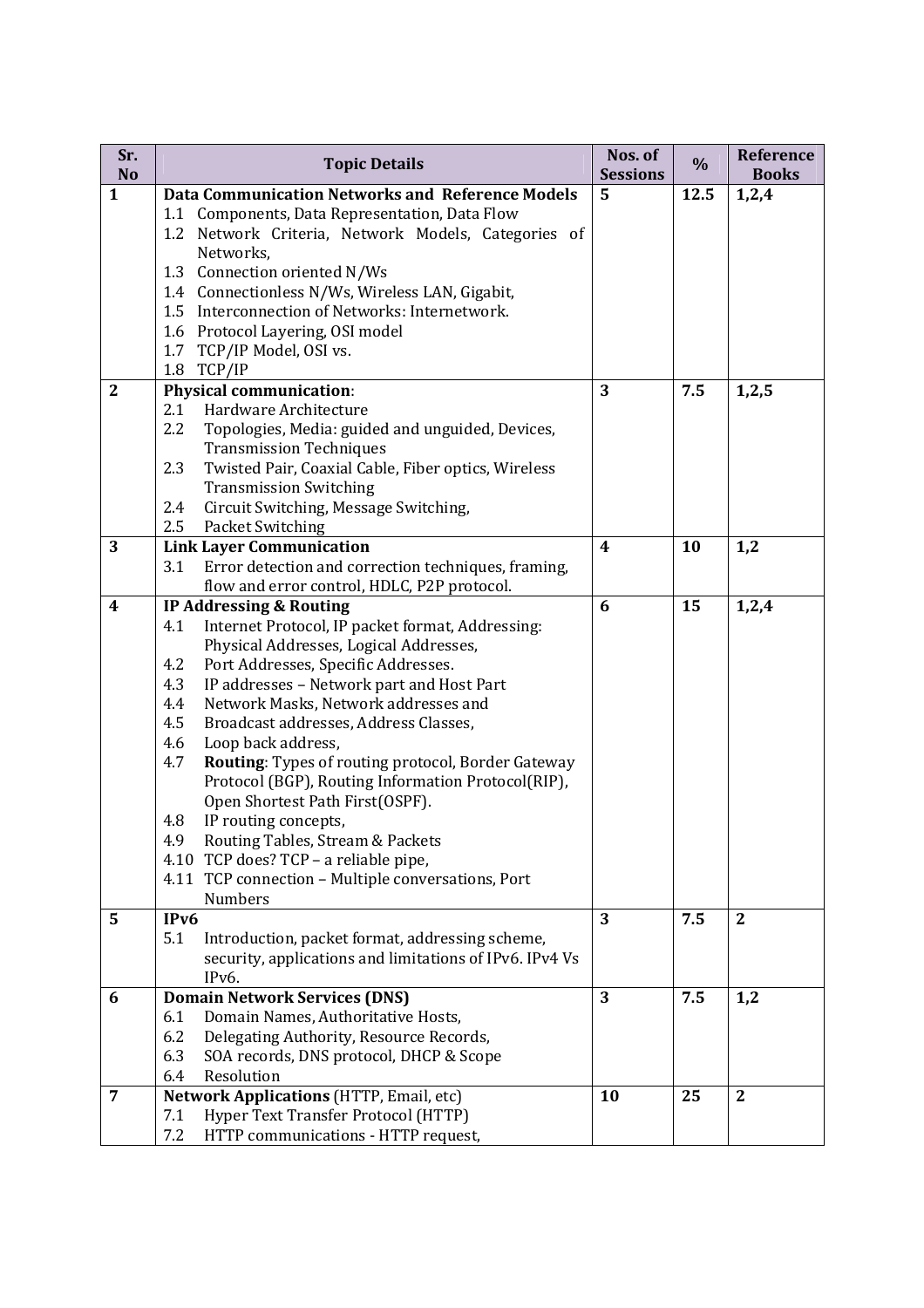|   | 7.3 | Request Headers, Responses, Status Code,               |                |    |       |
|---|-----|--------------------------------------------------------|----------------|----|-------|
|   | 7.4 | Error Status Code                                      |                |    |       |
|   | 7.5 | Email- Sending & Receiving Emails, Email               |                |    |       |
|   | 7.6 | Addressing, Message Structure                          |                |    |       |
|   | 7.7 | MIME-Multipurpose Internet Mail Extensions             |                |    |       |
|   | 7.8 | SMTP-Simple Mail Transfer Protocol with                |                |    |       |
|   | 7.9 | examples                                               |                |    |       |
|   |     | 7.10 Mail Exchangers - Delivering a message,           |                |    |       |
|   |     | 7.11 Mail Boxes                                        |                |    |       |
|   |     | 7.12 POP – Post Office Protocol                        |                |    |       |
|   |     | 7.13 IMAP - Internet Message Access Protocol           |                |    |       |
|   |     | 7.14 FTP - File Transfer Protocol                      |                |    |       |
|   |     | 7.15 Telnet - Remote Communication Protocol            |                |    |       |
|   |     | 7.16 Proxy Server, Proxy Web Servers                   |                |    |       |
| 8 |     | <b>Network Security</b>                                | 4              | 10 | 3,7,1 |
|   | 8.1 | Threat: Active attack, Passive Attack, Cryptography:   |                |    |       |
|   |     | Symmetric and Asymmetric key cryptography,             |                |    |       |
|   |     | Security services, Digital signature, IPSec, SSL, VPN, |                |    |       |
|   |     | Firewall: Packet filter, application gateway, Unicode. |                |    |       |
|   |     |                                                        |                |    |       |
| 9 |     | <b>Advance Network Technologies</b>                    | $\overline{2}$ | 5  | 1,2   |
|   | 9.1 | WiFi-IEEE standards-802.3,802.4,802.5,802.11,          |                |    |       |
|   |     | 802.11x, WiMax, LTE, Cloud Computing, Grid             |                |    |       |
|   |     | computing, HSPA, IPTV, FTTH, GPON                      |                |    |       |
|   |     |                                                        |                |    |       |

- **Reference:**
- 
- 
- 4. Network Essential Notes
- 5. Internetworking Technology Handbook CISCO System
- 6. Computer Networks and Internets with
- 
- 7. Internet Applications<br>
8. Cryptography and Network Security Milliam Stalling<br>
Douglas E. Comer 8. Cryptography and Network Security

Andrew S. Tanenbaum, Pearson,5<sup>th</sup> Ed<br>Behrouz A. Forouzan, TMH,4<sup>th</sup> Ed. 2. Data Communications and Networking Behrouz A. Forouzan , TMI 3. Cryptography and Network Security Atul Kahate , TMH,  $2^{nd}$  Ed. 3. Cryptography and Network Security **Atul Kahate , TMH, 2<sup>nd</sup> Eq. 3. Atul Kahate 2.** TMH, 2<sup>nd</sup> Eq. 3. Atul Kahate , TMH, 2<sup>nd</sup> Eq. 3. Atul Kahate , TMH, 2<sup>nd</sup> Eq. 3. Atul Kahate , TMH, 2<sup>nd</sup> Eq. 3. Atul Kahate , TMH, 2<sup>n</sup>

| <b>Semester III</b>                                                                         |                                                                                                             |                          |          |                 |  |  |
|---------------------------------------------------------------------------------------------|-------------------------------------------------------------------------------------------------------------|--------------------------|----------|-----------------|--|--|
| Sr.                                                                                         | Subject                                                                                                     | <b>Subject Title</b>     | Internal | <b>External</b> |  |  |
| No.                                                                                         | Code                                                                                                        |                          |          |                 |  |  |
| 3                                                                                           | IT <sub>33</sub>                                                                                            | Data Structure using C++ | 30       | 70              |  |  |
|                                                                                             | <b>Objective</b> : The basic algorithms related to handling data like stack, lists, queue, trees and graphs |                          |          |                 |  |  |
| are introduced in this subject. The implementation of these algorithms will be taught using |                                                                                                             |                          |          |                 |  |  |
|                                                                                             | previously learned C programming language.                                                                  |                          |          |                 |  |  |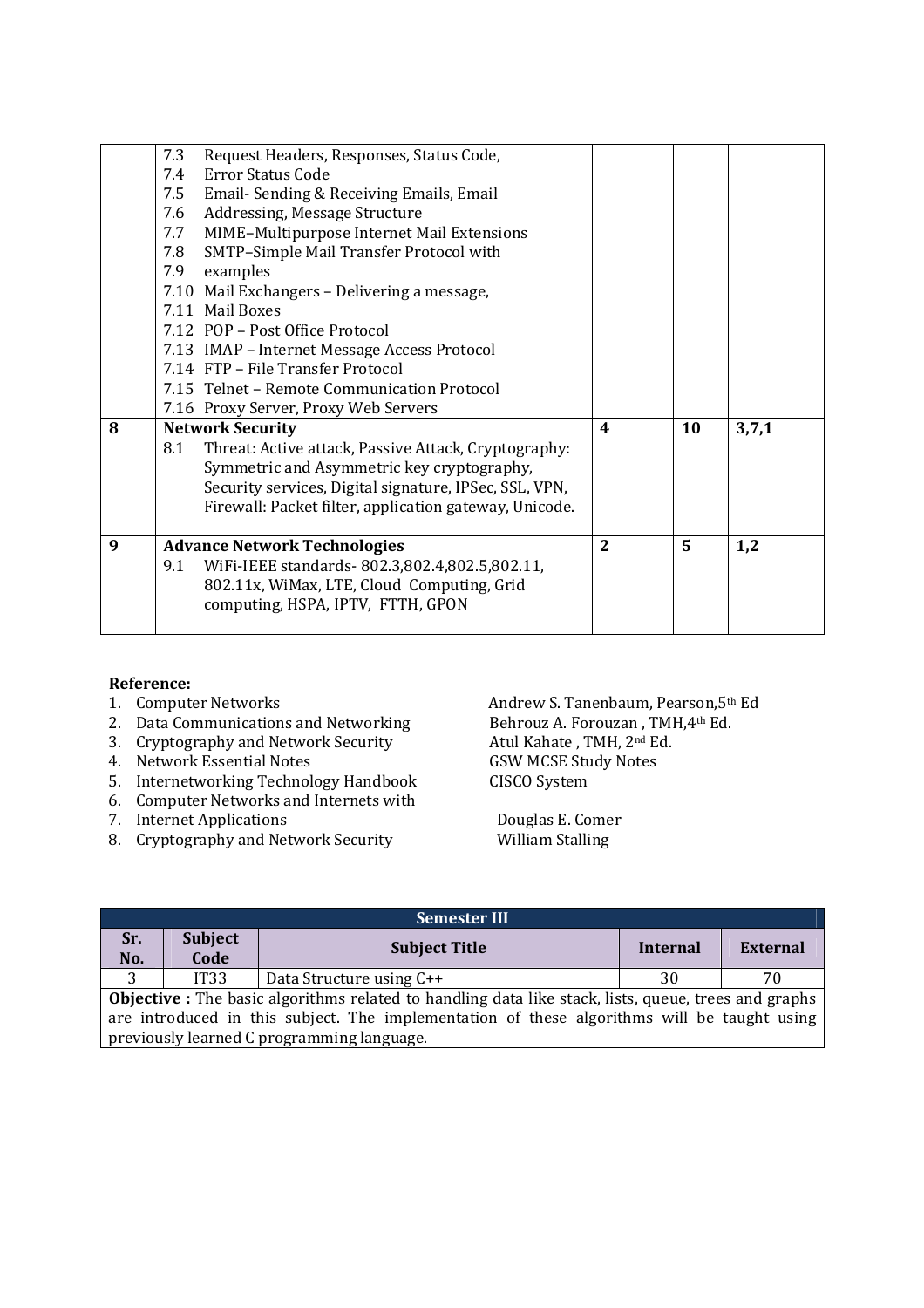| Sr.<br><b>No</b> |              | <b>Topic Details</b>                                         | Nos. of<br><b>Sessions</b> | %    | Reference<br><b>Books</b> |
|------------------|--------------|--------------------------------------------------------------|----------------------------|------|---------------------------|
| $\mathbf{1}$     | 1.1          | Introduction                                                 | $\mathbf{2}$               | 5    | 1,2,3                     |
|                  | 1.2          | Data Definition                                              |                            |      |                           |
|                  | 1.3          | Data Object                                                  |                            |      |                           |
|                  | 1.4          | Data Types                                                   |                            |      |                           |
|                  |              | Built-in Data Type                                           |                            |      |                           |
|                  |              | Derived Data Type                                            |                            |      |                           |
|                  | 1.5          | Data Structure                                               |                            |      |                           |
|                  | 1.6          | <b>Implementation of Data Structure</b>                      |                            |      |                           |
| $\mathbf{2}$     | <b>Array</b> |                                                              | 5                          | 12.5 | 1,2,3                     |
|                  | 2.1          | Array as Data Structure                                      |                            |      |                           |
|                  | 2.2          | <b>Storage Representation of Arrays</b>                      |                            |      |                           |
|                  | 2.3          | <b>Applications of Arrays</b>                                |                            |      |                           |
|                  | 2.4          | <b>Polynomial Representation Using Arrays</b>                |                            |      |                           |
|                  |              | Addition of Two Polynomial                                   |                            |      |                           |
|                  |              | Multiplication of Two Polynomial                             |                            |      |                           |
|                  | 2.5          | <b>Sparse Matrices</b>                                       |                            |      |                           |
|                  |              | <b>Addition of Sparse Matrices</b>                           |                            |      |                           |
|                  |              | Transpose of a Sparse Matrix                                 |                            |      |                           |
| 3                |              | <b>Linked List</b>                                           | 8                          | 20   | 1,2,3                     |
|                  | 3.1          | Introduction                                                 |                            |      |                           |
|                  | 3.2          | Drawback of Sequential Storage                               |                            |      |                           |
|                  | 3.3          | Concept of Linked List                                       |                            |      |                           |
|                  | 3.4          | Implementation of Linked List                                |                            |      |                           |
|                  | 3.5          | Operation of Linked List                                     |                            |      |                           |
|                  |              | Creating a List                                              |                            |      |                           |
|                  |              | Displaying a List                                            |                            |      |                           |
|                  |              | Inserting an element in the List                             |                            |      |                           |
|                  | 3.6          | Deleting an element                                          |                            |      |                           |
|                  | 3.7          | Other Operation & Applications                               |                            |      |                           |
|                  | 3.8          | Reversing a Linked List<br><b>Concatenation of Two Lists</b> |                            |      |                           |
|                  | 3.9          | Representation of Polynomial                                 |                            |      |                           |
|                  |              | 3.10 Circular Linked List & Operation                        |                            |      |                           |
|                  |              | 3.11 Doubly Linked List & Operation                          |                            |      |                           |
|                  |              | 3.12 Doubly Circular Linked List & Operation                 |                            |      |                           |
|                  |              | 3.13 Difference between an array and Linked list             |                            |      |                           |
|                  |              | 3.14 Generalized Linked List                                 |                            |      |                           |
|                  |              | 3.15 Header Linked List                                      |                            |      |                           |
| 4                | <b>Stack</b> |                                                              | 5                          | 12.5 | 1,2,3                     |
|                  | 3.1          | Introduction                                                 |                            |      |                           |
|                  | 3.2          | Definition                                                   |                            |      |                           |
|                  | 3.3          | Operation on Stack                                           |                            |      |                           |
|                  | 3.4          | Static & Dynamic Implementation of a Stack                   |                            |      |                           |
|                  | 3.5          | Application of Stack                                         |                            |      |                           |
|                  | 3.6          | Recursion                                                    |                            |      |                           |
|                  | 3.7          | Infix, Prefix & Postfix expression                           |                            |      |                           |
|                  | 3.8          | Matching Parentheses in an                                   |                            |      |                           |
|                  | 3.9          | Expression                                                   |                            |      |                           |
| 5                | Queue        |                                                              | 5                          | 12.5 | 1,2,3                     |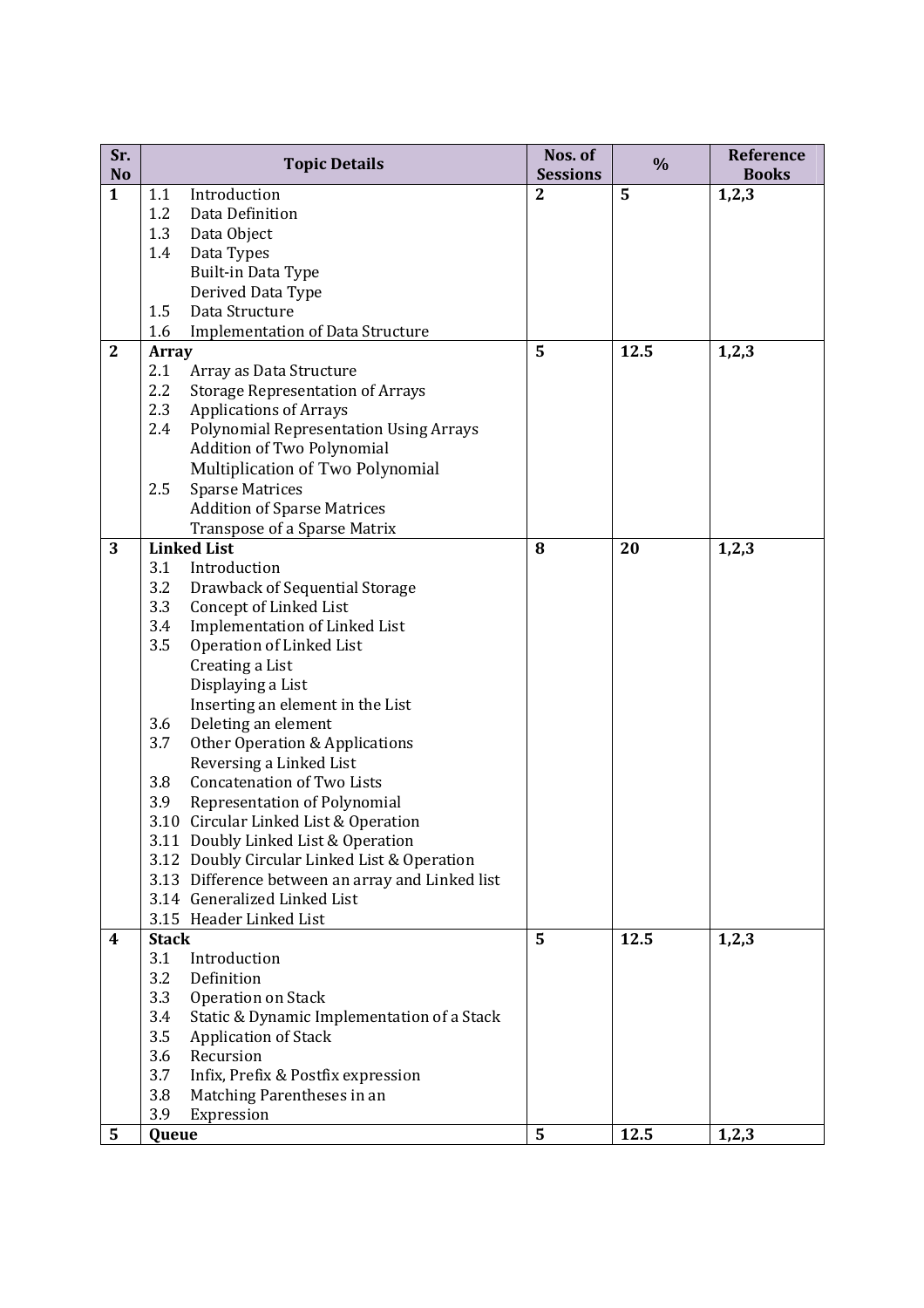|                | 5.1         | Introduction                             |   |      |       |
|----------------|-------------|------------------------------------------|---|------|-------|
|                | 5.2         | Definition of a Queue                    |   |      |       |
|                | 5.3         | Operation on a Queue                     |   |      |       |
|                | 5.4         | Static & Dynamic Implementation of Queue |   |      |       |
|                | 5.5         | Types of Queue                           |   |      |       |
|                |             | Circular Queue                           |   |      |       |
|                |             | <b>Priority Queue</b>                    |   |      |       |
|                | 5.6         | <b>DEQueue</b>                           |   |      |       |
|                | 5.7         | <b>Application of Queue</b>              |   |      |       |
|                | 5.8         | Job Scheduling                           |   |      |       |
|                |             | Reversing Stack using Queue              |   |      |       |
| 6              | <b>Tree</b> |                                          | 5 | 12.5 | 1,2,3 |
|                | 6.1         | Tree Terminology                         |   |      |       |
|                | 6.2         | <b>Binary Tree</b>                       |   |      |       |
|                | 6.3         | <b>Binary Tree Representation</b>        |   |      |       |
|                | 6.4         | <b>Binary Search Tree (BST)</b>          |   |      |       |
|                |             | Creating a BST                           |   |      |       |
|                |             | <b>Binary Search Tree Traversal</b>      |   |      |       |
|                |             | Preorder Traversal                       |   |      |       |
|                |             | <b>Inorder Traversal</b>                 |   |      |       |
|                |             | Postorder Traversal                      |   |      |       |
| $\overline{7}$ |             | <b>Binary Threaded Tree</b>              | 5 | 12.5 | 1,2,3 |
|                | 7.1         | AVL tree                                 |   |      |       |
|                | 7.2         | <b>B</b> tree                            |   |      |       |
|                |             | introduction to B tree                   |   |      |       |
|                |             | insertion in B tree                      |   |      |       |
|                |             | deletion from B tree                     |   |      |       |
|                |             | introduction to B+, B* tree              |   |      |       |
|                | 7.3         | <b>Expression Tree</b>                   |   |      |       |
|                | 7.4         | Threaded Binary Tree                     |   |      |       |
| 8              | Graph       |                                          | 5 | 12.5 | 1,2,3 |
|                | 8.1         | Introduction                             |   |      |       |
|                | 8.2         | <b>Graph Representation</b>              |   |      |       |
|                |             | <b>Adjacency Matrix</b>                  |   |      |       |
|                |             | <b>Adjacency List</b>                    |   |      |       |
|                | 8.3         | <b>Graph Traversals</b>                  |   |      |       |
|                |             | Depth First Search                       |   |      |       |
|                |             | <b>Breadth First Search</b>              |   |      |       |
|                | 8.4         | Applications of Graph                    |   |      |       |

## **Reference Books:**

| 1 | Data Structures Using C and C++                 | Langsam Y, PHI, 2nd Ed. |
|---|-------------------------------------------------|-------------------------|
|   | 2 The Essence of Data Structures using C++      | Brownesy, Kan           |
| 3 | <b>Magnifying Data Structures</b>               | Arpita Gopal            |
|   | 4 Data Structures Using C ++                    | Malik D S               |
|   | 5 Data Structures in $C_{++}$                   | Kutty N.S., Padhye P.Y. |
|   | 6 Practical Approach to Data Structures         | Hanumanthappa           |
| 7 | Data Structure Using C++                        | Kasiviswanath N.        |
|   | 8 Principles of Data Structures Using C and C++ | Das Vinu V.             |
|   |                                                 |                         |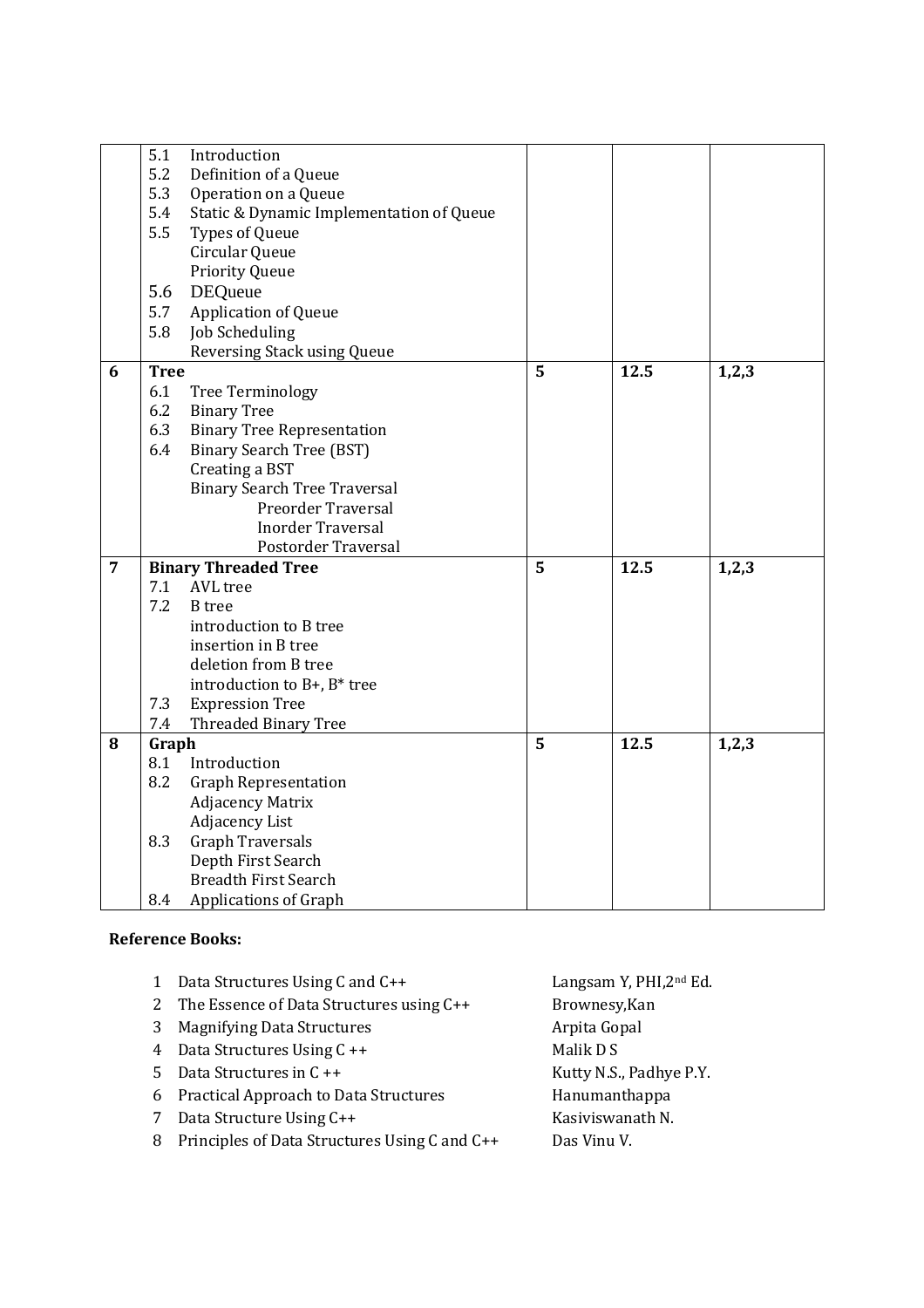| 9  | Data Structure and Algorithms in C++            | Joshi Brijendra Kumar                   |
|----|-------------------------------------------------|-----------------------------------------|
| 10 | Data Structures and Algorithms in C++           | Drozdek Adam                            |
| 11 | Data Structures Using C++                       | Malik D S, CENGAGE Learning Pub.        |
| 12 | Data Structures with C++: Schaums Outlines      | Hubbard John                            |
| 13 | Data Structures: A pscudocode approach with C++ | Gilberg R.F., Forouzan B.A., Cengage    |
| 14 | Data Structure Using C ++                       | Jayalakshmi                             |
| 15 | Data Structures Using C and C++ (Tenenbaum)     | Tenenbaum, Pearson Pub.                 |
| 16 | Data Structure through C++                      | Y.P. Kanetkar, BPB, 2 <sup>nd</sup> Ed. |
| 17 | Fundamental of DS using $C++$                   | Horowitz Sahani, Galgotia pub.          |
| 18 | DS using $C++$                                  | Abhyankar                               |
|    |                                                 |                                         |

| <b>Semester III</b>                                          |                  |                                                                                                                                                                                                                                                                                                                                                                                                                                                                                             |          |    |  |  |
|--------------------------------------------------------------|------------------|---------------------------------------------------------------------------------------------------------------------------------------------------------------------------------------------------------------------------------------------------------------------------------------------------------------------------------------------------------------------------------------------------------------------------------------------------------------------------------------------|----------|----|--|--|
| <b>Subject</b><br>Sr.<br><b>Subject Title</b><br>No.<br>Code |                  | Internal                                                                                                                                                                                                                                                                                                                                                                                                                                                                                    | External |    |  |  |
| 4                                                            | IT34             | Advanced Database management System                                                                                                                                                                                                                                                                                                                                                                                                                                                         | 30       | 70 |  |  |
|                                                              | advanced topics. | <b>Objective:</b> To study the further database techniques beyond which covered in the second year,<br>and thus to acquaint the students with some relatively advanced issues. At the end of the course<br>students should be able to: gain an awareness of the basic issues in objected oriented data<br>models, learn about the Web-DBMS integration technology and XML for Internet database<br>applications, familiarize with the data-warehousing and data-mining techniques and other |          |    |  |  |

| Sr.<br>N <sub>0</sub> | <b>Topic Details</b>                                                                                                                                                                                                                                                                                                                                             | Nos. of<br><b>Session</b> | $\%$ | <b>Refere</b><br>nce<br>books |
|-----------------------|------------------------------------------------------------------------------------------------------------------------------------------------------------------------------------------------------------------------------------------------------------------------------------------------------------------------------------------------------------------|---------------------------|------|-------------------------------|
| $\mathbf{1}$ .        | <b>Advance Database Management System - Concepts &amp;</b><br><b>Architectures</b><br>1.1 Centralised<br>1.2 Client-Server<br>1.3 Server system<br><b>Transaction servers</b><br>Data servers<br>Cloud based servers<br>1.4 Parallel<br>1.5 Distributed<br>1.6 Web based system<br>Web architecture (2 tier, 3 tier, N-tier Architecture)<br>Web services - SOAP | 4                         | 5    | 1,4,7                         |
| 2                     | <b>Parallel Databases</b><br>2.1 Introduction<br>2.2 I/O parallelism<br>2.3 Inter-query and Intra-query parallelism,<br>2.4 Inter-operational and<br>Intra-operational parallelism<br>2.5 Design of parallel systems                                                                                                                                             | 5                         | 15   | 1,4                           |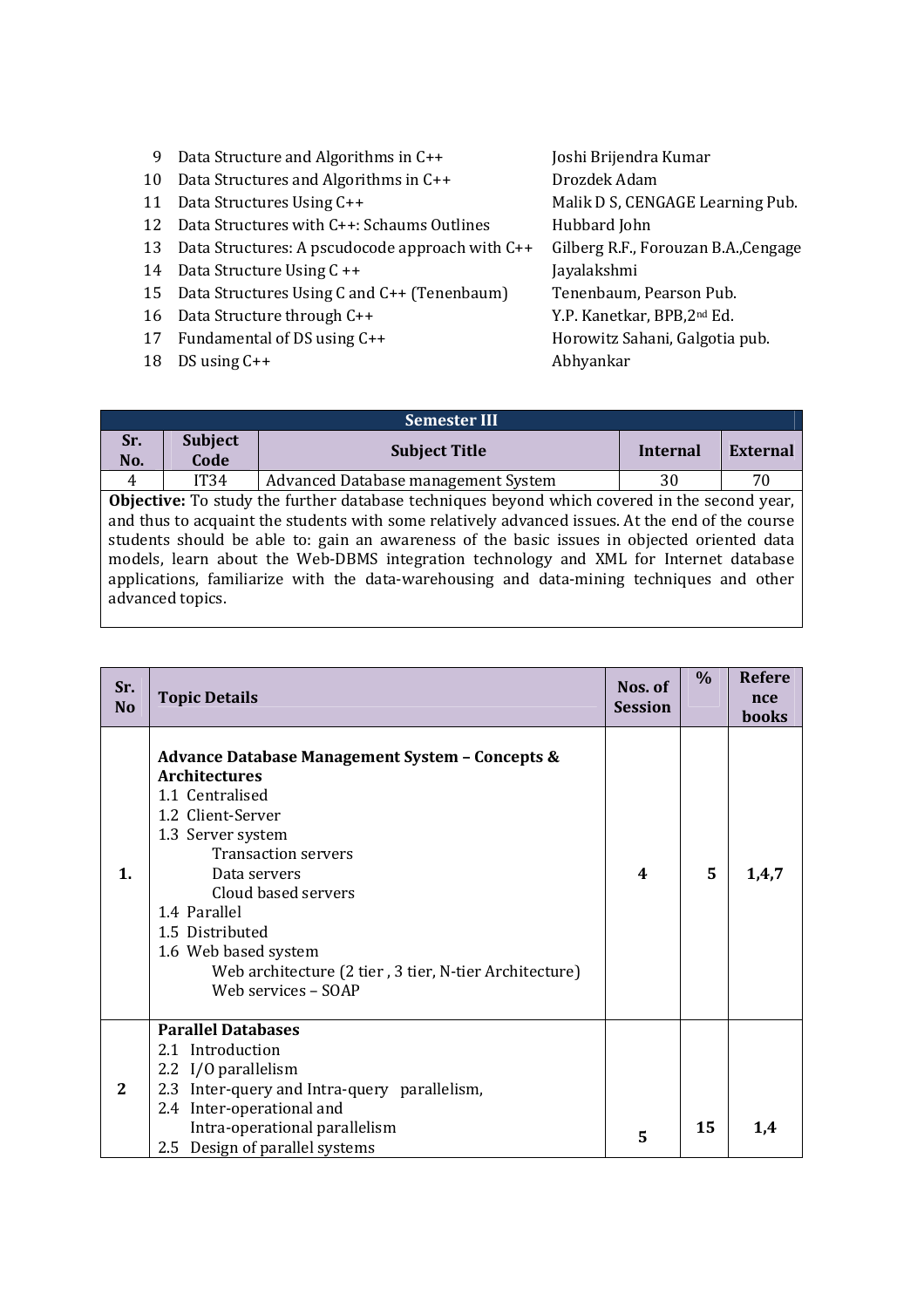|    | 2.6 Parallelism on Multicore processors                 |   |    |          |
|----|---------------------------------------------------------|---|----|----------|
| 3  | <b>Distributed Databases</b>                            |   |    |          |
|    | 3.1 Introduction,                                       |   |    |          |
|    | 3.2 Homogeneous and Heterogeneous Databases             |   |    |          |
|    | 3.3 Distributed data storage,                           |   |    |          |
|    | 3.4 Distributed transactions                            |   |    |          |
|    | 3.5 Commit protocols                                    | 5 | 15 | 1,4      |
|    | 3.6 Concurrency control                                 |   |    |          |
|    | 3.7 Availability                                        |   |    |          |
|    | 3.8 Cloud based databases,                              |   |    |          |
|    | 3.9 Directory systems                                   |   |    |          |
|    | <b>Specialty Databases &amp; Applications</b>           |   |    |          |
|    | 4.1 Object based Databases - OR & OO                    |   |    |          |
|    | Overview of Object-Oriented concepts &                  |   |    |          |
|    | characteristics                                         |   |    |          |
|    | Database design for OODBMS - Objects, OIDs and          |   |    |          |
|    | reference types                                         |   | 25 | 1, 4, 5, |
| 4. | Database design for ORDBMS                              | 8 |    | 6, 7     |
|    | Comparing RDBMS, OODBMS & ORDBMS                        |   |    |          |
|    | 4.2 Temporal databases                                  |   |    |          |
|    | 4.3 Spatial data & Geographic database                  |   |    |          |
|    | 4.4 Multimedia data                                     |   |    |          |
|    | 4.5 Mobility & Personal databases                       |   |    |          |
|    | <b>Data Warehousing</b>                                 |   |    |          |
|    | 5.1 Introduction to Data warehousing                    |   |    |          |
|    | 5.2 Architecture                                        |   |    |          |
|    | 5.3 Warehouse schemas,                                  |   |    |          |
|    | 5.4 Dimensional data modeling- star, snowflake schemas, |   |    |          |
|    | fact constellation                                      |   |    | 1,       |
| 5. | 5.5 OLAP and data cubes                                 | 5 | 15 | 2,4,6,7  |
|    | 5.6 Operations on cubes                                 |   |    |          |
|    | 5.7 Data preprocessing -need for                        |   |    |          |
|    | 5.8 preprocessing, data cleaning,                       |   |    |          |
|    | data integration & transformation,                      |   |    |          |
|    | data reduction                                          |   |    |          |
|    | Knowledge Base Systems & Data Mining                    |   |    |          |
|    | 6.1 Data mining as a part Knowledge Discovery process   |   |    |          |
|    | Introduction to machine learning & data mining          |   |    |          |
|    | 6.2 Association rules                                   |   |    |          |
|    | 6.3 Market-basket Model, support & confidence           |   |    |          |
|    | Apriori Algorithm                                       |   |    |          |
|    | Sampling Algorithm                                      |   | 15 | 1,2,6    |
| 6. | Frequent-pattern Tree Algorithm                         |   |    |          |
|    | <b>Partition Algorithm</b>                              | 8 |    |          |
|    | Other types of Association rules                        |   |    |          |
|    | 6.4 Classification                                      |   |    |          |
|    | Decision tree induction                                 |   |    |          |
|    | Bayesian classifiers                                    |   |    |          |
|    | Clustering<br>6.5                                       |   |    |          |
|    | k-means Algorithm                                       |   |    |          |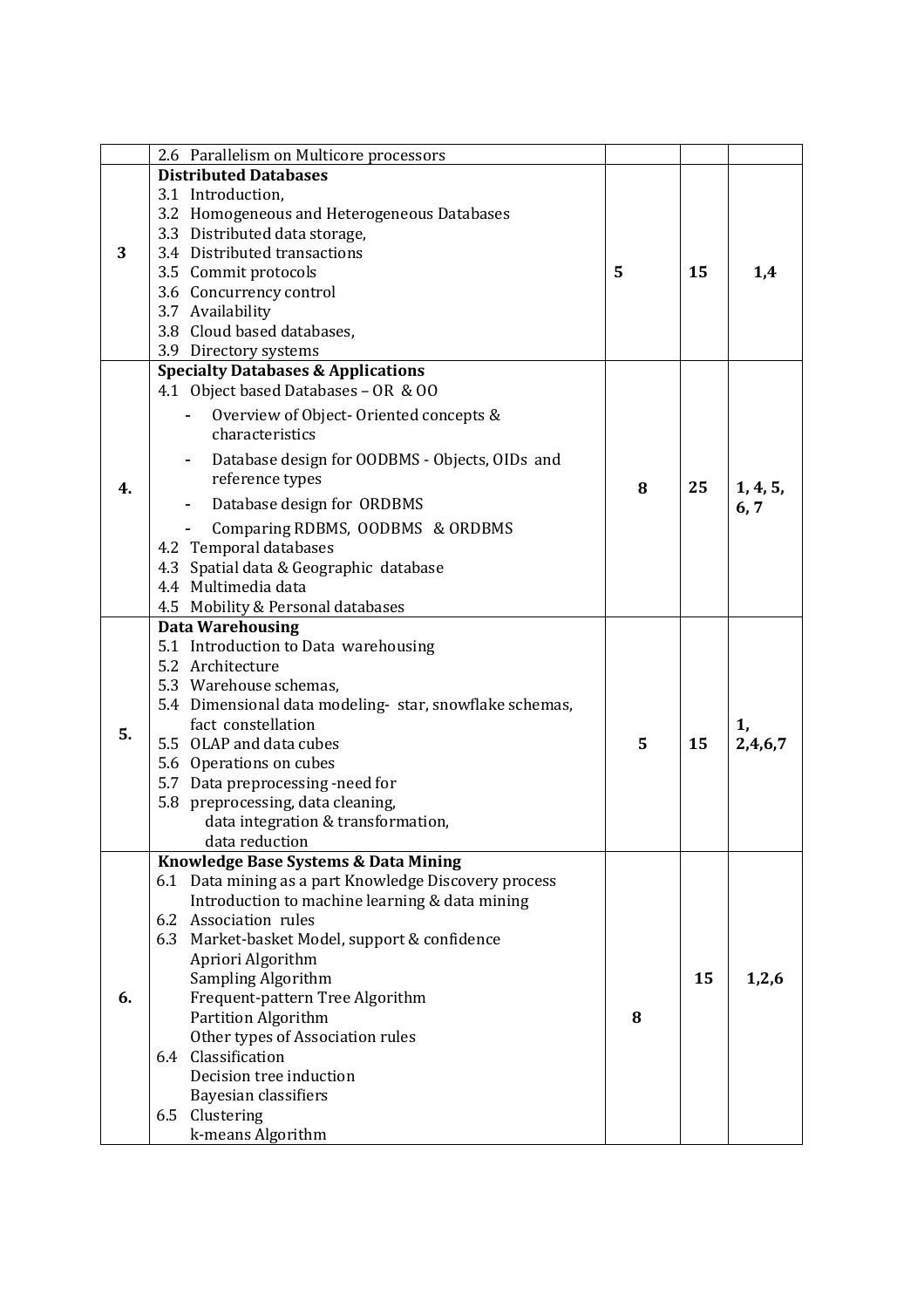|    | 6.6 Approaches to other data mining problems |                                      |   |    |     |
|----|----------------------------------------------|--------------------------------------|---|----|-----|
|    |                                              | Discovery of sequential patterns     |   |    |     |
|    | Discovery of patterns in time series         |                                      |   |    |     |
|    |                                              | Regression                           |   |    |     |
|    |                                              | Neural Networks                      |   |    |     |
|    |                                              | <b>Genetic Algorithms</b>            |   |    |     |
|    |                                              | Text mining                          |   |    |     |
|    |                                              | Data-visualization                   |   |    |     |
|    | 6.7                                          | <b>Applications of Data Mining</b>   |   |    |     |
|    | Data exchange through XML                    |                                      |   |    |     |
|    | 7.1                                          | Structure of XML data                |   |    |     |
|    | 7.2                                          | XML schema                           |   |    |     |
|    | 7.3                                          | XML Document & Databases schema      |   |    |     |
| 7. |                                              | Storing & Extracting XML document    |   |    |     |
|    | 7.4                                          | XML Querying XML data                | 5 | 10 | 1,6 |
|    |                                              | XPath                                |   |    |     |
|    |                                              | XQuery                               |   |    |     |
|    | 7.5                                          | Application Program Interface to XML |   |    |     |
|    | 7.6                                          | <b>XML Applications</b>              |   |    |     |

# **Reference Books**

- 1. Database system concepts', 6th Edition –Abraham Silberschatz, Henry Korth, S, Sudarshan, (McGraw Hill International )
- 2. Data Mining: Concepts and systems Jiawei nan, Micheline Kamber, (MorganKaufmann publishers )
- 3. Database systems : "Design implementation and management"- Rob Coronel, 4thEdition, (Thomson Learning Press)
- 4. Database Management Systems Raghu Ramkrishnan, Johannes Gehrke Second Edition, (McGraw Hill International )
- 5. Database Management System Alexis Leaon, Mathews Leon, (leon press)
- 6. Fundamentals of Database Systems Remez Elmasri , Shamkant Navathe,Pearson,5th Ed
- 7. Database Systems a Practical approach to design , implementation & Management Thomes M. Colnnolly, Carolyn E. Begg, Pearson 4th Ed.

|            | <b>Semester III</b>                                                   |                                     |          |                 |  |  |
|------------|-----------------------------------------------------------------------|-------------------------------------|----------|-----------------|--|--|
| Sr.<br>No. | <b>Subject</b><br>Code                                                | <b>Subject Title</b>                | Internal | <b>External</b> |  |  |
|            | IT <sub>35</sub>                                                      | Object Oriented Analysis And Design | 30       | 70              |  |  |
|            | Objectives:<br>After completing this course students will be able to: |                                     |          |                 |  |  |

- 2. Understand the issues involved in implementing an object-oriented design
- 3. Analyze requirements and produce an initial design
- 4. Develop the design to the point where it is ready for implementation
- 5. Design components to maximize their reuse
- 6. Learn to use the essential modeling elements in the most recent release of the Unified Modeling Language - UML 2.0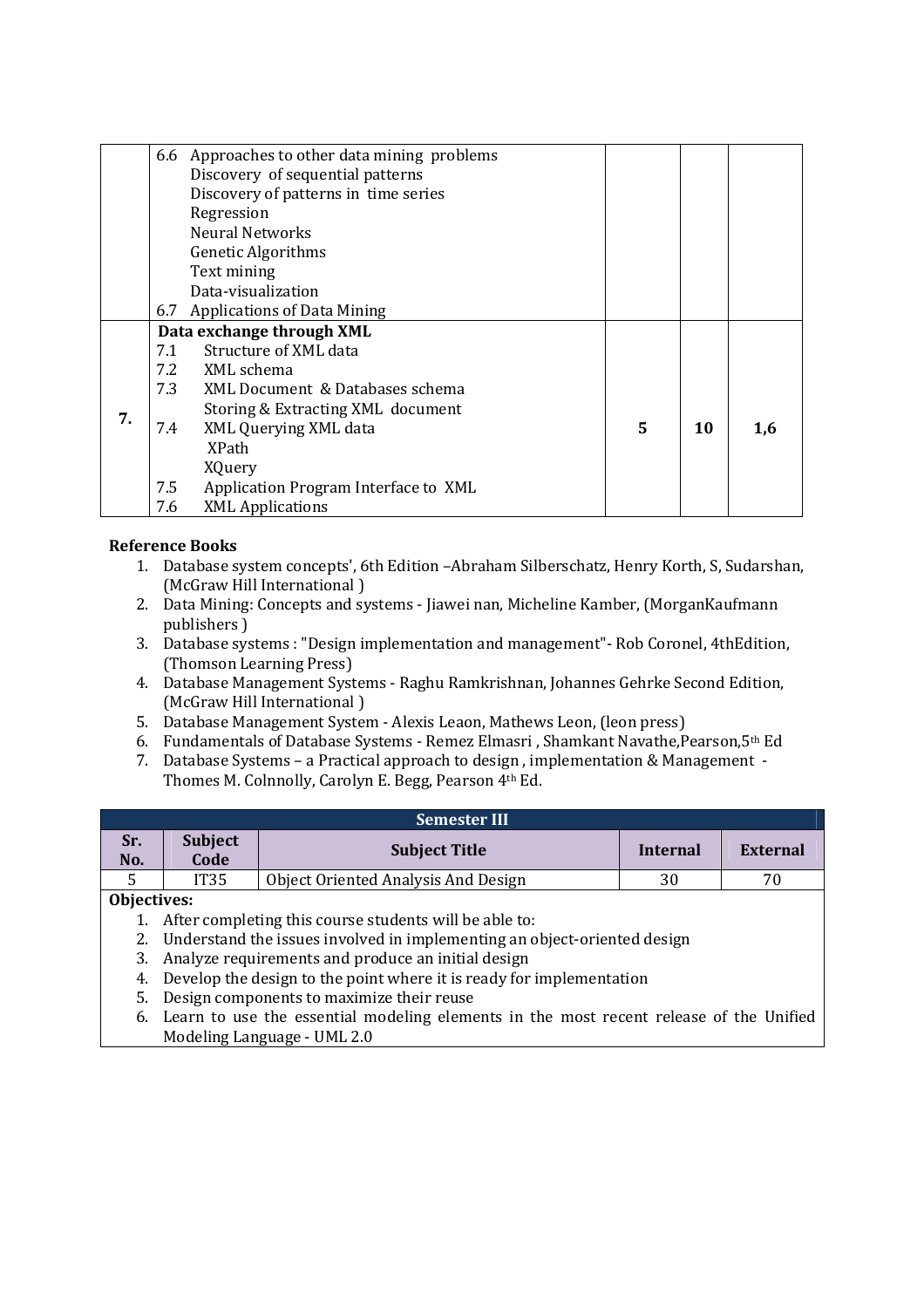| Sr.<br>N <sub>o</sub> | <b>Topic Details</b>                                                                     | Nos. of<br><b>Sessions</b> | $\%$ | Reference<br><b>Books</b> |
|-----------------------|------------------------------------------------------------------------------------------|----------------------------|------|---------------------------|
| $\mathbf{1}$          | <b>Introduction</b>                                                                      | 5                          | 12   | 1, 2, 3, 4, 5             |
|                       | 1.1<br>Two views of software Developments: SSAD and                                      |                            |      |                           |
|                       | OOAD. Why Object -Orientation?                                                           |                            |      |                           |
|                       | <b>The Object Paradigm</b>                                                               |                            |      |                           |
|                       | 1.2<br>Object and classes                                                                |                            |      |                           |
|                       | 1.3<br>Abstraction and encapsulation                                                     |                            |      |                           |
|                       | Methods and Message<br>1.4                                                               |                            |      |                           |
|                       | Interfaces, Inheritance and Polymorphism<br>1.5                                          |                            |      |                           |
|                       | Access Control-<br>1.6                                                                   |                            |      |                           |
| $\mathbf{2}$          | The Business case for OO Developments<br>1.7                                             | 6                          |      |                           |
|                       | <b>Object Oriented Methodologies</b><br>Some of the object Oriented Methodology:-<br>2.1 |                            | 14   | 3,4,5,6,7,8               |
|                       | 2.2<br>Object Oriented Design -Booch                                                     |                            |      |                           |
|                       | 2.3<br>Object Modeling Techniques - Rumbaugh                                             |                            |      |                           |
|                       | Object - Oriented Analysis - Cood Yourdon<br>2.4                                         |                            |      |                           |
|                       | 2.5<br>Object - Oriented Software engineering - Ivar                                     |                            |      |                           |
|                       | Jacobson Unified Approach                                                                |                            |      |                           |
|                       | 2.6<br>Diagramming and Notational Techniques using                                       |                            |      |                           |
|                       | the UML                                                                                  |                            |      |                           |
|                       | 2.7<br><b>UML Notation</b>                                                               |                            |      |                           |
|                       | 2.8<br>{Analysis Diagramming Techniques.} ==                                             |                            |      |                           |
|                       | Introduction to all (ten) Diagram                                                        |                            |      |                           |
|                       | 2.9<br>{Design Diagramming Techniques}                                                   |                            |      |                           |
|                       | 2.10 Generalization / Specialization.                                                    |                            |      |                           |
|                       | 2.11 Aggregation and composition                                                         |                            |      |                           |
|                       | 2.12 Association, Cardinality, Navigability, Icons,                                      |                            |      |                           |
|                       | relationships and adornments.                                                            |                            |      |                           |
| 3                     | <b>Object-Oriented Systems Development</b>                                               | $\boldsymbol{4}$           | 14   | 3,4,5                     |
|                       | <b>Process</b>                                                                           |                            |      |                           |
|                       | <b>Rational Unified Process</b><br>3.1                                                   |                            |      |                           |
|                       | Four Major phases: - Inception, Elaboration,<br>3.2                                      |                            |      |                           |
|                       | <b>Construction, Transition Requirements</b>                                             |                            |      |                           |
|                       | Engineering<br>3.3<br>Problem analysis.                                                  |                            |      |                           |
|                       | Understanding Stockholders need Type of<br>3.4                                           |                            |      |                           |
|                       | requirements.                                                                            |                            |      |                           |
|                       | 3.5<br>Use-case Model: Writing Requirements                                              |                            |      |                           |
| 4                     | <b>Analysis</b>                                                                          | 8                          | 15   | 3,4,5                     |
|                       | <b>Behavioral Analysis</b><br>4.1                                                        |                            |      |                           |
|                       | Domain Analysis or Business Object Analysis<br>4.2                                       |                            |      |                           |
|                       | 4.3<br>Use-case Driven Object Oriented analysis                                          |                            |      |                           |
|                       | 4.4<br>The UML approach.                                                                 |                            |      |                           |
|                       | Develop use-case Model                                                                   |                            |      |                           |
|                       | <b>Use-case Description</b>                                                              |                            |      |                           |
|                       | Documentation                                                                            |                            |      |                           |
|                       | <b>Activity Diagram</b>                                                                  |                            |      |                           |
|                       | 4.5<br>Identify the classes.                                                             |                            |      |                           |
|                       | Introduction to different approaches for                                                 |                            |      |                           |
|                       | identifying classes                                                                      |                            |      |                           |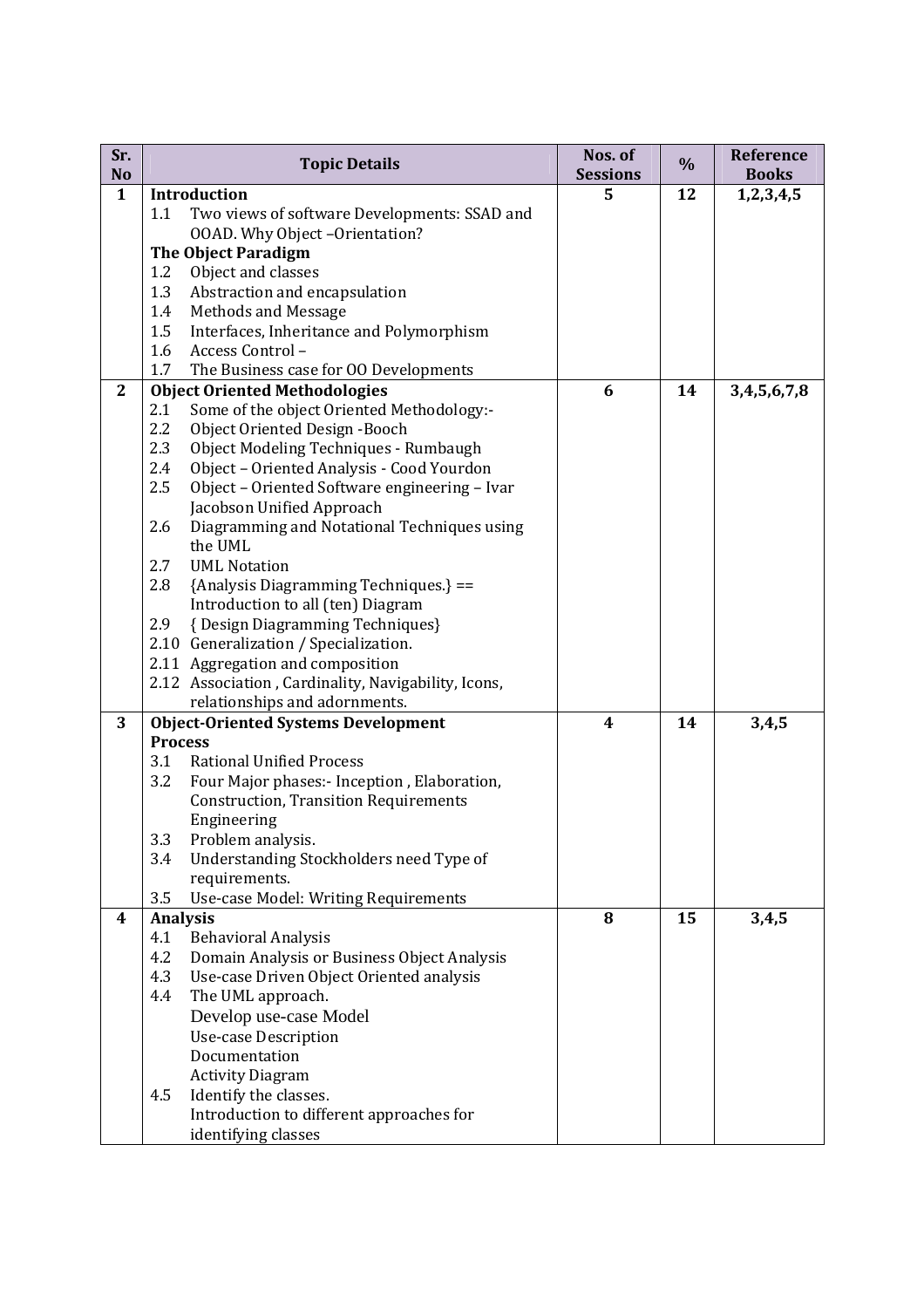|                | "Noun Phrase" approach                                                              |                |    |          |
|----------------|-------------------------------------------------------------------------------------|----------------|----|----------|
|                | "Conman Class Pattern" approach                                                     |                |    |          |
|                | "CRC" approach                                                                      |                |    |          |
|                | Usecase Driven Approach.                                                            |                |    |          |
|                | <b>Containment and Composition</b><br>4.6                                           |                |    |          |
|                | Aggregation<br>4.7                                                                  |                |    |          |
|                | Inheritance, SubTypes and IS-A Hierarchies.<br>4.8                                  |                |    |          |
|                | 4.9<br>Association and Link Relationships.                                          |                |    |          |
|                | 4.10 Diagramming System Events.                                                     |                |    |          |
| 5              | <b>Design Phases</b>                                                                | 6              | 15 | 3,4,5,10 |
|                | 5.1<br>Translating Analysis Concept into Design.                                    |                |    |          |
|                | 5.2<br>Optimizing classes and Objects: The Multi-tiered                             |                |    |          |
|                | <b>Architecture View</b>                                                            |                |    |          |
|                | Mapping System functions to objects.<br>5.3                                         |                |    |          |
|                | 5.4<br>Object-to-Object Visibility.                                                 |                |    |          |
|                | <b>Collaboration Diagram</b><br>5.5                                                 |                |    |          |
|                | Sequential Diagram<br>5.6                                                           |                |    |          |
|                | 5.7<br><b>Specification Class Diagram</b>                                           |                |    |          |
|                | 5.8<br>Specifying Object Interfaces.                                                |                |    |          |
|                | 5.9<br>Designing the Data Access layer.                                             |                |    |          |
|                | 5.10 Design User Interface layer                                                    |                |    |          |
|                | 5.11 Designing System Interfaces, Controls and                                      |                |    |          |
|                | Security.                                                                           |                |    |          |
| 6              | <b>Design Refinement</b>                                                            | 3              | 8  | 10       |
|                | Designing for Extensibility<br>6.1                                                  |                |    |          |
|                | Design for reusability.<br>6.2                                                      |                |    |          |
|                | 6.3<br>Portioning class space                                                       |                |    |          |
|                | 6.4<br>Checking Completeness and correctness.                                       |                |    |          |
| $\overline{7}$ | <b>Persistent Object and Database Issues</b>                                        | 3              | 8  | 4,5,10   |
|                | 7.1<br>The Cood Data Management Domain.                                             |                |    |          |
|                | 7.2<br><b>Object Persistence</b>                                                    |                |    |          |
|                | 7.3<br>Object-oriented Database Management System                                   |                |    |          |
|                | Object-Oriented verses Relational Database.<br>7.4                                  |                |    |          |
|                | 7.5<br>Mapping object to Relational Data structure.                                 |                |    |          |
| 8              | <b>Testing of Object oriented applications</b>                                      | 3              | 8  | 4,5      |
|                | 8.1 Introduction to Testing Strategies.                                             |                |    |          |
|                | 8.2<br>Impact of Object Orientation on Testing.                                     |                |    |          |
|                | 8.3<br><b>Testing Business Process.</b>                                             |                |    |          |
|                | 8.4<br>Design Matrix                                                                |                |    |          |
|                | 8.5<br>Discovering reusable pattern.                                                |                |    |          |
| 9              | <b>Patterns</b>                                                                     | $\overline{2}$ | 6  | 6        |
|                | 9.1<br>Benefits of patterns.                                                        |                |    |          |
|                |                                                                                     |                |    |          |
|                | 9.2<br>Using patterns During Analysis.<br>9.3<br><b>Using Pattern During Design</b> |                |    |          |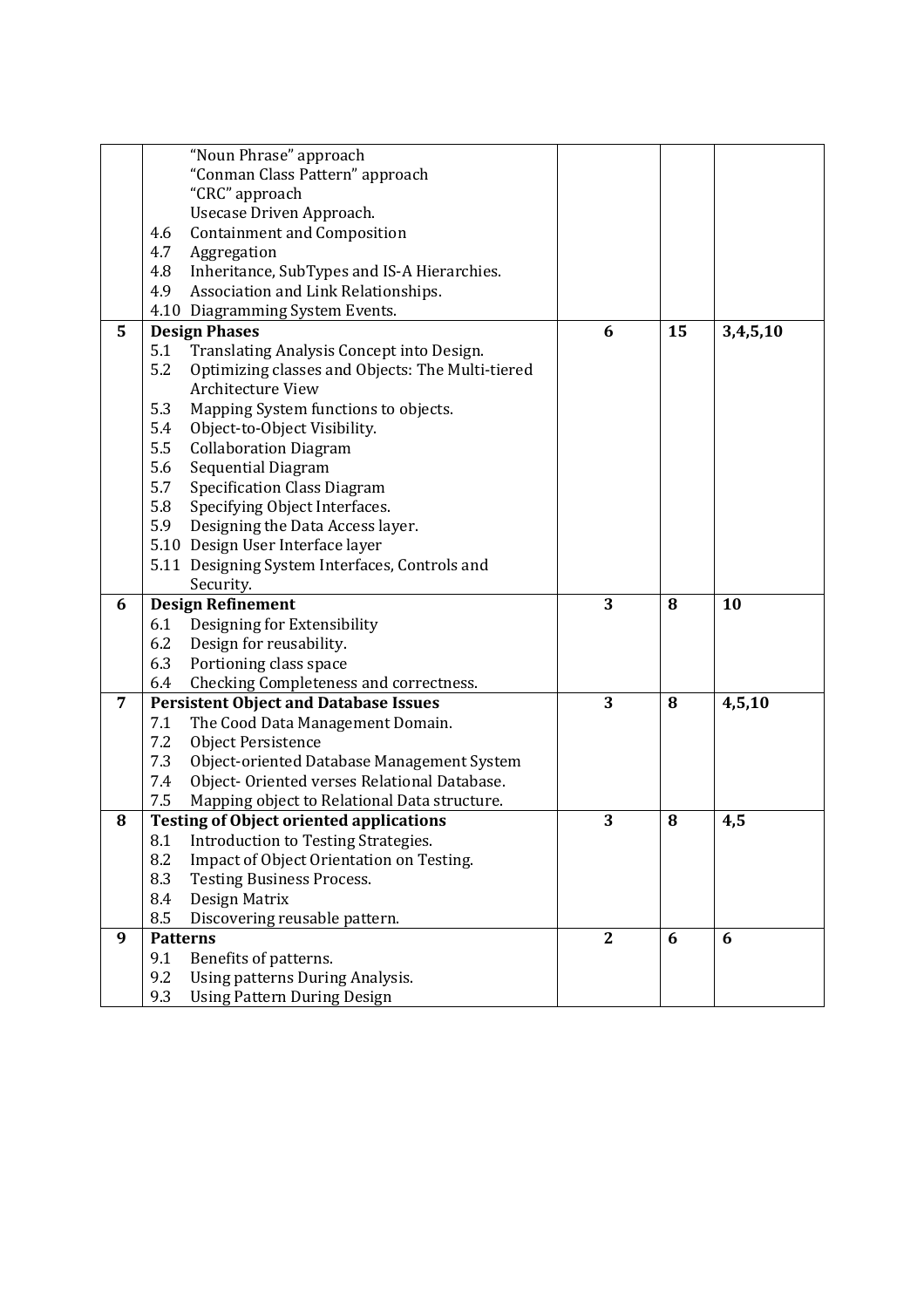# **References**

- 1. Object Oriented Analysis and Design with Applications by Grady Booch., Benjamin / Cummings , 1994., Pearson Pub.
- 2. Object Oriented Modeling and Design by J Rumbaugh, M Blaha, W . Premerlani ,PHI Pub.
- 3. Magnifying Object Oriented Analysis and Design by Arpita Gopal and Netra Patil : PHI Publication
- 4. Principles of Object- Oriented Software Development Anton Eliens , Addison Wesley.
- 5. Object Oriented System Development Ali Bahrami McGRAW-HILL International Edition.
- 6. Object-Oriented Software Engineering Ivar Jacobson Pearson Education INC
- 7. Applying UML And Pattern by Craig Larman Pearson Education INC
- 8. UML Distilled Martin Flowler Pearson Education INC
- 9. The Unified Modeling Language User Guide -Grady Booch, James Rumbaugh, Ivar Jacobson-Pearson Education INC
- 10. The Unified Modeling Language Reference Guide -Grady Booch, James Rumbaugh, Ivar Jacobson-Pearson Education INC
- 11. Design Object- Oriented Software Rebecea Wrifs- Brock. Brian Wilkerson, Lauren Wiener
- 12. Object Oriented Analysis and Design- Bennett , Simon McGraw Hill.
- 13. Designing Flexible Object Oriented System with UML Charless Richter, Techmedia
- 14. Instant UML Muller Apress LP
- 15. UML Instant Thomas A Pendar Wiley Publication
- 16. UML in Nutshell ,O'reilly Pub.

|            | <b>Semester III</b>                                                                                |                                                                                                 |                 |          |  |  |  |
|------------|----------------------------------------------------------------------------------------------------|-------------------------------------------------------------------------------------------------|-----------------|----------|--|--|--|
| Sr.<br>No. | <b>Subject</b><br>Code                                                                             | <b>Subject Title</b>                                                                            | <b>Internal</b> | External |  |  |  |
|            |                                                                                                    |                                                                                                 |                 |          |  |  |  |
| 6          | MT31                                                                                               | Research Methodology and Tools                                                                  | 70              |          |  |  |  |
|            |                                                                                                    | <b>Objective</b> : Research is a tool which helps the manager to identify, understand and solve |                 |          |  |  |  |
|            | management problems. Research improves the decision making ability of the manager. The             |                                                                                                 |                 |          |  |  |  |
|            | objective of the subject is to create scientific attitude towards solving a management problem and |                                                                                                 |                 |          |  |  |  |
|            | impart knowledge about tools available for carrying out research.                                  |                                                                                                 |                 |          |  |  |  |

| Sr.<br><b>No</b>        | <b>Topic Details</b>                                              | Nos. of<br><b>Session</b> | $\%$ | <b>Reference</b><br><b>Books</b> |
|-------------------------|-------------------------------------------------------------------|---------------------------|------|----------------------------------|
| 1                       | Introduction and overview                                         | 1 Lecture                 | 8    |                                  |
| $\overline{2}$          | The nature of Computer Science(CS)<br>research; what is research? | 3 Lectures                | 8    |                                  |
| 3                       | Literature searches, information<br>gathering                     | 1 Lecture<br>1 Practical  | 8    |                                  |
| $\overline{\mathbf{4}}$ | Reading and understanding research<br>papers                      | 2 Lectures<br>1 Tutorial  | 6    |                                  |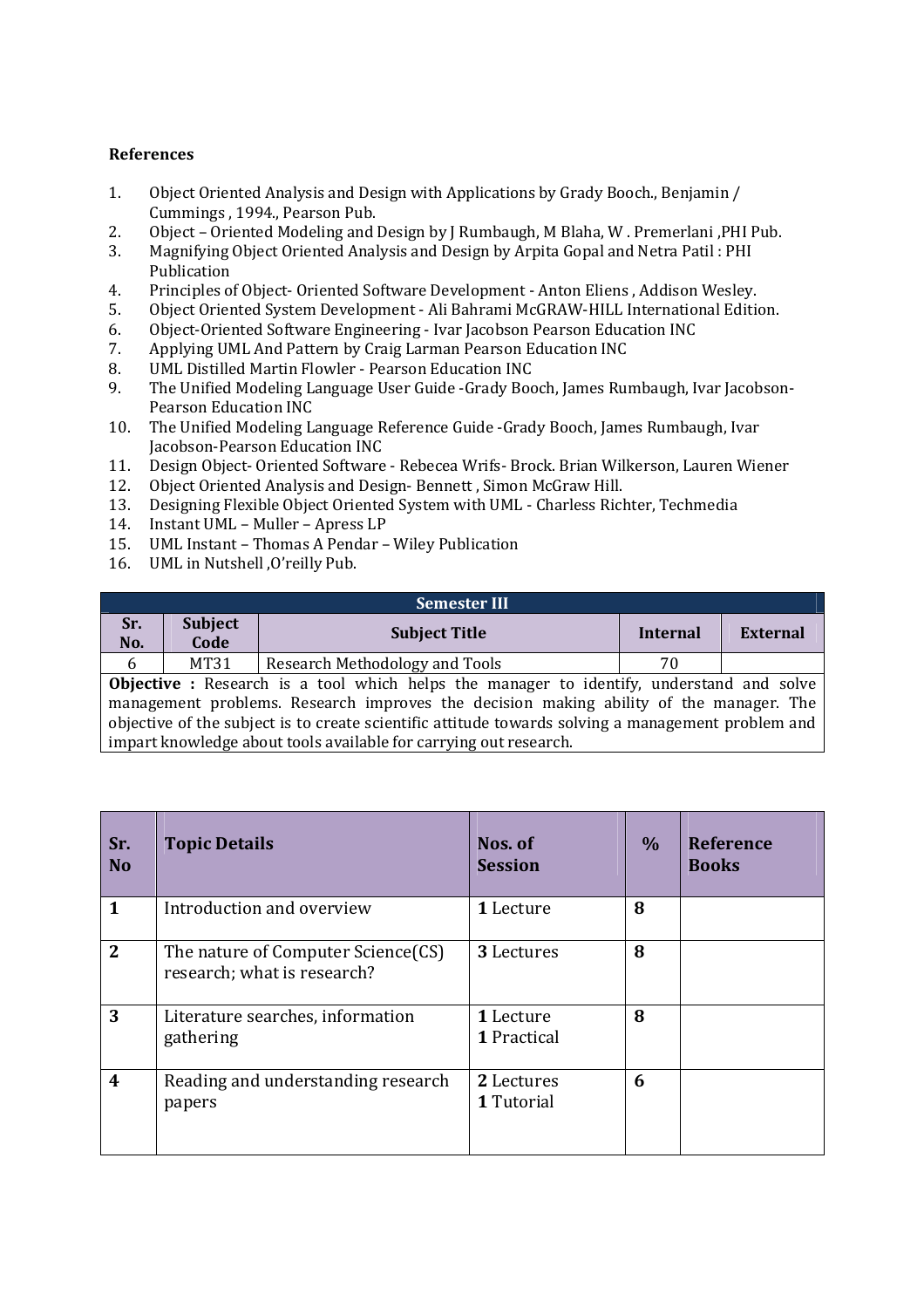| 5  | Technical writing, referencing,                  | 4 Lectures,  | 8                       |  |
|----|--------------------------------------------------|--------------|-------------------------|--|
|    | bibliographies                                   | 1 Tutorial,  |                         |  |
|    |                                                  | 5 Practicals |                         |  |
| 6  | Presentation skills, written and oral            | 2 Lectures   | 7                       |  |
| 7  | Choosing or proposing a project                  | 2 Lectures   | 6                       |  |
| 8  | Project planning, tools and techniques           | 2 Lectures,  | 10                      |  |
|    | for planning                                     | 1 Practical  |                         |  |
| 9  | Project conduct, time management,                | 2 Lectures   | 9                       |  |
|    | risk management, team working                    |              |                         |  |
|    |                                                  |              |                         |  |
| 10 | Commercial and economic                          | 3 Lectures,  | 8                       |  |
|    | considerations in IT research and IT             | 1 practical  |                         |  |
| 11 | industry<br>Review of legal, ethical, social and | 2 Lectures   | 8                       |  |
|    | professional (LSEP) issues including             |              |                         |  |
|    | data protection and standards                    |              |                         |  |
| 12 | Research Methods in Computer                     | 2 Lectures   | $\overline{5}$          |  |
|    | Science and Engineering                          |              |                         |  |
|    | (introduction)                                   |              |                         |  |
| 13 | Research Methods (for Software                   | 2 Lectures   | 5                       |  |
|    | Engineering)                                     |              |                         |  |
| 14 | Measured-based research methods in               | 2 Lectures   | $\overline{\mathbf{4}}$ |  |
|    | <b>Computer Engineering</b>                      |              |                         |  |

**Note:** Use of SPSS, MATLAB-Statistical Tool Box, etc. for additional knowledge is recommended.

1. Christian W. Dawson: Projects in Computing and Information Systems (A Student's Guide). Addison Wesley, 2005.

Justin Zobel: Writing for Computer Science. Springer, 2004

- 2. Research Methodology Methods And Techniques C.R. Kothari, New Age International Pub, 2<sup>nd</sup> Ed
- 3. Research Methodology Concepts And Cases Deepak Chawla, Neena Sondhi, Vikas Pub.
- 4. Business Research Methods By By William G.Zikmund, Thomson South-Western, CENGAGE Learning.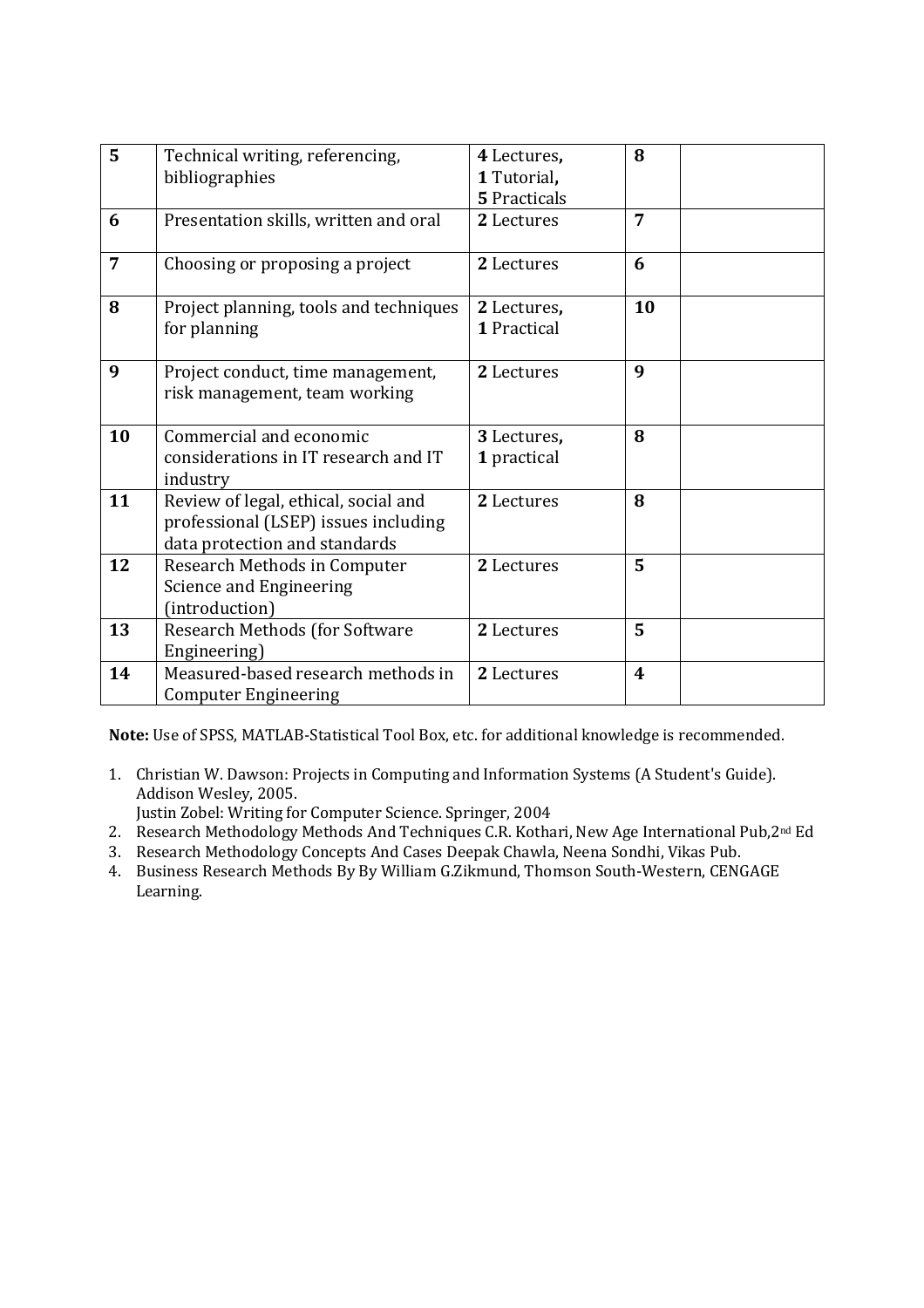| <b>Semester III</b>                                                                                                                                                                                                              |                                       |                                                                                                  |                 |          |  |  |
|----------------------------------------------------------------------------------------------------------------------------------------------------------------------------------------------------------------------------------|---------------------------------------|--------------------------------------------------------------------------------------------------|-----------------|----------|--|--|
| Sr.                                                                                                                                                                                                                              | <b>Subject</b>                        | <b>Subject Title</b>                                                                             | <b>Internal</b> | External |  |  |
| No.                                                                                                                                                                                                                              | Code                                  |                                                                                                  |                 |          |  |  |
| 7                                                                                                                                                                                                                                | IT31P                                 | Mini Project based on Web Technology                                                             | 50              |          |  |  |
|                                                                                                                                                                                                                                  |                                       | <b>Objective:</b> To make practice of developing a good web application using the techniques and |                 |          |  |  |
|                                                                                                                                                                                                                                  |                                       | scripting students have learnt, they have to do a mini project as an assignment.                 |                 |          |  |  |
| Students are expected to develop dynamic web projects, based on HTML, DHTML, JavaScript<br>۰<br>/ VBScript and ASP. Documentation need not be stressed in this mini project.<br>The marks of project will be based on following: |                                       |                                                                                                  |                 |          |  |  |
|                                                                                                                                                                                                                                  | Screens, Forms, Validations: 30 marks |                                                                                                  |                 |          |  |  |

- Database handling, creating dynamic pages: 20 marks

|                                                                                                                                                                                | <b>Semester III</b>    |                                              |          |          |  |  |
|--------------------------------------------------------------------------------------------------------------------------------------------------------------------------------|------------------------|----------------------------------------------|----------|----------|--|--|
| Sr.<br>No.                                                                                                                                                                     | <b>Subject</b><br>Code | <b>Subject Title</b>                         | Internal | External |  |  |
| 8                                                                                                                                                                              | IT31L                  | Mini Project Based on Data Structure Concept | 50       |          |  |  |
| <b>Objective:</b> The practical implementation of data structure will be done by students through this lab<br>work, which will built efficient programming skills in students. |                        |                                              |          |          |  |  |

# **IT31 ( internal) Lab Assignments ( Recommended)**

- 1. Addition and Multiplication of Two Polynomials.
- 2. Addition and Transpose of Sparse Matrices.
- 3. Singly Linked List: Create, Display, Insertion, Deletion, Search, Reverse
- 4. Singly Circular Linked List: Create, Display, Insertion, Deletion, Search,
- 5. Doubly Linked List: Create, Display, Insertion, Deletion, Search, Reverse
- 6. Stack Implementation
- 7. Stack Application: Inter conversion of Infix, Prefix & Postfix
- 8. Stack Application: Palindrome & Matching Parenthesis.
- 9. Queue Implementation
- 10. Queue Application: Job Scheduling.
- 11. Binary Search Tree Implementation: Creation, Insertion, Deletion, Copy, Mirror, Traversal (Preorder, Post order, In order).
- 12. Graph Application: Depth First Search, Breadth First Search, And Shortest Path Algorithm.

|            | <b>Semester III</b>    |                                |          |          |  |  |  |
|------------|------------------------|--------------------------------|----------|----------|--|--|--|
| Sr.<br>No. | <b>Subject</b><br>Code | <b>Subject Title</b>           | Internal | External |  |  |  |
|            | *SS3L                  | Soft Skill - Technical Writing | 30       |          |  |  |  |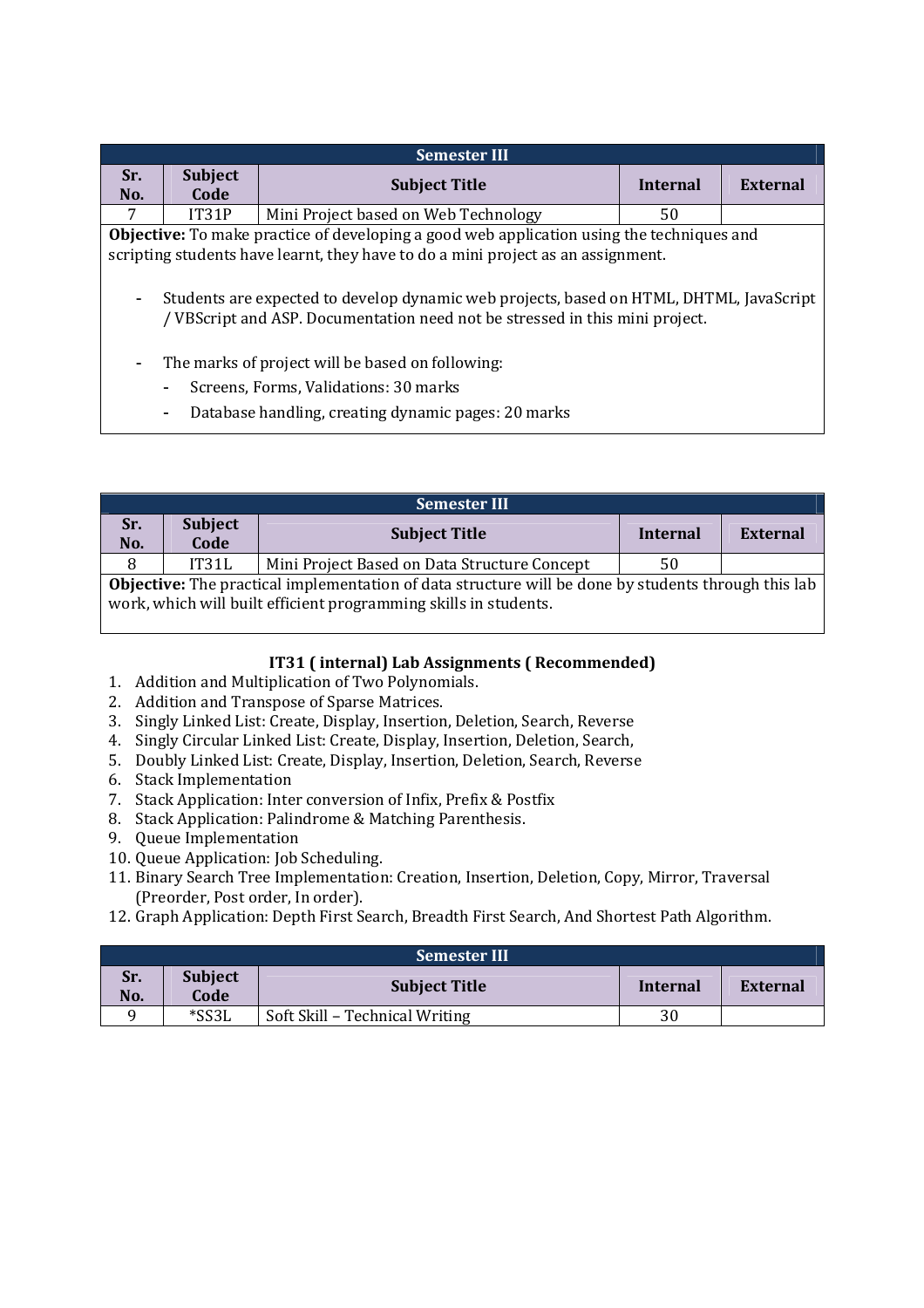|            | Semester - IV                                                                                         |                      |          |                 |  |  |
|------------|-------------------------------------------------------------------------------------------------------|----------------------|----------|-----------------|--|--|
|            | <b>Semester IV</b>                                                                                    |                      |          |                 |  |  |
| Sr. No.    | <b>Subject</b>                                                                                        | <b>Subject Title</b> | Internal | <b>External</b> |  |  |
|            | Code                                                                                                  |                      |          |                 |  |  |
|            | IT41                                                                                                  | Java Programming     | 30       | 70              |  |  |
| Objective: |                                                                                                       |                      |          |                 |  |  |
|            | To enable the students to understand the core principles of the Java Language and use visual tools to |                      |          |                 |  |  |

produce well designed, effective applications and applets.

| <b>No</b><br><b>Sessions</b><br>$\frac{0}{0}$<br><b>Topic Details</b>      | <b>Books</b><br>1, 2, 3, 7 |
|----------------------------------------------------------------------------|----------------------------|
|                                                                            |                            |
| $\mathbf{1}$<br><b>Introduction to Core Java</b><br>6<br>20                |                            |
| Introduction                                                               |                            |
| 1.1<br>Features of JAVA                                                    |                            |
| 1.2<br>JDK Environment & Tools                                             |                            |
| (javac, java, appletviewer, javadoc, jdb)                                  |                            |
| Object Oriented concepts with respect to Java                              |                            |
| Difference between C++ & JAVA                                              |                            |
| Java Programming Fundamentals                                              |                            |
| Structure of java program, data types, variables,                          |                            |
| Operators, Keywords, Naming conventions,                                   |                            |
| Decision making statements, Iterative statements,                          |                            |
| Type casting, Arrays (One dimensional &                                    |                            |
| Multidimensional)                                                          |                            |
| String (String Arrays, String Methods, StringBuffer)                       |                            |
| Creating classes & objects<br>1.3                                          |                            |
| 1.4<br>Constructors (with all types)                                       |                            |
| 1.5<br>Garbage collection & finalize() method.                             |                            |
| Implementation of Inheritance<br>1.6                                       |                            |
| Single, Multilevel, Hierarchical, Use of super keyword,                    |                            |
| super                                                                      |                            |
| constructor, this keyword                                                  |                            |
| 1.7<br>Implementation of polymorphism                                      |                            |
| Method overloading, Method overriding                                      |                            |
| Nested & inner classes<br>1.8                                              |                            |
| Modifiers & Access control (Default, public, private,<br>1.9               |                            |
| protected, private protected)                                              |                            |
| 1.10 Final variables, Methods & classes<br>1.11 Abstract methods & classes |                            |
| 1.12 Interfaces                                                            |                            |
| 1.13 Packages                                                              |                            |
| Packages concept, Creating user defined package, Java                      |                            |
| built in packages (Java.lang, java.util)                                   |                            |
| 1.14 Exception Handling                                                    |                            |
| Exception types, Using try catch, Multiple catch, Nested                   |                            |
| try, throw, throws, finally, user defined exceptions                       |                            |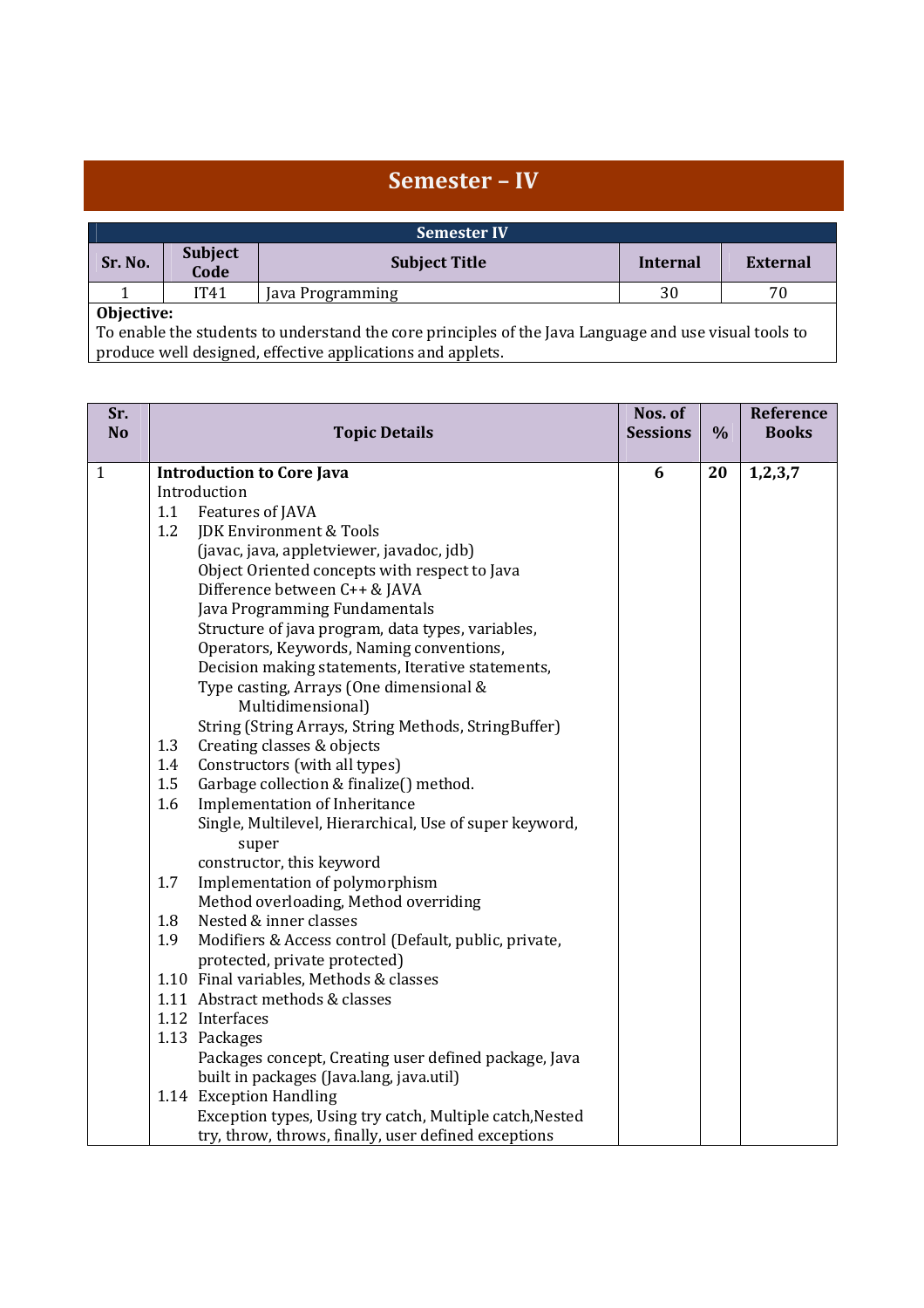| $\overline{2}$ | <b>Applet As Java Applications</b>                              | $\overline{2}$ | 8  | 1, 2, 7    |
|----------------|-----------------------------------------------------------------|----------------|----|------------|
|                | 2.1<br>Introduction                                             |                |    |            |
|                | 2.2<br>Applet Life Cycle                                        |                |    |            |
|                | 2.3<br>Applets specific methods & Related HTML references       |                |    |            |
|                | 2.4<br>An Applet Skeleton                                       |                |    |            |
|                | $2.5\phantom{0}$<br>The HTML APPLET Tag with all attributes.    |                |    |            |
|                | 2.6<br>Creating an Applet                                       |                |    |            |
|                | 2.7<br>Displaying it using Web Browser, appletwiewer.exe        |                |    |            |
|                | 2.8<br>Passing parameters to applet                             |                |    |            |
|                | 2.9<br>Advantages and Disadvantages of Applet Vs Applications   |                |    |            |
|                |                                                                 |                |    |            |
| 3              | <b>Abstract Windows Toolkit</b>                                 | 5              | 8  | 1,2,7      |
|                | 3.1<br><b>Components and Graphics</b>                           |                |    |            |
|                | 3.2<br>Containers, Frames and Panels                            |                |    |            |
|                | 3.3<br><b>Layout Managers</b>                                   |                |    |            |
|                | 3.4<br>Border layout, Flow layout, Grid layout, Card layout     |                |    |            |
|                | 3.5<br>AWT all components                                       |                |    |            |
|                | <b>Event delegation Model</b>                                   |                |    |            |
|                | Event source and handler                                        |                |    |            |
|                | Event categories, Listeners, interfaces                         |                |    |            |
|                | Anonymous classes, Adapter Classes                              |                |    |            |
|                | <b>Swing Libraries</b>                                          |                |    |            |
|                | Model view Controller design pattern                            |                |    |            |
|                | Different layout, menus dialog boxes,                           |                |    |            |
|                | text input                                                      |                |    |            |
| $\overline{4}$ | <b>Java Input Output</b>                                        | 4              | 8  | 1, 2, 7, 8 |
|                | Java IO package<br>4.1                                          |                |    |            |
|                | 4.2<br>Byte/Character Stream                                    |                |    |            |
|                | 4.3<br>Buffered reader / writer                                 |                |    |            |
|                | 4.4<br>File reader / writer                                     |                |    |            |
|                | 4.5<br>Print writer                                             |                |    |            |
|                | 4.6<br>File Sequential / Random                                 |                |    |            |
| 5              | <b>Java Collection Framework</b>                                | 5              | 10 | 3,6,7      |
|                | <b>Collections Overview</b><br>5.1                              |                |    |            |
|                | 5.2<br>The Collection Interfaces                                |                |    |            |
|                | Collection Interface, List Interface, Set Interface,            |                |    |            |
|                | SortedSet Interface                                             |                |    |            |
|                | The Collection Classes                                          |                |    |            |
|                | ArrayList Class, LinkedList Class, HashSet Class, TreeSet       |                |    |            |
|                | Class                                                           |                |    |            |
|                | Accessing a Collection via an Iterator                          |                |    |            |
|                | 5.3<br>The Map Interfaces                                       |                |    |            |
|                | Map Interface, SortedMap Interface                              |                |    |            |
|                | The Map Classes                                                 |                |    |            |
|                | HashMap, TreeMap                                                |                |    |            |
|                | 5.4<br>The Legacy Interfaces                                    |                |    |            |
|                | <b>Enumeration Interface</b>                                    |                |    |            |
|                | The Legacy Classes                                              |                |    |            |
|                | 5.5<br>Vector, Stack Hashtable                                  |                |    |            |
| 6              | <b>JDBC</b>                                                     | 4              | 12 | 6          |
|                | 6.1<br>Java database connectivity, JDBC Architecture, JDBC API, |                |    |            |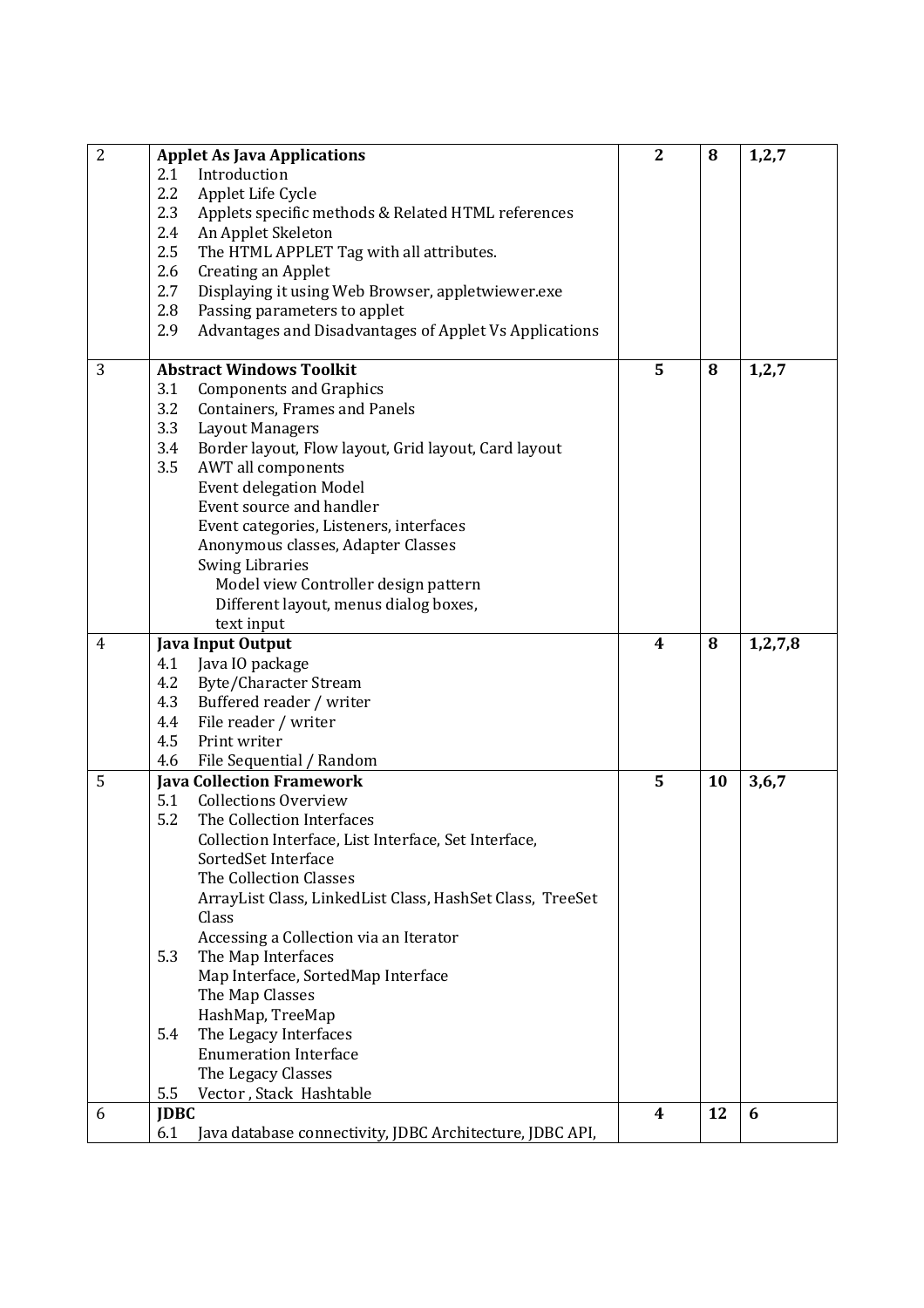|                | 6.2        | Types of JDBC drivers                                |                         |    |            |
|----------------|------------|------------------------------------------------------|-------------------------|----|------------|
|                | 6.3        | Steps to create JDBC Application                     |                         |    |            |
|                | 6.4        | Writing first JDBC applications                      |                         |    |            |
|                | 6.5        | Types of statement objects                           |                         |    |            |
|                |            | (Statement, PreparedStatement and CallableStatement) |                         |    |            |
|                | 6.6        | Types of resultset, ResultSetMetadata                |                         |    |            |
|                | 6.7        | Inserting and updating records                       |                         |    |            |
|                | 6.8        | JDBC and AWT                                         |                         |    |            |
|                | 6.9        | Connection pooling                                   |                         |    |            |
| $\overline{7}$ |            | <b>Multithreading</b>                                | 4                       | 10 | 1, 2, 7, 8 |
|                | 7.1        | Multithreading concepts                              |                         |    |            |
|                | 7.2        | Thread Life cycle                                    |                         |    |            |
|                | 7.3        | Creating multithreaded application                   |                         |    |            |
|                |            | (Using Thread Class & Using Runnable Interface)      |                         |    |            |
|                | 7.4        | Thread priorities                                    |                         |    |            |
|                | 7.5        | Thread synchronization                               |                         |    |            |
|                | 7.6        | Inter thread communication                           |                         |    |            |
| 8              |            | Networking with Java                                 | $\overline{\mathbf{4}}$ | 8  | 7,8        |
|                | 8.1        | Networking basics                                    |                         |    |            |
|                |            | Sockets, port                                        |                         |    |            |
|                |            | Proxy servers                                        |                         |    |            |
|                |            | Internet addressing 7 URL                            |                         |    |            |
|                | 8.2        | java.net - networking classes and interfaces         |                         |    |            |
|                | 8.3        | Implementing TCP/IP based Server and Client          |                         |    |            |
|                | 8.4        | Datagrams - Datagram packet, Datagram server and     |                         |    |            |
|                |            | client                                               |                         |    |            |
|                | 8.5        | <b>URL</b> connections                               |                         |    |            |
| 9              | <b>RMI</b> |                                                      | $\overline{\mathbf{4}}$ | 10 | 6,8        |
|                | 9.1        | Introduction & Architecture of RMI                   |                         |    |            |
|                | 9.2        | Stubs & skeleton                                     |                         |    |            |
|                | 9.3        | Java rmi classes and interfaces                      |                         |    |            |
|                | 9.4        | Writing simple RMI application                       |                         |    |            |
|                | 9.5        | Parameter passing in remote methods                  |                         |    |            |
|                |            | (marshalling and unmarshalling)                      |                         |    |            |
| 10             |            | <b>Java Beans</b>                                    | $\overline{2}$          | 6  | 6          |
|                | 9.1        | Java Beans Introduction, design pattern              |                         |    |            |
|                | 9.2        | Writing simple bean                                  |                         |    |            |
|                | 9.3        | Beans persistence & introspection                    |                         |    |            |

# **Reference Books:**

- 1. Core Java 2 Volume I Cay S Horstmann, Fary Cornell, Sun Microsystems Press, 8th Ed.
- 2. Core Java 2 Volume II Cay S Horstmann, Fary Cornell, Sun Microsystems Press, 8th Ed.
- 3. Programming with Java, A Primer E.Balguruswami, McGraw-Hill, 4th Ed.
- 4. Inside Servlets Dustine R Callway, Pearson Pub.
- 5. Developing Java Servlets James Goodwill, Techmedia,2nd Ed.
- 6. Complete Reference- J2EE Jim Keogh, TMH.
- 7. Java 2 Complete Reference Patric Naughton, Herbert Schildt, TMH,7th Ed.
- 8. Beginning Java Networking Chad Darby, John Griffin & others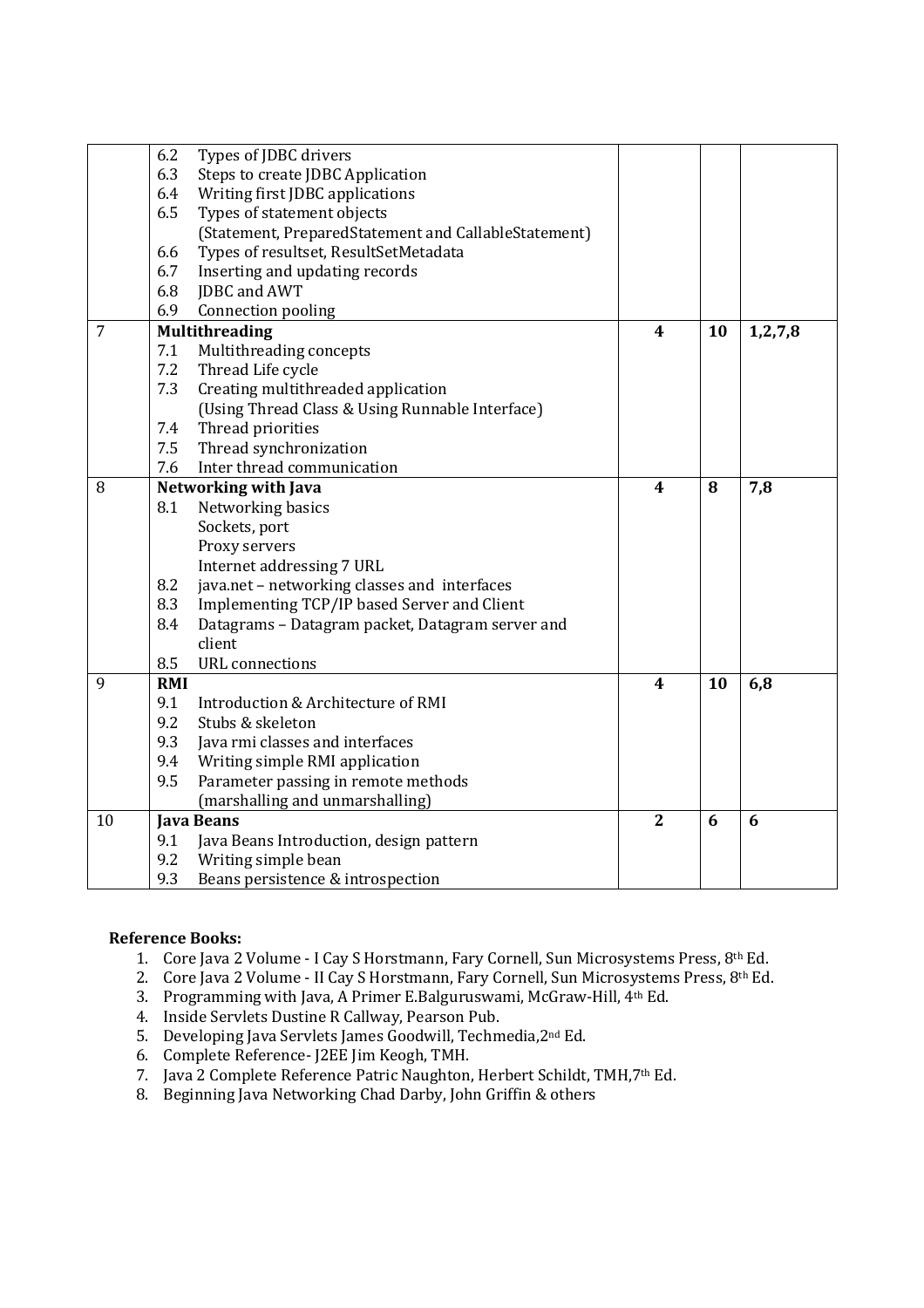| <b>Semester IV</b>                                                                                            |                        |                      |          |                 |  |  |  |
|---------------------------------------------------------------------------------------------------------------|------------------------|----------------------|----------|-----------------|--|--|--|
| Sr.<br>No.                                                                                                    | <b>Subject</b><br>Code | <b>Subject Title</b> | Internal | <b>External</b> |  |  |  |
|                                                                                                               | IT42                   | Mobile Computing     | 30       | 70              |  |  |  |
| <b>Objective</b> : To introduce network, system, techniques and applications in Mobile Wireless<br>Computing. |                        |                      |          |                 |  |  |  |

| S.No | <b>Topic Details</b>                                                                                                                                                                                                                                                                                                                                                                                    | No of<br><b>Sessions</b> | $\frac{0}{0}$ | <b>Reference</b><br><b>Books</b> |
|------|---------------------------------------------------------------------------------------------------------------------------------------------------------------------------------------------------------------------------------------------------------------------------------------------------------------------------------------------------------------------------------------------------------|--------------------------|---------------|----------------------------------|
| 1.   | <b>Introduction to Mobile Communications and</b><br>Computing<br>Mobile Computing (MC): Introduction to MC,<br>applications, limitations, and architecture.<br><b>Cellular Overview</b><br>Cellular networks, Cellular concept, location<br>management, Handoffs                                                                                                                                        | 2                        | 4             | 1,7                              |
| 2.   | <b>Wireless LANs and Application overview</b><br>2.1<br><b>WLAN</b><br>2.2<br>Wireless applications<br>Mac issues(Hidden and exposed terminals,<br>2.3<br>Near and far terminals),<br>Mobile IP<br>2.4<br>2.5<br>Mobile ad-hoc networks (MANET)<br>2.6<br><b>TCP Issues</b><br>2.7<br>Disconnected operations<br>2.8<br>Data broadcasting<br>2.9<br>Mobile agents                                       | $\boldsymbol{4}$         | 5             | 1                                |
| 3.   | 3.1<br><b>GSM</b><br>• Air-interface, channel structure, timing,<br>• Mobile Services (Bearer, Tele-and-<br>supplementary services)<br>• System Architecture<br>Radio subsystem<br>Network and switching subsystem<br>Operation subsystem<br>Protocols<br>3.1 Localization and calling<br>3.2 Handover<br>3.3 Value Added Services<br>- SMS<br>- Cell Broadcast Service<br>- MMS<br>- Location Services | 5                        | 8             | $\mathbf{1}$                     |
|      | 3.2<br><b>WAP</b><br>• Architecture                                                                                                                                                                                                                                                                                                                                                                     |                          |               |                                  |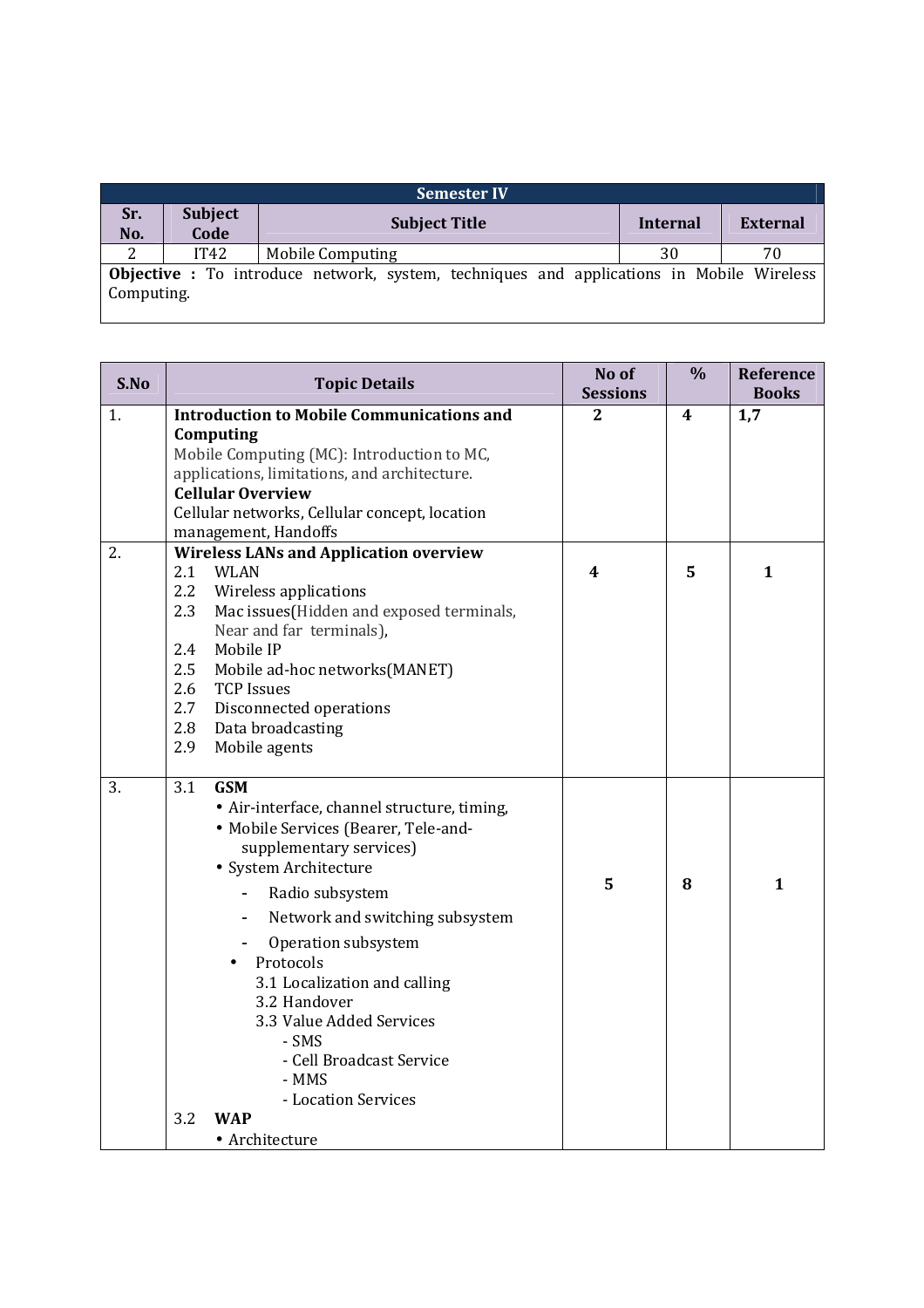|                | • Protocol stack                                     |                |    |                  |
|----------------|------------------------------------------------------|----------------|----|------------------|
|                | • Application environment, - application demo        |                |    |                  |
|                |                                                      |                |    |                  |
|                |                                                      |                |    |                  |
|                |                                                      |                |    |                  |
| $\overline{4}$ | <b>Access Technologies</b>                           | 3              | 3  | 3,7              |
|                | Blue Tooth, GPRS, 802.11, CDMA 3                     |                |    |                  |
|                | Mobile Phone Technologies (1G, 2G, 2.5G, 3G)         |                |    |                  |
| 5              | <b>Database Issues</b>                               | $\overline{2}$ | 6  | 8                |
|                | 5.1<br>Hoarding techniques                           |                |    |                  |
|                | 5.2<br>Caching invalidation mechanisms               |                |    |                  |
|                | 5.3<br>Client server computing with adaptation,      |                |    |                  |
|                | 5.4<br>Power-aware and context-aware computing,      |                |    |                  |
|                | 5.5<br>Transactional models, query processing,       |                |    |                  |
|                | recovery, and                                        |                |    |                  |
|                | quality of service issues.                           |                |    |                  |
| 6              | <b>Platform/Operating Systems for application</b>    | $\mathbf{2}$   | 8  | $\mathbf{1}$     |
|                | development                                          |                |    |                  |
|                | 6.1 Palm OS                                          |                |    |                  |
|                | 6.2<br>Windows CE                                    |                |    |                  |
|                | 6.3<br>Embedded Linux                                |                |    |                  |
|                | 6.4<br>J2ME (Introduction)                           |                |    |                  |
|                | 6.5<br>Symbian (Introduction)                        |                |    |                  |
| 7              | <b>Android application development</b>               |                |    |                  |
|                | Overview of Android<br>7.1                           |                |    |                  |
|                | 7.2<br>Devices running android                       |                |    |                  |
|                | 7.3<br>Why Develop for Android                       | 3              | 8  | 4,5              |
|                | Features of android<br>7.4                           |                |    |                  |
|                | 7.5<br>Architecture of Android, Libraries            |                |    |                  |
|                | Software development kit<br>7.6                      |                |    |                  |
| 8              | Designing the user interface.                        |                |    |                  |
|                | Introducing views and view groups,<br>8.1            |                |    |                  |
|                | 8.2<br>Introducing layouts, Creating new views,      | $\mathbf{2}$   | 8  |                  |
|                | <b>Creating and using Menus</b><br>8.3               |                |    | 4,5              |
|                |                                                      |                |    |                  |
| 9              | <b>Starting with Application Coding</b>              |                |    |                  |
|                | 9.1<br><b>Introducing Intents</b>                    |                |    |                  |
|                | 9.2<br><b>Introducing Adapters</b>                   |                |    |                  |
|                | 9.3<br><b>Using Internet Resources</b>               | 3              |    |                  |
|                | 9.4<br><b>Introducing Dialogs</b>                    |                | 10 | 4,5              |
|                | 9.5<br>Capturing Date and Time                       |                |    |                  |
|                | 9.6<br>Validating and Handling Input data            |                |    |                  |
| 10             | <b>Accessing Location Based Services Application</b> |                |    |                  |
|                | 10.1 Selecting Location Provider                     |                |    | $\boldsymbol{4}$ |
|                | 10.2 Finding your location.                          | $\mathbf{2}$   | 6  |                  |
|                | 10.3 Creating map based activities                   |                |    |                  |
| 11             | Data Storage, retrieval and Sharing                  |                |    |                  |
|                | 11.1 File system in android                          |                |    |                  |
|                | 11.2 Internal and external storage                   |                | 10 | 4,5              |
|                | 11.3 Saving and loading files                        | 3              |    |                  |
|                | 11.4 File Management tools                           |                |    |                  |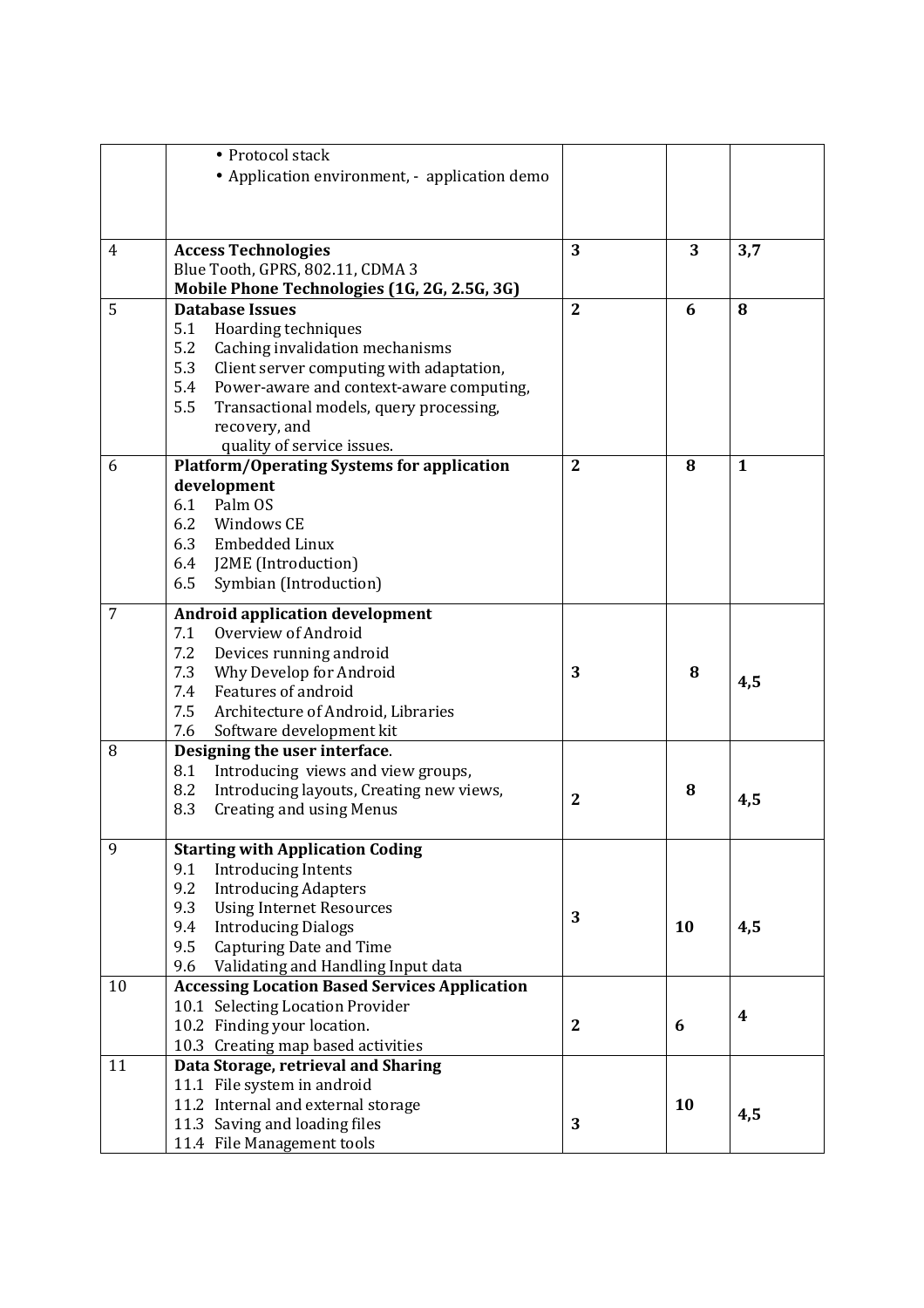| 12 | <b>Introduction to SQLite</b>                   |   |                |     |
|----|-------------------------------------------------|---|----------------|-----|
|    | 12.1 Creating SQLite database,                  |   |                |     |
|    | 12.2 Editing Tasks with SQLite                  |   |                |     |
|    | 12.3 Cursors and content values                 | 3 | 10             | 4   |
|    | 12.4 Working with Android database.             |   |                |     |
| 13 | Peer to peer to communication                   |   |                |     |
|    | 13.1 Accessing Telephony Hardware               |   |                |     |
|    | 13.2 Introducing Android Instant Messaging      |   |                |     |
|    | 13.3 GTalk Service : Using, binding & Making    |   |                |     |
|    | connection                                      |   |                |     |
|    | 13.4 Managing chat Sessions                     | 3 | 7              | 4   |
|    | 13.5 Sending and receiving Data messages        |   |                |     |
|    | 13.6 Introducing SMS                            |   |                |     |
|    | 13.7 Using, sending & Listening SMS Messages    |   |                |     |
| 14 | <b>Accessing Android Hardware</b>               |   |                |     |
|    | 14.1 Audio, Video and Using the camera.         |   |                |     |
|    | 14.2 Introducing Sensor Manager                 |   |                |     |
|    | 14.3 Android Telephony                          | 2 | 5              | 4,5 |
|    | 14.4 Using Bluetooth                            |   |                |     |
|    | 14.5 Manage network and Wi-Fi connections       |   |                |     |
| 15 | <b>Publishing Android Application to Market</b> | 1 | $\overline{2}$ | 6   |

## **References:**

- 1. Mobile Communications J. Schiller, Addition Wesley Publication
- 2. GSM System Engineering A.Mehrotra, Addition Wesley Publication
- 3. Understanding WAP M. Heijden, M. Taylor, Artech House Publication
- 4. Professional Android™ Application Development Wrox Publications, Reto Meier
- 5. Hello Android, Introducing Google's Mobile Development Platform, Ed Burnette, Pragmatic Programmers,ISBN: 978-1-93435-617-3
- 6. Sams teach yourself Android application development, Lauren Dercy and Shande Conder, Sams publishing
- 7. Mobile Computing: Asoke K Talukdar, Roopa R. Yavagal, TataMcGrawHill
- 8. Hansmann, Merk, Nicklous, Stober, "Principles of Mobile Computing", Springer, second edition

| <b>Semester IV</b>                                                                                                                                                         |                        |                                       |          |                 |  |
|----------------------------------------------------------------------------------------------------------------------------------------------------------------------------|------------------------|---------------------------------------|----------|-----------------|--|
| Sr.<br>No.                                                                                                                                                                 | <b>Subject</b><br>Code | <b>Subject Title</b>                  | Internal | <b>External</b> |  |
| 3                                                                                                                                                                          | IT43                   | <b>Information Security And Audit</b> | 30       | 70              |  |
| Objective: To create awareness about the values of Information and how the Information security<br>practices are meticulously implemented in IT companies worldwide.       |                        |                                       |          |                 |  |
| <b>Prerequisites:</b> Fundamentals of computers and Networking technologies, Internet concepts and<br>applications, Dat abase concepts, Exposure to programming languages. |                        |                                       |          |                 |  |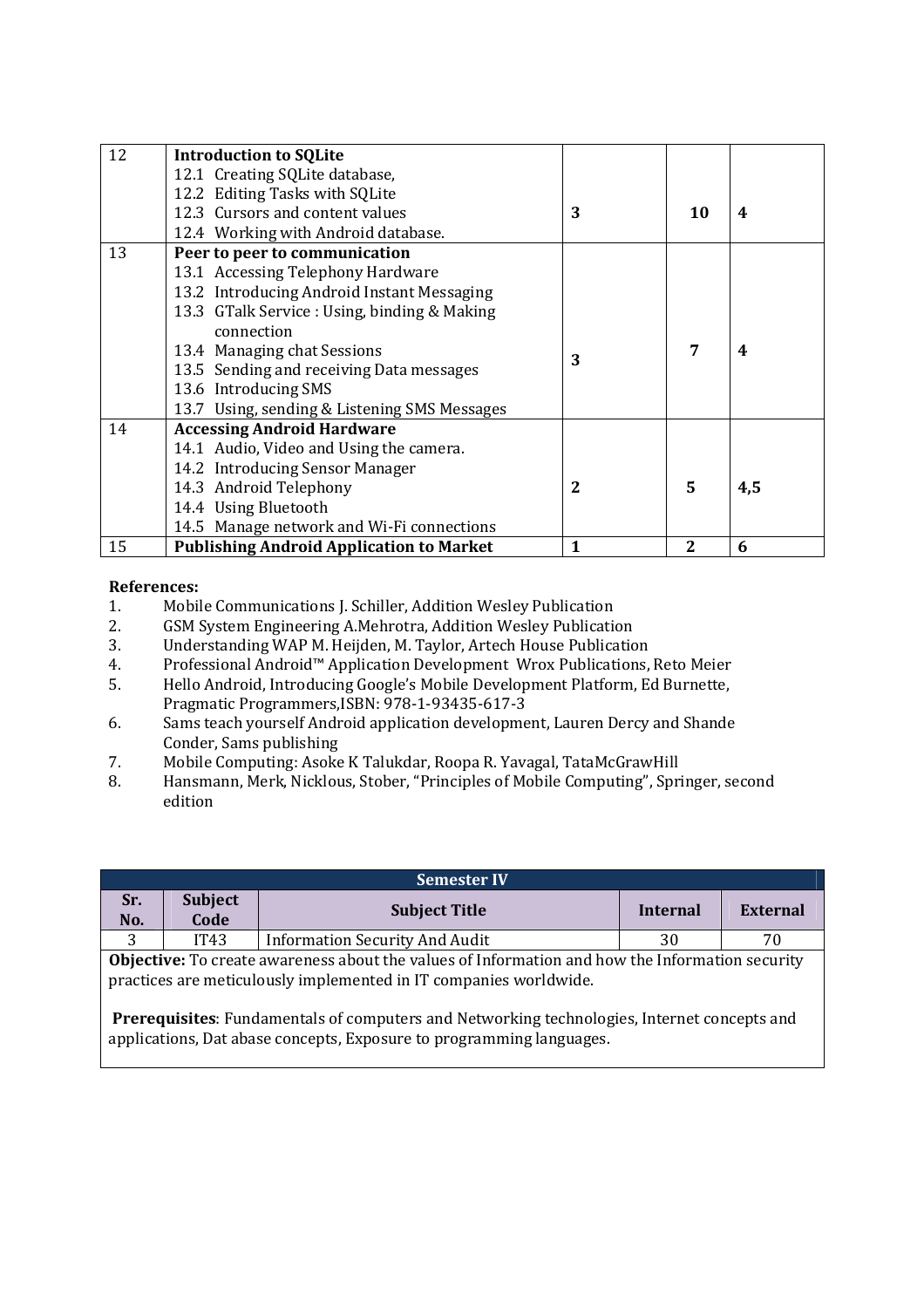| Sr.<br><b>No</b> |     | <b>Topic Details</b>                                                                                  | Nos. of<br><b>Session</b> | $\frac{0}{0}$ | Reference<br><b>Books</b> |
|------------------|-----|-------------------------------------------------------------------------------------------------------|---------------------------|---------------|---------------------------|
|                  |     | <b>Introduction to Information Security:</b>                                                          | $\overline{\mathbf{4}}$   | 10            | 1,2,7                     |
|                  | 1.1 | History and evaluation of Information security CIA                                                    |                           |               |                           |
|                  |     | triangle                                                                                              |                           |               |                           |
| 1                | 1.2 | Components of IS, Control in IT environment,                                                          |                           |               |                           |
|                  |     | Information security Management system,                                                               |                           |               |                           |
|                  |     | components of ISMS and conceptual framework                                                           |                           |               |                           |
|                  | 1.3 | Steps for developing ISMS.                                                                            |                           |               |                           |
|                  |     | <b>Need of Information security:</b>                                                                  | 5                         | 10            | 3,6,10                    |
| $\mathbf{2}$     | 2.1 | information<br>Threats<br>to<br>security,<br>Risk<br>to                                               |                           |               |                           |
|                  |     | Information systems                                                                                   |                           |               |                           |
|                  | 2.2 | Information security in organization, Introduction                                                    |                           |               |                           |
|                  |     | to cyber crimes and attacks                                                                           |                           |               |                           |
|                  | 2.3 | Information security policy, policy definition and                                                    |                           |               |                           |
|                  |     | security life cycle.<br><b>Information Security Policy and Standards:</b>                             | 8                         | 17            | 1,2,4,10,11               |
|                  | 3.1 | Security principles                                                                                   |                           |               | Websites                  |
|                  | 3.2 | Information<br><b>Types</b><br>policies-<br><sub>of</sub><br>security                                 |                           |               | 3,4,5                     |
|                  |     | Administrative and Technical                                                                          |                           |               |                           |
|                  | 3.3 | A structure and framework of compressive security                                                     |                           |               |                           |
|                  |     | policy, policy infrastructure, policy design life cycle                                               |                           |               |                           |
|                  |     | and design processes, PDCA model,                                                                     |                           |               |                           |
| 3                | 3.4 | Security policy standards and practices - BS7799,<br>ISO/IEC 17799, ISO 27001. Auditing tools such as |                           |               |                           |
|                  |     | ISO 27001 ISMS TOOL KIT, NGS AUDITOR,                                                                 |                           |               |                           |
|                  |     | Windows password auditor, ISO IES 27002 2005 IS                                                       |                           |               |                           |
|                  |     | <b>AUDIT TOOL</b>                                                                                     |                           |               |                           |
|                  |     |                                                                                                       |                           |               |                           |
|                  |     |                                                                                                       | 10                        |               |                           |
| 4                | 4.1 | <b>Domains of IT security-</b><br>user/accepted usage/access, data access, physical                   |                           | 30            | 1,2,3,4,5,7,11            |
|                  |     | access                                                                                                |                           |               |                           |
|                  | 4.2 | digital<br>Internet<br>signature,<br>access,<br>e-mail,                                               |                           |               |                           |
|                  |     | outsourcing,<br>software<br>development<br>and                                                        |                           |               |                           |
|                  |     | acquisition, hardware acquisition                                                                     |                           |               |                           |
|                  | 4.3 | Network and telecom, BCP and DRP,<br>security                                                         |                           |               |                           |
|                  | 4.4 | organization structure.<br>Domains related security based case studies.                               |                           |               |                           |
|                  |     |                                                                                                       |                           |               |                           |
| 5                |     | <b>IT Governance</b>                                                                                  |                           | 10            | 7,8,9                     |
|                  | 5.1 | What is IT Governance, good governance,                                                               | 4                         |               |                           |
|                  |     | objectives and dimensions, foundation, structure,                                                     |                           |               |                           |
|                  |     | processes                                                                                             |                           |               |                           |
|                  | 5.2 | IT governance framework- COBIT, ITIL, ISO 17799,                                                      |                           |               |                           |
|                  | 6.1 | IT governance maturity model.<br>Auditing concepts ISA need, concept, standards,                      | 4                         | 10            | 8,9,10                    |
|                  |     | performance, steps,                                                                                   |                           |               |                           |
| 6                | 6.2 | Techniques, methodologies, around and through                                                         |                           |               |                           |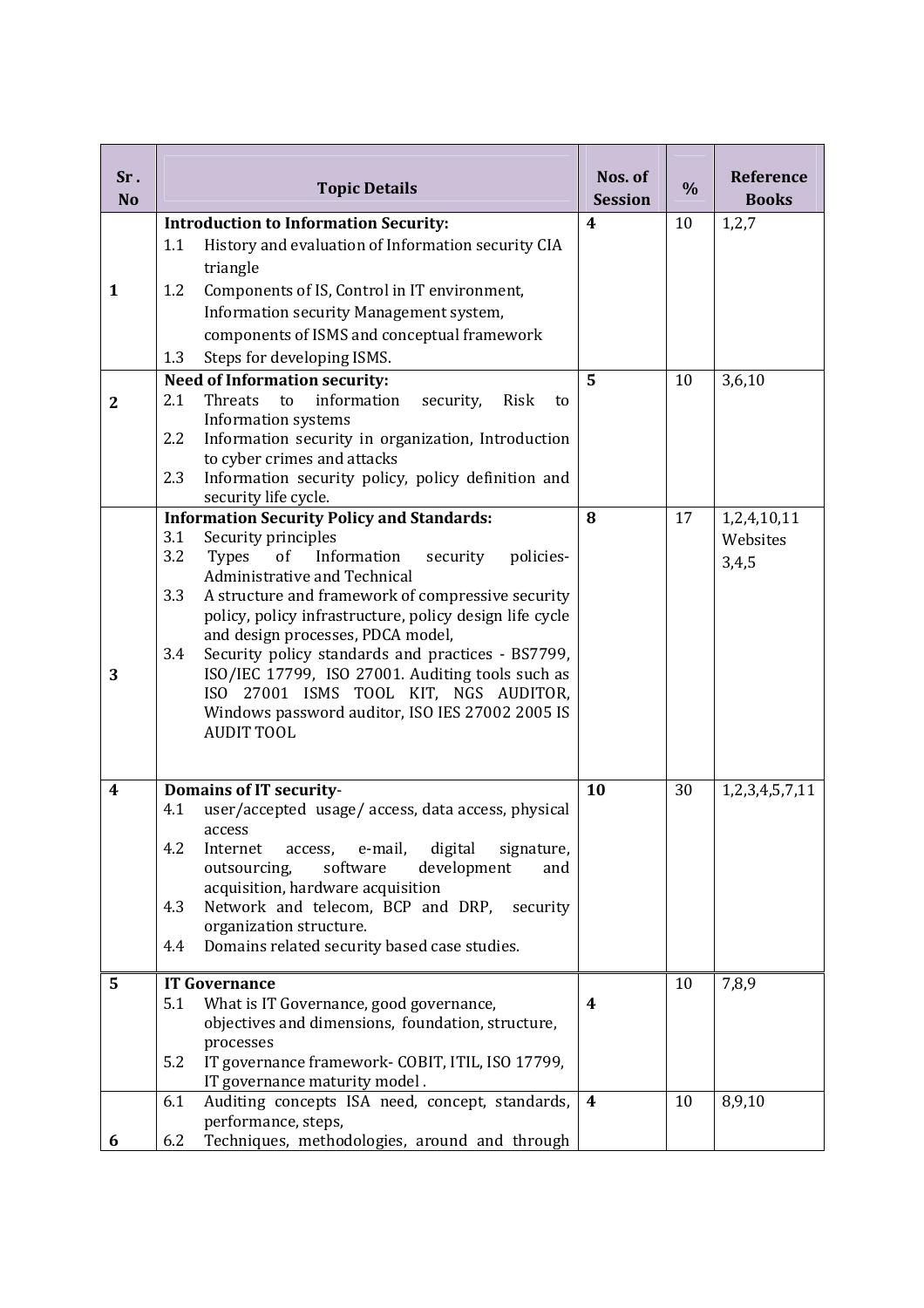|   | computer, Controls - Concept objectives, types,<br>risk.                                                                                                                                                                 |   |    |         |
|---|--------------------------------------------------------------------------------------------------------------------------------------------------------------------------------------------------------------------------|---|----|---------|
|   | <b>Controls</b><br>Input, process, validation, output, logical access,<br>7.1<br>physical access<br>Database, network, environment, BCP, Evidence<br>7.2<br>collection, evaluation<br>Reporting<br>and<br>methodologies. | 4 | 10 | 3,4,8,9 |
| 8 | <b>Ethical hacking</b>                                                                                                                                                                                                   | 1 | 3  |         |

## **Reference Books:**

- 1. Information security policies, procedures and standards by Thomas Pettier.
- 2. Information security Management Hand book- 5<sup>th</sup> Edition-HAROLD F. TIPTON
- 3. Computer security by Alfred Basta, Wolf Halton
- 4. Information security policies- Thomas R.Peltier, Peltier R. Peltier
- 5. Electronic Signature law by L Padmavathi
- 6. Network Security by Ankit Fadia
- 7. Security Plus study guide by Michael Cross, Norrris Johnson
- 8. Information systems control and Audit by Ron Weber, Pearson Pub.
- 9. IS control journals from ISACA
- 10. Information Systems Security: Security Management, Metrics, Frameworks And Best Practices (With Cd) : Nina Gobole
- 11. Information Security policies made easy version 10: Charles Cresson Wood

### **Reference websites:**

- 12. www.searchsecurity.techtarget.com
- 13. www.secure-byte.com
- 14. www.security-internal-audit.com
- 15. www.ngssecure.com/services
- 16. www.pcisecuritystandards.org

| <b>Semester IV</b>                                                                                    |                                                             |                                  |          |          |  |
|-------------------------------------------------------------------------------------------------------|-------------------------------------------------------------|----------------------------------|----------|----------|--|
| Sr.<br>No.                                                                                            | <b>Subject</b><br>Code                                      | <b>Subject Title</b>             | Internal | External |  |
| $\overline{4}$                                                                                        | <b>IT44</b>                                                 | Design And Analysis of Algorithm |          | 70       |  |
| <b>Objective</b> : To understand and learn advance algorithms and methods used in computer science to |                                                             |                                  |          |          |  |
|                                                                                                       | create strong logic and problem solving approach in student |                                  |          |          |  |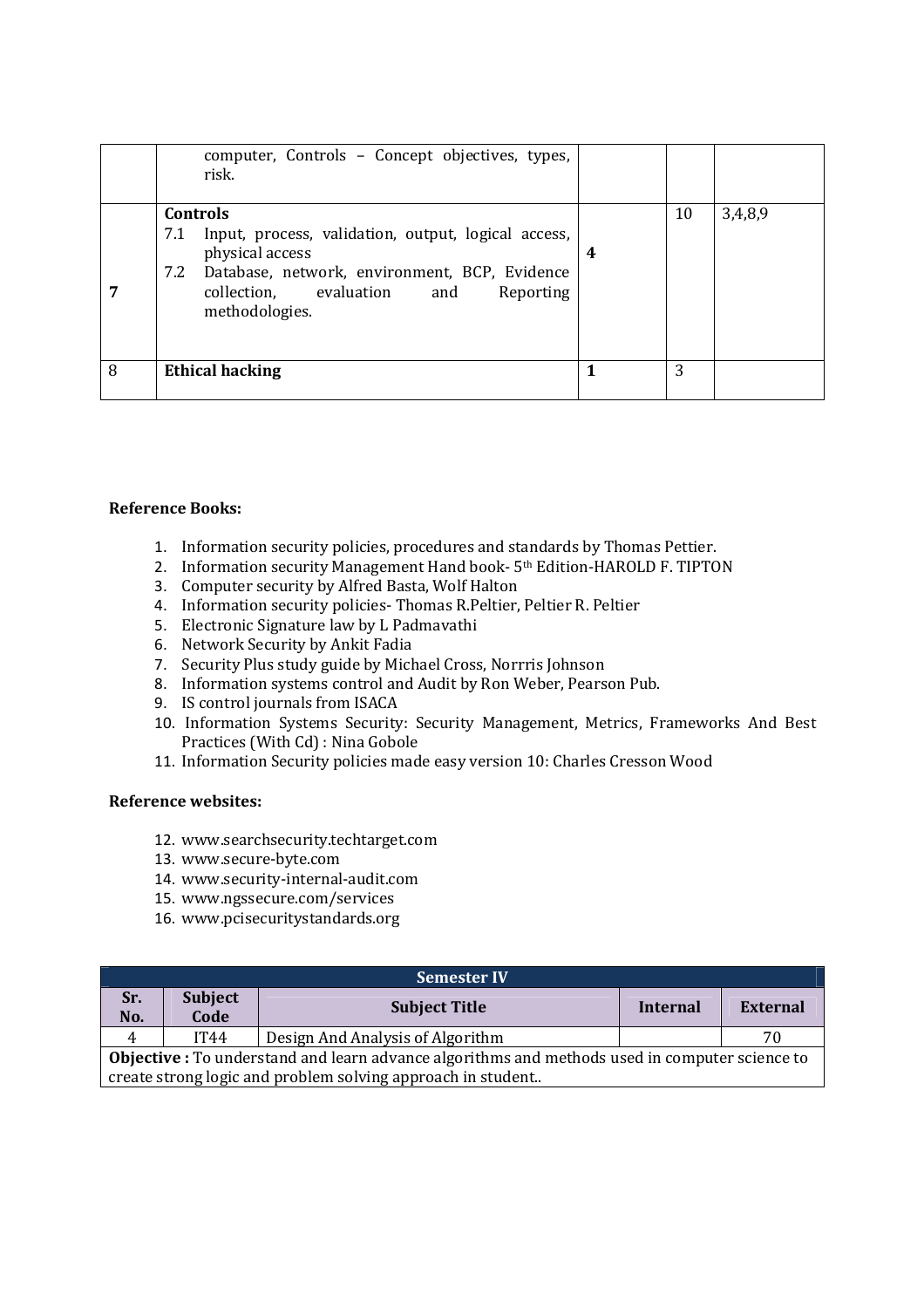| Sr.<br><b>No</b>                                                                         | <b>Topic Details</b>                                              | Nos. of<br><b>Sessions</b> | $\%$ | Reference<br><b>Books</b> |  |  |
|------------------------------------------------------------------------------------------|-------------------------------------------------------------------|----------------------------|------|---------------------------|--|--|
| $\mathbf{1}$                                                                             | Introduction                                                      | 5                          | 12.5 | 1,2                       |  |  |
|                                                                                          | Algorithm, analysis<br>1.1                                        |                            |      |                           |  |  |
|                                                                                          | 1.2<br>Time complexity and space complexity                       |                            |      |                           |  |  |
|                                                                                          | 1.3<br>O-notation, Omega notation and Theta                       |                            |      |                           |  |  |
|                                                                                          | notation,                                                         |                            |      |                           |  |  |
|                                                                                          | 1.4<br>Heaps and Heap sort, Sets and disjoint set,                |                            |      |                           |  |  |
|                                                                                          | union and find algorithms.                                        |                            |      |                           |  |  |
|                                                                                          | Sorting in linear time.<br>1.5                                    |                            |      |                           |  |  |
|                                                                                          | Tower of Hannoi<br>1.6                                            |                            |      |                           |  |  |
| $\overline{2}$                                                                           | Heaps and Heap sort<br>2.1                                        | 4                          | 10   | 1,2,3                     |  |  |
|                                                                                          | 2.2<br>Sets and disjoint set                                      |                            |      |                           |  |  |
|                                                                                          | 2.3<br>Union and find algorithms.                                 |                            |      |                           |  |  |
|                                                                                          | 2.4<br>Sorting in linear time.                                    |                            |      |                           |  |  |
| 3                                                                                        | <b>Divide And Conquer</b>                                         | 4                          | 10   | 1,2,3                     |  |  |
|                                                                                          | Divide and Conquer<br>3.1                                         |                            |      |                           |  |  |
|                                                                                          | 3.2<br><b>General Strategy</b>                                    |                            |      |                           |  |  |
|                                                                                          | 3.3<br><b>Exponentiation. Binary Search</b>                       |                            |      |                           |  |  |
|                                                                                          | 3.4<br>Quick Sort                                                 |                            |      |                           |  |  |
|                                                                                          | 3.5<br>Merge Sort                                                 |                            |      |                           |  |  |
| $\boldsymbol{4}$                                                                         | <b>Greedy Method</b><br>General Strategy, Knapsack problem<br>4.1 | 7                          | 17.5 | 1,2                       |  |  |
|                                                                                          | 4.2<br>Job sequencing with Deadlines                              |                            |      |                           |  |  |
|                                                                                          | 4.3<br>Optimal merge patterns                                     |                            |      |                           |  |  |
|                                                                                          | 4.4<br><b>Minimal Spanning Trees</b>                              |                            |      |                           |  |  |
|                                                                                          | 4.5<br>Dijkstra's algorithm.                                      |                            |      |                           |  |  |
| 5                                                                                        | <b>Dynamic Programming</b>                                        | 6                          | 15   | 1,2                       |  |  |
|                                                                                          | <b>General Strategy</b><br>5.1                                    |                            |      |                           |  |  |
|                                                                                          | 5.2<br>Multistage graphs                                          |                            |      |                           |  |  |
|                                                                                          | 5.3<br>OBST, 0/1 Knapsack                                         |                            |      |                           |  |  |
|                                                                                          | <b>Traveling Salesperson Problem</b><br>5.4                       |                            |      |                           |  |  |
|                                                                                          | 5.5<br>Flow Shop Scheduling                                       |                            |      |                           |  |  |
| 6                                                                                        | <b>Backtracking</b>                                               | 6                          | 15   | 1,2                       |  |  |
|                                                                                          | Backtracking: General Strategy<br>6.1                             |                            |      |                           |  |  |
|                                                                                          | 6.2 N- Queen's problem                                            |                            |      |                           |  |  |
|                                                                                          | <b>Graph Coloring</b><br>6.3                                      |                            |      |                           |  |  |
|                                                                                          | Hamiltonian Cycles, 0/1 Knapsack<br>6.4                           |                            |      |                           |  |  |
| $\overline{7}$                                                                           | <b>Branch and Bound</b>                                           | 5                          | 12.5 | 1,2                       |  |  |
|                                                                                          | General Strategy, 0/1 Knapsack<br>7.1                             |                            |      |                           |  |  |
|                                                                                          | <b>Traveling Salesperson Problem</b><br>7.2                       |                            |      |                           |  |  |
| 8                                                                                        | NP-HARD AND NP-COMPLETE PROBLEMS                                  | 3                          | 7.5  | 1,2                       |  |  |
|                                                                                          |                                                                   |                            |      |                           |  |  |
|                                                                                          | Basic concepts, of NP-Hard And NP-Complete                        |                            |      |                           |  |  |
| Problems (Only concepts should be covered)                                               |                                                                   |                            |      |                           |  |  |
| Internal marks for DAA should be based on the following programs which can be solved and |                                                                   |                            |      |                           |  |  |
|                                                                                          | implemented using any language                                    |                            |      |                           |  |  |
|                                                                                          | Towers of Hannoi in Topic - I<br>$\circ$                          |                            |      |                           |  |  |
|                                                                                          | N-Queens problem in Topic-VI<br>$\circ$                           |                            |      |                           |  |  |
|                                                                                          | Knapsack problem in Topic - IV, V, VI & VII<br>O                  |                            |      |                           |  |  |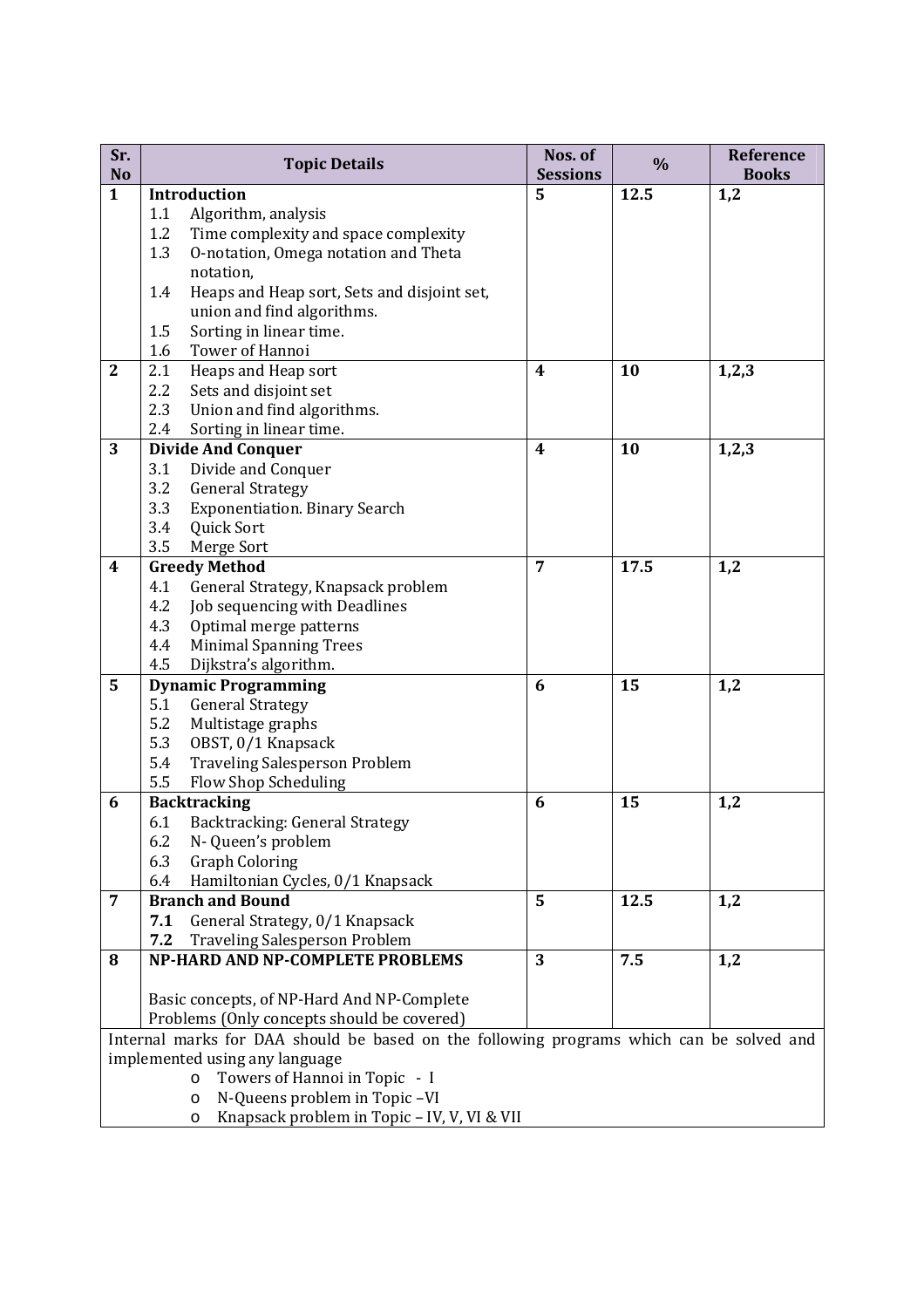# **Reference Books**

 $\mathsf{l}$ 

- 1. Bressard, "Fundamental of Algorithm." PHI
- 2. Horowitz/Sahani, "Fundamentals of computer Algorithms", Galgotia.
- 3. Magnifying Data Structures, Arpita Gopal : PHI Publications
- 4. Thomas H Cormen and Charles E.L Leiserson, "Introduction to Algorithm" PHI
- 5. A. V. Aho and J.D. Ullman, "Design and Analysis of Algorithms", Addison Wesley

| <b>Semester IV</b>                                                                                                                 |                        |                        |          |                 |  |  |
|------------------------------------------------------------------------------------------------------------------------------------|------------------------|------------------------|----------|-----------------|--|--|
| Sr.<br>No.                                                                                                                         | <b>Subject</b><br>Code | <b>Subject Title</b>   | Internal | <b>External</b> |  |  |
|                                                                                                                                    | MT41                   | Optimization Technique | 30       | 70              |  |  |
| <b>Objective:</b> To introduce the linear programming and related optimization theories to solve real life<br>/simulated problems. |                        |                        |          |                 |  |  |

| Sr.<br>No        | <b>Topic details</b>                                        | Nos. of<br><b>Sessions</b> | $\frac{0}{0}$ | Reference<br><b>Books</b> |
|------------------|-------------------------------------------------------------|----------------------------|---------------|---------------------------|
| $\mathbf{1}$     | <b>Linear Programming</b>                                   | 10                         | 27            | 4,8,6,9                   |
|                  | Various definitions, statements of basic<br>1.1             |                            |               |                           |
|                  | theorems and properties, Advantages,                        |                            |               |                           |
|                  | Limitations and Application areas of<br>1.2                 |                            |               |                           |
|                  | <b>Linear Programming</b>                                   |                            |               |                           |
|                  | Linear Programming - The Graphical<br>1.3                   |                            |               |                           |
|                  | method - Graphical Solution methods of                      |                            |               |                           |
|                  | Linear Programming problem,                                 |                            |               |                           |
|                  | Problems, Phase II of the Simplex<br>1.4                    |                            |               |                           |
|                  | Method,                                                     |                            |               |                           |
|                  | 1.5<br>Primal and Dual Simplex Method,                      |                            |               |                           |
|                  | 1.6<br>Big-M method.                                        |                            |               |                           |
|                  | 1.7<br>Transportation Problem and its solution,             |                            |               |                           |
|                  | 1.8<br>Assignment Problem and its solutions by              |                            |               |                           |
|                  | Hungarian Method                                            |                            |               |                           |
| $\overline{2}$   | <b>Sequential model and related Problems</b>                | 6                          | 15            | 1 to 6                    |
|                  | Processing n jobs through<br>A) 1 machine and               |                            |               |                           |
|                  | B) 2 machines                                               |                            |               |                           |
| 3                | <b>Queuing Theory</b>                                       | 7                          | 17            | 2,5                       |
|                  | 3.1<br><b>Characteristics of Queuing Models</b>             |                            |               |                           |
|                  | Transient and Steady states of the<br>3.2                   |                            |               |                           |
|                  | System                                                      |                            |               |                           |
|                  | 3.3<br>Model – I $[M/M/1]$ : (FCFS / $\infty$ / $\infty$ )] |                            |               |                           |
|                  | 3.4<br>Model II - Generalization of Model                   |                            |               |                           |
|                  | 3.5<br>$[M/M/1]$ : (FCFS / $\infty$ / $\infty$ )] (Birth-   |                            |               |                           |
|                  | Death Process)                                              |                            |               |                           |
|                  | Miscellaneous Problems<br>3.6                               |                            |               |                           |
|                  |                                                             |                            |               |                           |
| $\boldsymbol{4}$ | <b>Replacement Theory</b>                                   | $\boldsymbol{4}$           | 9             | 3,1                       |
|                  | Replacement of items that deteriorates.<br>4.1              |                            |               |                           |
|                  | When money value is consider &                              |                            |               |                           |
|                  | Problems                                                    |                            |               |                           |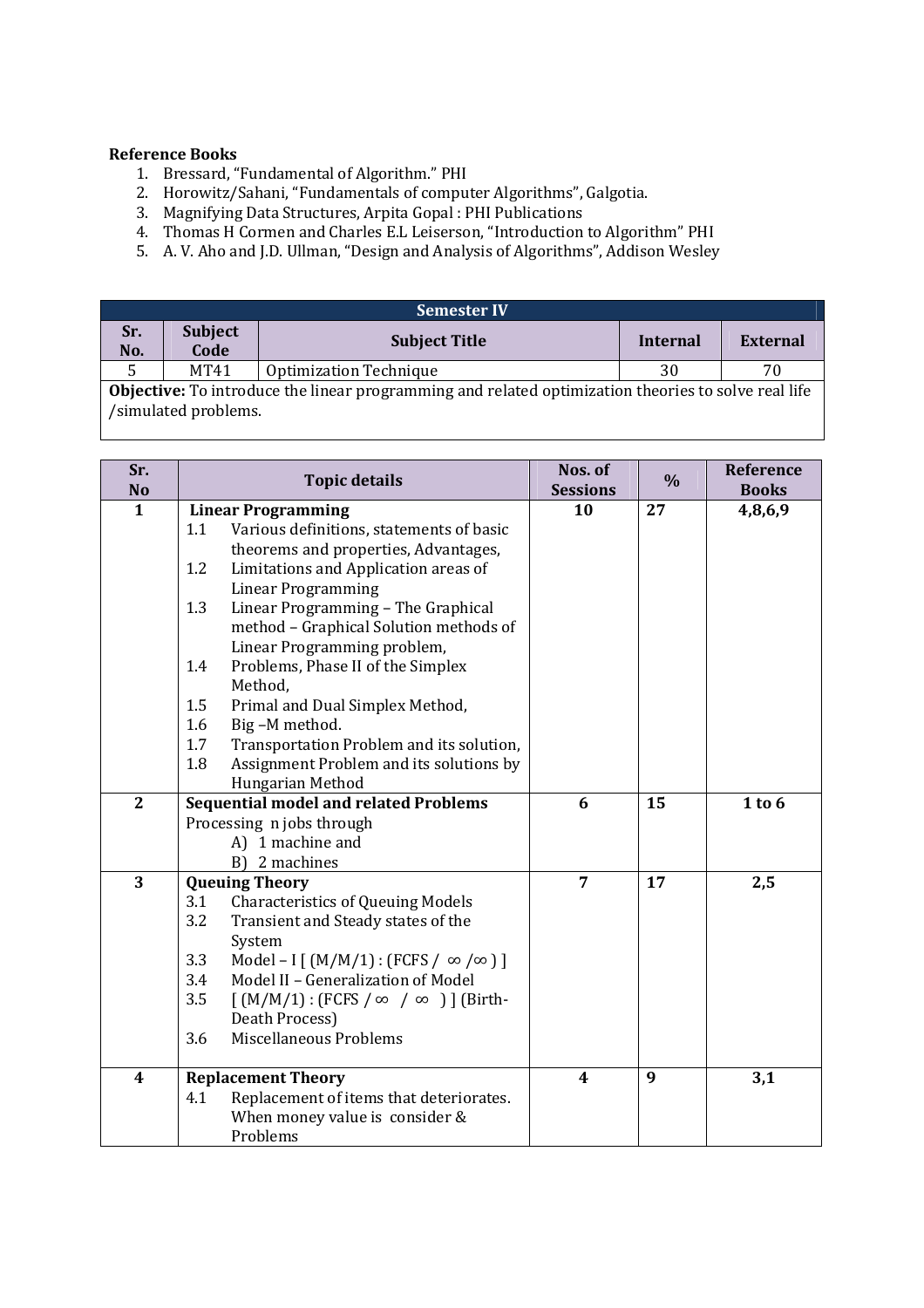|   | 4.2  | Replacement of items that fails suddenly |   |    |           |
|---|------|------------------------------------------|---|----|-----------|
|   | 4.3  | Individuals and Group Replacement-       |   |    |           |
|   |      | Miscellaneous Problems                   |   |    |           |
| 5 |      | <b>INVENTORY THEORY</b>                  | 5 | 11 | 5,8       |
|   | 5.1  | <b>Inventory Model Building</b>          |   |    |           |
|   | 5.2  | Single item deterministic Model          |   |    |           |
|   | 5.3  | <b>Inventory Control Models without</b>  |   |    |           |
|   |      | strategies                               |   |    |           |
|   | 5.4  | Inventory Control Models with            |   |    |           |
|   |      | shortages                                |   |    |           |
| 6 |      | <b>PERT &amp; CPM</b>                    | 8 | 21 | 4,6,7,8,9 |
|   | 6.1  | Basic differences between PERT and       |   |    |           |
|   |      | CPM.                                     |   |    |           |
|   | 6.2  | Arrow Networks, time estimates,          |   |    |           |
|   |      | Earliest expected time                   |   |    |           |
|   |      | Latest - allowable occurrences time      |   |    |           |
|   |      | <b>Forward Pass Computation</b>          |   |    |           |
|   |      | <b>Backward Pass Computation</b>         |   |    |           |
|   | 6.3  | Representation in Tabular Form           |   |    |           |
|   | 6.4  | <b>Critical Path</b>                     |   |    |           |
|   | 6.5  | Probability of meeting scheduled date of |   |    |           |
|   |      | completion,                              |   |    |           |
|   | 6.6  | Calculation on CPM network.              |   |    |           |
|   | 6.7  | Various floats for activities            |   |    |           |
|   | 6.8  | Critical path updating projects.         |   |    |           |
|   | 6.9  | Operation time cost trade off Curve      |   |    |           |
|   |      | project                                  |   |    |           |
|   |      | 6.10 Time cost - trade off Curve-        |   |    |           |
|   | 6.11 | Selection of schedule based on Cost      |   |    |           |
|   |      | Analysis, Crashing the network           |   |    |           |

### **References :**

| Reference<br>No. | <b>Book Name</b>                                                               | <b>Author</b>                                                                |
|------------------|--------------------------------------------------------------------------------|------------------------------------------------------------------------------|
| 1                | Introduction to Operation Research : A Computer<br>Oriented Algorithm Approach | By Filet B. E.                                                               |
| 2                | <b>Fundamentals of Queuing Theory</b>                                          | By Gross D. and Ilaris C.M.                                                  |
| 3                | <b>Introduction to Operation Research</b>                                      | By Hiller F. and Lieberman G. J.,<br>TMH,8 <sup>th</sup> Ed.                 |
| 4                | <b>Operations Research</b>                                                     | By Kanti swarup, Gupta P.K. and<br>ManMohan, S.Chand And Sons,<br>$15th$ Ed. |
| 5                | Mathematical Programming technique                                             | By Kambo N.S., East-West Press.                                              |
| 6                | Optimization Methods in Operations Research<br>and System Analysis             | By Mital K.V., New Age Pub., 3rd Ed                                          |
| 7                | The Critical Path Method                                                       | By Saffer L.R., Fitter J.B. and<br>Meyer W.L.                                |
| 8                | <b>Operation Research</b>                                                      | By J.K. Sharma, McMillon, 4th Ed.                                            |
| 9                | <b>Operation Research</b>                                                      | By Taha H.A., PHI, 7th Ed.                                                   |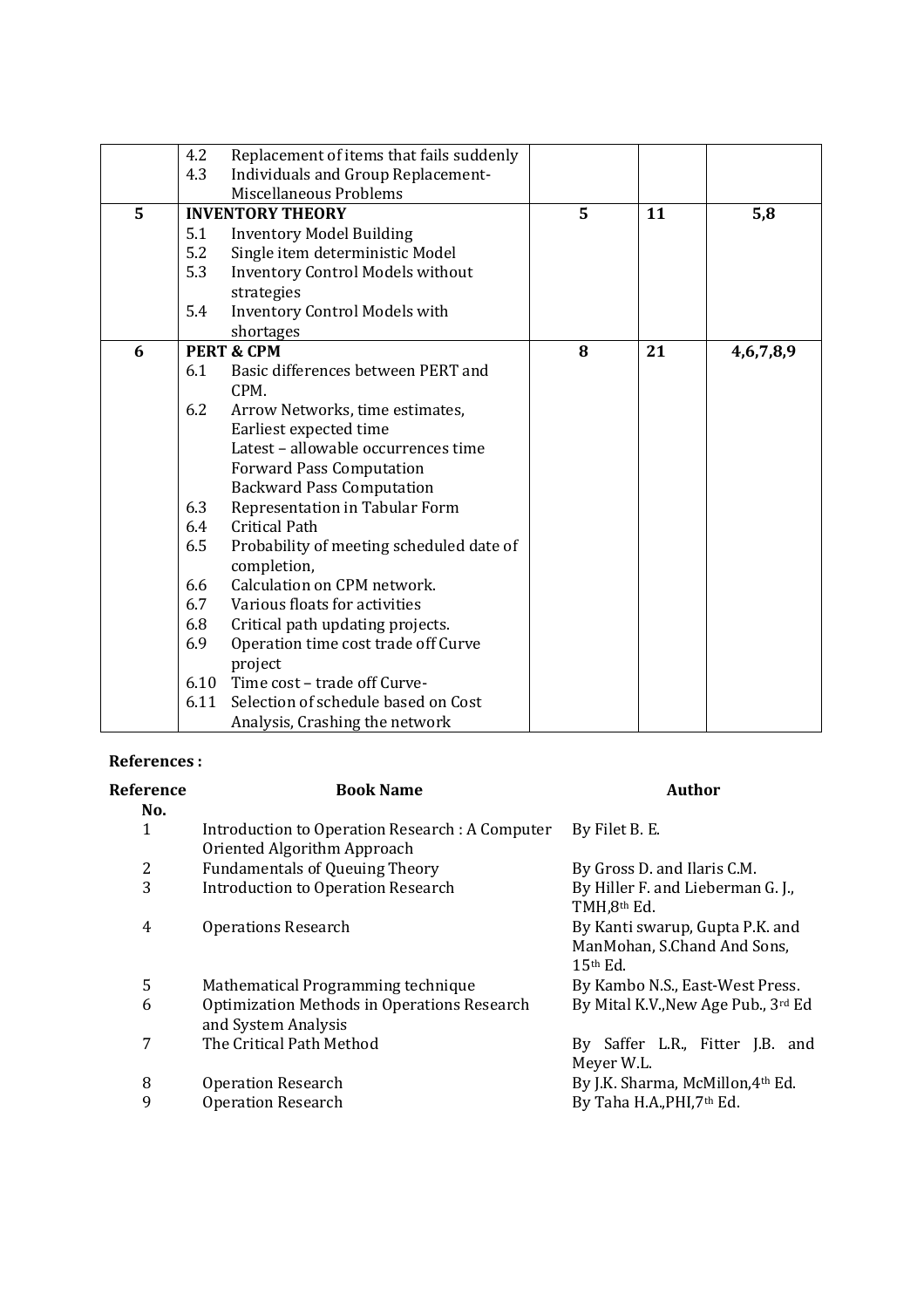|            | <b>Semester IV</b>     |                      |          |          |  |  |
|------------|------------------------|----------------------|----------|----------|--|--|
| Sr.<br>No. | <b>Subject</b><br>Code | <b>Subject Title</b> | Internal | External |  |  |
| b          | EC41                   | Elective - I         | 70       |          |  |  |

|            |                                                                                        | <b>Semester IV</b>                                                                                  |          |          |  |  |  |
|------------|----------------------------------------------------------------------------------------|-----------------------------------------------------------------------------------------------------|----------|----------|--|--|--|
| Sr.<br>No. | <b>Subject</b><br>Code                                                                 | <b>Subject Title</b>                                                                                | Internal | External |  |  |  |
| -          | IT41L                                                                                  | Mini Project based on Java                                                                          | 50       |          |  |  |  |
|            |                                                                                        | <b>Objective:</b> This project work will provide hands on practice to student to enhance their Java |          |          |  |  |  |
|            | Programming Skills Java concents such as Interfaces Packages Excention Handling Annlet |                                                                                                     |          |          |  |  |  |

Programming Skills. Java concepts such as Interfaces, Packages, Exception Handling, Applet, multithreading, Abstract Windows Toolkit, Java Input Output, Networking, JDBC, RMI, Java Beans can be included.

| <b>Semester IV</b> |                        |                                     |          |          |  |  |
|--------------------|------------------------|-------------------------------------|----------|----------|--|--|
| Sr.<br>No.         | <b>Subject</b><br>Code | <b>Subject Title</b>                | Internal | External |  |  |
| 8                  | IT41P                  | Mini Project Using Mobile Computing | 50       |          |  |  |

- 1. XHTML, ChTML Web Site Development
- 2. Setup WAP2 between Access point and Laptop
- 3. Bluetooth link between Laptop and Mobile Phone, File Transfer, Application Install,
- 4. Security Setting
- 5. Mobile Device Simulator
- 6. Mobile Handset Programming
- 7. Design of Touch Screen User Interface

|            | <b>Semester IV</b>     |                                 |          |          |  |  |  |
|------------|------------------------|---------------------------------|----------|----------|--|--|--|
| Sr.<br>No. | <b>Subject</b><br>Code | <b>Subject Title</b>            | Internal | External |  |  |  |
|            | SS4L                   | Soft Skill - Presentation Skill | 30       |          |  |  |  |

|            | <b>Semester IV</b>     |                      |          |          |  |  |  |
|------------|------------------------|----------------------|----------|----------|--|--|--|
| Sr.<br>No. | <b>Subject</b><br>Code | <b>Subject Title</b> | Internal | External |  |  |  |
| 10         | EC41L                  | Elective $-I$ Lab    | 30       |          |  |  |  |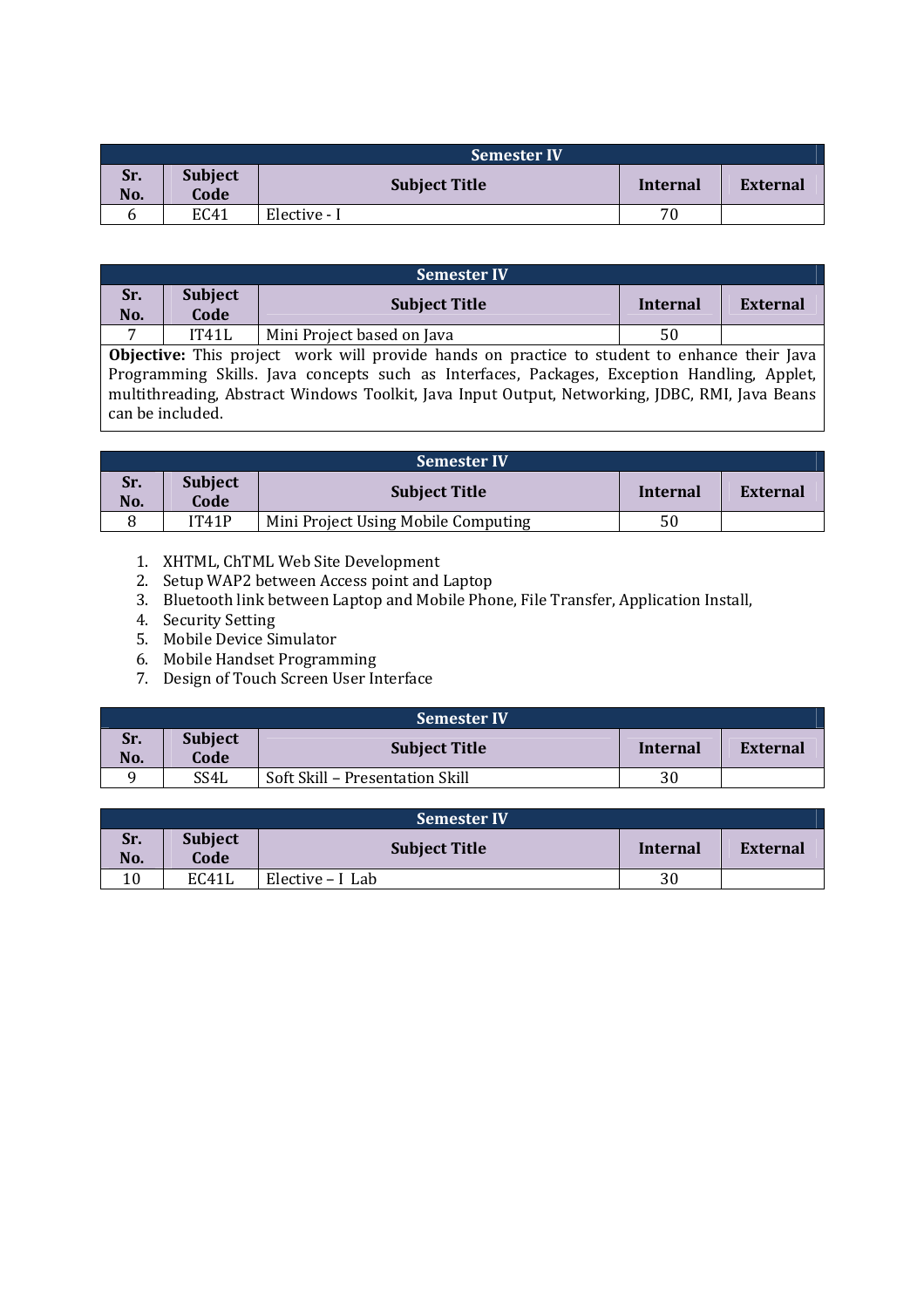# **Semester – V**

| <b>Semester V</b>                                                                                                                                                                               |                        |                                        |          |          |  |  |
|-------------------------------------------------------------------------------------------------------------------------------------------------------------------------------------------------|------------------------|----------------------------------------|----------|----------|--|--|
| Sr.<br>No.                                                                                                                                                                                      | <b>Subject</b><br>Code | <b>Subject Title</b>                   | Internal | External |  |  |
|                                                                                                                                                                                                 | IT51                   | Software Testing And Quality Assurance | 30       | 70.      |  |  |
| <b>Objective:</b> To enable student to learn Software Testing and Quality Assurance good practices with<br>the help of various software testing techniques, Strategies, tools and case studies. |                        |                                        |          |          |  |  |

| Sr.<br><b>No</b>        | <b>Topic Details</b>                                     | Nos. of<br><b>Sessions</b> | $\frac{0}{0}$ | Reference<br><b>Books</b> |
|-------------------------|----------------------------------------------------------|----------------------------|---------------|---------------------------|
| $\mathbf{1}$            | <b>Software Quality Assurance Fundamentals</b>           | 6                          | 15            | 1, 2, 7                   |
|                         | Definition of Quality, QA, QC, SQA<br>1.1                |                            |               |                           |
|                         | 1.2<br>SQA Planning & Standards                          |                            |               |                           |
|                         | 1.3<br><b>SQA Activities</b>                             |                            |               |                           |
|                         | Building blocks of SQA<br>1.4                            |                            |               |                           |
|                         | 1.5<br><b>Quality factors</b>                            |                            |               |                           |
|                         | <b>Software Quality Metrics</b><br>1.6                   |                            |               |                           |
|                         | Process Improvement- Process and Product Quality<br>1.7  |                            |               |                           |
|                         | - CMM, Six Sigma                                         |                            |               |                           |
|                         |                                                          |                            |               |                           |
|                         | <b>Software Reliability</b>                              | $\overline{2}$             | 5             | $\mathbf{1}$              |
| $\mathbf{2}$            | <b>Reliability Measures</b><br>2.1                       |                            |               |                           |
|                         | 2.2<br>Reliability models                                |                            |               |                           |
| 3                       | <b>Software Verification &amp; Validation Activities</b> | 3                          | 7             | 1, 2, 7                   |
|                         |                                                          |                            |               |                           |
|                         | 2.1<br>Verification & Validation Concepts                |                            |               |                           |
|                         | 2.2<br>Verification & Validation Planning                |                            |               |                           |
|                         | 2.3<br>Software inspections                              |                            |               |                           |
|                         | <b>Automated static Analysis</b><br>2.4                  |                            |               |                           |
|                         | 2.5<br>Clean room Software Development                   |                            |               |                           |
|                         | 2.6<br><b>Case Study:</b> Software Inspection Checklist  |                            |               |                           |
|                         | preparation                                              |                            |               |                           |
|                         |                                                          |                            |               |                           |
| $\overline{\mathbf{4}}$ | <b>Software Testing Fundamentals</b>                     | 7                          | 18            | 1,4,5                     |
|                         | Definition & Objectives<br>4.1                           |                            |               |                           |
|                         | Types of software bugs<br>4.2                            |                            |               |                           |
|                         | Bug life cycle<br>4.3                                    |                            |               |                           |
|                         | 4.4<br>Testing lifecycle                                 |                            |               |                           |
|                         | 4.5<br>Test Plan                                         |                            |               |                           |
|                         | 4.6<br>Test Cases - Definition, Test Case Designing      |                            |               |                           |
|                         | <b>Case Studies on Test Plan &amp; Test Case</b><br>4.7  |                            |               |                           |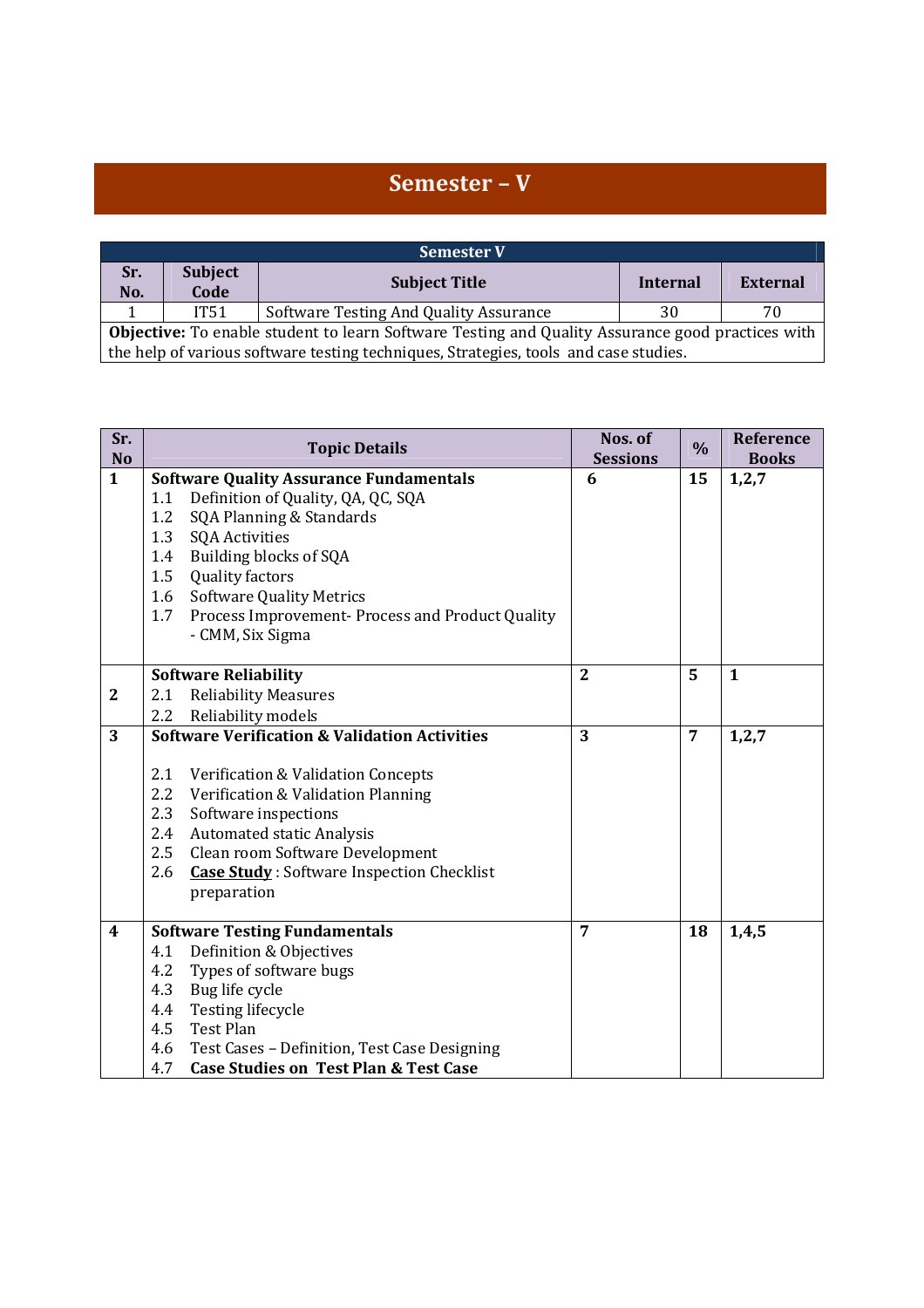| 5              |     | <b>Black Box &amp; White Box Testing</b>            | 5 | 12 | 1, 5, 6   |
|----------------|-----|-----------------------------------------------------|---|----|-----------|
|                | 5.1 | Functional Testing (Black Box) Equivalence          |   |    |           |
|                |     | partitioning, BVA, Cause-                           |   |    |           |
|                | 5.2 | Effect graphing, Syntax testing                     |   |    |           |
|                | 5.3 | Structural Testing (White Box) Coverage testing,    |   |    |           |
|                |     | Statement coverage,                                 |   |    |           |
|                | 5.4 | Branch & decision coverage, Path coverage           |   |    |           |
|                | 5.5 | <b>Domain Testing</b>                               |   |    |           |
|                | 5.6 | Non functional testing techniques: Localization,    |   |    |           |
|                |     | <b>Internationalization Testing</b>                 |   |    |           |
|                | 5.7 | Black box vs. White Box                             |   |    |           |
|                |     |                                                     |   |    |           |
| 6              |     | <b>Different types of Testing</b>                   | 6 | 15 | 1,3,4,5,7 |
|                | 6.1 | <b>Unit Testing</b>                                 |   |    |           |
|                | 6.2 | <b>Integration Testing</b>                          |   |    |           |
|                | 6.3 | System Testing - Performance, Load, Stress,         |   |    |           |
|                |     | Security, Recoverability, compatibility testing     |   |    |           |
|                | 6.4 | <b>Regression Testing</b>                           |   |    |           |
|                | 6.5 | <b>Installation Testing</b>                         |   |    |           |
|                | 6.6 | <b>Usability Testing</b>                            |   |    |           |
|                | 6.7 | Acceptance Testing-Alpha testing & Beta testing     |   |    |           |
|                | 6.8 | Static vs. Dynamic testing                          |   |    |           |
|                | 6.9 | Testers workbench                                   |   |    |           |
|                |     | 6.10 Manual vs. Automatic testing                   |   |    |           |
| $\overline{7}$ |     | <b>Static &amp; Dynamic Testing</b>                 | 6 | 15 | 1, 5, 6   |
|                | 7.1 | <b>Static Testing Techniques</b>                    |   |    |           |
|                | 7.2 | Review types: Informal Review, Technical or peer    |   |    |           |
|                |     | review, Walkthrough and Review Meeting              |   |    |           |
|                | 7.3 | Review Reporting & Record keeping, Review           |   |    |           |
|                |     | guidelines                                          |   |    |           |
|                | 7.4 | Data flow analysis                                  |   |    |           |
|                | 7.5 | Control flow analysis                               |   |    |           |
|                | 7.6 | Cyclometric Analysis                                |   |    |           |
|                | 7.7 | <b>Case Study: Cyclometric Complexity</b>           |   |    |           |
| 8              |     | <b>Testing specialized Systems and Applications</b> | 5 | 13 | 3,4       |
|                | 8.1 | Testing object oriented software                    |   |    |           |
|                | 8.2 | <b>Testing Web based Applications</b>               |   |    |           |
|                | 8.3 | Computer Aided Software testing tools (CAST) (only  |   |    |           |
|                |     | type & their purpose should be covered)             |   |    |           |

# **Reference Books:**

- 1. Software Engineering R. Pressmen TMH,7th Ed.
- 2. Software Engineering Sommerville, Pearson,8th Ed
- 3. Introducing Software Testing Louise Tamres
- 4. Effective Methods for software Testing William Perry, Wiley Pub,3rd Ed.
- 5. Software Testing in Real World Edward Kit, Pearson Pub.
- 6. Software Testing Techniques Boris Beizer, dreamTech pub,2nd Ed.
- 7. Software Testing By Ron Patton, TechMedia Pub.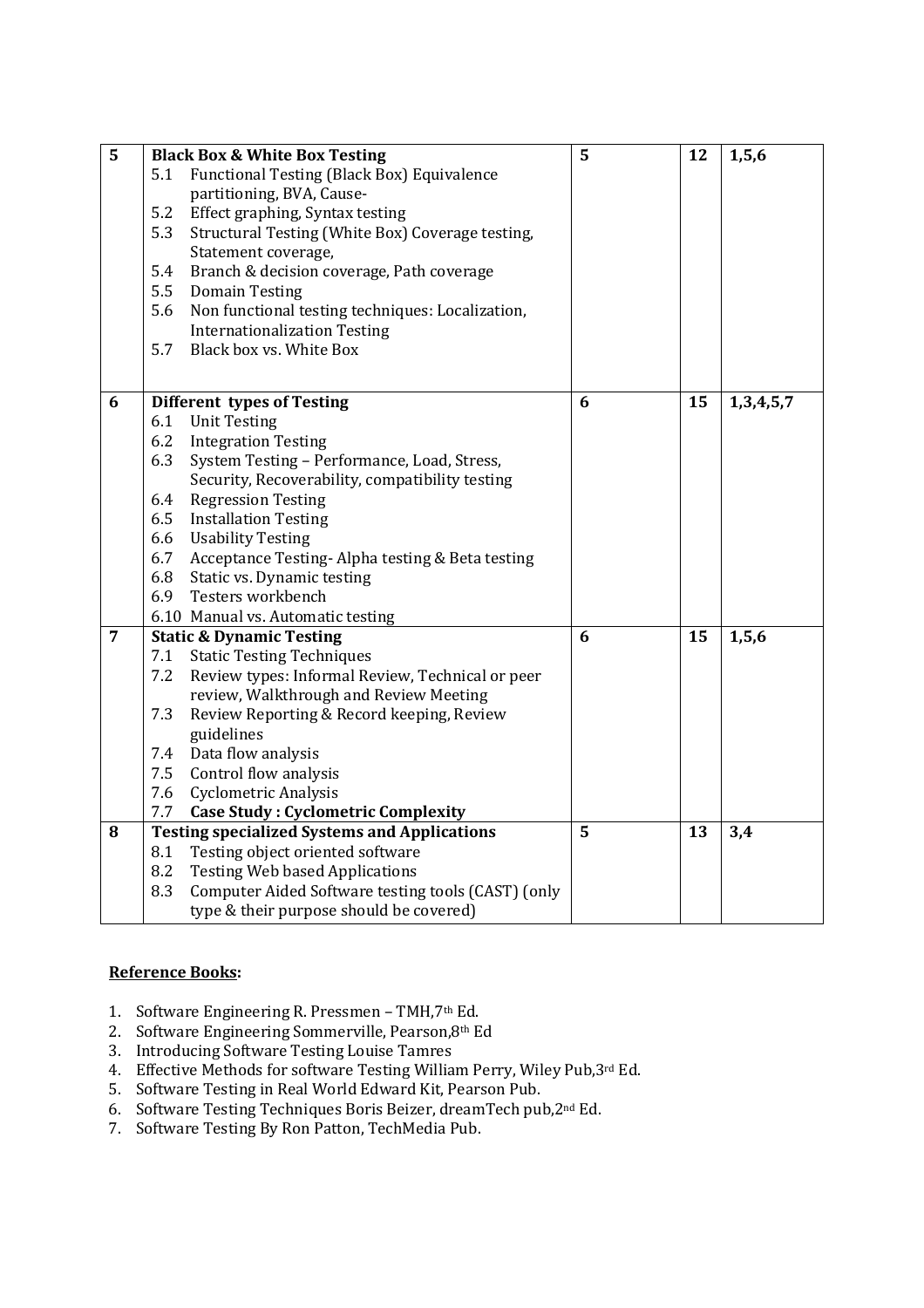### **Websites:**

- 1. www.effectivesoft.com
- 2. www.sei.cmu.edu
- 3. www.softwarerisk.com
- 4. www.iist.org

| <b>Semester V</b>                                                                                                                                                                |                        |                             |          |          |  |  |
|----------------------------------------------------------------------------------------------------------------------------------------------------------------------------------|------------------------|-----------------------------|----------|----------|--|--|
| Sr.<br>No.                                                                                                                                                                       | <b>Subject</b><br>Code | <b>Subject Title</b>        | Internal | External |  |  |
|                                                                                                                                                                                  | IT52                   | Software Project Management | 30       | 70       |  |  |
| <b>Objective:</b> To learn process of software project management, cost estimation, use of project<br>management tools, configuration management, user roles and software teams. |                        |                             |          |          |  |  |

| Sr.<br><b>No</b> | <b>Topic Details</b>                                                                                                                                                                                                                                                                                                            | Nos. of<br><b>Sessions</b> | $\%$ | <b>Reference</b><br><b>Books</b> |
|------------------|---------------------------------------------------------------------------------------------------------------------------------------------------------------------------------------------------------------------------------------------------------------------------------------------------------------------------------|----------------------------|------|----------------------------------|
| $\mathbf{1}$     | <b>Project Management Framework</b><br>Project Management Overview<br>1.1<br><b>Project Organization</b><br>1.2<br>Project Communication and Documentation<br>1.3<br><b>PMLC</b><br>1.4<br>1.5<br>Risk Management<br><b>Identification of Risks</b><br><b>Risk Analysis</b><br>$\bullet$<br><b>Risk Planning and Monitoring</b> | 8                          | 18   | 2,3,6,9                          |
| $\overline{2}$   | <b>Software Project Estimation</b><br>2.1<br>Overview of Project Estimation<br>2.2<br>Method of Estimations (With Case Studies)<br>COCOMO-I<br>COCOMO-II<br><b>DELPHI Cost Estimation</b><br>NPV, ROI, Payback models<br>2.3<br><b>Function Point Analysis (Case Study)</b><br>2.4<br>2.5<br>Rayleigh Curve                     | 13                         | 25   | 2,3,6,7,8,10                     |
| 3                | <b>Project Management Tools</b><br>3.1<br>CPM & PERT - Case study on Network Diagram<br>3.2<br>Project Management through Microsoft Project<br>(Ms-Project)<br>• Introduction<br>• Gantt Chart                                                                                                                                  | 6                          | 16   | 6, 5, 6                          |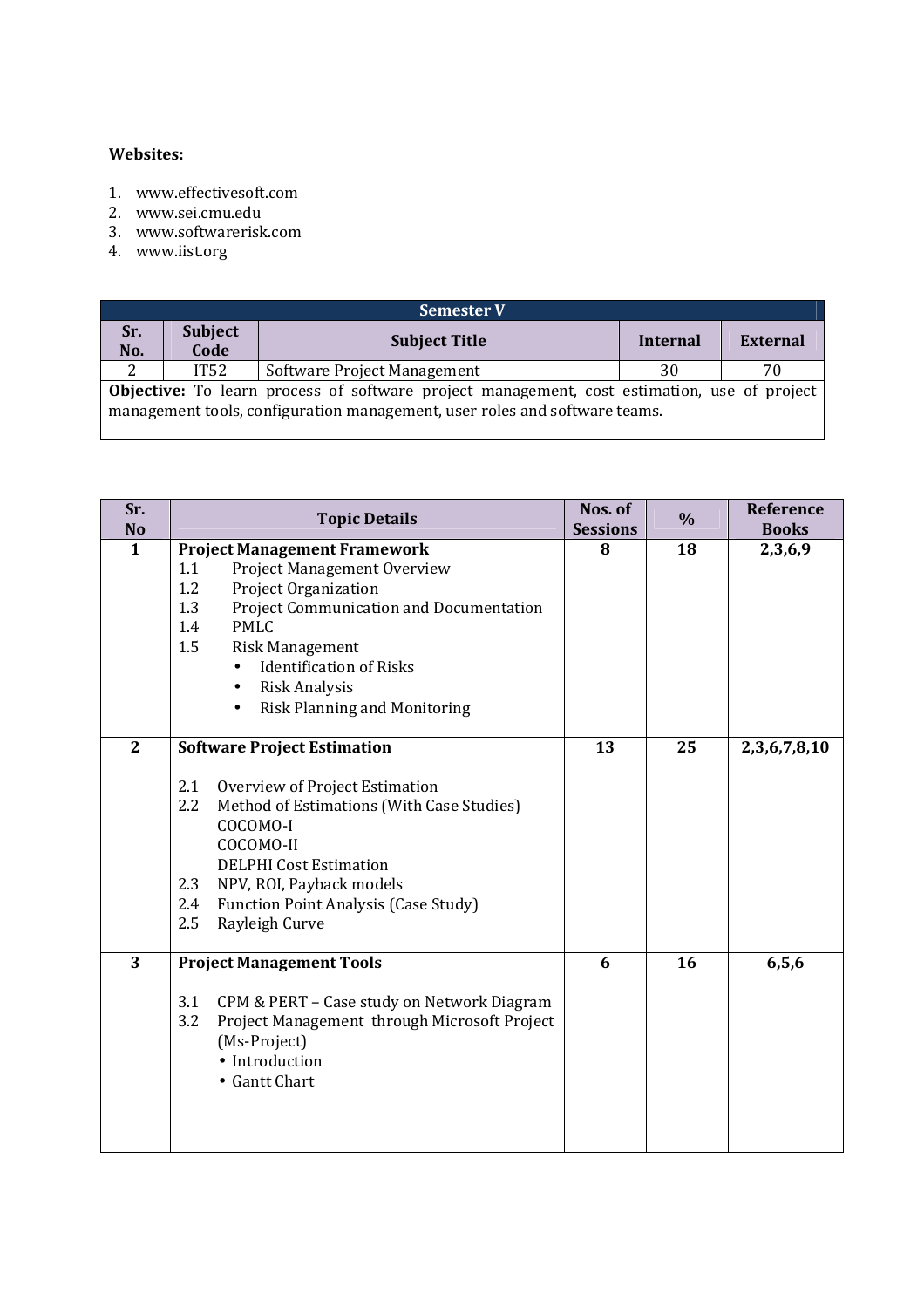| 4 | <b>Change (Configuration) Management</b>     | 6 | 15 | 2,3,4,5 |
|---|----------------------------------------------|---|----|---------|
|   | Change Management Plan<br>4.1                |   |    |         |
|   | <b>Change Management Process</b><br>4.2      |   |    |         |
|   | Versioning and Version control<br>4.3        |   |    |         |
|   | Defect Management<br>4.4                     |   |    |         |
|   | 4.5<br><b>Release Management Process</b>     |   |    |         |
|   | <b>Configuration Management Tools</b><br>4.6 |   |    |         |
|   |                                              |   |    |         |
| 5 | <b>Software Team Management</b>              | 4 | 13 | 4,9     |
|   | Team structure<br>5.1                        |   |    |         |
|   | 5.2<br>Team Types                            |   |    |         |
|   | 5.3<br>Team Management and Communication     |   |    |         |
|   | 5.4<br>Group Behavior                        |   |    |         |
|   | 5.5<br>Leadership and Motivation             |   |    |         |
|   | 5.6<br>Performance Management                |   |    |         |
| 6 | <b>Role of user in Project Management</b>    | 3 | 13 | 4,9     |
|   | User role in Project Management<br>6.1       |   |    |         |
|   | User role in PMLC<br>6.2                     |   |    |         |
|   | 6.3<br>User role in System Implementation    |   |    |         |

# **References:**

| Sr.No. | <b>Book</b>                                      | Author                                           |
|--------|--------------------------------------------------|--------------------------------------------------|
| 1      | Software Project Management                      | Edwin Bennatan                                   |
| 2      | Software Engineering                             | Roger S. Pressman, McGraw-<br>Hill, 7th Ed.      |
| 3      | Software Engineering Concepts                    | Richard Fairly, TMH.                             |
| 4      | Software Project Management                      | S. A. Kelkar, PHI Pub.                           |
| 5      | Software Engineering                             | IAN Sommerville, Pearson,<br>8 <sup>th</sup> Ed. |
| 6      | System Analysis and Design Methods               | Whitten, Bently and Dittman,<br>TMH,7th Ed.      |
| 7      | Software Engineering                             | K.K. Aggrawal                                    |
| 8      | <b>Information Technology Project Management</b> | Kathy Schwalbe                                   |
| 9      | Software Project Management                      | Pravin Muley,                                    |
| 10     | <b>Operation Research</b>                        | V K Kapoor, S. Chand And<br>Sons, 8th Ed.        |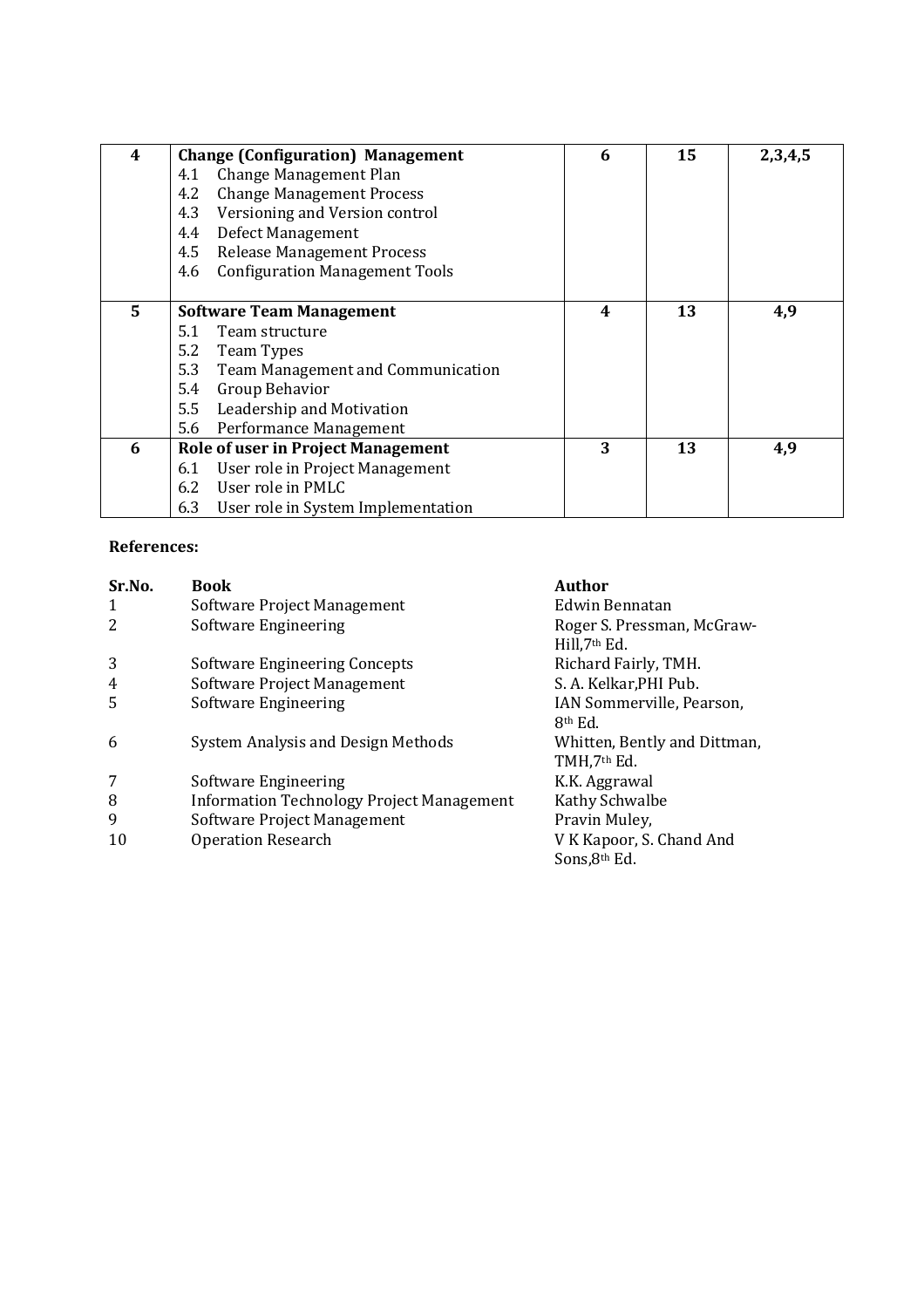| <b>Semester V</b>                                                                                          |                        |                                                  |          |                 |  |  |
|------------------------------------------------------------------------------------------------------------|------------------------|--------------------------------------------------|----------|-----------------|--|--|
| Sr.<br>No.                                                                                                 | <b>Subject</b><br>Code | <b>Subject Title</b>                             | Internal | <b>External</b> |  |  |
| 3                                                                                                          | IT53                   | <b>Emerging Trends in Information Technology</b> | 30       | 70              |  |  |
| Objective: To make students aware with the changes in technologies, applications and systems<br>around us. |                        |                                                  |          |                 |  |  |

| Sr.<br><b>No</b> | <b>Topic Details</b>                                                                                                                                                                                                                                                                                                                                                                                                                     | Nos. of<br><b>Session</b> | $\frac{0}{0}$ | <b>Reference Books</b> |
|------------------|------------------------------------------------------------------------------------------------------------------------------------------------------------------------------------------------------------------------------------------------------------------------------------------------------------------------------------------------------------------------------------------------------------------------------------------|---------------------------|---------------|------------------------|
| $\mathbf{1}$     | Social Networking: Definition, Overview of<br>Social Networking Sites,<br><b>Types of Social Networking Sites: General</b><br>purpose, Niche<br>Advantages of Social Networking Sites,<br>Drawbacks of Social Networking Sites,<br>Features And Need of Social Networking,<br>Security Issues with Social Networking Sites,<br>Examples                                                                                                  | 8                         | 20            |                        |
| $\mathbf{2}$     | <b>Cloud Computing: Definition, Cloud</b><br>Architecture, Cloud Storage,<br>Cloud Types: The NIST Model, The Cloud<br>Cube Model, Deployment Models, Service<br>Models<br><b>Cloud Computing Service Models:</b><br>1. Infrastructure as a Service(IaaS)<br>2. Platform as a Service (PaaS)<br>3. Software as a Service(SaaS)<br><b>Benefits of Cloud Computing</b><br><b>Disadvantages of Cloud Computing</b><br><b>Cloud Security</b> | 8                         | 20            | 2,6                    |
| 3                | <b>Enterprise Content Management:</b><br>ECM Introduction, Definition, Process, Types<br>of Content, Examples<br><b>Content Management System(CMS)</b><br>Overview and examples,<br><b>Electronic Document Management(EDM):</b><br>introduction, Need, Examples                                                                                                                                                                          | 6                         | 20            | 5                      |
| 4                | e-Learning: Definition, Introduction,<br>Types of e-Learning: 1.Learner-led e-<br>Learning<br>2.facilitated e-Learning<br>3.Instructor-led e-Learning<br>4. Embedded e-Learning<br>Telemonitoring And e-Coaching<br>e-Learning Models: 1. WBT<br>2.CBT                                                                                                                                                                                   | 8                         | 20            | $\mathbf{1}$           |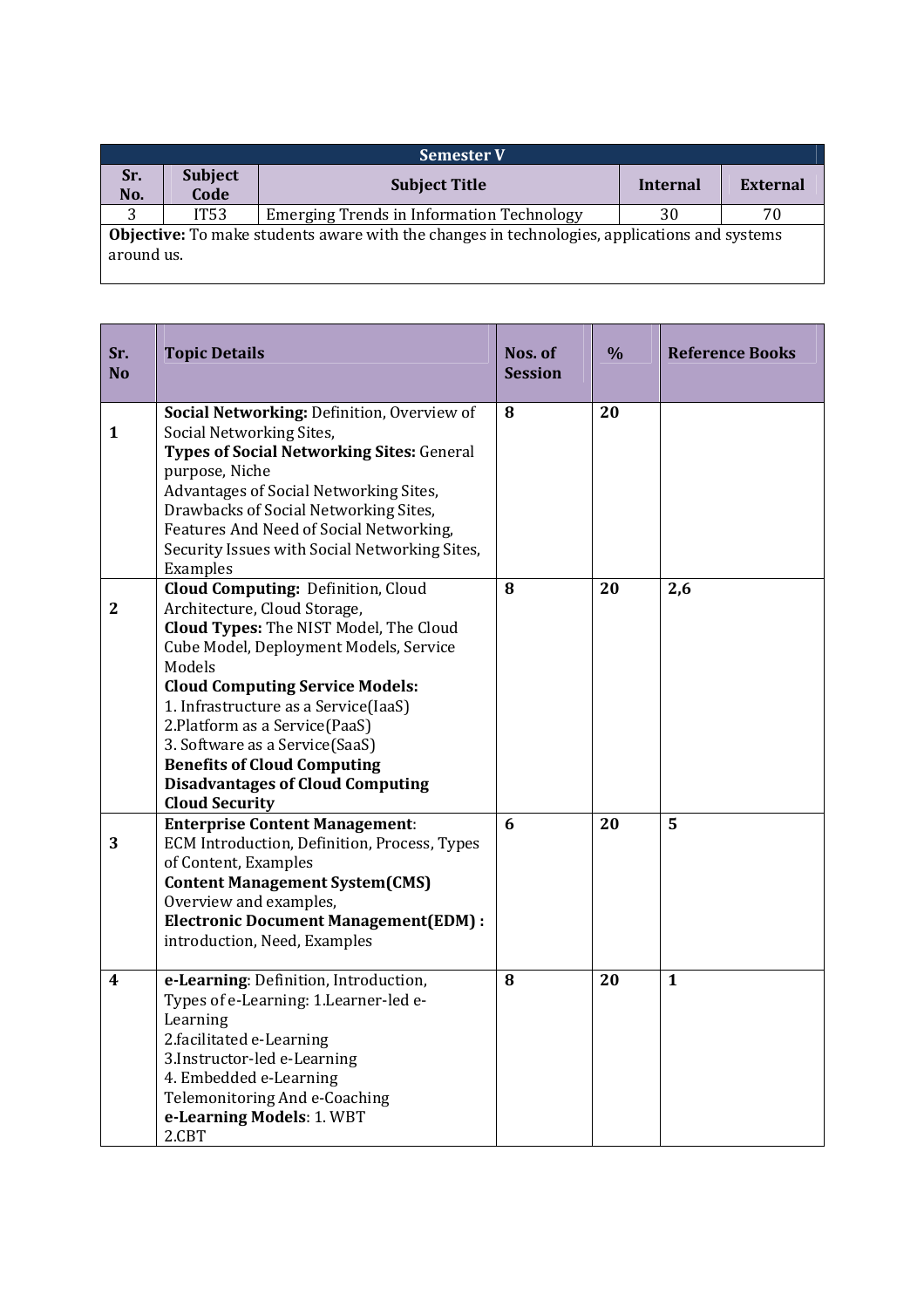|   | 3.LMS<br>4.LCMS<br>5. Virtual School Systems<br>e-Learning Tools And Technologies: E-<br>Mail, Online Discussion, Chat and Instant |    |    |     |
|---|------------------------------------------------------------------------------------------------------------------------------------|----|----|-----|
|   | Messaging, Voting, Whiteboard,<br>Application Sharing, Conferencing, Online                                                        |    |    |     |
|   | <b>Meeting Tools</b>                                                                                                               |    |    |     |
|   | <b>Standards for e-Learning</b>                                                                                                    |    |    |     |
|   | <b>Case Study</b>                                                                                                                  |    |    |     |
| 5 | e/m-Commerce:                                                                                                                      | 10 | 20 | 3,4 |
|   | e-Commerce definition, Models of e-                                                                                                |    |    |     |
|   | Commerce,                                                                                                                          |    |    |     |
|   | Electronic Payment Systems: Credit/Debit                                                                                           |    |    |     |
|   | Cards, Smart Cards, Paypal, e-Billing,e-                                                                                           |    |    |     |
|   | Micropayments                                                                                                                      |    |    |     |
|   | Point Of Sales System(POS): Meaning, Uses                                                                                          |    |    |     |
|   | m-Commerce: Overview of mobile-                                                                                                    |    |    |     |
|   | Commerce, Attributes of m-Commerce,                                                                                                |    |    |     |
|   | Drivers of m-Commerce, m-Commerce                                                                                                  |    |    |     |
|   | Security issues,<br>Mobile ATM(ICICI Bank Case Study)                                                                              |    |    |     |
|   | Applications of m-Commerce:                                                                                                        |    |    |     |
|   | 1. Mobile Financial Applications, m-wallet                                                                                         |    |    |     |
|   | 2. Mobile Shopping                                                                                                                 |    |    |     |
|   | 3. Advertising And Content provision                                                                                               |    |    |     |
|   | Case-Study                                                                                                                         |    |    |     |

# **References:**

#### Sr. No. Book **Book** Author

- 
- 
- 
- 4. E-World (Excel Publications)
- 
- 6. Decision Support Systems and Intelligent Systems<br>7. Cloud computing
- 
- 8. Internet (Use of Search Engines Google & yahoo etc)

1. E-Learning Tools and Technologies William Hortan, Katherine Hortan, Wiley Pub.<br>2. Cloud Computing Bible Barrie Sosinsky, Wiley India pub 2. Cloud Computing Bible Barrie Sosinsky, Wiley India pub<br>
3. E-Commerce C.S.V. Murthy Himalaya Pub. C.S.V. Murthy, Himalaya Pub.<br>Arpita Gopal and Chandrani Singh 5. Electronic Commerce A Managerial Perspective Efraim Turban, Pearson Pub.<br>6. Decision Support Systems and Intelligent Systems Efraim Turban, Jay Aronson, Pearson, 7<sup>th</sup> Ed Michael Miller, Pearson Pub.

| <b>Semester V</b>                                                                   |                |                                        |          |          |  |  |
|-------------------------------------------------------------------------------------|----------------|----------------------------------------|----------|----------|--|--|
| Sr.                                                                                 | <b>Subject</b> | <b>Subject Title</b>                   | Internal | External |  |  |
| No.                                                                                 | Code           |                                        |          |          |  |  |
| 4                                                                                   | IT54           | <b>Advanced Development Technology</b> |          | 70       |  |  |
| Objective: To teach student application development technology currently available. |                |                                        |          |          |  |  |
| <b>GUIDELINES FOR SUBJECT: Prefer .NET Framework 4.0 and Visual Studio 2010</b>     |                |                                        |          |          |  |  |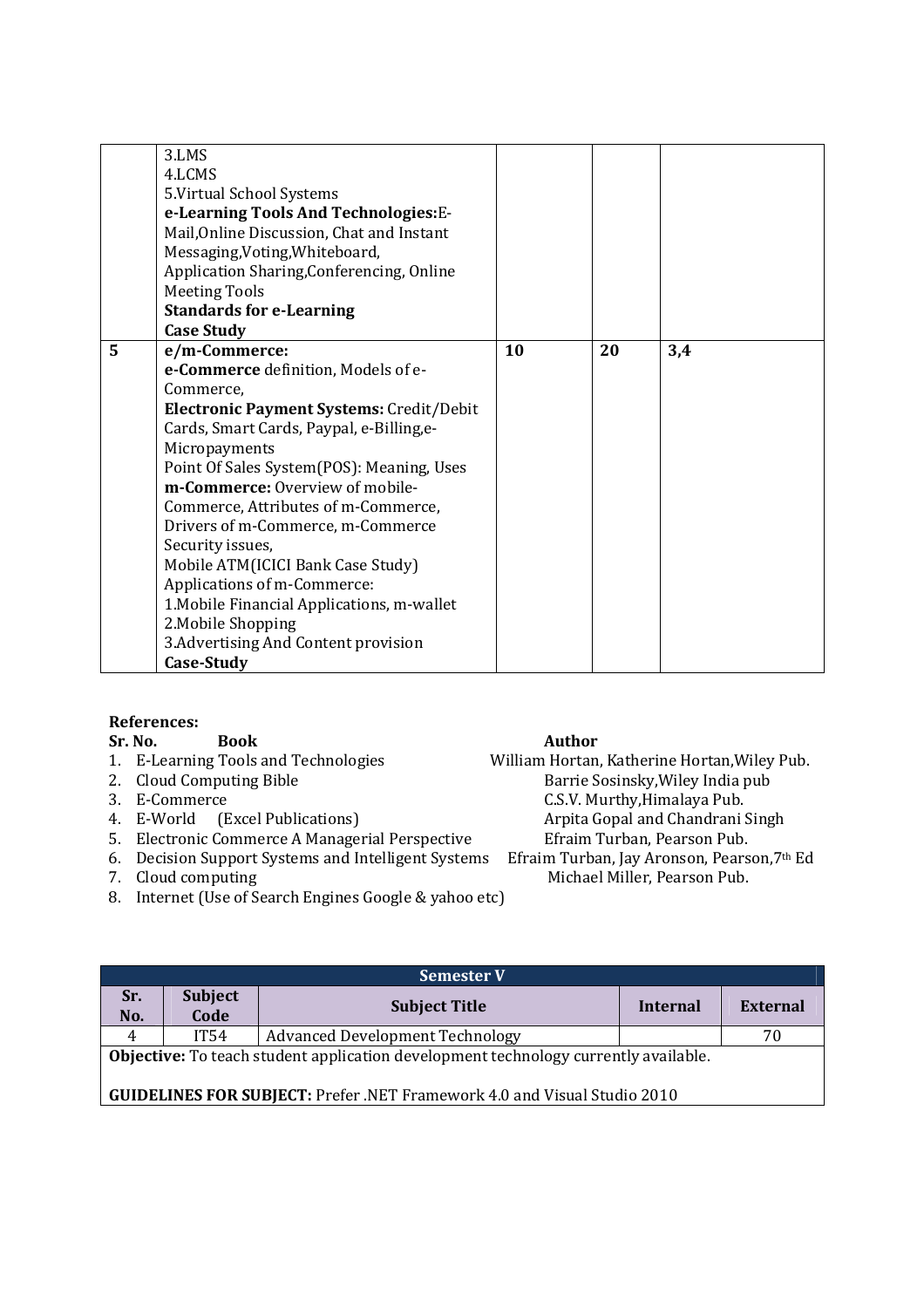| Sr.<br><b>No</b> | <b>Topic Details</b>                            | Nos. of        |      | <b>Reference</b><br><b>Books</b> |
|------------------|-------------------------------------------------|----------------|------|----------------------------------|
|                  |                                                 | <b>Session</b> | $\%$ |                                  |
| $\mathbf{1}$     | <b>Creating Web Forms Applications</b>          | 4              |      |                                  |
|                  | 1.1 Creating an ASP.NET Web Application Project |                | 12   |                                  |
|                  | <b>Responding to Events</b><br>1.2              |                |      |                                  |
|                  | 1.3 Where Does Processing Occur?                |                |      |                                  |
|                  | 1.4 Namespace Fundamentals                      |                |      |                                  |
|                  | Maintaining State Information<br>1.5            |                |      |                                  |
| $\overline{2}$   | <b>Creating a User Interface</b>                | 5              | 10   |                                  |
|                  | 2.1 Using Controls                              |                |      |                                  |
|                  | 2.2 Validating Data                             |                |      |                                  |
|                  | 2.3 Navigating Between Forms                    |                |      |                                  |
|                  | 2.4 Navigation between Pages                    |                |      |                                  |
| 3                | <b>Data Binding</b>                             |                |      |                                  |
|                  | 3.1 Bind Data to the UI                         | 3              | 8    |                                  |
|                  | 3.2 Transform and Filter Data                   |                |      |                                  |
| 4                | <b>Storing and Retrieving Data with ADO.NET</b> |                |      |                                  |
|                  | 4.1 Accessing Data with ADO.NET                 | 7              | 12   |                                  |
|                  | 4.2 Using Data Sets on Web Forms                |                |      |                                  |
|                  | 4.3 Processing Transactions                     |                |      |                                  |
| 5                | <b>Catching and Correcting Errors</b>           | 4              | 10   |                                  |
|                  | 5.1 Using Exception Handling                    |                |      |                                  |
|                  | 5.2 Using Error Pages                           |                |      |                                  |
|                  | 5.3 Logging Exceptions                          |                |      |                                  |
| 6                | <b>Web Services</b>                             |                |      |                                  |
|                  | 6.1 Creating Web Services                       | 4              | 10   |                                  |
|                  | 6.2 Discovering Web Services                    |                |      |                                  |
|                  | 6.3 Instantiating and Invoking Web Services     |                |      |                                  |
| 7                | <b>Testing Web Applications</b>                 | 3              | 10   |                                  |
|                  | 7.1 Creating Tests                              |                |      |                                  |
|                  | <b>Running Tests</b><br>7.2                     |                |      |                                  |
|                  | 7.3 Debugging                                   |                |      |                                  |
| 8                | <b>Building and Deploying Web Applications</b>  | 4              | 12   |                                  |
|                  | 8.1 Building a Web Application                  |                |      |                                  |
|                  | Deploying a Web Application<br>8.2              |                |      |                                  |
|                  | 8.3 Creating an Installation Program            |                |      |                                  |
| 9                | <b>Maintaining Security</b>                     | 4              |      |                                  |
|                  | 9.1 Authenticating and Authorizing Users        |                |      |                                  |
|                  | 9.2 Using Windows Authentication                |                |      |                                  |
|                  | 9.3 Using Forms Authentication                  |                | 8    |                                  |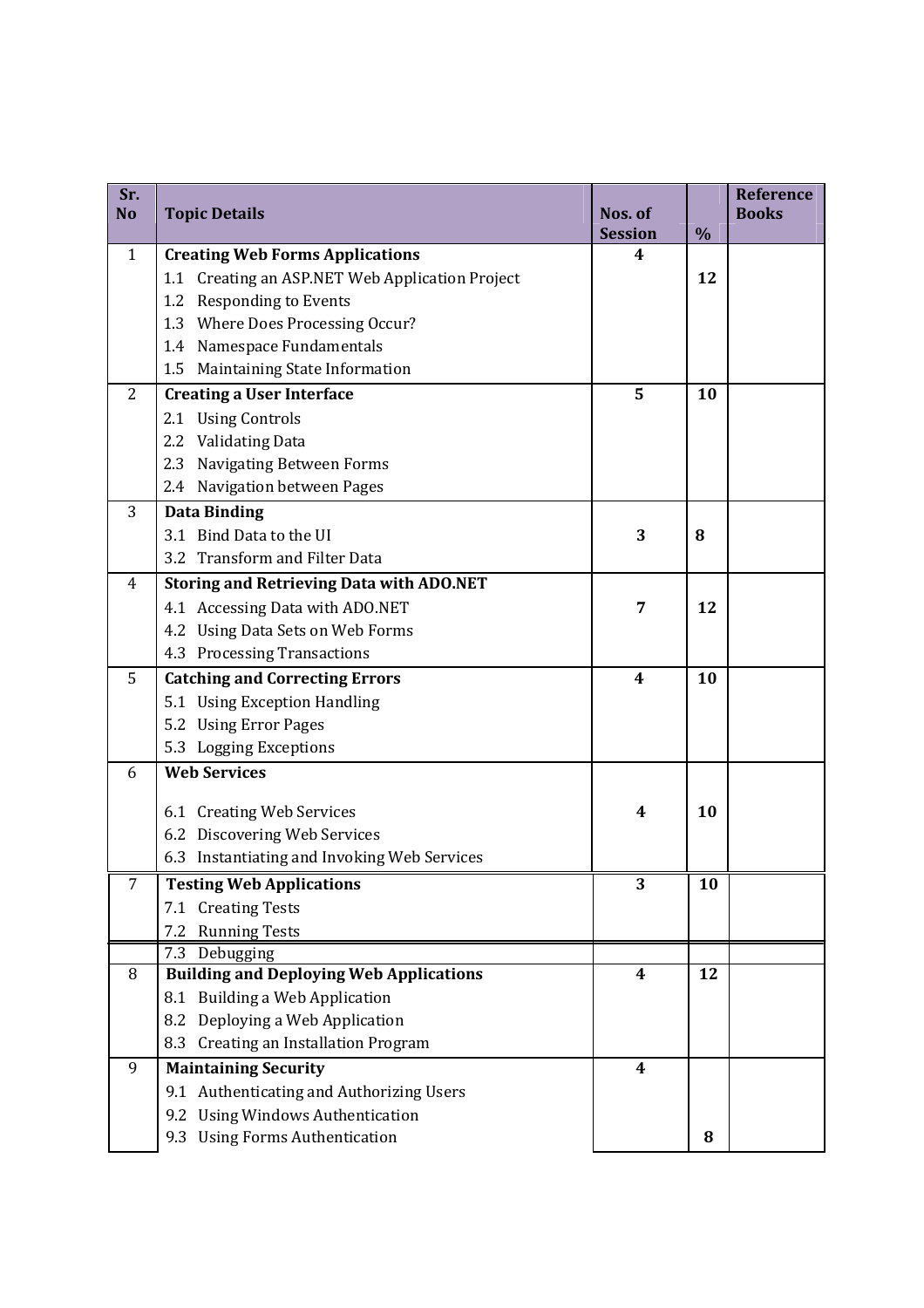| Use of Ajax on the web forms          |   |  |
|---------------------------------------|---|--|
| 10.1 Introduction to Ajax Controls    | 8 |  |
| 10.2 Using Ajax controls on web forms |   |  |

# **Reference Books :**

- 1. Microsoft ASP.NET 4.0 Step by Step George Shepherd, Microsoft Press
- 2. Mastering ASP.Net BPB Publication
- 3. ASP.net The Complete Reference- Tata McGraw Hill
- 4. ASP.NET Programming Murach

# **IT55-Advanced Internet Technology**

|                                                                                                                                                                                                  | <b>Semester V</b>      |                                     |          |                 |  |  |
|--------------------------------------------------------------------------------------------------------------------------------------------------------------------------------------------------|------------------------|-------------------------------------|----------|-----------------|--|--|
| Sr.<br>No.                                                                                                                                                                                       | <b>Subject</b><br>Code | <b>Subject Title</b>                | Internal | <b>External</b> |  |  |
| 5                                                                                                                                                                                                | IT55                   | <b>Advanced Internet Technology</b> | 30       | 70              |  |  |
| <b>Objective:</b> To provide extension to web development skills acquired in $3^{rd}$ semester. Struts,<br>Servlets, Java Beans, JSP and PHP are introduced for student to enhance their skills. |                        |                                     |          |                 |  |  |

| Sr.          |     | <b>Chapter Details</b>                          | Nos. of        | $\%$ | <b>Reference</b> |
|--------------|-----|-------------------------------------------------|----------------|------|------------------|
| <b>No</b>    |     |                                                 | <b>Session</b> |      | <b>Books</b>     |
| $\mathbf{1}$ |     | <b>Internet Basics, PERL &amp; CGI</b>          | 6              | 5    | 1,2,3            |
|              | 1.1 | <b>HTTP</b><br>and<br>request<br>response,      |                |      |                  |
|              |     | cookies basics, HTTP /1.1,                      |                |      |                  |
|              | 1.2 | CGI architecture                                |                |      |                  |
|              | 1.3 | Intro PERL with Features, Working with          |                |      |                  |
|              |     | Strings and Arrays, File Handling, Pattern      |                |      |                  |
|              |     | matching & formatting, Creating and using       |                |      |                  |
|              |     | subroutines,                                    |                |      |                  |
|              | 1.4 | Using PERL for CGI scripting                    |                |      |                  |
|              |     |                                                 |                |      |                  |
|              |     |                                                 |                |      |                  |
|              |     | Note: Apache Http server is used at server side |                |      |                  |
| $\mathbf{2}$ |     | <b>Apache Tomcat Server</b>                     | 6              | 10   | 9                |
|              | 2.1 | Obtaining and Installing Apache Tomcat,         |                |      |                  |
|              | 2.2 | Tomcat Directory Structure - bin, conf, logs,   |                |      |                  |
|              |     | server, work, temp, webapps,                    |                |      |                  |
|              | 2.3 | Web Application Directory Structure,            |                |      |                  |
|              |     | Deploying HTML and JSP Pages,                   |                |      |                  |
|              | 2.4 | Configuring Tomcat - Editing server.xml,        |                |      |                  |
|              | 2.5 | Deploying Web Applications - Deployment         |                |      |                  |
|              |     | Descriptors, web.xml configuration file         |                |      |                  |
|              | 2.6 | Tomcat Manager - Deploying and Managing         |                |      |                  |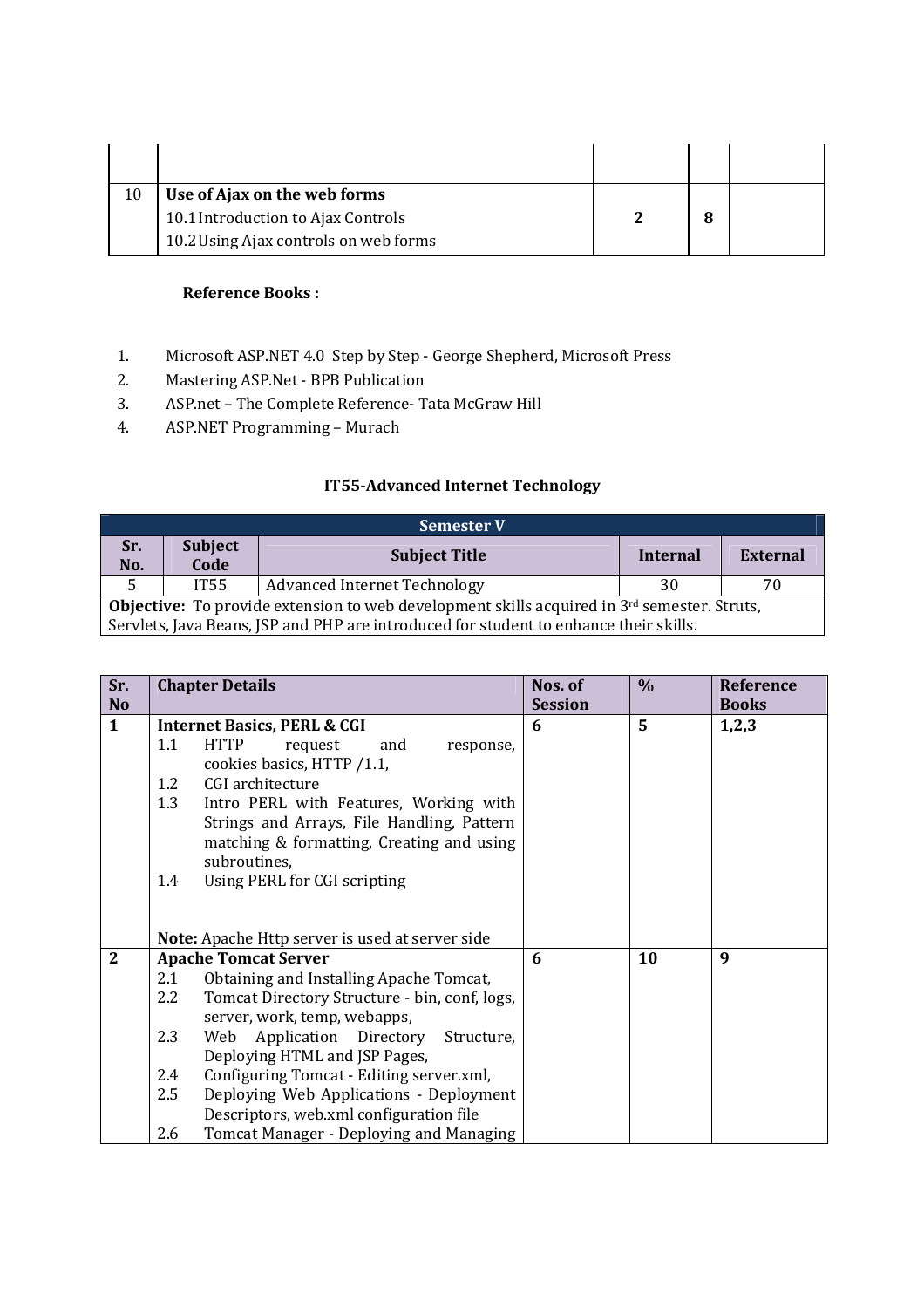|                         |                 | Web<br>Application<br>using<br>the<br>Tomcat           |                |    |        |
|-------------------------|-----------------|--------------------------------------------------------|----------------|----|--------|
|                         |                 | Manager, Creating a WAR File                           |                |    |        |
|                         | 2.7             | Configuring Tomcat to Connect to a                     |                |    |        |
|                         |                 | Database                                               |                |    |        |
|                         | 2.8             | Configuring Security on Tomcat, Granting               |                |    |        |
|                         |                 | Permissions to Java Apps                               |                |    |        |
| 3                       | <b>Servlets</b> |                                                        | $\overline{7}$ | 25 | 4,5    |
|                         | 3.1             | Introduction                                           |                |    |        |
|                         | 3.2             | Servlet vs CGI, Servlet API Overview                   |                |    |        |
|                         | 3.3             | Servlet Life Cycle                                     |                |    |        |
|                         | 3.4             | Coding: Writing & running simple servlet               |                |    |        |
|                         | 3.5             | Generic servlet, HTTPServlet, ServletConfig,           |                |    |        |
|                         |                 | ServletContest                                         |                |    |        |
|                         | 3.6             | Writing servlet to handle Get & Post                   |                |    |        |
|                         |                 | methods, reading use request data                      |                |    |        |
|                         | 3.7             | Session tracking in servlets,                          |                |    |        |
|                         | 3.8             | Servlets & JDBC.                                       |                |    |        |
|                         | 3.9             | Writing threadsafe servlet                             |                |    |        |
|                         |                 | Note: Apache Tomcat server is used at server side.     |                |    |        |
| $\overline{\mathbf{4}}$ | <b>JSP</b>      |                                                        | $\overline{7}$ | 20 | 6,7,8  |
|                         | 4.1             | Why JSP?                                               |                |    |        |
|                         | 4.2             | <b>JSP Directives</b>                                  |                |    |        |
|                         | 4.3             | Writing simple JSP page, Scripting Elements            |                |    |        |
|                         | 4.4             | Default Objects in JSP, JSP Actions                    |                |    |        |
|                         | 4.5             | Managing Sessions using JSP                            |                |    |        |
|                         | 4.6             | JSP with beans, JSP & Databases                        |                |    |        |
|                         | 4.7             | Error Handling in JSP                                  |                |    |        |
|                         | 4.8             | Introduction to custom tag                             |                |    |        |
|                         |                 | Note: Apache Tomcat server is used at server side.     |                |    |        |
| 5                       |                 | <b>Spring-Hibernate Fraemwork</b>                      | 14             | 25 | 10, 11 |
|                         | 5.1             | Overview of the Spring Framework                       |                |    |        |
|                         | 5.2             | Inversion<br>Control<br>of<br>$\sqrt{2}$<br>Dependency |                |    |        |
|                         |                 | <b>Injection Concepts</b>                              |                |    |        |
|                         | 5.3             | <b>Aspect Oriented Programming</b>                     |                |    |        |
|                         | 5.4             | Spring MVC Architecture                                |                |    |        |
|                         | 5.5             | Bean Factory and Application Context,                  |                |    |        |
|                         |                 | Attaching and Populating beans, Injecting              |                |    |        |
|                         |                 | data through setters and constructors                  |                |    |        |
|                         | 5.6             | Listening on events, Publishing events,                |                |    |        |
|                         |                 | Spring MVC Layering                                    |                |    |        |
|                         | 5.7             | DispatcherServlet, Writing a Controller,               |                |    |        |
|                         |                 | DAO.<br>Models,<br>Services,<br>Spring                 |                |    |        |
|                         |                 | <b>Configuration File</b>                              |                |    |        |
|                         | 5.8             | <b>Error handling Strategy</b>                         |                |    |        |
|                         | 5.9             | JDBC with Spring - Working with the                    |                |    |        |
|                         |                 | <b>HSQLDB</b> Database                                 |                |    |        |
|                         | 5.10            | Hibernate with Spring, Benefits of using               |                |    |        |
|                         |                 | Spring with Hibernate, Working with                    |                |    |        |
|                         |                 | Hibernate objects,                                     |                |    |        |
|                         | 5.11            | Hibernate configuration in Spring                      |                |    |        |
|                         | 5.12            | Hibernate<br>Sessions,<br>Hibernate<br>Query           |                |    |        |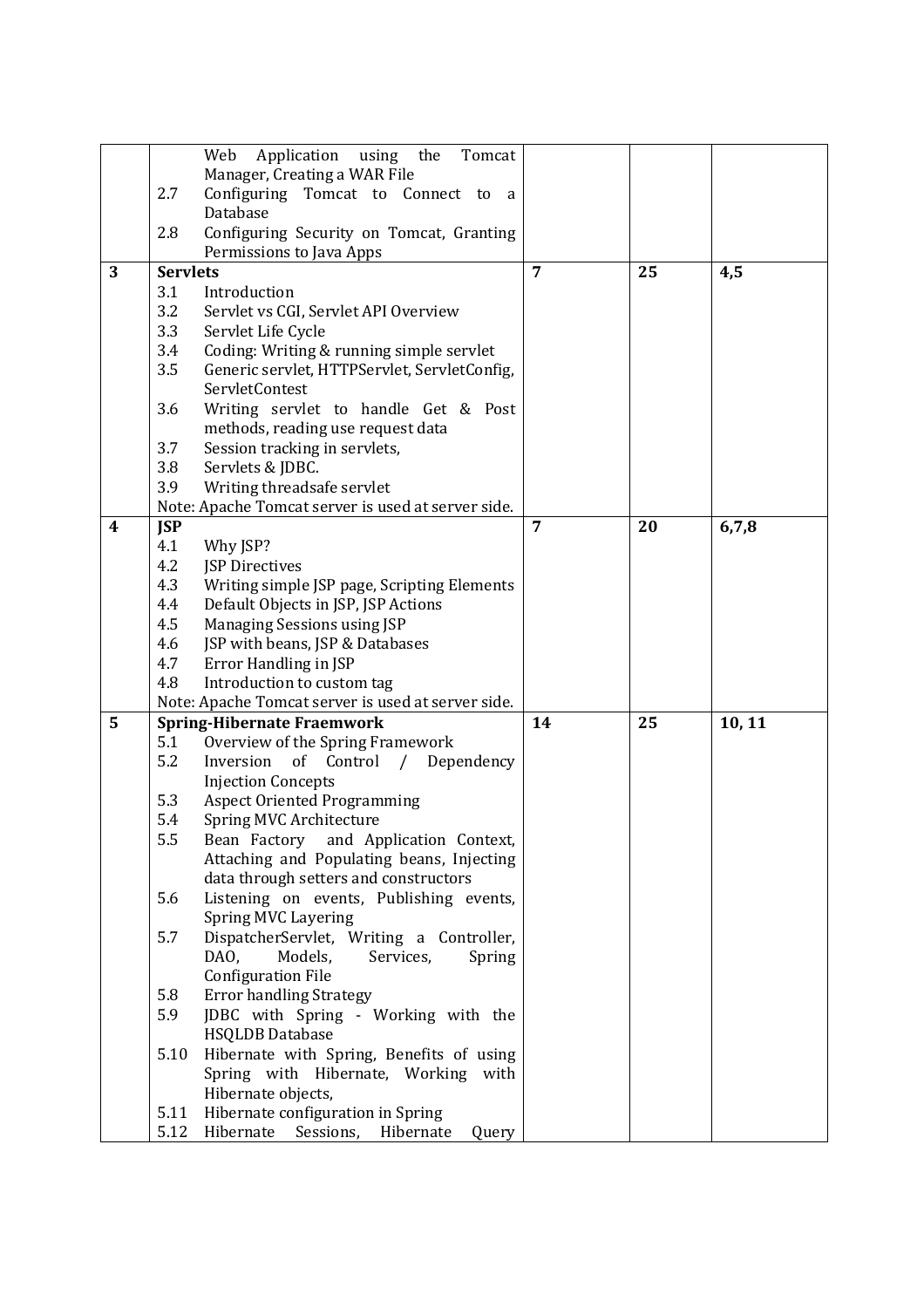|   |            | Language, Executing Queries                                             |    |    |            |
|---|------------|-------------------------------------------------------------------------|----|----|------------|
|   | 5.13       | DAO Persistence ORM, Hibernate Mapping                                  |    |    |            |
|   | 5.14       | Integrating Spring MVC with Hibernate in                                |    |    |            |
|   |            | web application                                                         |    |    |            |
| 6 | <b>PHP</b> |                                                                         | 10 | 15 | 12, 13, 14 |
|   | 6.1        | Obtaining, Installing and Configuring PHP                               |    |    |            |
|   | 6.2        | <b>Introduction</b>                                                     |    |    |            |
|   |            | PHP and the Web Server Architecture                                     |    |    |            |
|   |            | Model, Overview of PHP Capabilities                                     |    |    |            |
|   | 6.3        | CGI vs. Shared Object Model                                             |    |    |            |
|   |            | PHP HTML Embedding Tags and Syntax                                      |    |    |            |
|   | 6.4        | Simple PHP Script Example                                               |    |    |            |
|   | 6.5        | PHP and HTTP Environment Variables                                      |    |    |            |
|   | 6.6        | PHP Language Core                                                       |    |    |            |
|   |            | Variables, Constants and Data Types, and                                |    |    |            |
|   |            | Operators                                                               |    |    |            |
|   | 6.7        | Decision Making, Flow Control and Loops                                 |    |    |            |
|   | 6.8        | <b>Working with Arrays</b>                                              |    |    |            |
|   | 6.9        | Working with Strings and functions                                      |    |    |            |
|   |            | Outputting Data,                                                        |    |    |            |
|   | 6.10       | Include and Require Statements                                          |    |    |            |
|   |            | 6.11 File and Directory Access Operations                               |    |    |            |
|   | 6.12       | <b>Error Handling and Reporting</b>                                     |    |    |            |
|   |            | Considerations                                                          |    |    |            |
|   |            | 6.13 Processing HTML Form Input from the User                           |    |    |            |
|   |            | 6.14 Creating a Dynamic HTML Form with PHP                              |    |    |            |
|   |            | 6.15 Login and Authenticating Users                                     |    |    |            |
|   | 6.16       | Using GET, POST, SESSION, and COOKIE                                    |    |    |            |
|   |            | variables                                                               |    |    |            |
|   | 6.17       | <b>Session Management and Variables</b>                                 |    |    |            |
|   |            | 6.18 Working with Cookies,                                              |    |    |            |
|   |            | 6.19 Sending Email                                                      |    |    |            |
|   | 6.20       | Introduction to Object-oriented PHP:<br><b>Classes and Constructors</b> |    |    |            |
|   |            |                                                                         |    |    |            |
|   |            | 6.21 Database Operations with PHP                                       |    |    |            |
|   |            | Built-in Database Functions, Connecting to                              |    |    |            |
|   |            | a MySQL(or Any Other Database), Creating                                |    |    |            |
|   |            | Database, Dropping Database, Selecting a                                |    |    |            |
|   |            | Database, Building and Sending the Query                                |    |    |            |
|   |            | to Database Engine, Retrieving, Updating                                |    |    |            |
|   |            | and Inserting Data                                                      |    |    |            |
|   |            | Note: Apache Http server is used at server                              |    |    |            |
|   | side       |                                                                         |    |    |            |

# **References:**

- 1. Teach Yourself PERL in 21 days Pearson Education.
- 2. Programming the World Wide Web Robert W. Sebesta
- 3. Web enabled commercial application development using HTML, DHTML, JavaScript, PERL-CGI Ivan Bayross.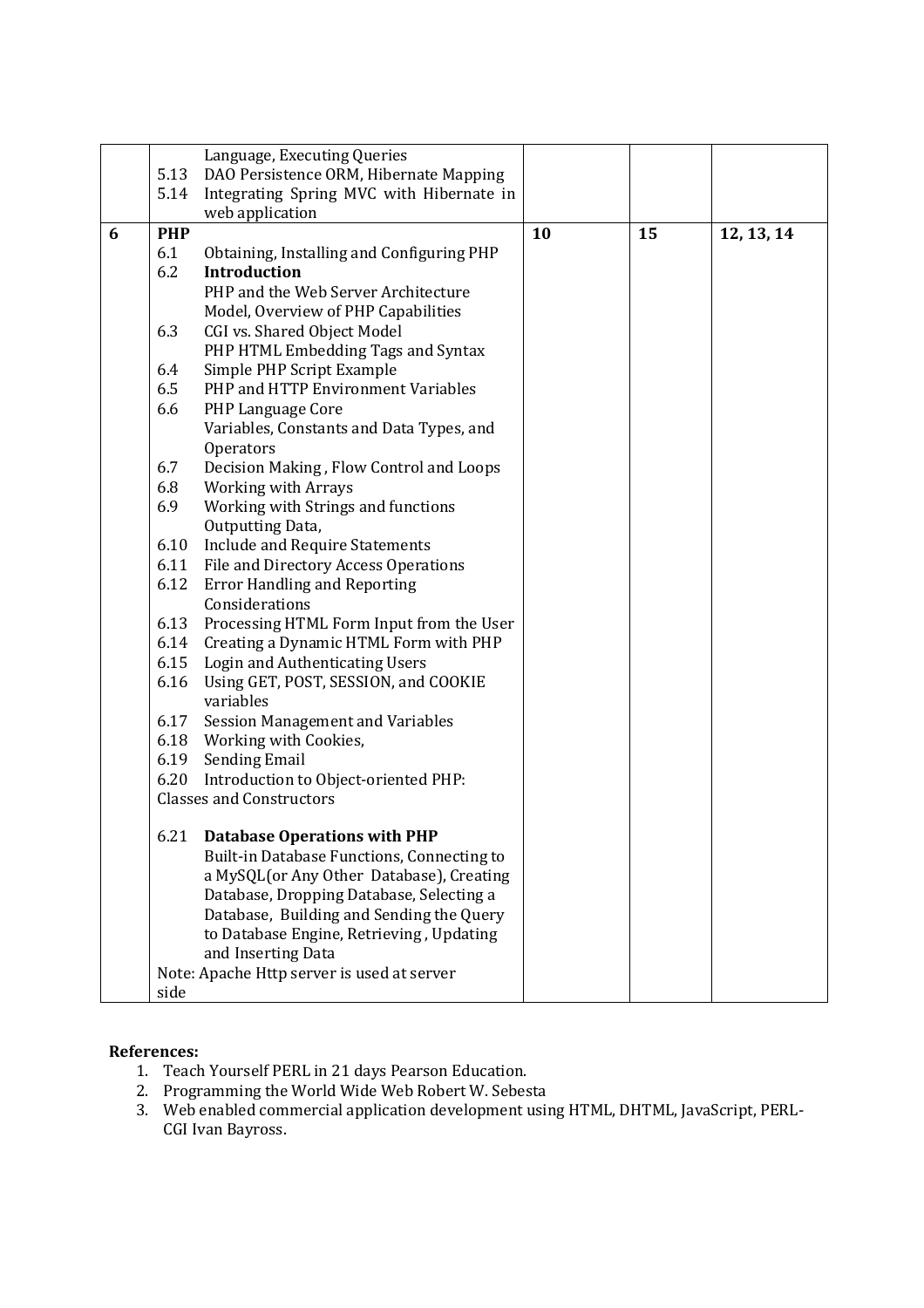- 4. Inside Servlets Dustine R. Callway
- 5. Developing Java Servlets James Goodwill
- 6. Professional JSP Wrox press
- 7. Complete reference JSP
- 8. Java Server Programming Vol-I Wrox press
- 9. Professional Apache Tomcat Wrox Press
- 10. Agile Java Development with Spring, Hibernate and Eclipse by Anil Hemrajani
- 11. Professional Java Development with the Spring Framework Wrox Press
- 12. Beginning PHP5
- 13. Complete Ref. PHP
- 14. Beginning PHP, Apache, MySql web development

#### **Reference Sites:**

http://www.springsource.org/india http://www.apache.org

|            | <b>Semester V</b>      |                      |          |                 |  |  |
|------------|------------------------|----------------------|----------|-----------------|--|--|
| Sr.<br>No. | <b>Subject</b><br>Code | <b>Subject Title</b> | Internal | <b>External</b> |  |  |
| n          | <b>EC51</b>            | Elective - II        | 70       |                 |  |  |

|            | <b>Semester V</b>      |                                |          |          |  |  |
|------------|------------------------|--------------------------------|----------|----------|--|--|
| Sr.<br>No. | <b>Subject</b><br>Code | <b>Subject Title</b>           | Internal | External |  |  |
|            | IT51P                  | Mini project using AIT And ADT | 50       |          |  |  |

**Objective :** The objective of this mini project is to gear up student for preparation of final project in Semester-VI.

The objective of this mini project is to gear up student for preparation of final project in Semester-VI. Student will select individually Commercial or Technical project based on Application Development Technologies learnt in Semester IV. Each student will have to prepare proper documentation consisting of SRS, Modeling Techniques, Development Strategies and Implementation and Testing Strategies. Student may use any Design Methodologies such as SSAD, OOAD and UML etc. This is a documentation project only. The project work will be presented by student using Power Point Presentation Tool to the panel of internal teachers appointed by the Director of the concerned Institute/College. The Institute may appoint external expert from industry or academics if it feels so. The students will be assessed internally by such panel for this project.

| <b>Semester V</b>                                                                                     |                        |                      |          |          |  |
|-------------------------------------------------------------------------------------------------------|------------------------|----------------------|----------|----------|--|
| Sr.<br>No.                                                                                            | <b>Subject</b><br>Code | <b>Subject Title</b> | Internal | External |  |
| 8                                                                                                     | IT51L                  | Case Tools Lab       | 50       |          |  |
| <b>Objective</b> : To make student accustom with various automated tools used for Software Design and |                        |                      |          |          |  |
| Development, Testing, Project Management etc.                                                         |                        |                      |          |          |  |
|                                                                                                       |                        |                      |          |          |  |

1. Use of diagramming tools for system analysis

Preparing Data Flow Diagrams & Entity Relationship Diagrams

2. Use of Tools

To design User Interfaces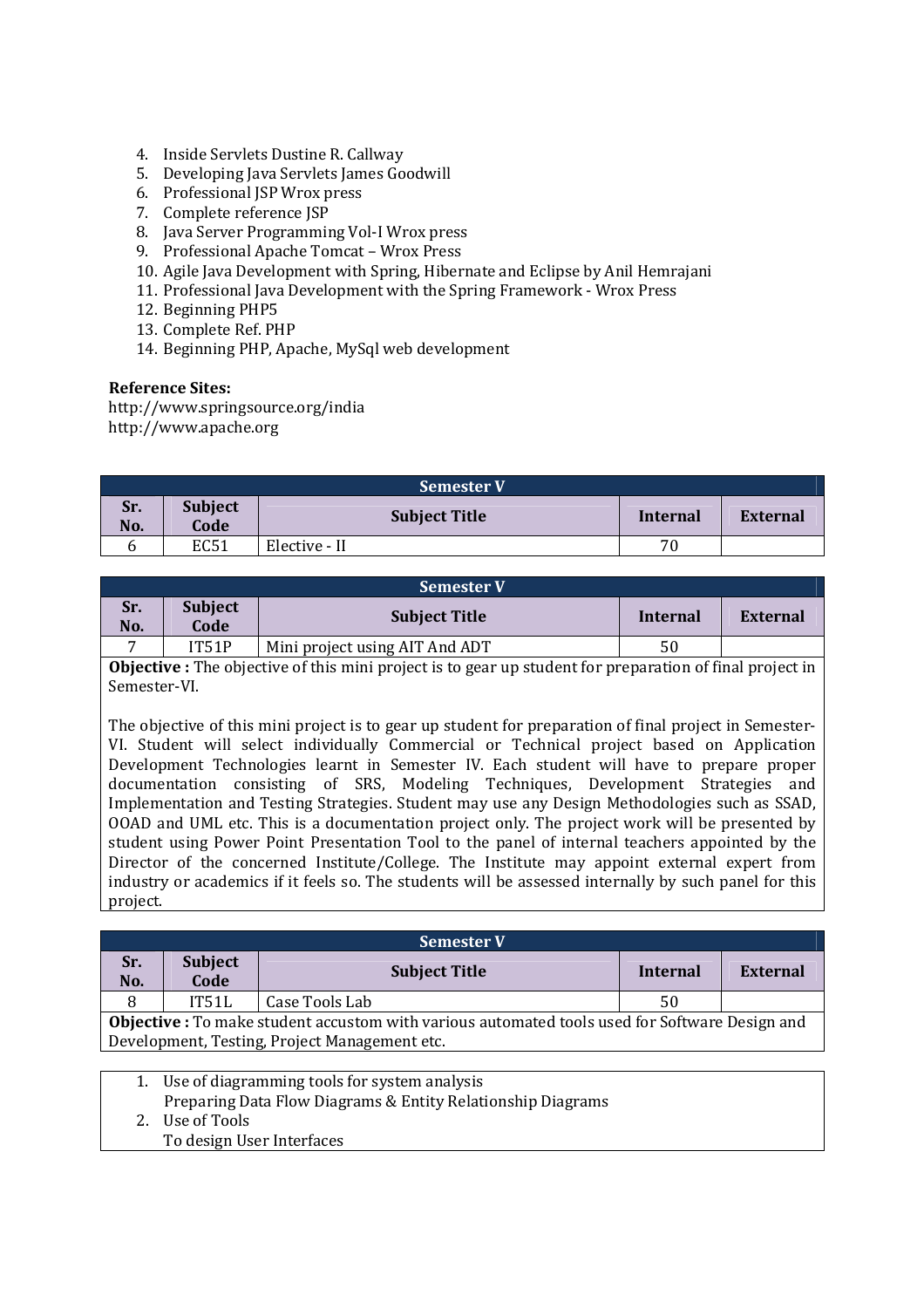|   | Report generation                                                          |
|---|----------------------------------------------------------------------------|
|   | (Using VB / Oracle Developer)                                              |
|   | 3. MS - project                                                            |
|   | Its use in project scheduling                                              |
|   | 4. Use of any Automated Testing Tools                                      |
| 5 | Win Runner                                                                 |
|   | a) Record Context Sensitive b) Record                                      |
|   | Analog c)Database check point d)Bit                                        |
|   | map Check Point e) Synchronization                                         |
|   | point                                                                      |
|   | 6. S/W Configuration Management Tools                                      |
|   | a) Source Code Control System (SCCS)                                       |
|   | b) make in UNIX                                                            |
|   | Note: Student has to check there own developed software through win runner |
|   |                                                                            |

|            | <b>Semester V</b>             |                              |          |          |  |
|------------|-------------------------------|------------------------------|----------|----------|--|
| Sr.<br>No. | <b>Subject</b><br><b>Code</b> | <b>Subject Title</b>         | Internal | External |  |
|            | SS <sub>5</sub> L             | Soft Skill - Interview Skill | 30       |          |  |

| <b>Semester V</b>      |                      |    |                 |  |  |  |
|------------------------|----------------------|----|-----------------|--|--|--|
| <b>Subject</b><br>Code | <b>Subject Title</b> |    | <b>External</b> |  |  |  |
| EC51L                  | Elective – II Lab    | 30 |                 |  |  |  |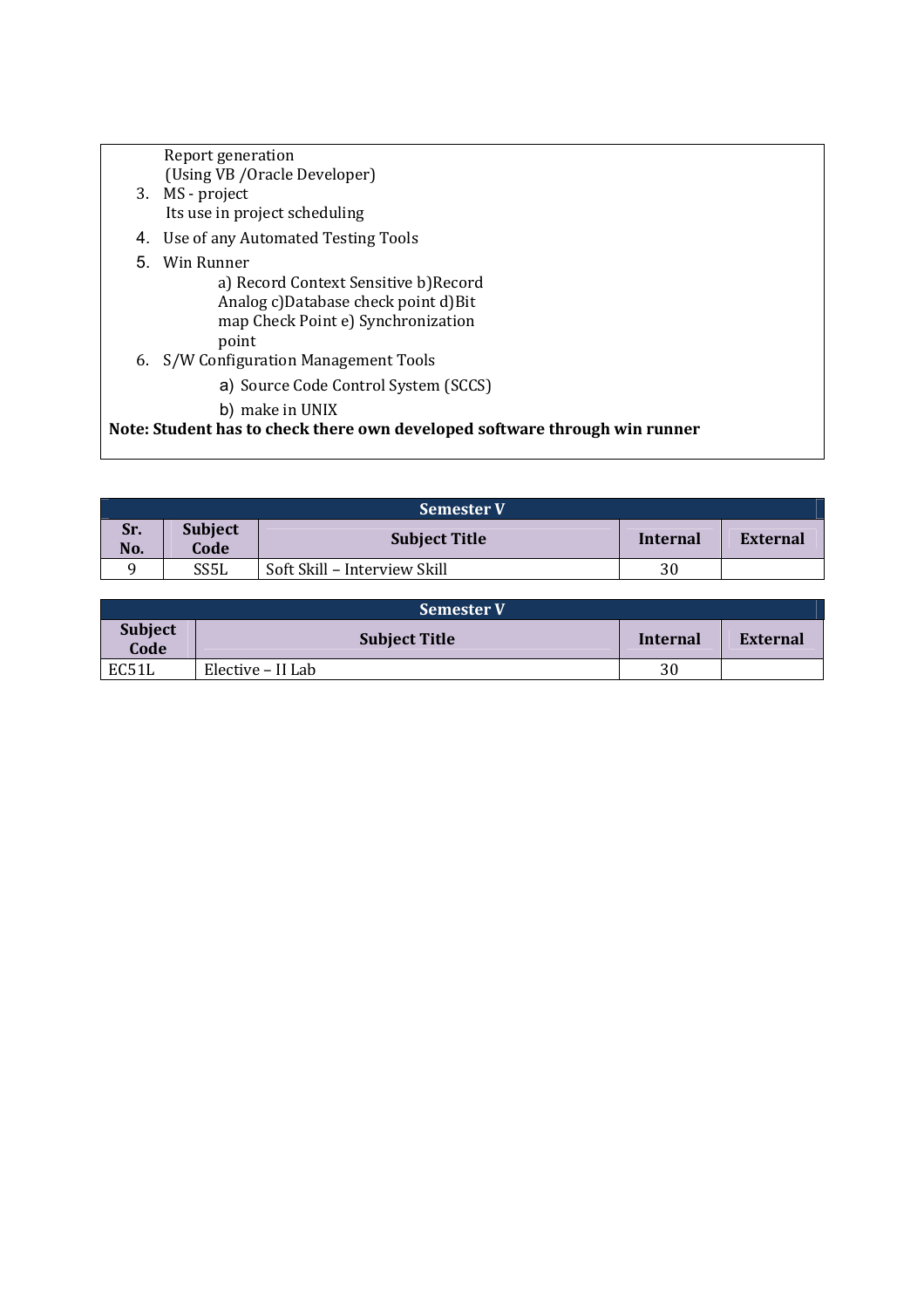# **Semester – VI**

#### **Project Evaluation Phases Recommended**

| <b>Phase</b> | <b>Description</b>          | <b>Internal</b> | <b>External</b> | <b>TimeLine</b>      |
|--------------|-----------------------------|-----------------|-----------------|----------------------|
|              | <b>SRS Document</b>         | 50              | 50              | 3 <sup>nd</sup> Week |
|              | Design document             | 50              | 50              | 7 <sup>th</sup> Week |
|              | Executable/User Interface   | 50              | 50              | 12th Week            |
| 4            | Test plan and Documentation | 50              | 50              | 16th Week            |
|              | Project Viva/Presentation   |                 | 50              | 20th Week            |

#### **General Instruction Regarding Preparation of Project Report For MCA-III - SEM-VI**

#### **TYPING**

- 1. The typing shall be standard 12 pts in double spaced using black ink only
- 2. Margins must be Left 2 inches Right 1.5 inches Top 2 inches Bottom 1.5 inches
- 3. Paper A4 size Bond Paper

# **COPIES**

Two hard-bound copies

( Black Rexine with Golden Embossing as per format displayed herewith ) One original and one clean Xerox Copy.

### **FORMAT FOR TITLE PAGE AND FOR EMBOSSING**

# **PROJECT REPORT**

#### **ON**

# **NAME OF THE SYSTEM NAME**

#### **OF THE COMPANY**

# **BY**

# **NAME OF STUDENT**

# **UNIVERSITY OF PUNE MASTER IN COMPUTER APPLICATION**

# **INSTITUTE**

# **PUNE-4110..**

#### **20012-20015**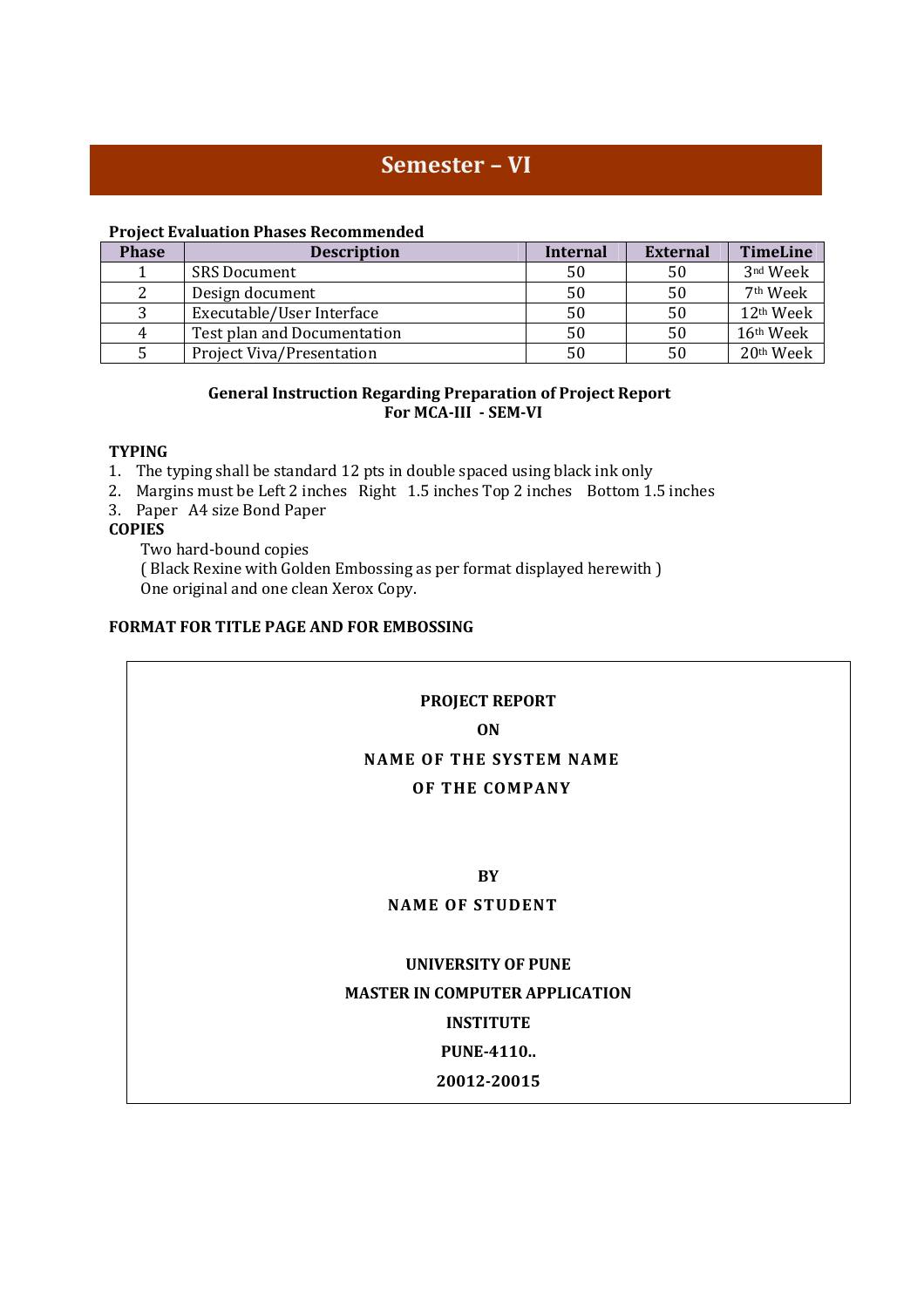The Guidelines regarding the documentation and scope of project are mentioned here below:

### **MCA-III SEM-VI ( COMMERCIAL SYSTEM PROJECTS )**

Project Report should be submitted in following format for Commercial Application Projects viz. Payroll, Sales, Purchase, Inventory, Book Shop, Examination system etc. Where VB, Access, Oracle, ASP and Java is used.

#### **2 Blank Pages at beginning Title Page Certificate from Company Certificate from Guide Acknowledgement Index with printed Page Numbers**

**Chapter 1 : INTRODUCTION** 

- 1.1 Company Profile
- 1.2 Existing System and Need for System
- 1.3 Scope of Work
- 1.4 Operating Environment Hardware and Software

# **Chapter 2 : PROPOSED SYSTEM**

- 2.1 Proposed System
- 2.2 Objectives of System
- 2.3 User Requirements

# **Chapter 3 : ANALYSIS & DESIGN**

- 
- 3.1 Data Flow Diagram (DFD)<br>3.2 Functional Decomposition 3.2 Functional Decomposition Diagram (FDD)
- 3.3 Entity Relationship Diagram (ERD)
- 3.4 Data Dictionary
- 3.5 Table Design
- 3.6 Code Design
- 3.7 Menu Tree
- 3.8 Menu Screens
- 3.9 Input Screens
- 3.10 Report Formats
- 3.11 Test Procedures and Implementation

# **Chapter 4 : USER MANUAL**

- 4.1 User Manual
- 4.2 Operations Manual / Menu Explanation
- 4.3 Forms and Report Specifications

**Drawbacks and Limitations Proposed Enhancements Conclusion Bibliography ANNEXURES: ANNEXURE 1 : INPUT FORMS WITH DATA**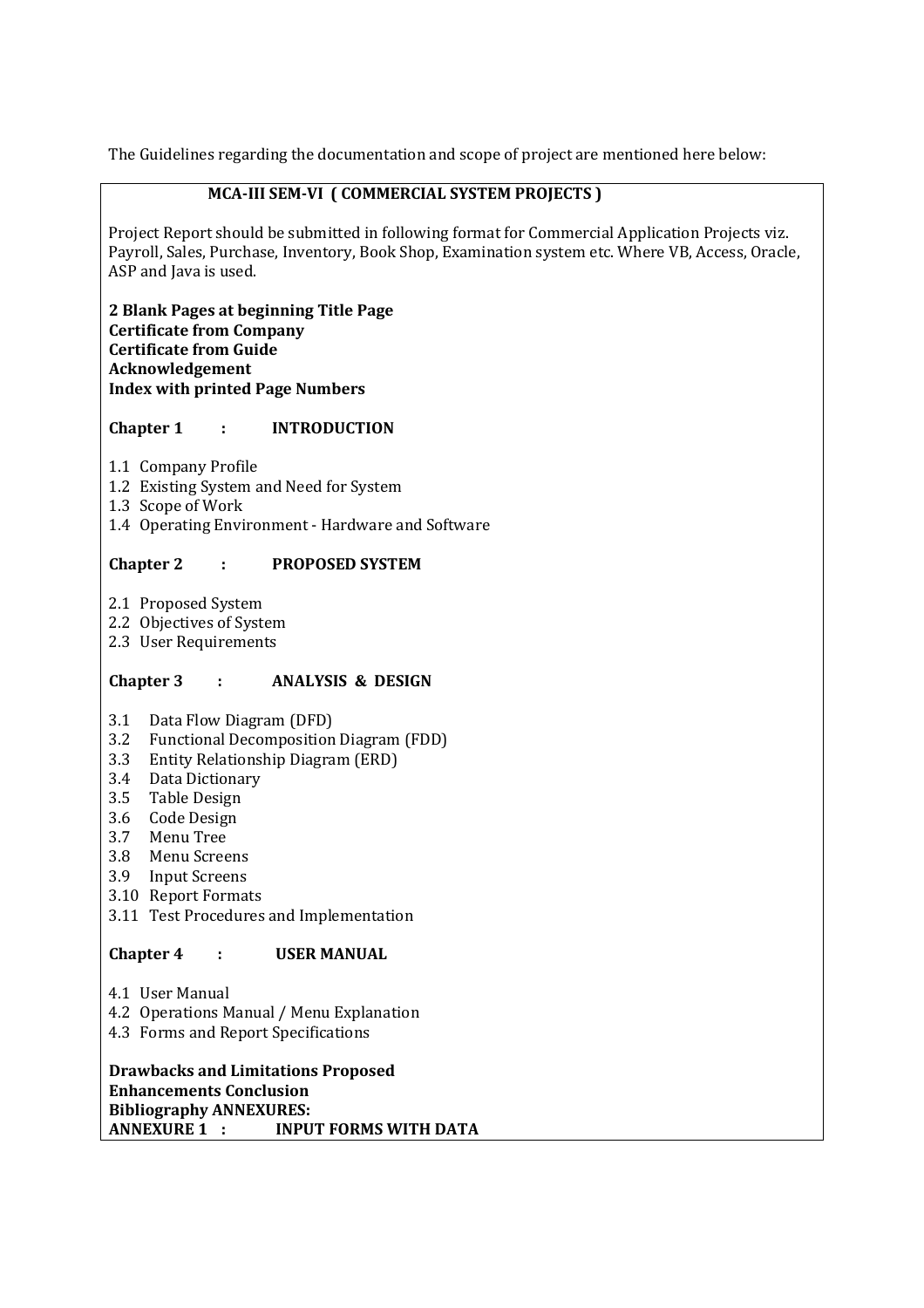Project report should be submitted in following format for project using OOAD, Embedded System, WAP and other technologies and Web Deployed Systems where C, C++, J2EE, .NET, OOAD and JAVA, SDK's, API's are used.

**MCA-III SEM VI \*\*\* TECHNICAL PROJECTS \*\*\*\*\*\* 2 Blank Pages at beginning Title Page Certificate from Company Certificate from Guide Acknowledgement Index with printed Page Numbers** 

### **CHAPTER 1 : INTRODUCTION**

- 1.1 Company Profile
- 1.2 Existing System and Need for System
- 1.3 Scope of Work
- 1.4 Operating Environment Hardware and Software
- 1.5 Detail Description of Technology Used

#### **CHAPTER 2 : PROPOSED SYSTEM**

- 2.1 Proposed System
- 2.2 Objectives of System
- 2.3 User Requirements

#### **CHAPTER 3 : ANALYSIS & DESIGN**

- 3.1 Object Diagram
- 3.2 Class Diagram
- 3.3 Use Case Diagrams
- 3.4 Module Hierarchy Diagram
- 3.5 Component Diagram
- 3.6 Deployment Diagram ( in case of Web Deployment )
- 3.7 Module Specifications
- 3.8 Interface Diagram ( in case of WAP and Embedded Systems )
- 3.9 Web Site Map Diagram ( in case of Web Site )
- 3.10 User Interface Design ( Screens etc. )
- 3.11 Table specifications ( in case back end is a database )
- 3.12 Test Procedures and Implementation

#### **CHAPTER 4 : USER MANUAL**

- 4.1 User Manual
- 4.2 Operations Manual / Menu Explanation
- 4.3 Program Specifications / Flow Charts

**Drawbacks and Limitations Proposed Enhancements Conclusion Bibliography ANNEXURES:**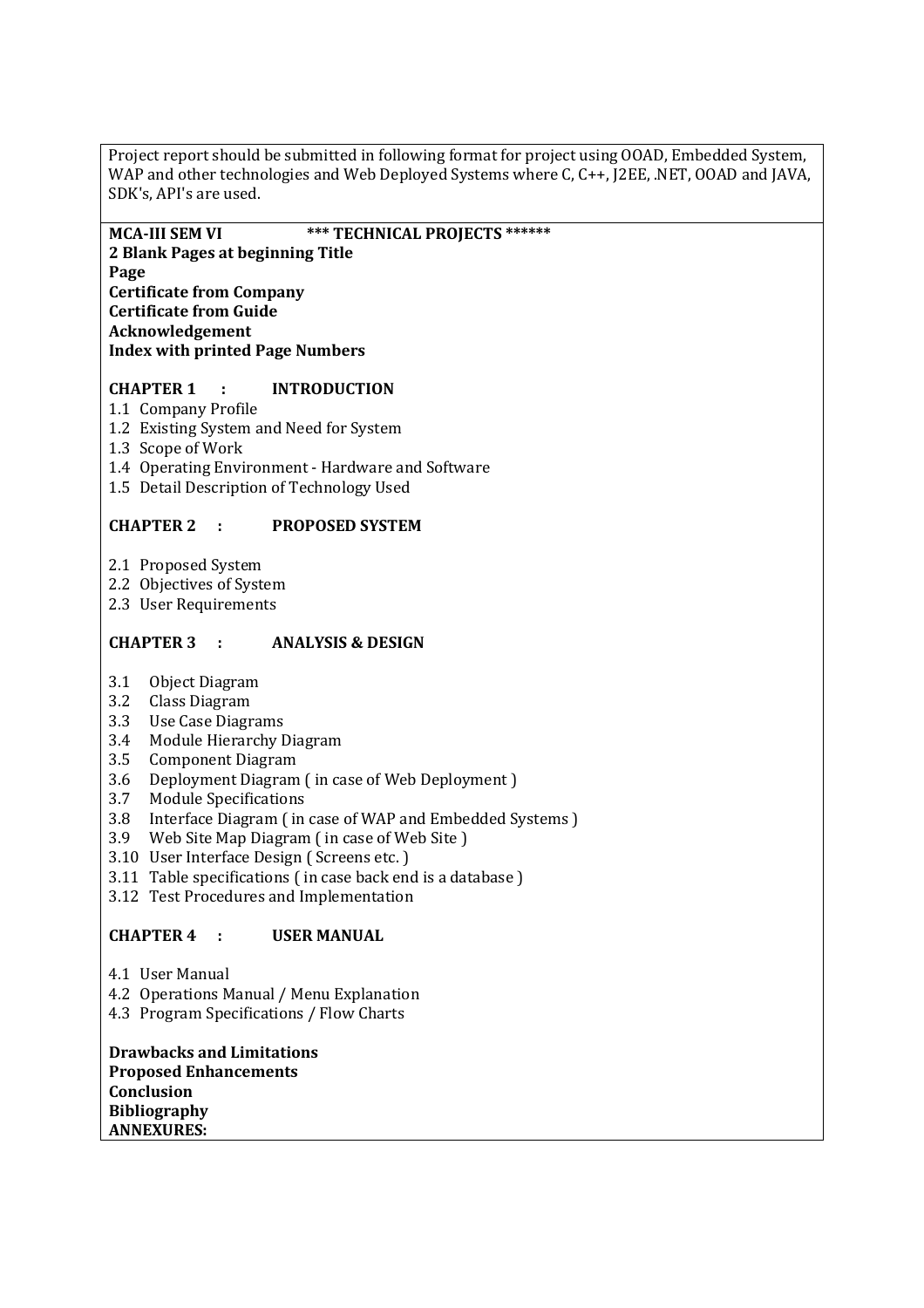#### **ANNEXURE 1 : USER INTERFACE SCREENS ANNEXURE 2 : OUTPUT REPORTS WITH DATA ( if any ) ANNEXURE 3 : SAMPLE PROGRAM CODE** ( which will prove sufficient development is done by the student )

2 Blank Pages at the end.

|                       | <b>Recommended Certifications (MCA ++)</b>                                  |
|-----------------------|-----------------------------------------------------------------------------|
| End of Semester - 1   |                                                                             |
|                       | <b>Business English - University of Cambridge</b>                           |
|                       | http://www.cambridgeesol.org/index.html                                     |
|                       |                                                                             |
|                       | <b>Certified Software Development Associate</b><br>٠                        |
|                       | (IEEE computer society certification)                                       |
|                       | http://www.computer.org/portal/web/certification/csda                       |
|                       |                                                                             |
|                       | <b>QAI global Institute (Certification by Roger Pressman)</b>               |
|                       | <b>Certified software Business Analyst</b>                                  |
|                       | <b>Certified Associate Business Analyst</b>                                 |
|                       | http://www.gaiglobalservices.com/gaiglobalinstitute/BA_Prep/csba.asp        |
|                       |                                                                             |
| End of Semester - II  |                                                                             |
|                       | <b>Relevant Oracle Certifications</b><br>$\bullet$                          |
|                       | http://education.oracle.com                                                 |
|                       |                                                                             |
|                       | <b>Red-Hat</b>                                                              |
|                       | Red Hat Certified System Administrator (RHCSA)                              |
|                       | http://www.redhat.com/certification/rhct/                                   |
|                       | <b>Red Hat Certified Engineer (RHCE)</b>                                    |
|                       | http://www.redhat.com/training/certifications/rhce/                         |
|                       |                                                                             |
|                       | <b>Microsoft certifications (MCSE)</b>                                      |
|                       | http://www.microsoft.com/learning/en/us/certification/cert-overview.aspx    |
| End of Semester - III |                                                                             |
|                       | <b>CCNA/CCNP Wireless Certification</b><br>$\bullet$                        |
|                       | http://www.cisco.com/web/learning/le3/le2/le0/le9/learning certification ty |
|                       | pe home.html                                                                |
|                       |                                                                             |
|                       | <b>IBM-Rational Certifications</b>                                          |
|                       | http://www-03.ibm.com/certify/certs/rl_index.shtml                          |
|                       |                                                                             |
|                       |                                                                             |
|                       | <b>IBM Business Analytics: Cognos and SPSS</b>                              |
|                       | http://www-03.ibm.com/certify/certs/ba_index.shtml                          |
|                       |                                                                             |
|                       |                                                                             |
|                       | <b>Sun Solaris Certifications</b>                                           |
|                       |                                                                             |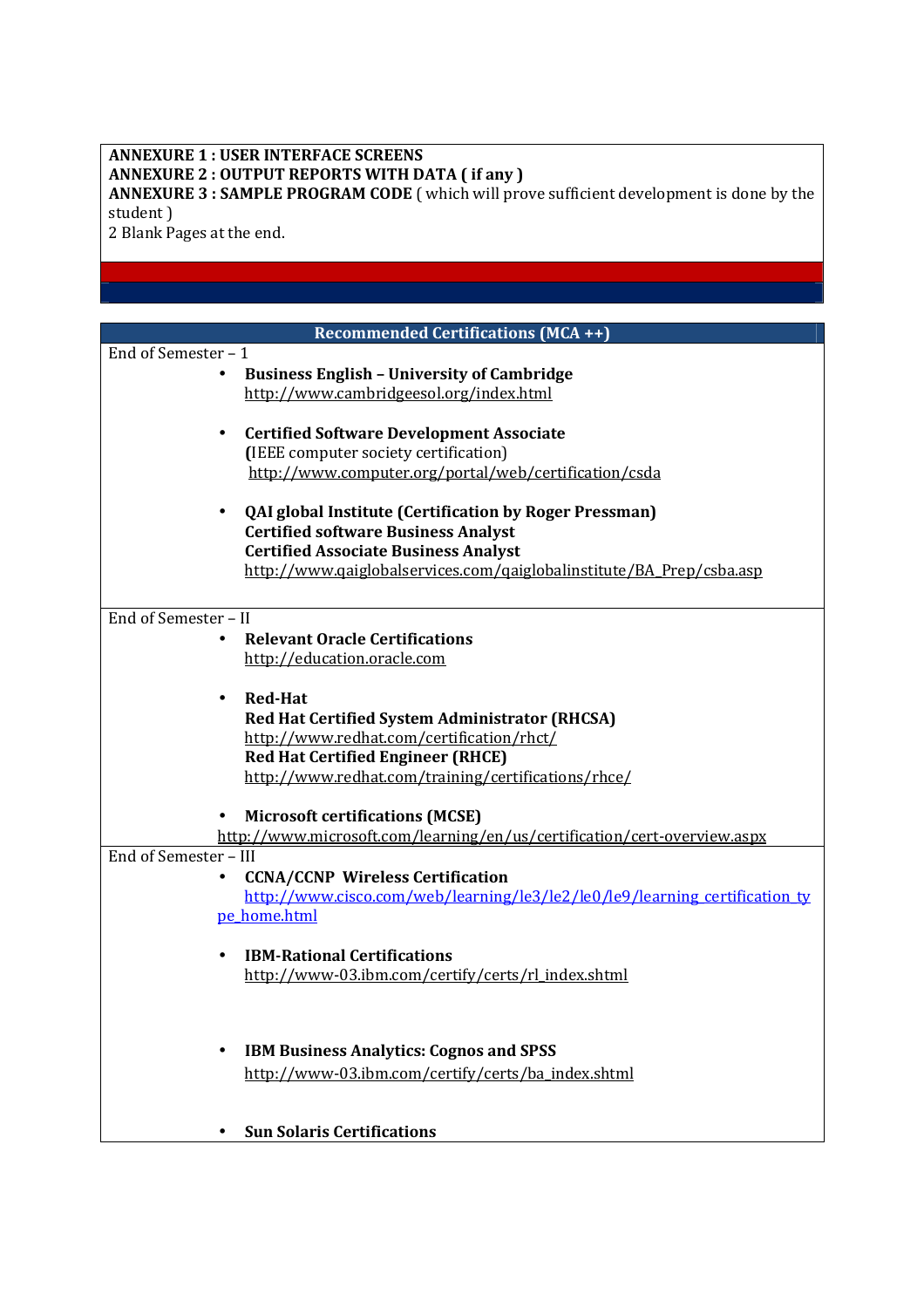| Sun Certified System Administrator (SCSA)<br>Sun Certified Network Administrator (SCNA)                |  |  |
|--------------------------------------------------------------------------------------------------------|--|--|
| End of Semester - IV                                                                                   |  |  |
| Java Certifications (SCJP/SCSA/SCNA)<br>$\bullet$                                                      |  |  |
| http://java.sun.com/new2java/articles/certification.html                                               |  |  |
| http://www.whizlabs.com/scja/scja.html                                                                 |  |  |
| <b>Net Certifications.</b>                                                                             |  |  |
| http://www.microsoft.com/learning/en/us/certification/mcsd.aspx                                        |  |  |
| <b>Testing Certifications</b><br>$\bullet$                                                             |  |  |
| Certified Associate in Software Testing (CAST)                                                         |  |  |
| http://softwarecertifications.org/qai_cast.htm                                                         |  |  |
| (certified Information System Auditor (may not be for the students -)                                  |  |  |
| http://www.isaca.org/Certification/CISA-Certified-Information-Systems-                                 |  |  |
| Auditor/Pages/default.aspx                                                                             |  |  |
| <b>PMI</b> Certifications                                                                              |  |  |
| End of Semester - V                                                                                    |  |  |
| The Foundation Certificate in IT Service Management<br>$\bullet$<br>(ITIL V3 Foundation Certification) |  |  |
|                                                                                                        |  |  |
| http://www.itilfoundation.org/                                                                         |  |  |
| Other useful links for certification exams                                                             |  |  |
| http://www.certificationguru.co.in/                                                                    |  |  |
| www.softwarecertifications.org                                                                         |  |  |
| http://www.whizlabs.com/scjp/scjp.html                                                                 |  |  |
|                                                                                                        |  |  |

# **Reference Websites / Useful e-leaning sites for all subjects**

- 1. Free lectures on computer science subjects from : IISc Bangalore, IIT Bombay, IIT Delhi, IIT Kanpur, IIT Kharagpur, IIT Madras, MIT Computer, Portland Community College, Stanford, The University of New South Wales, UC Berkeley ,University of Washington, Harvard http://freevideolectures.com/
- 2. Other e-learning sites:

http://nptel.iitm.ac.in www.youtube.com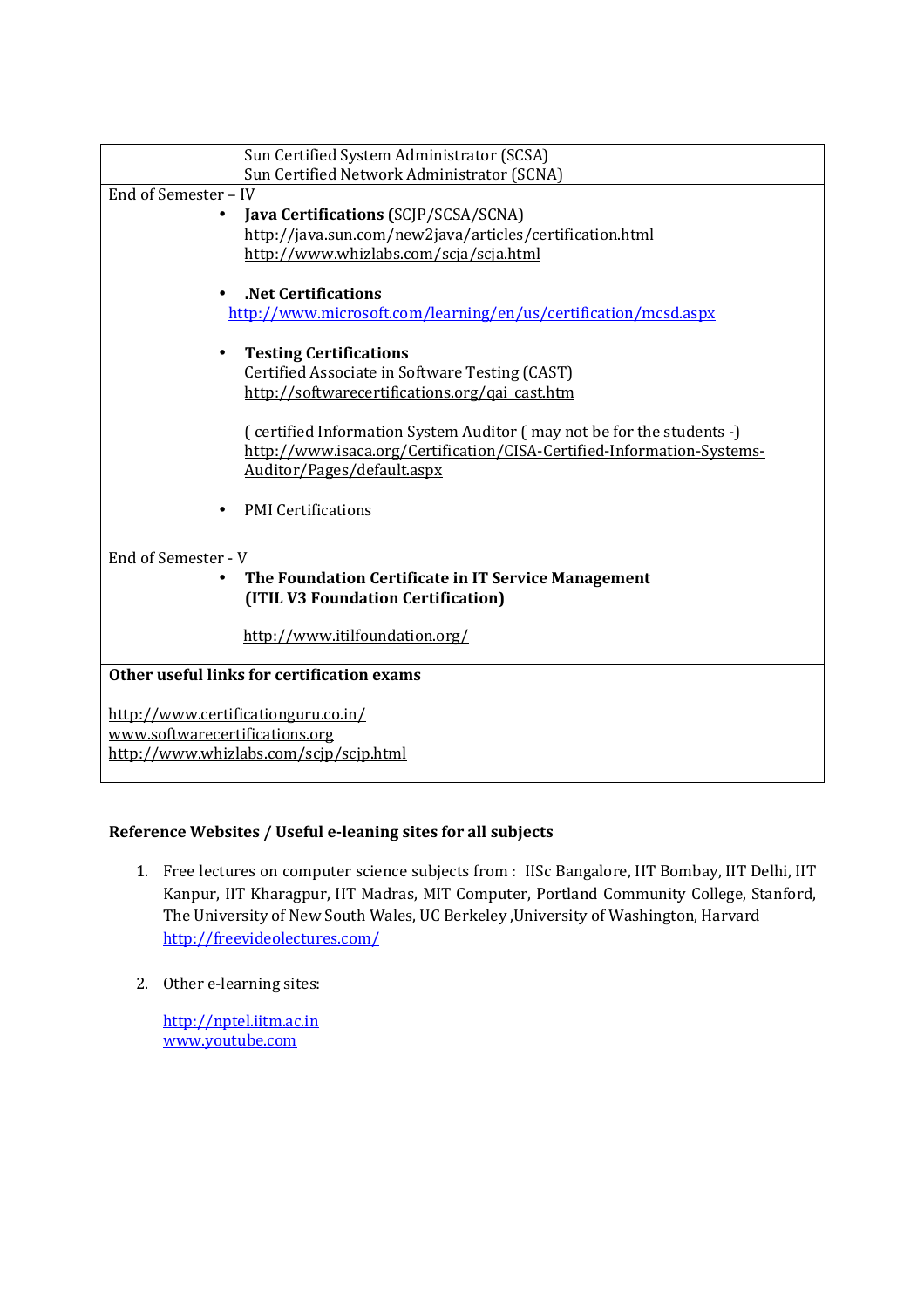| <b>Semester I</b>      |                                                                             |                                                                        |
|------------------------|-----------------------------------------------------------------------------|------------------------------------------------------------------------|
| <b>Subject</b><br>Code | <b>Subject Title</b>                                                        | <b>Useful Websites</b>                                                 |
| IT11                   | <b>Computer Organization</b>                                                | www.intel.com<br>www.intel.in                                          |
| IT12                   | C Programming                                                               | http://www.lysator.liu.se/c/bwk-<br>tutor.html<br>(Brian W. Kernighan) |
| IT13                   | Software Engineering                                                        | http://www.research.ibm.com/softeng                                    |
| <b>BM11</b>            | Principles and Practices of<br>Management<br>And<br>Organizational Behavior |                                                                        |
| $*BM12$                | Business Process Domains with Cost And Financial<br>Accounting*             |                                                                        |
| <b>MT11</b>            | Discrete Mathematics                                                        |                                                                        |

| <b>Semester II</b>     |                                                                           |                                                                                 |
|------------------------|---------------------------------------------------------------------------|---------------------------------------------------------------------------------|
| <b>Subject</b><br>Code | <b>Subject Title</b>                                                      | <b>Useful Websites</b>                                                          |
| IT21                   | Object Oriented Programming with C++                                      | www.cplusplustutor.com                                                          |
| IT22                   | Database Management System                                                | www.oracle.com                                                                  |
| IT23                   | <b>Operating system Concepts</b>                                          | http://windows.microsoft.com<br>http://www.linux.org/<br>http://www.redhat.com/ |
| <b>BM21</b>            | <b>Business</b><br>And<br>Management<br>System<br>Support<br>Intelligence | http://www.ibm.com/in/en/                                                       |
| IT24                   | Enterprise Resource Planning                                              | http://www.sap.com/                                                             |
| $*BM22$                | Soft Skills*                                                              |                                                                                 |

| <b>Semester III</b>    |                                          |                                      |
|------------------------|------------------------------------------|--------------------------------------|
| <b>Subject</b><br>Code | <b>Subject Title</b>                     | <b>Useful Websites</b>               |
| IT31                   | Web Supporting Technologies              | www.w3schools.com                    |
|                        |                                          | www.devguru.com                      |
|                        |                                          |                                      |
| IT <sub>32</sub>       | Data Communication And Computer Networks | http://www.cisco.com/web/learning/l  |
|                        |                                          | e21/learning events home.html        |
| <b>IT33</b>            | Data Structure using C++                 |                                      |
| <b>IT34</b>            | Advanced Database management System      | www.oracle.com                       |
|                        |                                          | www.nosqldatabases.com               |
|                        |                                          | http://www.ibm.com/in/en/            |
| <b>IT35</b>            | Object Oriented Analysis And Design      | http://www-                          |
|                        |                                          | 01.ibm.com/software/in/rational/     |
| $*MT31$                | Research Methodology and Tools*          | http://www-                          |
|                        |                                          | 01.ibm.com/software/in/analytics/sps |
|                        |                                          | <u>s/</u>                            |

| <b>Semester IV</b>     |                  |                      |                                              |
|------------------------|------------------|----------------------|----------------------------------------------|
| <b>Subject</b><br>Code |                  | <b>Subject Title</b> | <b>Useful Websites</b>                       |
| IT41                   | Java Programming |                      |                                              |
|                        |                  |                      | http://www.java.com<br>http://www.oracle.com |